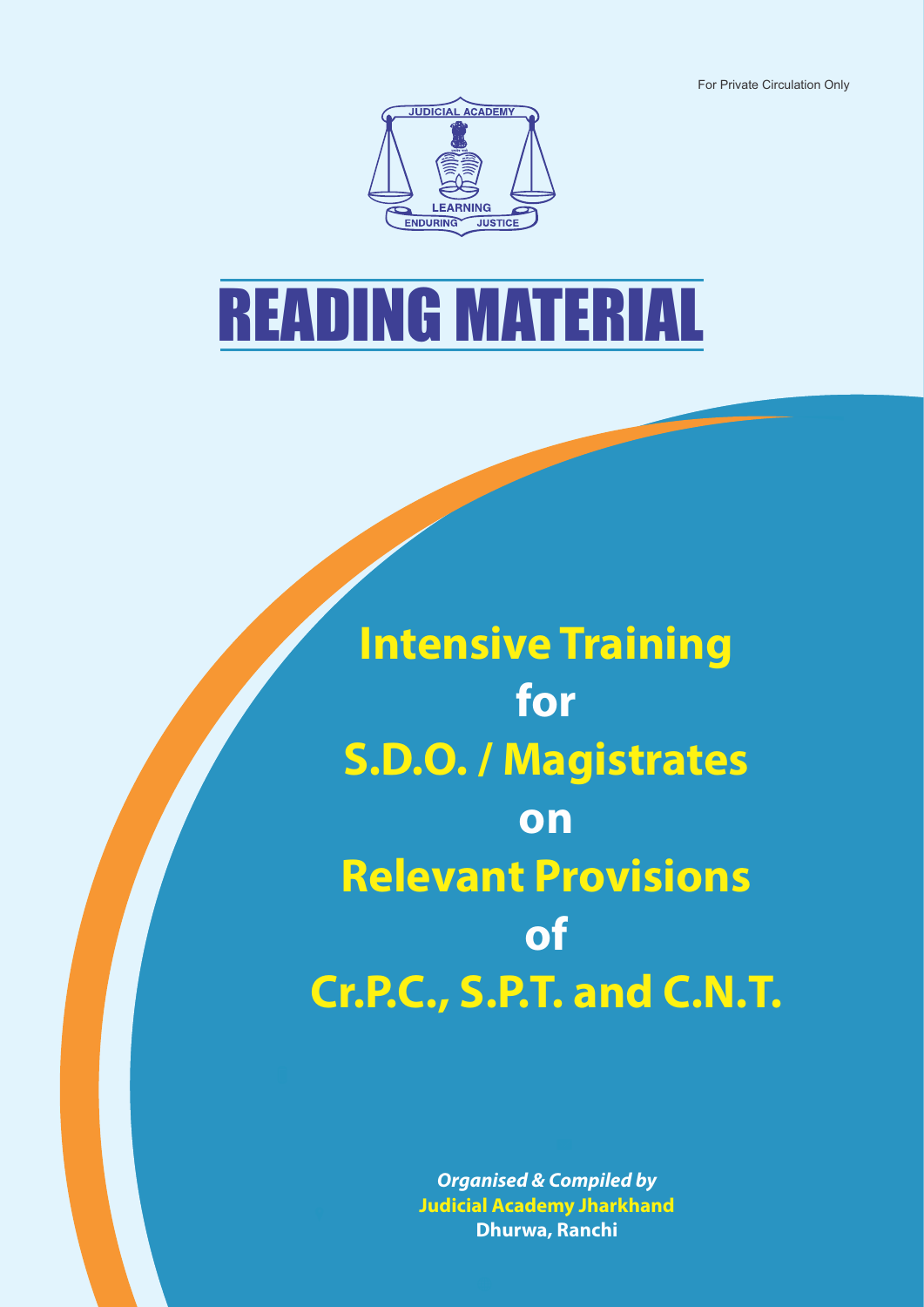For Private Circulation Only



# READING MATERIAL

## **for**

# **Intensive Training for S.D.O. / Magistrates on Relevant Provisions of Cr.P.C., S.P.T. and C.N.T. at Judicial Academy Jharkhand**

Compiled by :

**Judicial Academy Jharkhand**

Near Dhurwa Dam, Dhurwa, Ranchi Phone : 0651-2772103, 2772002, 2772020, 2772001, Fax : 0651-2772008 Email : judicialacademyjharkhand@yahoo.co.in, Website : www.jajharkhand.in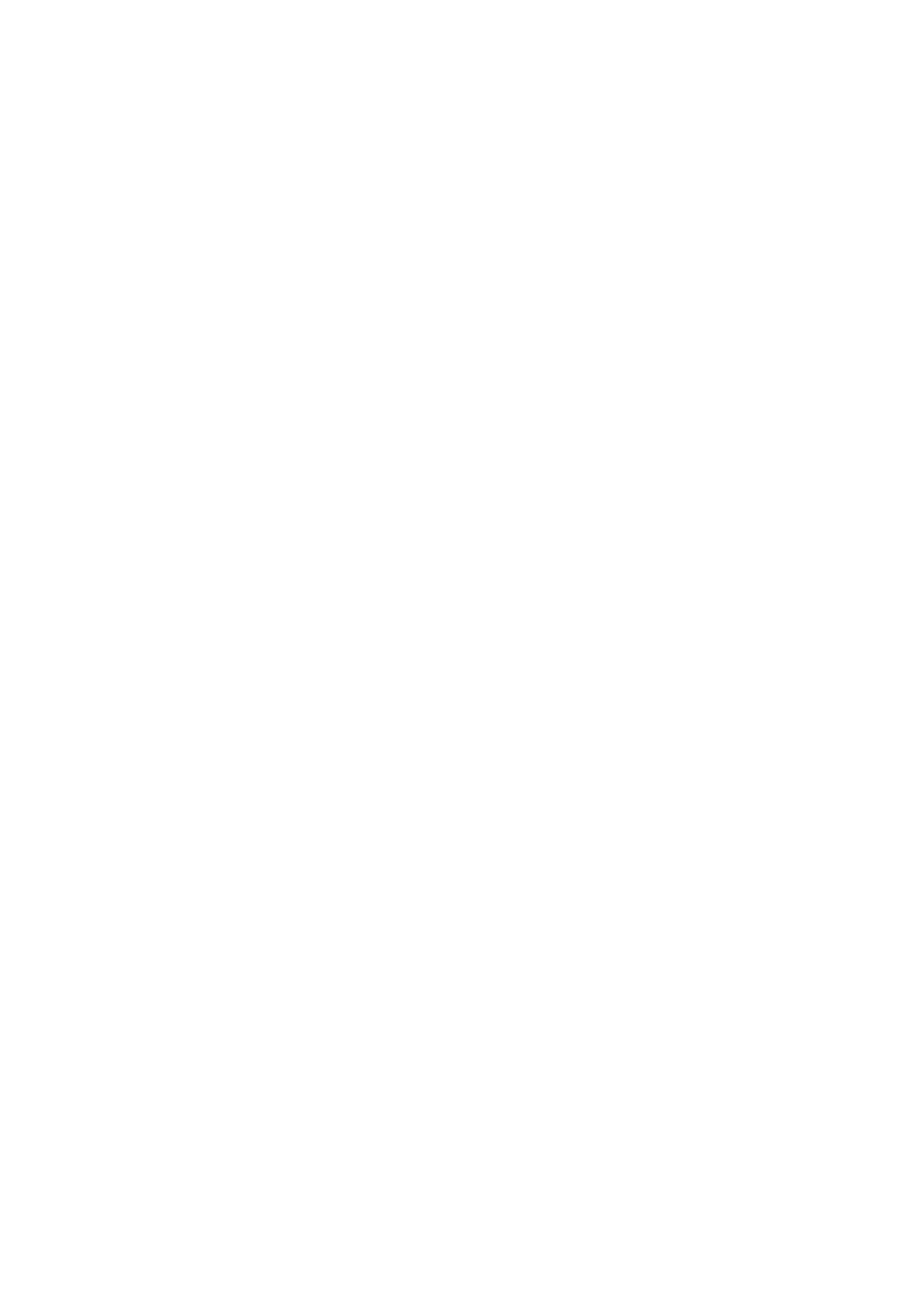# INDEX

|                |                                                                  | Sl. No. Contents                                                          | Page No. |
|----------------|------------------------------------------------------------------|---------------------------------------------------------------------------|----------|
| 1              | A brief outline of Powers and Functions of Executive Magistrates |                                                                           |          |
|                | a.                                                               |                                                                           |          |
|                | b.                                                               |                                                                           |          |
|                | $\mathsf{C}$ .                                                   | Cr.P.C. Chapter VIII, Security for Keeping the Peace & for good behaviour |          |
|                | d.                                                               | <i>Cr.P.C. Chapter X</i> Maintenance of Public Order and Tranquility      |          |
|                | e.                                                               |                                                                           |          |
| $\overline{2}$ |                                                                  |                                                                           |          |
| 3              |                                                                  |                                                                           |          |

#### **LIST OF IMPORTANT CASES**

#### **ON CODE OF CRIMINAL PROCEDURE, 1973**

| 3 | Role of Executive Magistrates while passing an order<br>under section 133 of Cr.P.C.                                                                                                                                                                                             |
|---|----------------------------------------------------------------------------------------------------------------------------------------------------------------------------------------------------------------------------------------------------------------------------------|
| 4 | Can a Magistrate proceed with enquiry after attaching the property in dispute                                                                                                                                                                                                    |
| 5 | Municipal Council Ratlam Vs. Sri Vardhi Chand (1980 AIR 1622)  82<br>Municipality not providing sanitary facilities to slum dwellers.<br>Whether an Executive Magistrate under section 133 compel municipal body to<br>carry out its duty to the community to provide amenities? |
| 6 | Shanti Kumar Panda Vs. Shakuntala Devi (Civil Appeal 10906<br>of 1996 order passed by Supreme Court in 3rd November, 203)  83                                                                                                                                                    |

*by the Civil Court bind the Criminal Court*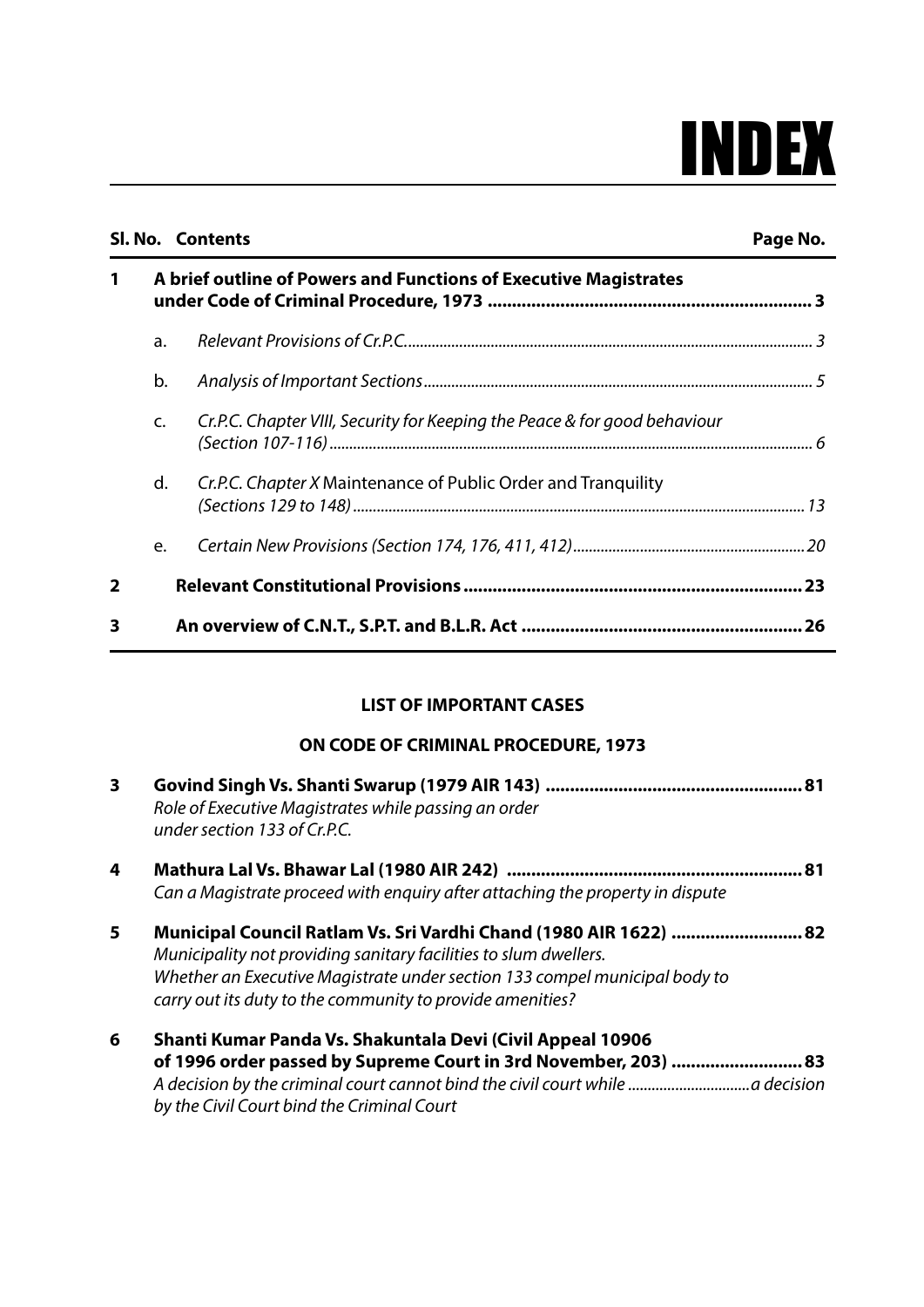|  | State of M.P. Vs. Kedia Leather and Liquour Ltd. (on 19th August,                                                                        |  |  |  |
|--|------------------------------------------------------------------------------------------------------------------------------------------|--|--|--|
|  |                                                                                                                                          |  |  |  |
|  | Whether there was implied repeal of Section 133 Cr.P.C. after the introduction<br>water (prevention and control of pollution) Act, 1974? |  |  |  |

| Amresh Tiwari Vs. Lata Prasad Dubey (April 2000 in Supreme Court)  85 |  |  |  |
|-----------------------------------------------------------------------|--|--|--|
| Merely because a civil suit is pending does not mean                  |  |  |  |
| that proceedings under section 145 Cr.P.C. should be set at naught.   |  |  |  |

#### **On C.N.T., S.P.T. AND B.L.R. ACT**

| $\boldsymbol{9}$ | Felix Tamba Vs. State of Jharkhand {2008 (3) JCR 542 (Jhar.)}  86<br>The rights of raiyat belonging to SC or ST to mortgage<br>his raiyati right for construction of house and educational purpose. |
|------------------|-----------------------------------------------------------------------------------------------------------------------------------------------------------------------------------------------------|
| 10               | There is no limitation provided under section 71A but the<br>same should be exercised within reasonable time.                                                                                       |
| 11               | The construction of section 4(h) of B.L.R. Act                                                                                                                                                      |
| 12               | The purport of "vesting" in BLR Act                                                                                                                                                                 |
| 13               | Scope of section 4(q) and (h) of BLR Act                                                                                                                                                            |
| 14               | Meaning of the work "Khas Possession" in sections 6(1) and 2(k) of the BLR Act                                                                                                                      |
| 15               | Unregistered hukumnama is not admissible and cannot be considered as a deed of gift                                                                                                                 |
| 16               | Jamabandi based on forged sada hukumnama is illegal and liable to be cancelled                                                                                                                      |
| 17               | Jagdeo Mahto Vs. Commissioner, North Chotanagpur<br>Jamabandi can be cancelled when the order is passed<br>by an authority not having authority or jurisdiction to pass such an order               |
| 18               | Sharmistha Sinha Vs. State of Jharkhand {2010 (2) JLJR 392}  99<br>Section 71(A) CNT Act - Restoration of Chhaparbandi land                                                                         |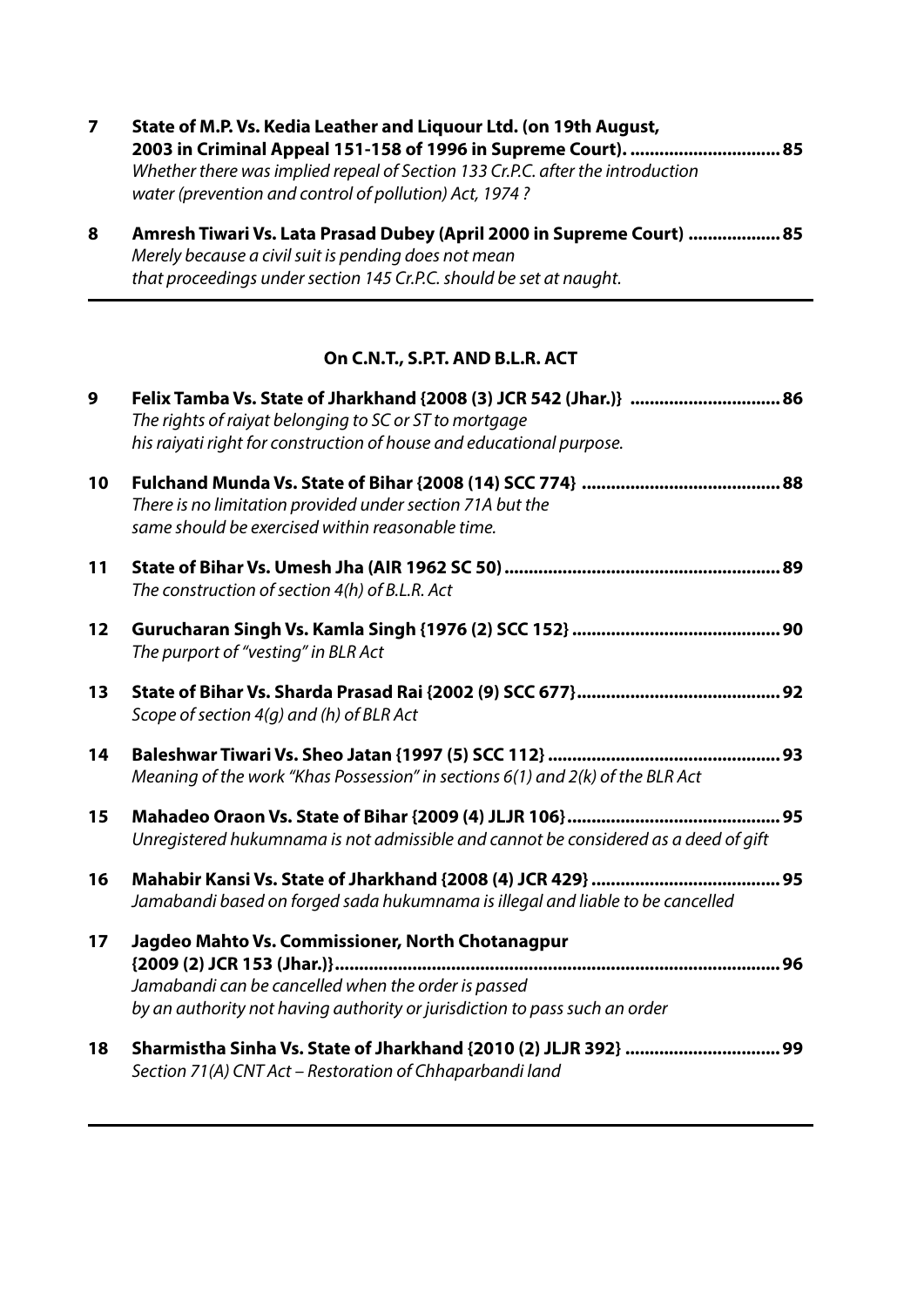# POWERS AND FUNCTIONS OF S.D.O. / EXECUTIVE MAGISTRATES UNDER CODE OF CRIMINAL PROCEDURE, 1973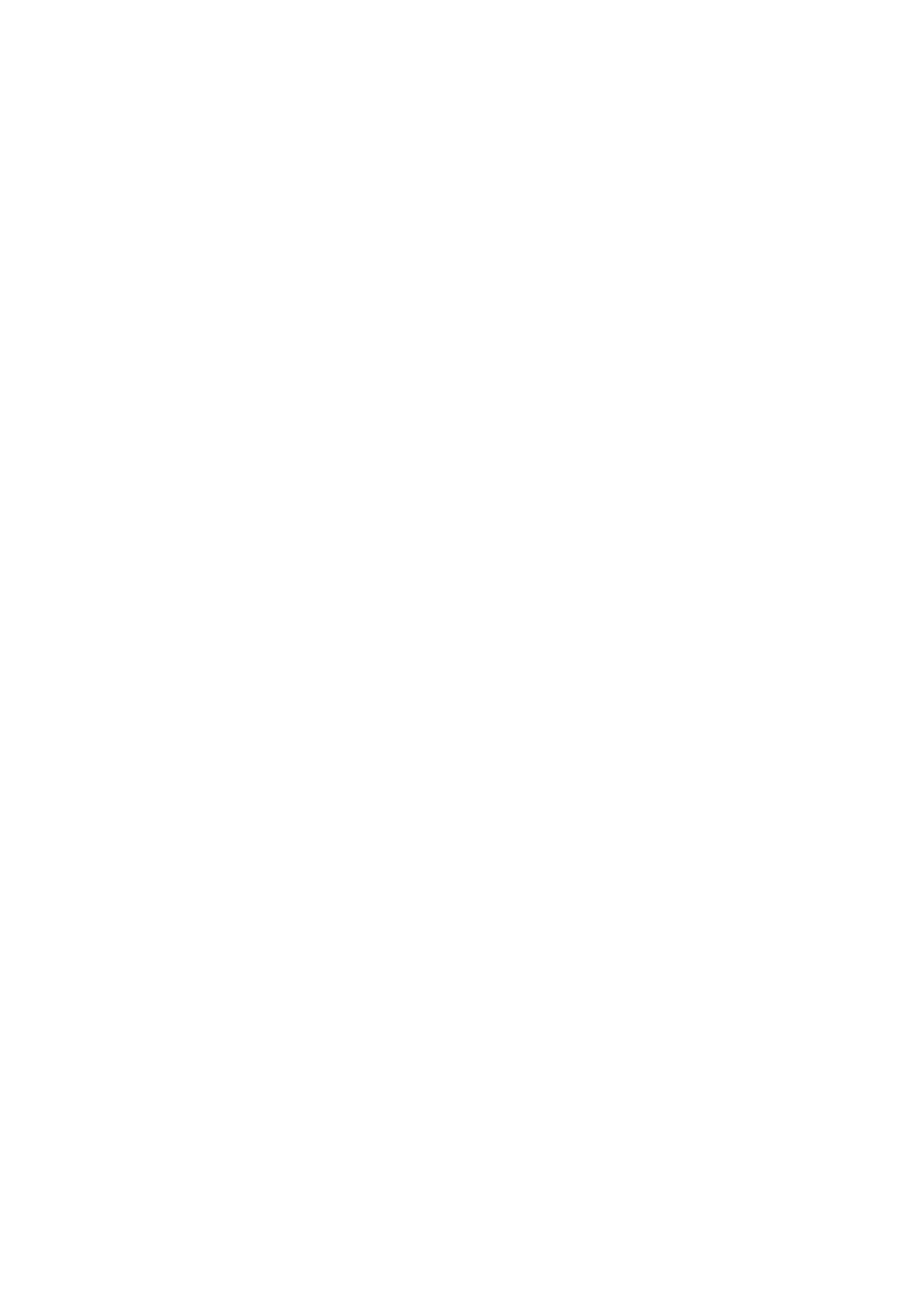## POWERS AND FUNCTIONS OF S.D.O. / EXECUTIVE MAGISTRATES under Code of Criminal Procedure, 1973

## **Relevant Provisions of Cr.P.C.**

## **CRIMINAL PROCEDURE CODE, 1973:**

**BACK GROUND:** The law relating to Criminal Procedure applicable to all Criminal Proceedings in India (except those of state of Jammu & Kashmir and Nagaland and the tribal areas of Assam) is contained in the Criminal Procedure Code, 1898. This code has been amended from time to time by various Acts of the Central and State Legislatures. Apart from several Amendments, the provisions of the Code of 1898 have remained practically unchanged through the decades and no attempt was made to have a comprehensive revision of this old Code till the Central Law Commission was set up in 1955.

A comprehensive report for the revision of the Code, namely the Forty First Report, was presented by the Law Commission in the year 1969. One of the main recommendations of the Commission was for the separation of the Judiciary from the Executive on all India basis in order to achieve uniformity in this matter.

Basing on the recommendations of Law Commission, the Code of Criminal Procedure 1973 was enacted extending to the whole of India except the State of Jammu & Kashmir. It came into force on the 1st day of April, 1974.

Chapter VIII Sections 107 to 124 and Chapter X Sections 129 to 148 of the present Code makes extensive provisions with regard to the power of executive magistrate for dealing with emergent situation for taking preventive measures. While Sections 107 to 124 deals with security for keeping peace and good behaviour Sections 129 to 148 are provisions for maintenance of Public Order and Tranquility.

Apart from the above, the following Sections deal with powers and functions of Executive Magistrates:

#### **Section Subject**

- 20 Appointment of Executive Magistrates by Govt.,
- 21 Appointment of Special Executive Magistrates by Government for particular area or for the performance of particular functions.
- 22 Local jurisdiction of Executive Magistrates
- 23 Subordination of Executive Magistrates
- 37 Public when to assist Magistrate
- 39 Public to give information of certain offences like against public tranquility etc.,
- 44 Arrest by Magistrate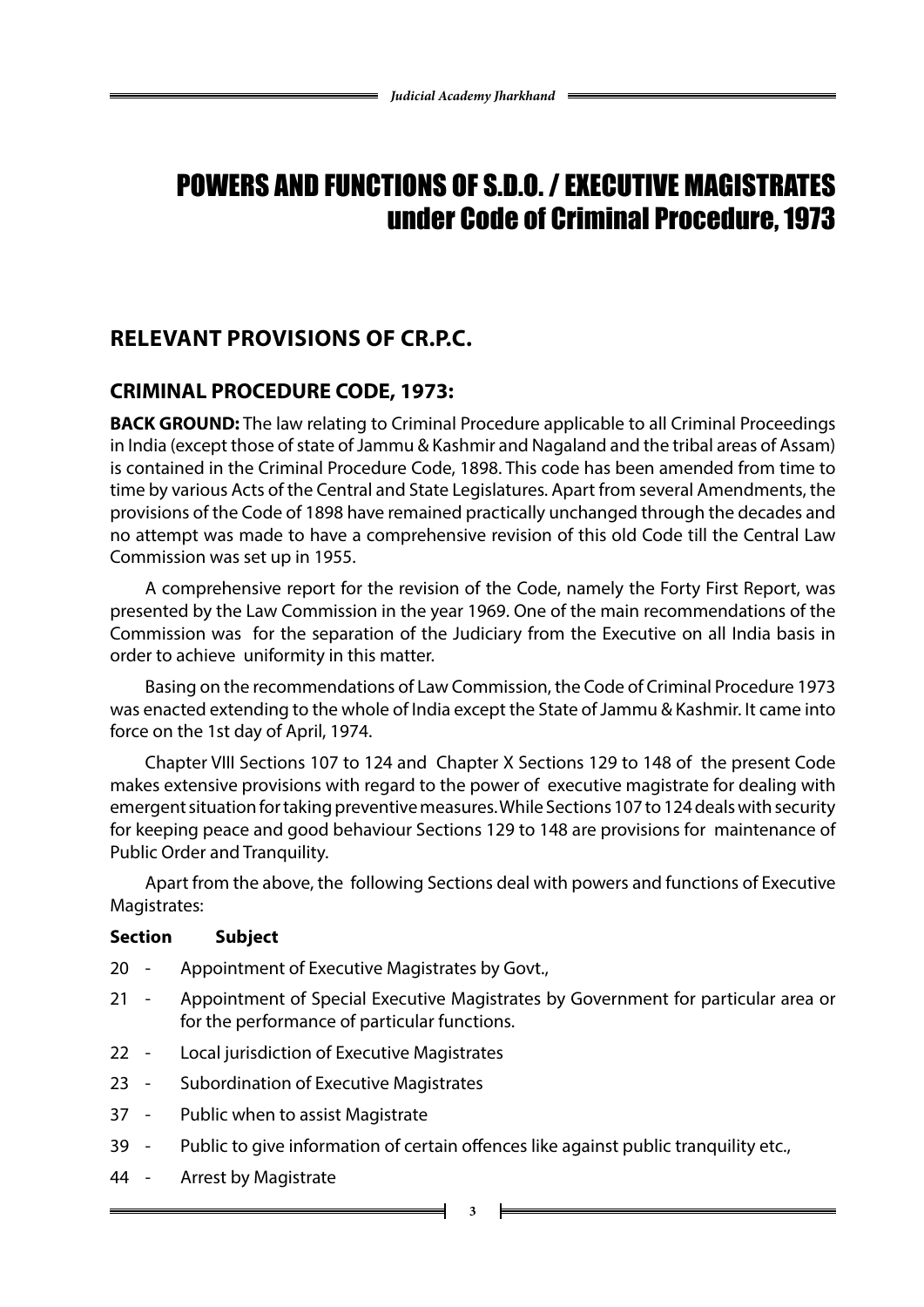#### *Search Warrants :*

- 94 Authorizing Police Officer to search the place suspected to contain stolen property, forged documents etc.,
- Search for persons wrongfully confined.
- Power to compel restoration of abducted females.

#### *Security for keeping peace and for good behaviour :*

- Security for keeping the peace.
- Security for good behaviour from persons disseminating seditious matters.
- Security for good behaviour from suspected persons.
- Security for good behaviour from habitual offenders.
- Order to be made when Magistrate acting under Sections 107, 108, 109 & 110.
- 
- to Procedure and implementation of Sections 107 to 110

#### *Unlawful assemblies :*

- Dispersal of unlawful assembly by use of civil force.
- Use of Armed Forces to disperse unlawful assembly.
- Power of certain armed force officers to disperse unlawful assembly.
- Protection against prosecution for acts done under Sections 129, 130 & 131.

#### *Public nuisance:*

- Conditional order for removal of nuisance.
- Service of notification or order.
- Person to whom order is addressed to obey or show cause.
- 136 Consequences of his failing to do so.
- Procedure where existence of public right is denied.
- Procedure where he appears to show cause.
- Power to Magistrate to direct local investigation and examination of an expert.
- Power of Magistrate to furnish written instructions etc.,
- Procedure on order being made absolute and consequences of disobedience.
- Injunction pending inquiry.
- Magistrate may prohibit repetition or continuance of public nuisance.

#### *Urgent Cases of Nuisance or Apprehended Danger:*

- Power to issue order in urgent cases of nuisance or apprehended danger.

#### *Disputes as to immovable propety:*

- Procedure where dispute concerning land or water is likely to cause breach of peace.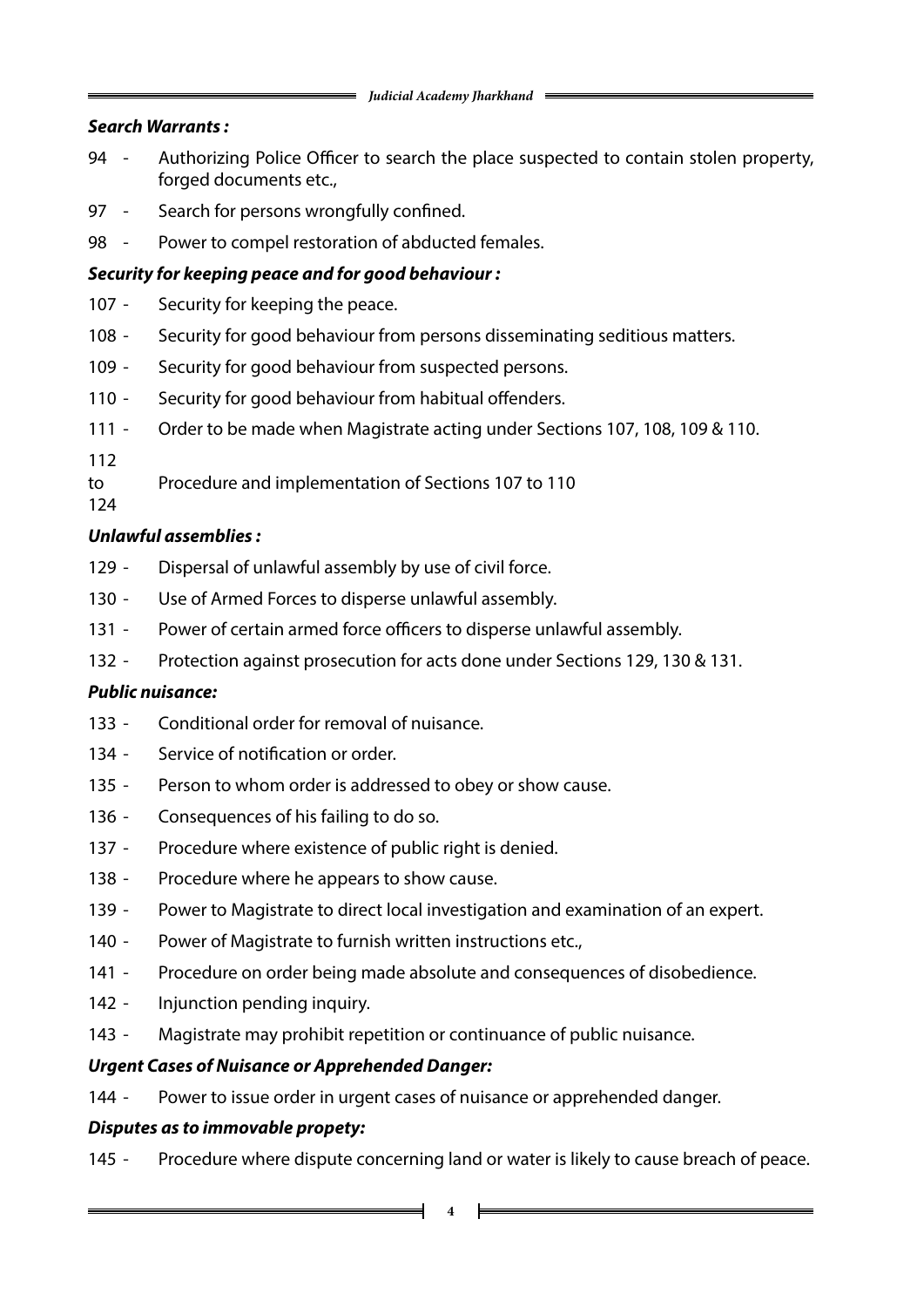- 146 Power to attach subject of dispute and to appoint receiver.
- 147 Dispute concerning right of use of land or water.
- 148 Local Inquiry.

#### *Inquests and inquiries into unnatural deaths:*

- 174 Police to enquire and report on suicide etc., to the nearest Executive Magistrate.
- 175 Powers to summon persons.
- 176 Enquiry by Magistrate into cause of death.

#### *Withdrawal of Cases:*

- 411 Making over or withdrawal of cases by Executive Magistrates.
- 412 Reasons to be recorded.

## **ANALYSIS OF IMPORTANT SECTIONS:**

#### **Section 20 Cr.P.C. (Executive Magistrates) :**

In every District, the following Officers are appointed as Executive Magistrates by the Government U/S 20 Cr.P.C.

- 1. Collector
- 2. Joint Collector
- 3. District Revenue Officer
- 4. Revenue Divisional officer
- 5. Tahsildar

The above Officers are appointed as Magistrates by virtue of the Offices held by them as noted against each.

|    | <b>Designation of the Officer</b> | <b>Appointed as</b>                | <b>Local Jurisdiction</b> |  |
|----|-----------------------------------|------------------------------------|---------------------------|--|
|    | (1)                               | (2)                                | (3)                       |  |
| 1. | Collector                         | <b>District Magistrate</b>         | <b>Entire District</b>    |  |
|    | 2. Joint Collector                | Addl.Dist. Magistrate              | <b>Entire District</b>    |  |
| 3. | Dist.Rev.Officer                  | Addl.Dist. Magistrate              | <b>Entire District</b>    |  |
|    | 4. Rev.Divil.Officer              | <b>Sub Divisional Magistrate</b>   | <b>Entire Revenue</b>     |  |
| 5. | Tahsildar                         | <b>Mandal Executive Magistrate</b> | <b>Entire Mandal</b>      |  |

Additional District Magistrates shall have such of the powers of a District Magistrate under this code or under any other law for the time being in force.

Additional District Magistrates are not empowered to issue detention order under NASA and Preventive Detention Act.

All Executive Magistrates other than the Addl. District Magistrate shall be subordinate to the District Magistrate. And every executive Magistrate (other than S.D.M), exercising powers in a sub-division shall also be subordinate to the Sub-Divisional Magistrate, subject, however, to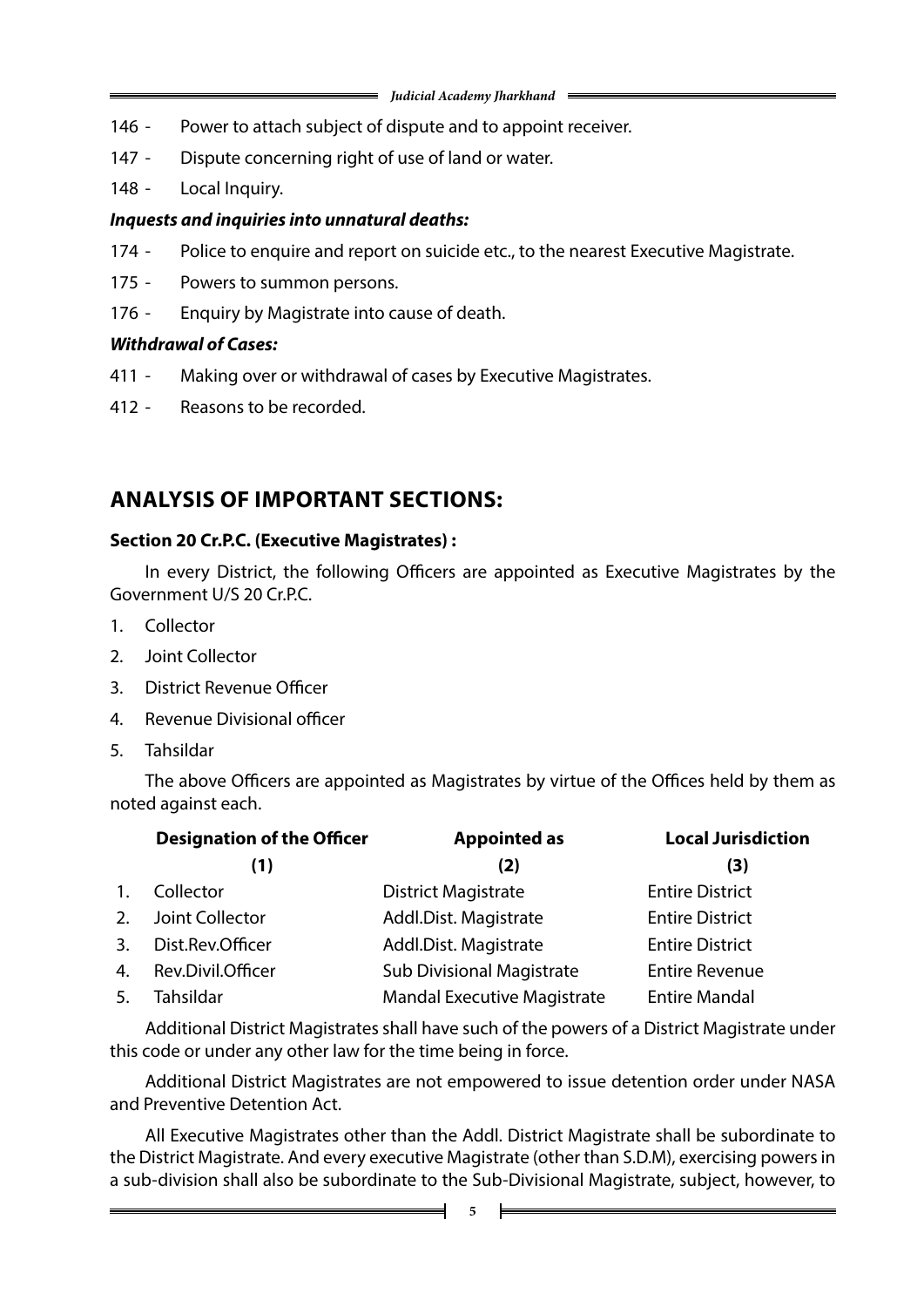the general control of the District Magistrate.

District Magistrate may from time to time give special orders, consistent with this Code, as to the distribution of business among the Executive Magistrates subordinate to him and as to the allocation of business to an Additional District Magistrate.

## *Section 21 Cr.P.C. (Special Executive Magistrates) :*

Under Section 21 Cr.P.C. the State Government may appoint, for such term as they may think fit to be known as "Special Executive Magistrates" for particular areas or for performance of particular functions and confer on such Special Executive Magistrates, such of the powers as are conferrable under the code.

Generally, Deputy Collectors and Tahsildars and Deputy Tahsildars are appointed as Special Executive Magistrates to handle urgent Law and Order problems on the special occasions.

## **Section 22 Cr.P.C. (Local Jurisdiction of the Executive Magistrate) :**

Under Section 22 of the Cr.P.C. the local jurisdiction of the Executive Magistrate is determined by the District Magistrate, subject to the control of the State Government, within which the Executive Magistrate may exercise all or any of the powers invested under the code. Unless so determined, the jurisdiction and powers of every such Magistrate shall extend throughout the district.

## **Section 23 Cr.P.C. (Subordinate of Executive Magistrates) :**

The Executive Magistrates, other than the Addl. District Magistrates, shall be Subordinate to the District Magistrate and every Executive Magistrate (other than the Sub Divisional Magistrate) exercising powers in a Sub Division shall also be subordinate to the Sub Divisional Magistrate, subject to the general control of the District Magistrate. The District Magistrate may make rules or give orders, from time to time, as to the distribution of business among the Executive Magistrates subordinate to him and as to the allocation of business to an Additional District Magistrate.

## **cr.pc. chapter viii, security for keeping the peace & for good behaviour (section 107-116)**

## **SECTION 107**

- 1. When and Executive Magistrate receives information that any person is or likely to commit a breach of peace or disturb the public tranquility or to do a wrongful act that may probably occasion in a breach of the peace or disturb the public tranquility and is of the view that there is sufficient ground for proceeding, he may, in the manner hereinafter provided, require such person to show cause why he should not be ordered to execute a bond with or without sureites for keeping peace for such period not exceeding one year, as the Magistrate thinks fit.
- 2. Proceeding under this Section may be taken before any Executive Magistrate when either the place where either the place where the breach of the peace or disturbance is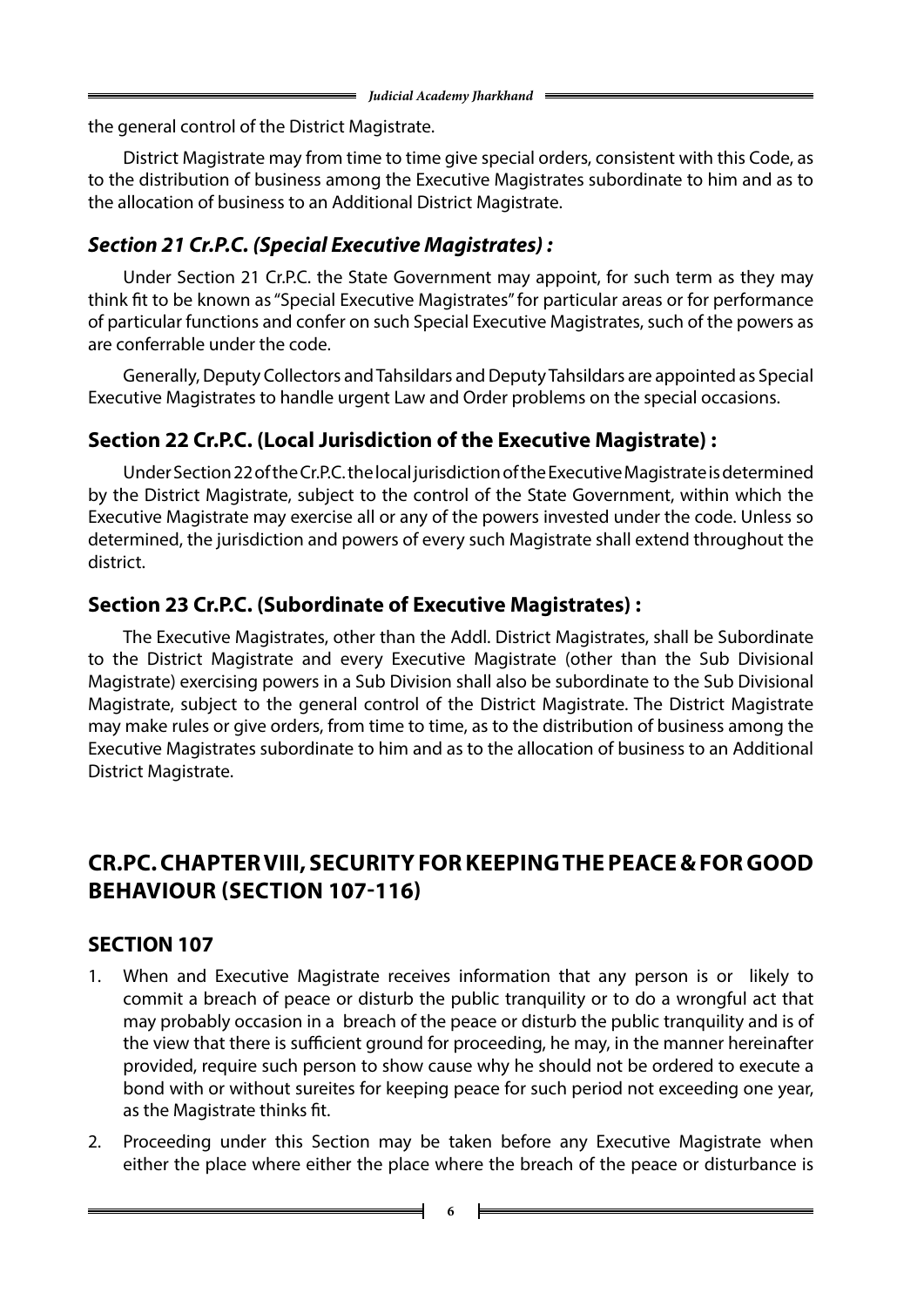apprehended is within the local jurisdiction or there is within such Jurisdiction a person who is likely to commit a breach of the peace or disturb the public tranquility or to do any wrongful act as aforesaid beyond such jurisdiction.

#### **OBJECT OF 107 Cr.P.C.:**

The main object of this Section is "Preventive and not Punitive". This Section is to enable the Executive Magistrate to take measures with a view to prevent commission of offences, involving breach of the peace or disturbance to public tranquility. Proceedings under Chapter 8 are "inquiries" and not "trials" and the person proceeded against is not an accused. It is aimed at person who causes a reasonable apprehension of conduct likely to lead to a breach of peace or disturb public tranquility.

#### **SECTION 108 Cr.P.C.:**

Security for good behaviour from person disseminating seditious matters.

- 1. Commission of a single or isolated offence at a particular time does not justify action U/s 108 Cr.P.C.
- 2. It should be shown that there is an intention of disseminating seditious matters or continuing his activities in the immediate future.

## **SECTION 109 Cr.P.C.:**

- 1. It deals with a person who is coming within the limits of an Executive Magistrate jurisdiction and is taking precaution to conceal his presence with a view to committing a cognizable offence.
- 2. The object is to enable an Executive Magistrate to proceed against Suspicious stranger lurking within his jurisdiction.

## **ESSENTIAL CONDITION BEFORE APPLYING SECTION 109 Cr.P.C.:**

Before applying Sec. 109, the Executive Magistrate should see two necessary things:-

- 1. The person is taking precaution to conceal his presence; and
- 2. His concealment must be with a view to committing an offence.

#### **OBJECT OF SECTION 110 Cr.P.C.:**

Security for good behaviour from habitual offenders--

To protect the public against hardened and habitual criminals.

#### **PROCEDURE:**

In respect of the above Sections, the Executive Magistrates should direct the Respondents to execute bonds for a period not exceeding one year with or without sureties for the cases initiated U/s 108, 109 and for a period not exceeding 3 years in respect of section 110 Cr.P.C.

The procedure as laid down U/s 107 Cr.P.C. is applicable in these cases also i.e. issue of Order U/s 111 Cr.P.C. etc.,

SECTION 113 Summons or warrants against persons not so present--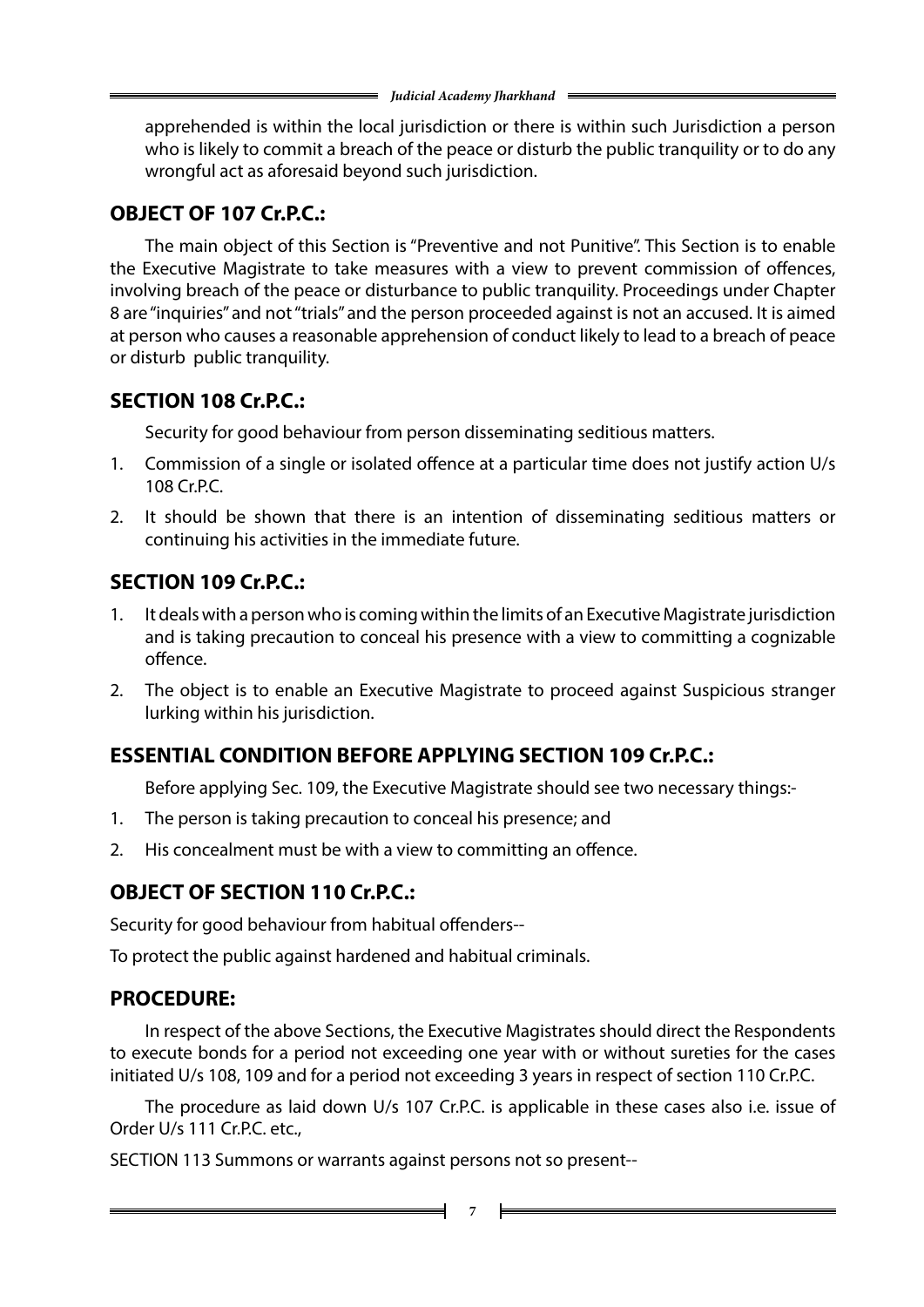SECTION 114 Copy of order to accompany summons or warrant--

Section 116 Inquiry as to truth of information

- 1. When an order under Section 111 has been read or explained under Section 112 to a person present in Court, or when any person appears or is brought before a Magistrate in compliance with it shall proceed to inquire into the truth of the information upon which action has been taken, and to take such further evidence as may be necessary.
- 2. The inquiry shall be made as may be practicable, in the manner hereinafter prescribed for conducting trial and recording of evidence in summons cases.
- 3. If the Magistrate considers that immediate measures are necessary for prevention of a breach of peace or disturbance of public tranquility, or the commission of any offence or for the public safety, may, for reasons to be recorded in writing, direct the person in respect whom the order under Section 111 has been made to execute a bond, with or without sureties for keeping the peace or maintaining good behavour until the conclusion of the inquiry and may detain him in custody until such bond is executed or, in default of execution un the inquiry is concluded.
- 4. For the purposes of this Section the fact that a person is a habitual offender or is so desperate and dangerous as to render his being at large without security hazardous to the community may be proved by evidence of general repute or otherwise.
- 5. The inquiry under this Section shall be concluded within six months from the date of its commencement, and if such inquiry is not completed, the proceeding under this chapter shall be terminated unless, for special reasons to recorded in writing, the Magistrate otherwise directs:

Provided that where any person has been kept in detention pending such inquiry, the proceeding against that person, unless terminated earlier, shall stand terminated on the expiry of a period of six moths of such detention.

The inquiry under this Chapter commences when the order passed under Section 111 is read to the person proceeded against when he is present in Court. The Sessions Judge may revise the order of extension of six month time by the Magistrate.

#### **PROCEDURE:**

A Magistrate has no jurisdiction under Section 111 to proceed against any person before him if he has no information against him. The information may be received through a police report or the report of the subordinate Magistrate or through a private individual. The procedure after receiving information actually commences from Section 111. When an Executive Magistrate receives information that any person is likely to commit a breach of the peace or disturb the public tranquility or to do any wrongful act that may probably occasion a breach of the peace or disturb the public tranquility, he should go through the content of information along with the relevant material placed before him and if he is of the opinion that there are sufficient grounds to initiate action U/s 107 Cr.P.C., he should pass orders, record the same on the right side corner of the first page of information stating:

"I have perused the information/written report along with the relevant material placed before me and I am satisfied that there are sufficient grounds to initiate action U/s 107 Cr.P.C. Taken on file. Issue Order U/s 111 Cr.P.C with summons U/s 113 Cr.P.C".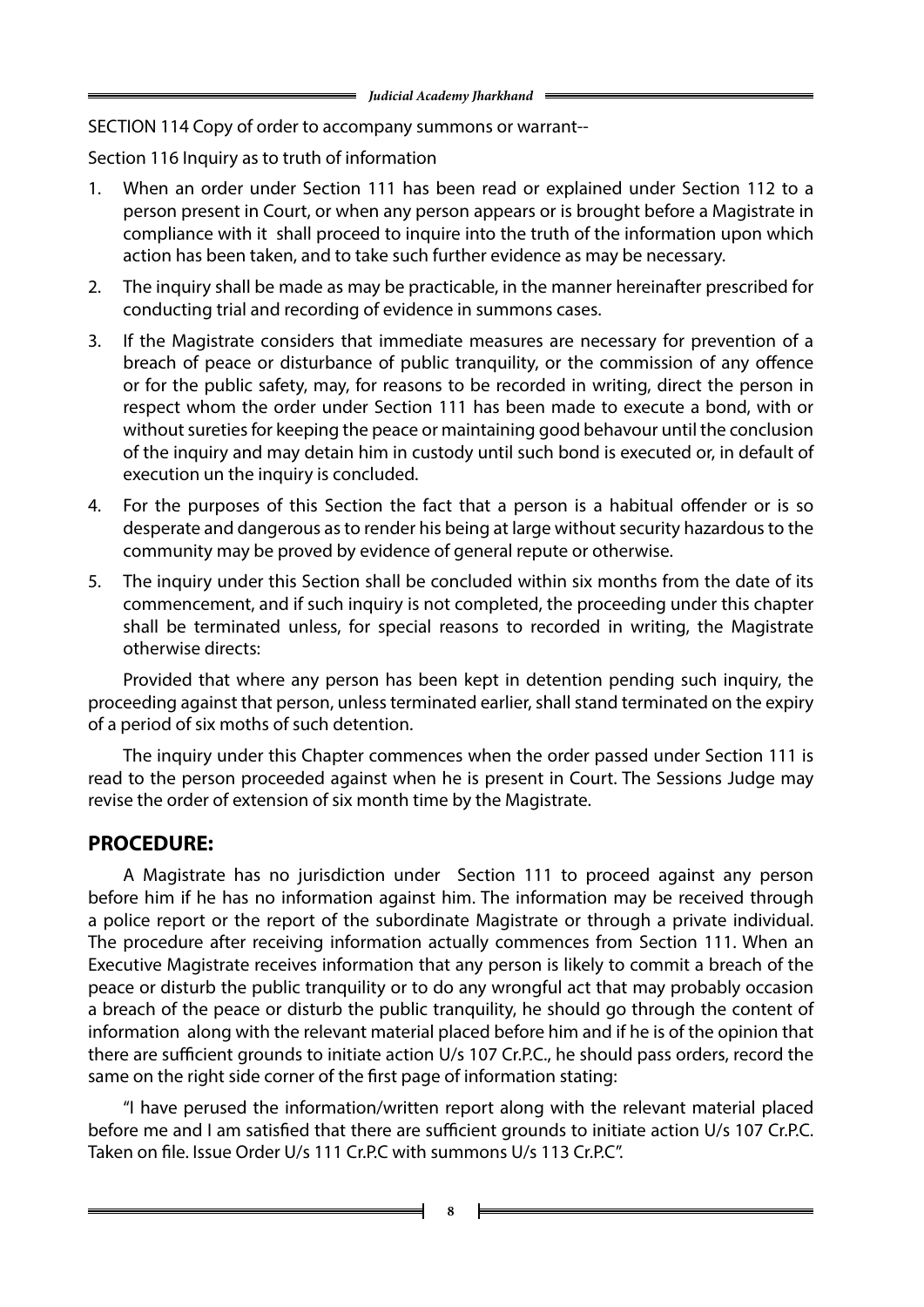Before initiation of action U/s 107 Cr.P.C., it should be ensured that the order contains the brief facts of the case, persons involved, their addresses etc., along with the list of PWs and also the property particulars to decide the quantum of surety to be fixed. When all these things are available and to satisfaction by the Executive Magistrate as stated above, he shall make an order in writing U/s 111 Cr.P.C., setting forth the substance of the information received, the amount of the bond to be executed and directing the Respondents to show cause as to why they should not be ordered to execute a bond for of Rs. ……… (amount to be specified herein) with or without sureties (to be decided and indicated herein) for like-sum each for keeping the peace for such. The order may not contain the entire information but it must contain the matters which may convey to person called upon an intelligible picture of the information. The order of Magisterial not indicating nature of information which induced him to take action under Section 107 is bad.

The word wrongful act under this section mean an act forbidden by the penal statute of India or declared to be penal or wrognful by such statute and not meerely an improper or criminal act. Magistrate has power to call for a report from police or other Magistrate before a proceeding under this Section.

Period not exceeding one year.

Summons U/s 113 Cr.P.C., shall be accompanied by a copy of the order made U/s 111 Cr.P.C.

On the appointed date and time, when all the Respondents are present, the contents of Section 111 Cr.P.C., are read over or explained U/s 112 Cr.P.C., and inquiring / questioning each of the Respondents whether he admits the offence / wrongful act having been committed by him and if he denies the committal of offence / wrongful act as charged against him, then it should be recorded in writing in the form prescribed and his signature is taken duly attested by the Executive Magistrate.

Thereafter, summons shall be issued to the PWs as per the list of witnesses, Inquiry U/s 116 (1) Cr.P.C., commences the moment all the respondents present, they are examined to ascertain the truth of the allegation by taking evidence or otherwise. When the Executive Magistrate considers that immediate measures are necessary for the prevention of a breach of the peace or disturbance of the public tranquility, for reasons to be recorded in writing, pass an order U/s 116 (3) Cr.P.C., directing the Respondents to execute bonds for the amounts and with sureties as indicated in the other U/s 111 Cr.P.C., for keeping the peace until the conclusion of the inquiry and may detain him in the custody until such bond is executed or in default of execution until the inquiry is concluded. The interim Bonds cannot be ordered to be executed before the commencement of the inquiry.

#### **DOCKET SHEET – HOW TO WRITE:**

#### **EXAMPLE: 13.03.2002**

Case called. All the Respondents present. P.C 2002 of Yemmiganur Rural P.S present. All the Respondents have been examined under Sec. 112 Cr.P.C., and they have denied the offences / wrongful acts having been committed by them and refused to execute the bonds as directed. As it is considered immediate measures are necessary for the prevention of a breach of the peace or disturbance of public tranquility, an order U/s 116(3) Cr.P.C., is passed and pronounced in open Court, directing the Respondents to execute the Interim Bonds keep the peace until the conclusion of the inquiry and accordingly they have executed the Interim Bonds. Case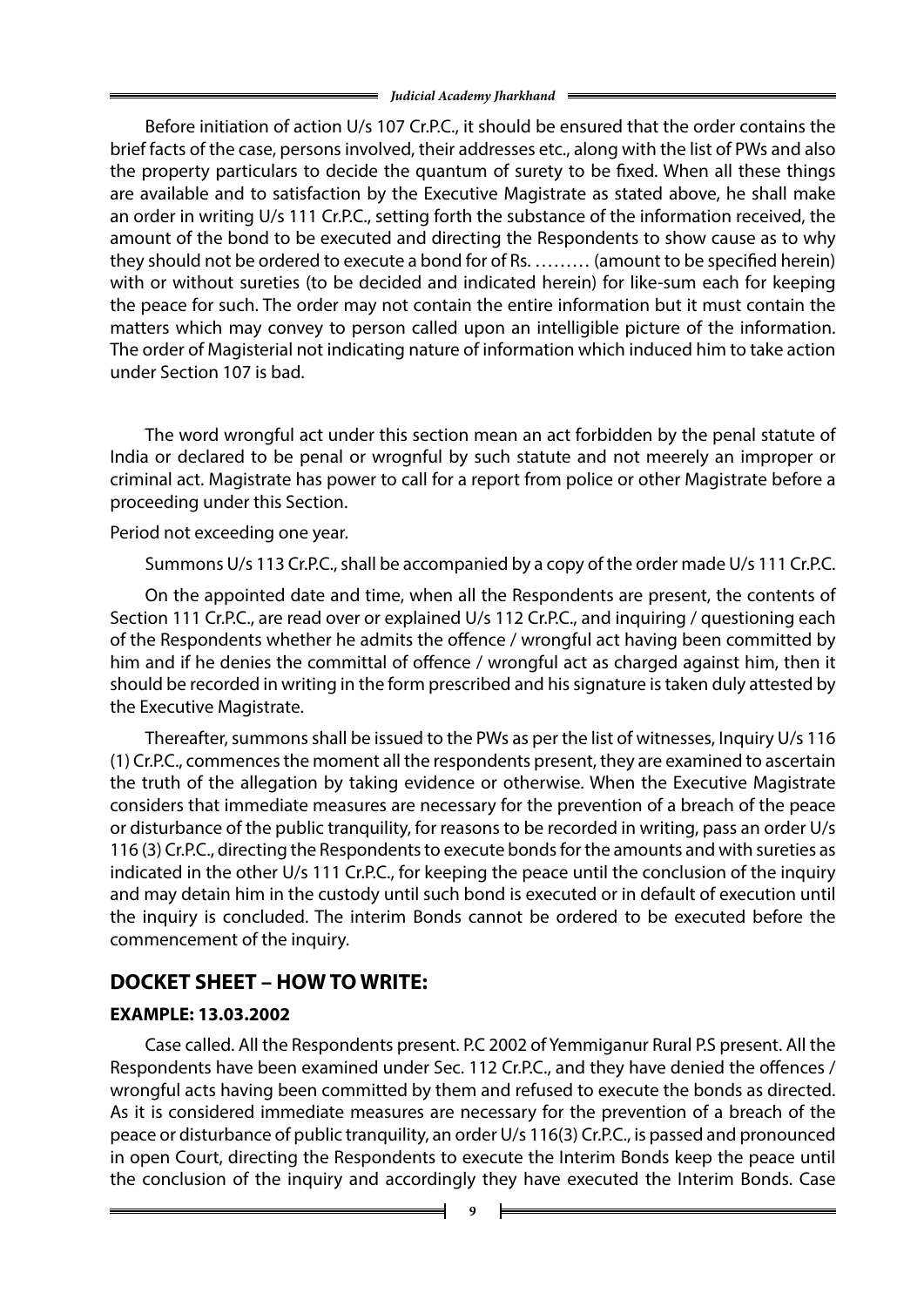adjourned to 26.03.2002 at 11 A.M., at Yemmiganur. Bind over the Respondents present. P.C. informed. Issue summons to P.W. 1 and 2.

## **COURT DIARY – HOW TO WRITE:**

Case called. All the Respondents present. P.C 2002 of Yemmiganur Rural P.S present. All the Respondents have been examined under Sec. 112 Cr.P.C., and they have denied the offences / wrongful acts having been committed by them and refused to execute the bonds as directed. As it is considered immediate measures are necessary for the prevention of a breach of the peace or disturbance of public tranquility, an order U/s 116(3) Cr.P.C., has been passed and pronounced in open Court directing the Respondents to execute the Interim Bonds to keep the peace until the conclusion of the inquiry and accordingly they have executed the Interim Bonds. Case adjourned to 26.03.2002 at 11 A.M., at Yemmiganur. P.C. informed. Respondents present are bound over. Summons Issued to P.W. 1 and 2.

#### **IMPORTANT:-**

It should be borne in mind that the inquiry should commence when all the Respondents are present only and if not after exhausting all efforts i.e., to secure the presence of the absentee Respondents by issuing BWs (Bailable Warrants), NBWs (Non-Bailable Warrants), and after recording deposition from the Police Officers, not below the rank of Sub Inspector of Police, that efforts made to execute the NBWs to produce the absentee Respondents in the Court Proved futile, then the case should be split up and the case against the absentee Respondents registered separately and dealt with. PWs should be inquired in the form of Depositions. The exhibits admitted in evidents shall be marked as follows:

- 1. If filed by the prosecution with the capital letter "P" followed by a numeral P1, P2, P3 and the like.
- 2. If filed by Defence with the capital letter "D" followed by a numeral D1, D2, D3 and the like.
- 3. In case of Court exhibits with the capital letter "C" followed by a numeral C1, C2, C3 and the like.
- 4. All the exhibits filed by the several Respondents shall be marked consecutively.

Normally, prosecution is to be conducted by the A.P.P. Grade – II, and in his absence Police Officer not below the rank of Sub-Inspector.

After the completion of evidence of Prosecution Witnesses, and at the request of the Defence counsel, the Executive Magistrate may examine the Defence Witnesses also. Arguments are to be heard from both sides before passing final order. After taking into consideration all the material facts of the case, the evidence adduced by the PWs and DWs, if any, it is proved that it is necessary for keeping the peace or maintaining good behaviour, as the case may be, the Executive Magistrate shall make an order in writing U/s 117 Cr.P.C., directing the Respondents to execute bonds as directed in the order U/s 111 Cr.P.C. And if, on an inquiry U/s. 116 Cr.P.C., it is not proved that it is necessary for keeping the peace or maintaining good behaviour, as the case may be, the Executive Magistrate, shall make an order releasing them, if they are in custody only for the purposes of inquiry, or if they are not in custody, shall discharge them U/s 118 Cr.P.C. If the material on record discloses that though there was a danger of peace at one point of time , because of the happening of subsequent events the danger of breach of peace has disappeared the Court can drop the proceeding and discharge the accused proceeded against.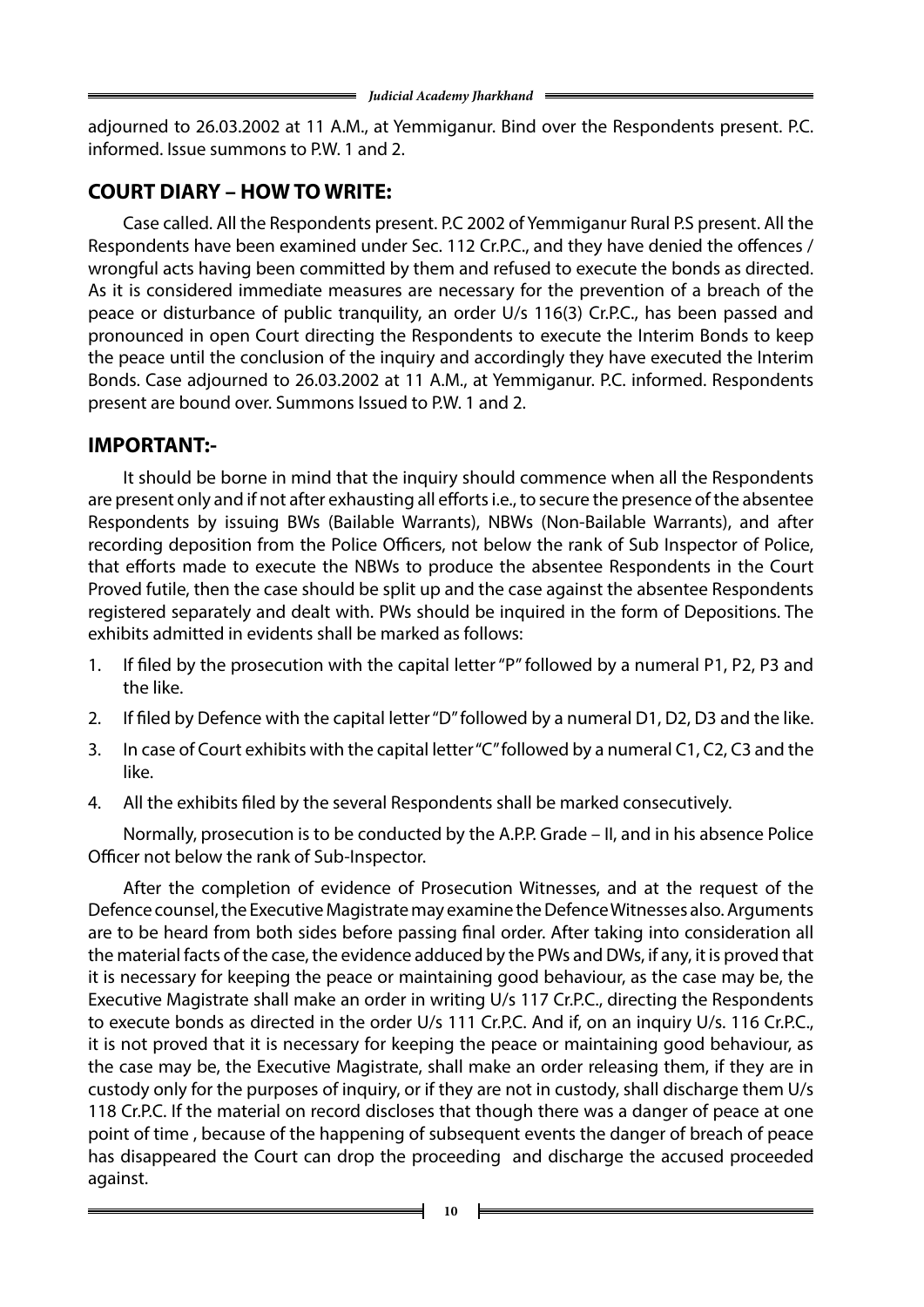Disputes relating to land, waterways, etc. Where the dispute exists between parties about land waterways etc it is the discretion of the Magistrate whether to proceed under Section 107 or Section 145 of the Cr.P.C. The normal rule is that where the breach of peace is threatened on account of dispute regarding land, the Section which a Magistrate should apply is Section 145 of the Cr.P.C. There may arise situation that it is not possible to prevent breach of the peace by merely making an order under Section 145, there should be no objection in proceeding under Section 107.

Orders passed U/s. 117 Cr.P.C., or 118 Cr.P.C., should invariably be pronounced in open Court.

#### **Appellate authority:** Court of Sessions.

## **IMPORTANT POINTS TO BE KEPT IN MIND WHILE DEALING THE CASES U/S 116**

#### **107 Cr.P.C.**

- 1. The information need not be from the Police only. It may be from the public also.
- 2. Only fresh incidents of breach of the peace or disturbance of public tranquility such as astray, hurt etc., should be taken into account. Old incidents are useful only to prove the existence of enemity between the opposite parties, but they do not give support to the theory that there is imminent danger to peace. Convictions on fresh incidents, strengthens the case U/s 107 Cr.P.C.
- 3. When FIR along with its enclosures are received, the Executive Magistrate has to put his initial with date and time of receipt and how it was received. i.e., either in person or in post. The FIR and enclosures., received for action U/s 107 to 110, 145 to 147 should be examined immediately and if there are no defects, take it on file under the relevant provisions of Cr.P.C. If there are defects it may be returned for rectifications and re-submission.
- 4. Magisterial cases should be registered in Register No. 6 and numbered serially and continued annually.
- 5. An order U/s 107 Cr.P.C. is passed when the Executive Magistrate is of the opinion that the information, received by him to the effect that any person was likely to commit breach of the peace or to disturb public tranquility is credible.
- 6. Summons U/s. 113 Cr.P.C. accompanied by order U/s. 111 Cr.P.C. should be got served through the concerned Police.
- 7. No person should be ordered to give security of a nature different from or of an amount larger than or for a period longer than that specified in the Order made U/s 111 Cr.P.C.
- 8. The amount of every bond shall be fixed with due regard to the circumstances of the case and shall not be excessive, Imposition of excessive amount is not justified and bad in law. For this purpose the property particulars statement should be insisted.
- 9. 1. It is desirable that instead of holding the case in the Headquarters, as far as practicable, to post it to interior places within his jurisdiction where there are no transport facilities available to make the Respondents realize their sufferings and readily come forward to execute bonds to keep the peace as directed.
	- 2. While conducting the Court there is need for maintaining decency, decorum, discipline and strict silence.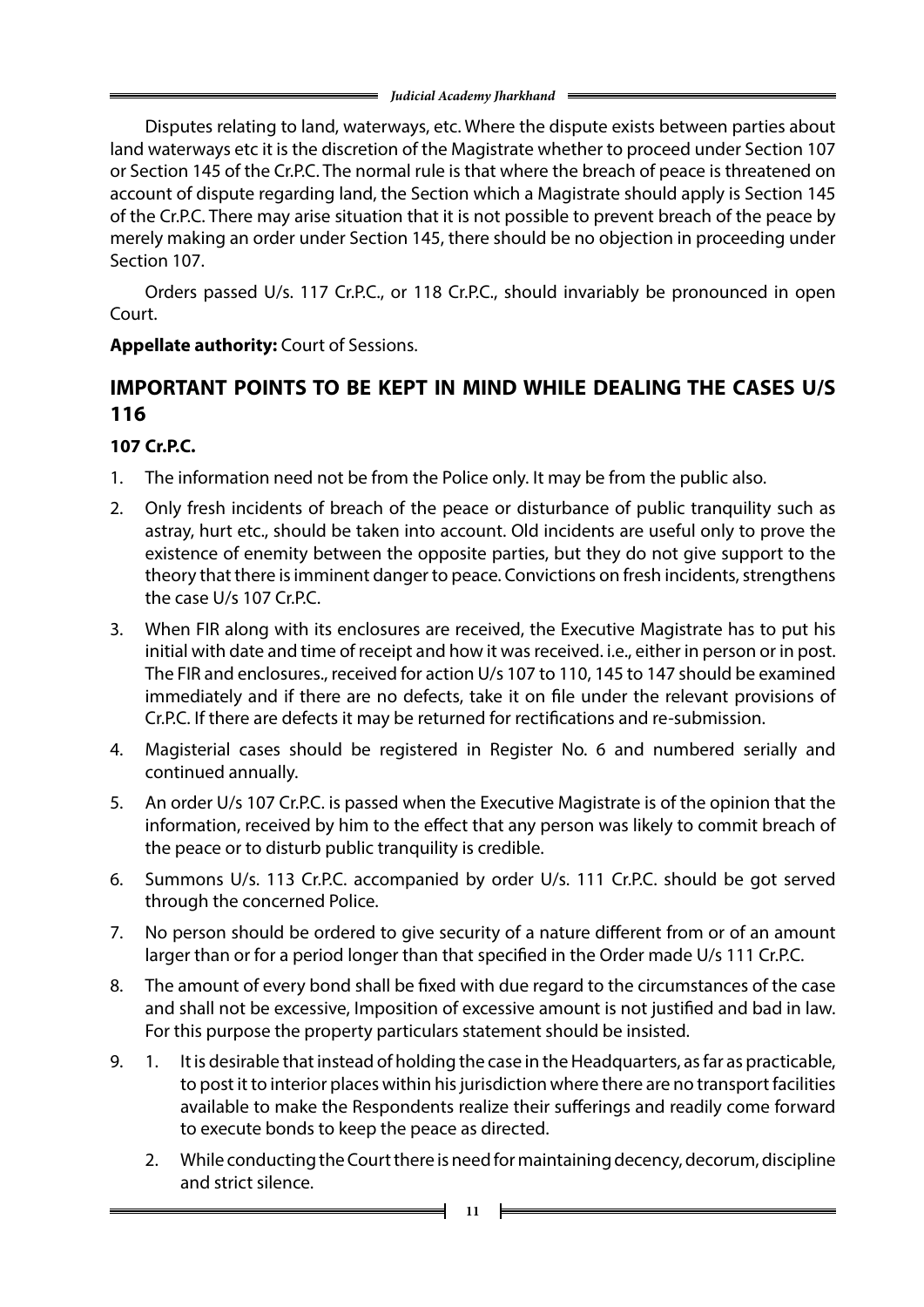- 3. The A.P.P Grade should conduct the prosecution and examination of witnesses as is being done in judicial courts.
- 10. When all the Respondents are present, they should be examined U/s 112 Cr.P.C. and inquiry commenced. The case should not be casually treated and adjourned without any valid reasons.
- 11. When the inquiry is adjourned, an order of the court in writing giving the reasons therefor shall be recorded. The reason for which an adjournment can be granted may be either due to the absence of the witness or any other reasonable cause.
- 12. The case should not be adjourned for more than 14 days at a time.
- 13. Hearing Book should be maintained.
- 14. Defence Counsel should file Vakalathnama. One Vakalathnama is enough for all the Respondents. This Vakalathnama is to be signed by all the Respondents and accepted by the Defence Counsel.
- 15. Whenever the Respondents are absent, issue of summons is to be resorted to first.
- 16. If summons proves to be not effective, then BWs should be issued.
- 17. Issue of NBWs should be resorted to as a last resort to procure the presence of Respondents.
- 18. The Executive Magistrate, if he sees sufficient cause, dispense with the personal attendance of any Respondent and may permit him to appear by a pleader.
- 19. The persons against whom the proceedings have been started are called "Respondents" and not "Accused".
- 20. The Proceedings before the Executive Magistrate are only **"Inquiries"** but not **"Trials"**.
- 21. From the date of taking on file a docket sheet should be maintained indicating the proceedings on each date of posting and the date of next posting, any orders of issue of summons etc., to any witness. The docket sheet should also indicate the final disposal of the matter in brief though the detailed order may be on a separate paper.
- 22. Whenever the Court is held, the Executive Magistrate should write the Docket sheet in his own handwriting. It should not be allowed to be written by the clerk dealing with the subject.
- 23. Court Diary should be written on the same date of hearing itself and attested by the Executive Magistrate.
- 24. Court fee stamps affixed to the petitions presented in the Court should be punched and the amount of it should be entered in the relevant register.
- 25. **Forfeiture for Breach of Bonds:-** Forfeiture of Bond is justified only in a Breach of the undertaking specified in the bond and no other reason. In such cases action can be taken U/s 446 Cr.P.C. and orders passed after observation of necessary formalities under this section for forfeiting the Bond and levying Penalty / Fine. The Court may at its discretion remit any portion of the penalty mentioned and enforce payment in part only. The Penalty / Fine amount should also be collected, entered in the Register and got remitted and entry attested by the Executive Magistrate. This procedure may also be followed in respect of cases where the Respondents fail to attend Court after having bound over themselves on the earlier date of hearing.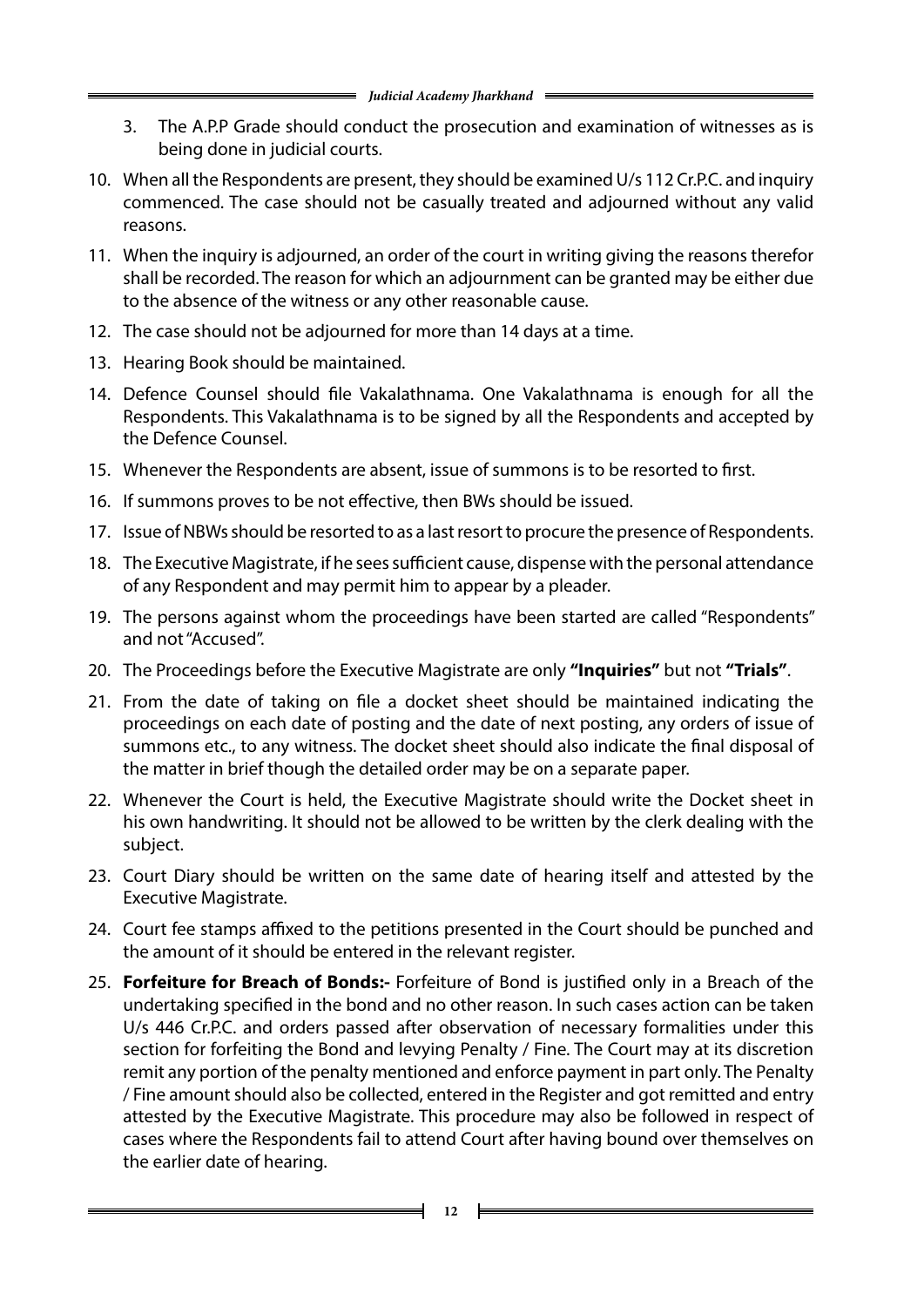- 26. After pronouncement of either interim order U/s 116(3) Cr.P.C. or final order U/s 117 Cr.P.C. if any Respondent fails to execute bond as directed, he may be detained to custody until such bond is executed or in default of execution until the inquiry is concluded.
- 27. When the person in respect of whom the inquiries will be made is a minor, only his sureties shall execute the bond.
- 28. The inquiry U/s 116 (1) Cr.P.C. should be completed within a period of 6 (six) months from the date of commencement and if such inquiry is not completed, then the proceedings on the expiry of the said period stands terminated, unless for special reasons to be recorded by the Executive Magistrate, saying that in the circumstances of the case, the proceedings are to be kept alive, though the case is over 6 months. (Sec 116(6) Cr.P.C.
- 29. To issue order terminating the proceedings U/s 116(6) Cr.P.C. if there are no special reasons to keep alive the Proceedings beyond six months as illustrated below:-

#### **Order:-**

The proceedings were started on the report of Station House Officer ……………… Dated ............ The Respondents appeared on ............ the order U/s 111 Cr.P.C. was read over to them and explained the substance explained thereof U/s 112 Cr.P.C. Though 6 months have elapsed no progress is made in the case. No fresh incidents are reported after the initiation of Security Proceedings. Hence, there are no reasons to keep alive these proceedings and as such they stands terminated U/s 116 (6) of Cr.P.C. and the Respondents are discharged U/s 118 Cr.P.C.

30. The Executive Magistrate has powers to refuse to accept any surety offered or reject any surety accepted previously on the ground that such surety is an unfit person for the purpose of the bond (Section 121 Cr.P.C.)

## **cr.p.c. CHAPTER X MAINTENANCE OF PUBLIC ORDER AND TRANQUILITY (Sections 129 to 148)**

#### *A –-Unlawful Assemblies (Section 129 to 132)*

#### **SECTION 129 Cr.P.C.:**

(Unlawful Assemblies – Dispersal of Assembly by use of Civil Force).

- 1. Any Executive Magistrate or Officer-in-charge of Police Station or in the absence of such Officer-in-charge, any Police Officer, not below the rank of a Sub-Inspector of police, may command any unlawful assembly or any assembly of five or more persons likely to cause a disturbance of the public peace, to disperse; and it shall thereupon be the duty of the members of such assembly to disperse accordingly.
- 2. If, upon being so commanded, any such assembly does not disperse, or if without being so commanded, it conducts itself in such a manner as to show a determination not to disperse, any Executive Magistrate or Police Officer referred to in Sub Section (1) may proceed to disperse such assembly by force and may require the assistance of any male person, not being an Officer or member of the armed forces and acting as such, for the purpose of dispersing such assembly, and, if necessary, arresting confining the persons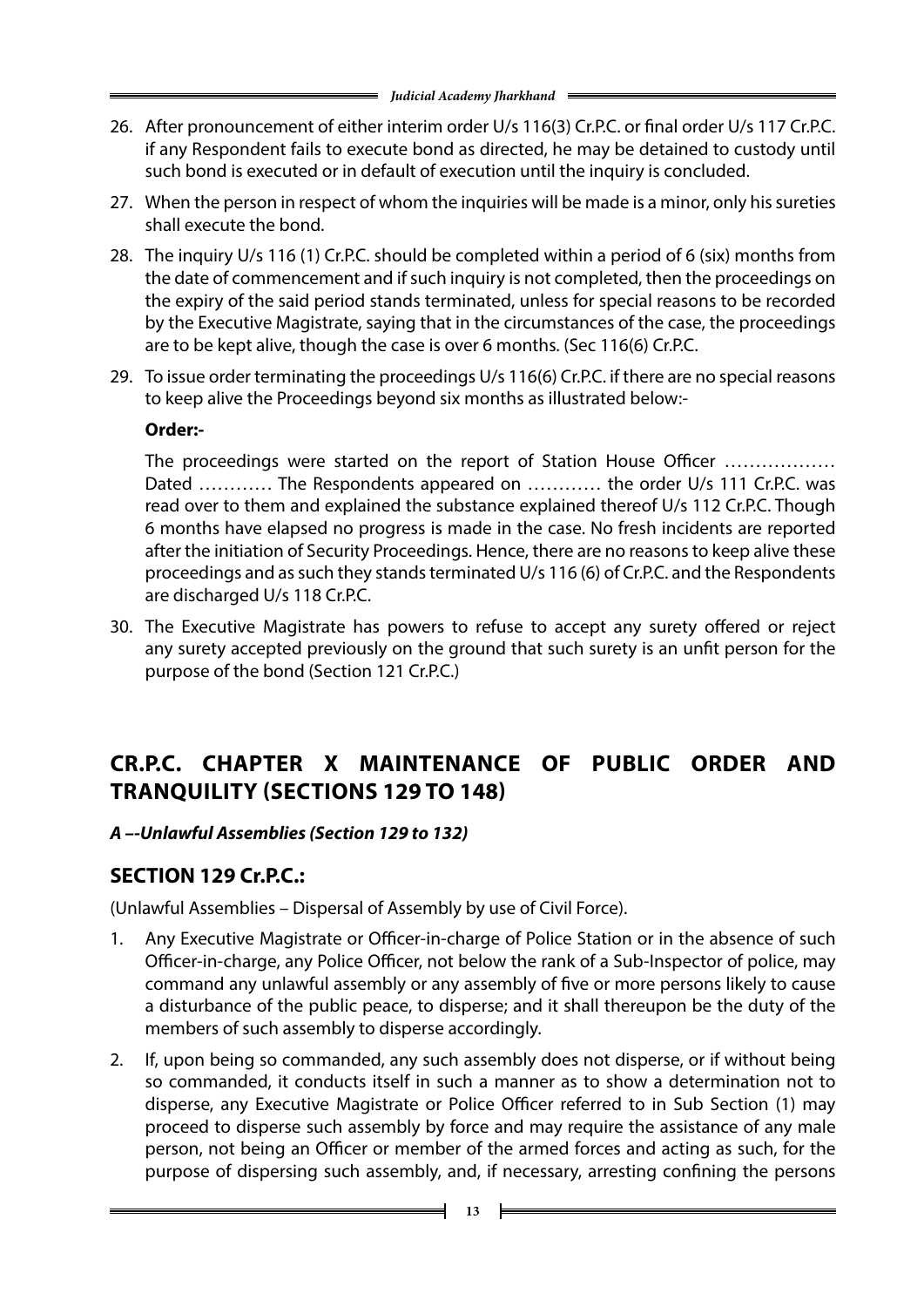who form part of it, in order to disperse such assembly or that they may be punished to law.

#### **UNLAWFUL ASSEMBLY DISPERSAL: POINTS TO BE REMEMBERED:**

- 1. The police must secure the presence of an Executive Magistrate where a breach of peace is anticipated.
- 2. The Executive Magistrate has got powers to give an order to police to assist him in handling the situation.
- 3. The senior most Police Officer shall assist the Executive Magistrate.
- 4. The Police shall act as ordered by the Executive Magistrate.
- 5. The Executive Magistrate is responsible to take a decision as to when the unlawful assemblies have to be dispersed.
- 6. The Executive Magistrate shall wear armed band in red colour with letter **"M"**.
- 7. The Executive Magistrate shall have definite opinion for the dispersal of unlawful assembly.
- 8. If the force is not adequate, the use of force should be attempted to control the unlawful assembly.
- 9. The Executive Magistrate shall order the kind of force to be used.
- 10. Firing shall be ordered only as a last resort.
- 11. Police party to be formed with 2 or more for dispersing unlawful assembly.
- 12. Firing order shall be done by the order in command of the party.
- 13. The Executive Magistrate shall communicate orders to the force.
- 14. The police will give order when necessary.
- 15. To disperse the mob, the officer shall give clear warning before use of tear gas or lathis.
- 16. If the mob fail to disperse, inspite of warning, firing may be given.
- 17. The Police Officer shall decide the minimum rounds to be fired.
- 18. Firing aim should be kept low and directed against the most threatening part of the crowd.
- 19. Files or sections ordered to fire shall unload immediately after firing without further word of command until the order to cease firing is finally given.
- 20. Firing should be ceased the moment the mob disperses from the scene.
- 21. Firing should be carried out from a distance sufficient to obviate the risk of being rushed on and to enable restrict fire control to be maintained.
- 22. Permission of Executive Magistrate is necessary in case the police are compelled to disperse the mob in different places of the same village.
- 23. Riot flags should be taken when Armed Reserves are called out in apprehension of disturbance and before firing or any other means of dispersal is resorted to should be hoisted before the mob in a position in which the inscriptions on them are clearly visible.
- 24. The Executive Magistrate or Police Officer shall make adequate arrangements to shift the wounded persons to the Hospital for Medical Aid. Dead persons should be sent to Mortuary.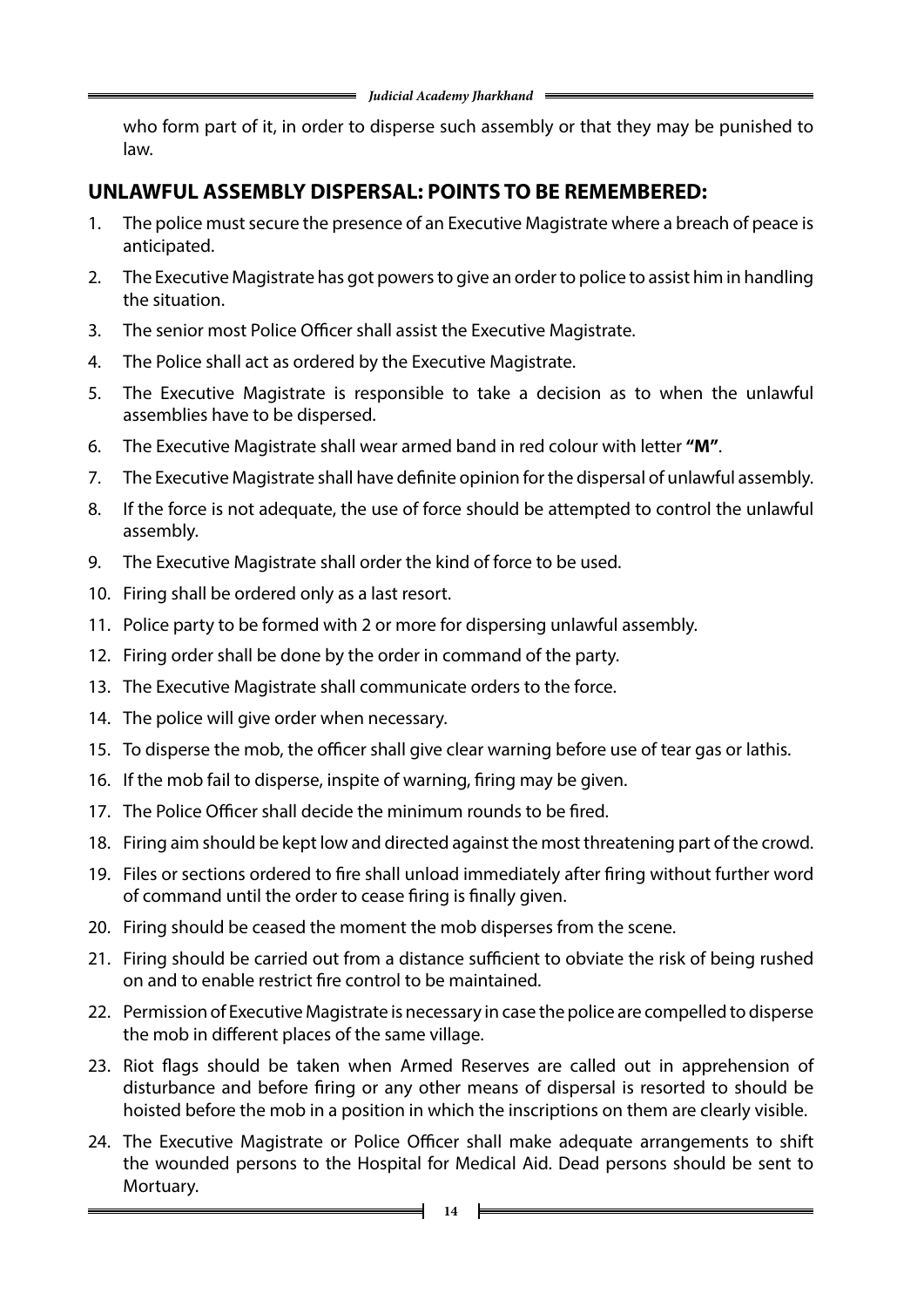### **The following points should also be kept in mind while initiating action U/s 129 Cr.P.C.:-**

- 1. Conduct and behaviour of the assembly is to be determined.
- 2. Mere physical presence of all persons cannot make them members of unlawful assembly.
- 3. Unlawful assembly refusing to disperse can be dispersed by force.
- 4. An Order to disperse an assembly can be passed even when the assembly is not unlawful but is likely to cause breach of peace i.e. potential unlawful assembly.

#### *B----------PUBLIC NUISANCE : (S ECTION 133 to 144 A Cr.P.C.):*

Section 133 of Cr.P.C. enables a District Magistrate / Sub Divisional Magistrate or any other Executive Magistrate specially empowered by the State Government to deal with public nuisances. This power can be exercised either on receipt of a police report or other information. Public nuisances which can be dealt with under this section fall under the following six categories.

#### **CATEGORIES OF PUBLIC NUISANCE:**

- 1. Any unlawful obstruction or nuisance from any public place or from any way, river or channel, which is or may be lawfully used by the public.
- 2. The conduct of any trade or occupation, or keeping of any goods or merchandise, is injurious to the health or physical comfort of the community.
- 3. The construction of any building or disposal of any substance, as is likely to occasion conflagration or explosion.
- 4. Any building, tent, structure, or tree which is likely to fall and thereby cause injury to persons.
- 5. Any tank, well or excavation adjacent to any such way or public place.
- 6. Any dangerous animal, which requires to be destroyed confined or otherwise disposed of.

Nuisance is of two kinds: Private nuisance and public nuisance. Private nuisance is actionable in civil Court as tort. The Public nuisance is punishable under Section 268 of the IPC. A Civil suit may be filed for injunction or abatement against public nuisance by the Advocate General or by two or more persons who have obtained the consent of the Advocate General under Section 91 of the CPC. The civil and criminal remedy are concurrent and pursuit does not bar the other.

When a proceeding under Section 133(1) is drawn up for alleged obstruction of public right, the Magistrate is to make two inquiries firstly to determine whether or not there exists any public right in respect of it and secondly whether or not there is obstruction of it by the public. These two inquiries can not be made without complying with the requirement of Section 137 and 138 of the Cr.P.C. If the party against whom such conditional order has been made denies the existence of the alleged public right, the Magistrate shall inquire that question by taking evidence of such objector. If on such enquiry the Magistrate finds that the evidence in support of the denial of the alleged right is reliable , the Magistrate shall stay the proceeding before him until the question of existence is decided by a competent court.

Section 134 Service or notification of order-- The order shall if practicable, be served on the person against whom it is made.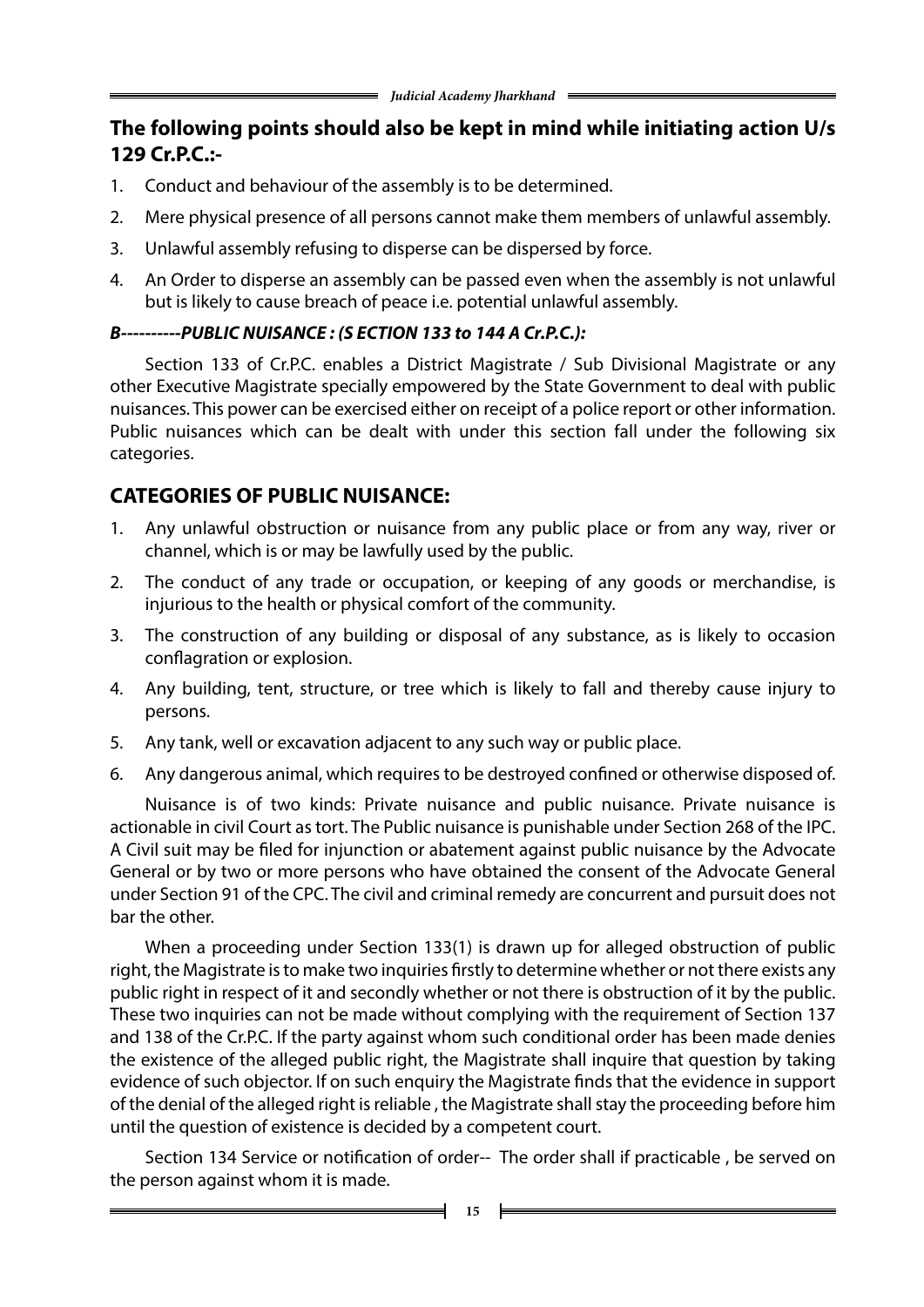Section 135 Person to whom order is addressed to obey or show cause--

Section 136-- Consequence of his failing to do so-- If such person does not perform such act or appear and and show cause he shall be liable to penalty prescribed under Section 188 of the IPC.

Section 137 Procedure where existence of public right is denied

Section 138 Procedure where he appears to show cause

Section 139 Power of magistrate to direct local investigation and examination of expert.

Section 141 Procedure on order being made absolute and consequence of disobedience-

Section 142 Injunction pending inquiry

The proceeding under this section is summary and is meant for urgency. The whole object of this Section is that the public should not suffer and such dangers and obstruction should be removed at the earliest.

U/s 133(1) Cr.P.C., such Executive Magistrate may make a conditional order requiring the person causing such obstruction or nuisance, or carrying on such trade or occupation, or keeping any such goods or merchandise, or owning or possessing or controlling such building, tent, structure, substance, tank well or excavation or owning or possessing such animal or tree, within a time to be fixed in the order to remove such obstruction or nuisance etc., to destroy, confine or dispose of such dangerous animal as mentioned above or if he objects to do so, to appear before him or some other Executive Magistrate Subordinate to him at a time and place to be fixed by the order and show cause in the manner provided why the order should not be made absolute.

No order duly made by an Executive Magistrate under this Section shall be called in question in any Civil Court. (Sec. 133(2) Cr.P.C)

The order passed U/s 133(1) Cr.P.C., if practicable, is served on the person against whom it is made in the manner herein provided for service of summons. If it cannot be so served, it shall be notified by proclamation and the copy thereof shall be stuck up at a conspicuous place (Sec. 134 Cr.P.C.,). If after passing conditional order, the Executive Magistrate finds that his direction is not complied with nor cause shown the order shall be made absolute making him liable to a penalty prescribed in Section 188 IPC. (Punishment U/s 188 is simple imprisonment for one month or fine of Rs. 200/- or both.

If the person against whom an order U/s 133 Cr.P.C is made appears and denies the existence of any Public right as alleged, the Executive Magistrate shall inquire into the matter and if he finds that there is any reliable evidence in support of such denial he shall stay the proceedings until the matter is decided by a competent Court and if he, finds that there is no such evidence in support of such denial, he shall proceed U/s. 138 Cr.P.C., and inquire to the matter. (Sec. 137(2) Cr.P.C) And if the person, against whom an order under section 133 is made, appears and shows cause against the order, and under taking evidence, if the Executive Magistrate is satisfied that the order, either as originally made or subject to such modification as he considers necessary, is reasonable and proper the order shall be made absolute without modification or, as the case may be with such modification, and if he is not so satisfied, no further proceedings shall be taken in the case (U/s 138 Cr.P.C.,).

On taking such evidence, if any

This phrase means that on the report of a police officer or any other information, the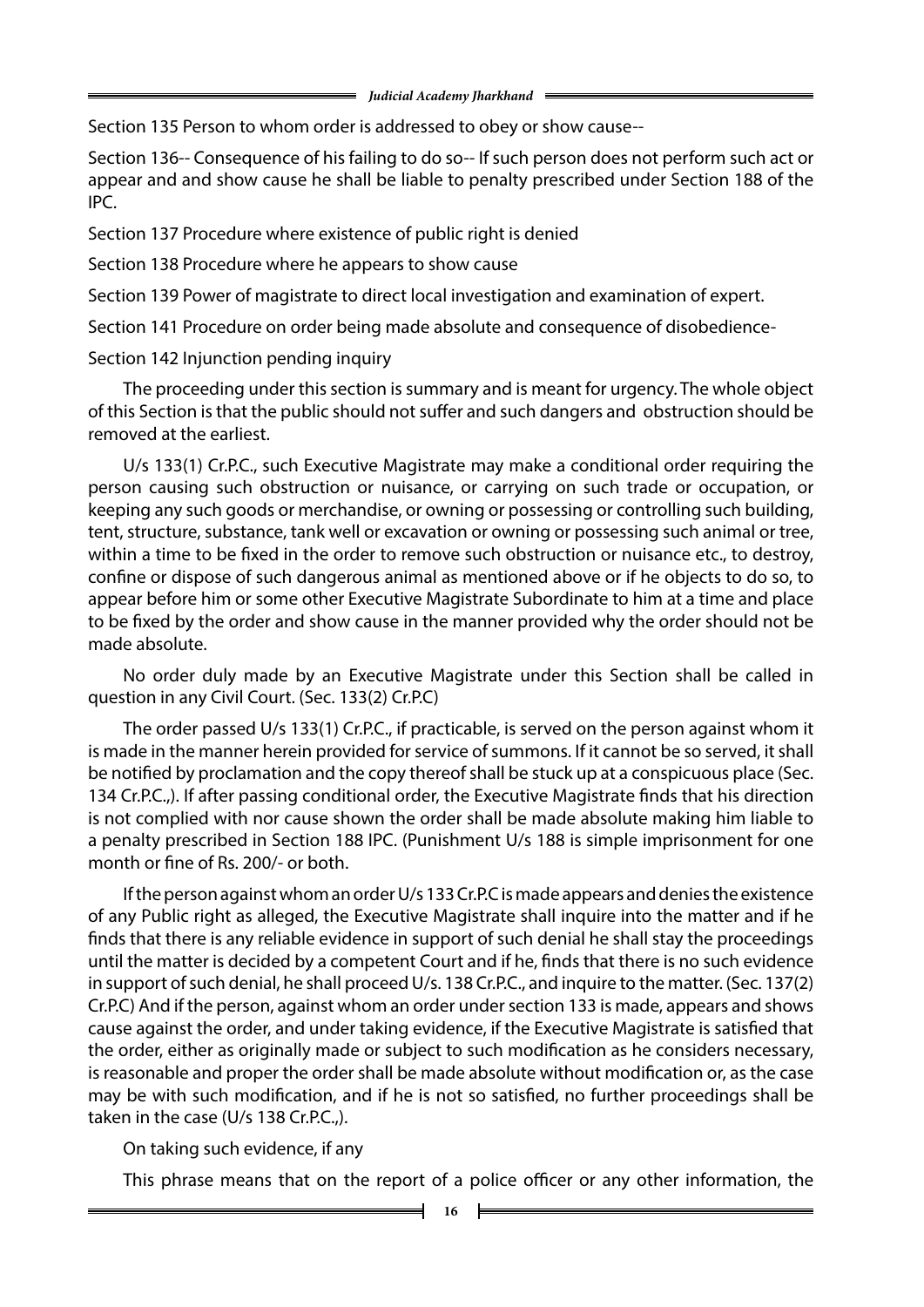Magistrate may take only such evidence as would satisy him that there is a Prima facie case for proceeding under Section 133.

N.B:- No order duly made by the Executive Magistrate U/s 133 Cr. P.C. shall be called in question in any Civil Court. (Sec. 133(2) Cr.P.C.,).

#### **SECTION 143 Cr.P.C.: (EXECUTIVE MAGISTRATE MAY PROHIBIT REPETITION OR CONTINUANCE OF PUBLIC NUISANCE):**

An Executive Magistrate can prohibit repetition or continuation of public nuisance U/s 143 Cr.P.C.

A District Magistrate OR Sub Divisional Magistrate or any other Executive Magistrate empowered by the State Government in this behalf, may order any person not to repeat or continue a public nuisance as defined in IPC (45 of 1860) or any special or Local Law.

Section 133 of the Cr.P.C dealing with public nuisance does not stand automatically repealed by the Pollution Act.

#### **SECTION 133 and SECTION 147**

Section 133 is of remedial nature whereas Section 147 is preventive and therefore, under section 133 a proceeding can be only resorted when there is a question of removal of obstruction already there, on the public place whereas a proceeding under Section 147 can be drawn up when there is no obstruction placed but there is apprehension of interference of the right of use of any land or water.

SECTION 144 Cr.P.C.: (Power to issue orders in urgent cases of nuisance and apprehended danger):

Section 144 Cr.P.C. intended to be availed of for preventing disorders, disturbances and annoyances and with a view to secure the public weal. The restraints envisaged in Section 144 Cr.P.C. is anticipatory. Anticipatory restrictions are imposed upon particular kind of activities in an emergency. If the Executive Magistrate on receipt of requisition from the police, is of the opinion that there is sufficient ground for proceeding under this section and immediate prevention or speedy remedy is desirable, he may by a written order stating the material facts of the case, direct any person to abstain from a certain act etc., if such Executive Magistrate considers that such direction is likely to prevent, or tends to prevent, obstruction, annoyance or injury to any person lawfully employed causing danger to human life, health or safety or a disturbance of public tranquility or a riot or an astray.

Preservation of the public peace and tranquility is the primary function of the Government and aforesaid power is conferred on the Executive Magistrate to enable him to perform that function effectively during the emergent situations.

An order under this section may, in cases of emergency or in cases where the circumstances do not admit of the serving in due time of a notice upon the person against whom the order is directed be passed "Ex-Parte". (Sec. 144(2) Cr.P.C) the order issued by the Executive Magistrate is directed to a particular individual or to the public in general or the specified groups of the particular place or area. (Sec. 144(3) Cr.P.C.,) The order is proclaimed by public announcement and display at important places.

The order will specify the period for which it will remain in force and the area covered by it. This order may be kept in force for a maximum period of TWO MONTHS and if the State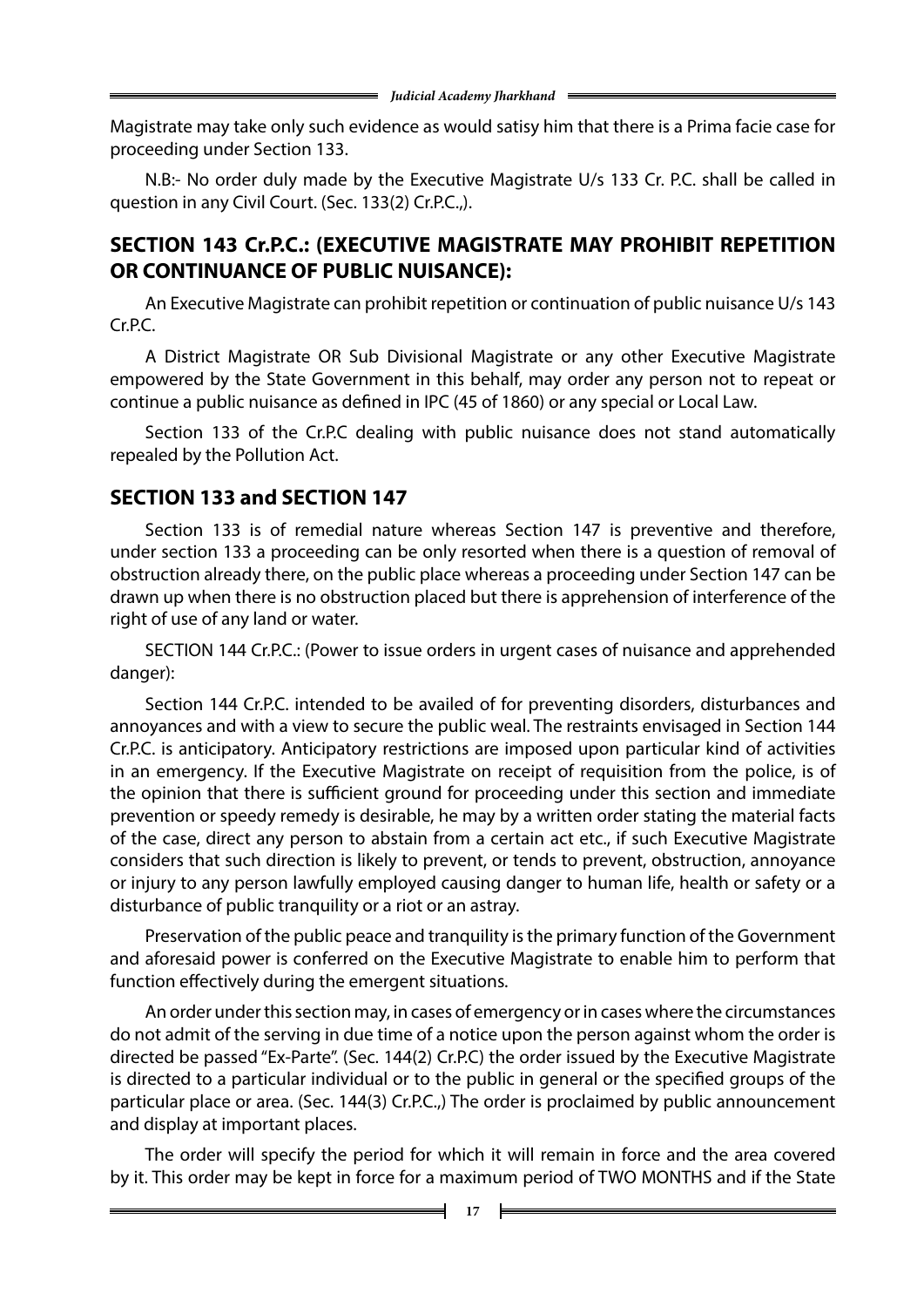Government is satisfied from the prevailing condition, direct that the order made by the Executive Magistrate shall remain in force for such further period not exceeding six months from the date on which the order made by the Executive Magistrate would have, but for such extension, expired, as it may specify in the said notification. (Sec 144(4) Cr.P.C.) Any Executive Magistrate that issued the order or the Magistrate subordinate to him or the State Government may rescind the order on its own motion or on the application of the person aggrieved. (Sec. 144(6) Cr.P.C)

This is the provision normally made use of to prevent trouble and maintain public peace and effective Law and Order during the celebrations of Moharum or other festivals or holding meetings processions passing along the public street, prohibiting the assembly of 5 or more persons carrying any arms or lethal weapons including knives, sticks, stones, bricks etc., When the situation is very serious apart from Section 144 order, prohibiting the assemblies etc., armed forces are called out to maintain Law and Order. In some situations CURFEW restricting the movement of public is also imposed and legal provision under which the prohibitory orders of CURFEW are issued also to be only U/s 144 Cr.P.C.

### **SECTION 145 Cr.P.C.:- DISPUTE AS TO IMMOVABLE PROPERTY:**

(Procedure when dispute concerning land or water is likely to cause Breach of Peace.)

When there is a dispute between two parties / groups over the possession of land, water or the boundaries thereof and if the dispute is likely to cause a breach of the peace and on receipt of report of Police Officer or upon other information, the Executive Magistrate having jurisdiction in the matter, should take action U/s 145 Cr.P.C. The Police report / information should contain the nature of dispute, the detailed description of the property, and the parties to the dispute and the nature of threat to the public peace it poses. On being satisfied from such report / information, the Executive Magistrate make an order in writing U/s 145 (1) Cr.P.C., stating the grounds of his being so satisfied and requiring the parties concerned to appear before him on a specified date and time and put in written statements of their respective claims regarding the fact of actual possession of the subject of dispute.

This order is served on the parties in the manner provided for the service of summons. (145 (3) Cr.P.C.). On the appearance of the concerned parties and on filing of the written statements and other documents, on their behalf, the Executive Magistrate peruses the statements so put in, hear the parties, receive all such evidences that may be produced by them, take such further evidence, if any, as he thinks necessary and if possible decide whether any and which of the parties was at the date of the order made by him under sub-section (I), in possession of the subject of dispute, without reference to the fact as to who is the owner or who had right to possession (Section 145 (4) Cr.P.C.,)

If, the Executive Magistrate decides that one of the parties was or should be treated as being in such possession, he shall declare that possession in his favour, and if that party was forcefully and wrongfully dispossessed within two months next before the date on which the report of a Police Officer or other information was received or after that date and before the date of his order under sub-sec.(I), he may restore to possession the party forcibly and wrongfully dispossessed. (U/s 145 (6) Cr.P.C.,) whenever, possession of a party is decided and declared U/s 145 (6), such party is entitled to continue in possession until otherwise ordered by an order from a competent Court. If the Executive Magistrate is not satisfied himself as to which of the Party was in possession as aforesaid, he may pass orders transferring the case to the District Judge for further proceedings as per Law.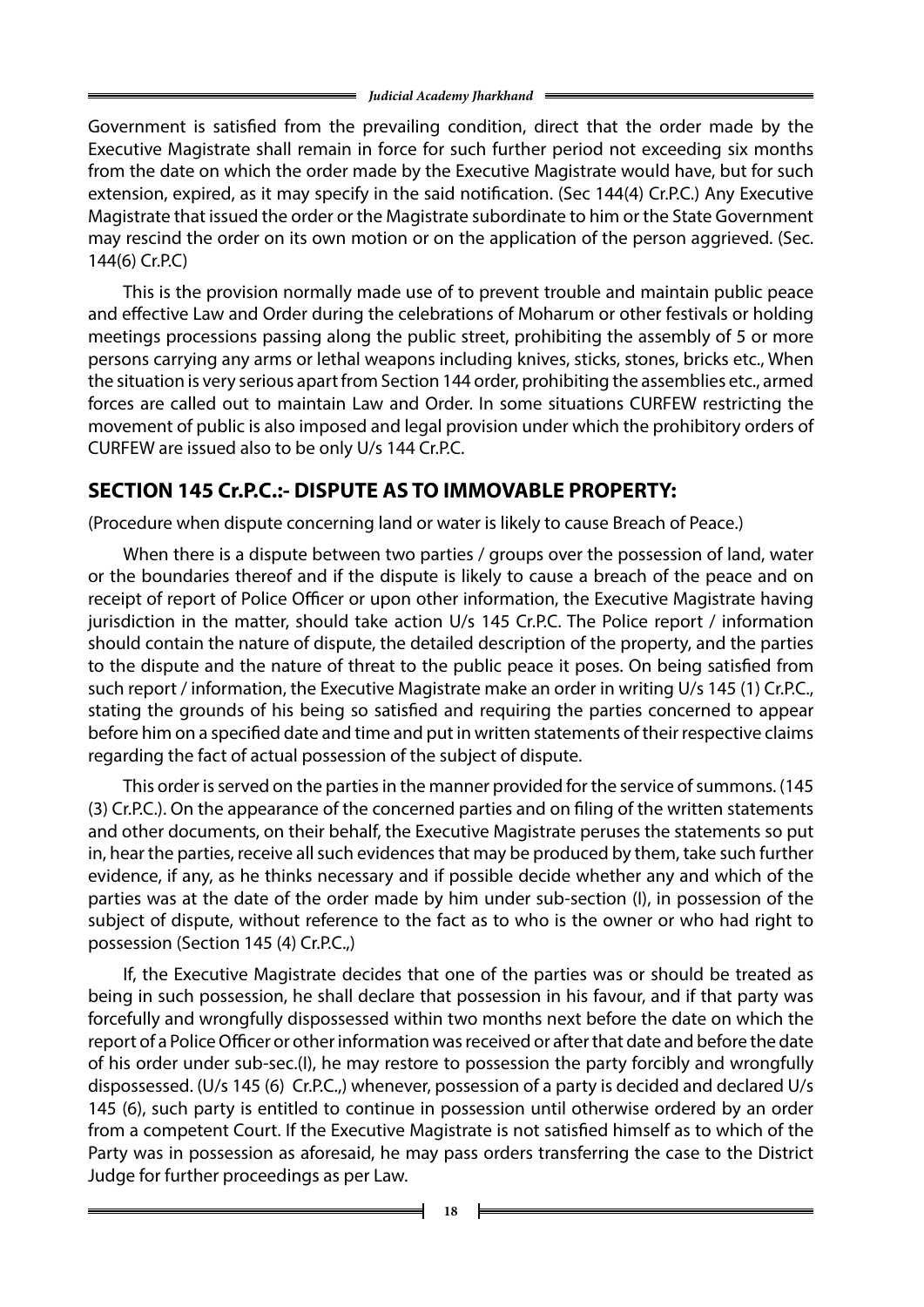If any standing crop or other produce of the property in dispute, is subject to speedy and natural decay, the Executive Magistrate may make an order for the proper custody or sale of such property and after the completion of the inquiry, shall make such order of the disposal of such property or the sale proceeds thereof as he thinks fit. (U/s 145(8) Cr.P.C.)

If, the Executive Magistrate at any time, after making the order U/s 145(1) Cr.P.C., considers the case to be one of the emergency or if he decides that none of the parties was then in such possession as is referred to in section 145 Cr.P.C. or if he is unable to satisfy himself as to which of them was then in such possession of the subject of dispute, he may U/s 146(1) Cr.P.C. attach the subject of dispute until a competent Civil Court has determined the rights of the parties thereto with regard to the person entitled to the possession thereof. Provided further, that he may withdraw the attachment any time, if he is satisfied that there is no longer any likelihood of Breach of the peace with regard to the subject of dispute.

### **NOTE :**

- 1. The mere pendency of a civil suit regarding the subject matter of dispute will not deprive the jurisdiction of the Executive Magistrate to take action U/s 145 Cr.P.C.
- 2. Simultaneous proceedings U/s 107 Cr.P.C. & 145 Cr.P.C. between the same parties not barred.
- 3. An order U/S 145 pronounced in open Court must be deemed to be duly promulgated so far as the parties to the case are concerned. Therefore, disobedience of an order passed under Section 145 would be punishable under Section 188 of I.P.C.

#### **SEC. 147 Cr.P.C. (Dispute concerning right of use of land and water)**

Whenever an Executive Magistrate is satisfied from the report of a Police Officer or upon other information that a dispute likely to cause a Breach of the Peace exists, regarding any alleged right of user of any land, or water, within his local jurisdiction, he shall make an order in writing, stating the grounds of his being so satisfied and requiring the parties concerned in such disputes to attend his court in person or by Pleader on a specific date and time and to put in written statements of their respective claims.

On the date of inquiry and filing of written statements etc., the Executive Magistrate shall peruse the statements so put in, hear the parties, receive all such evidence as may be produced by them, consider the effect of such evidence and if possible, decide whether such right exists and the provisions of Section 145 Cr.P.C. shall so far as may be, apply in the case of such inquiry. (Sec.147(2) Cr.P.C.). If it appears to him that such rights exist, he may make an order prohibiting any interference with the exercise of such right, including, in a proper case, an order for the removal of any obstruction in the exercise of any such right. (Sec. 147(3) Cr.P.C.)

Proceedings started U/s 147 Cr.P.C. can be converted to one U/s 145 Cr.P.C. in appropriate cases and those started U/s 145 can be converted to one U/s 147 Cr.P.C., after recording reasons.

For the purpose of Section 145, 146 or 147 Cr.P.C., if the local inquiry is felt necessary, the District Magistrate or Sub-Divisional Magistrate may depute any subordinate Executive Magistrate to conduct such inquiry and submit report and that report can be read as evidence in the case. (Section 148 Cr.P.C.)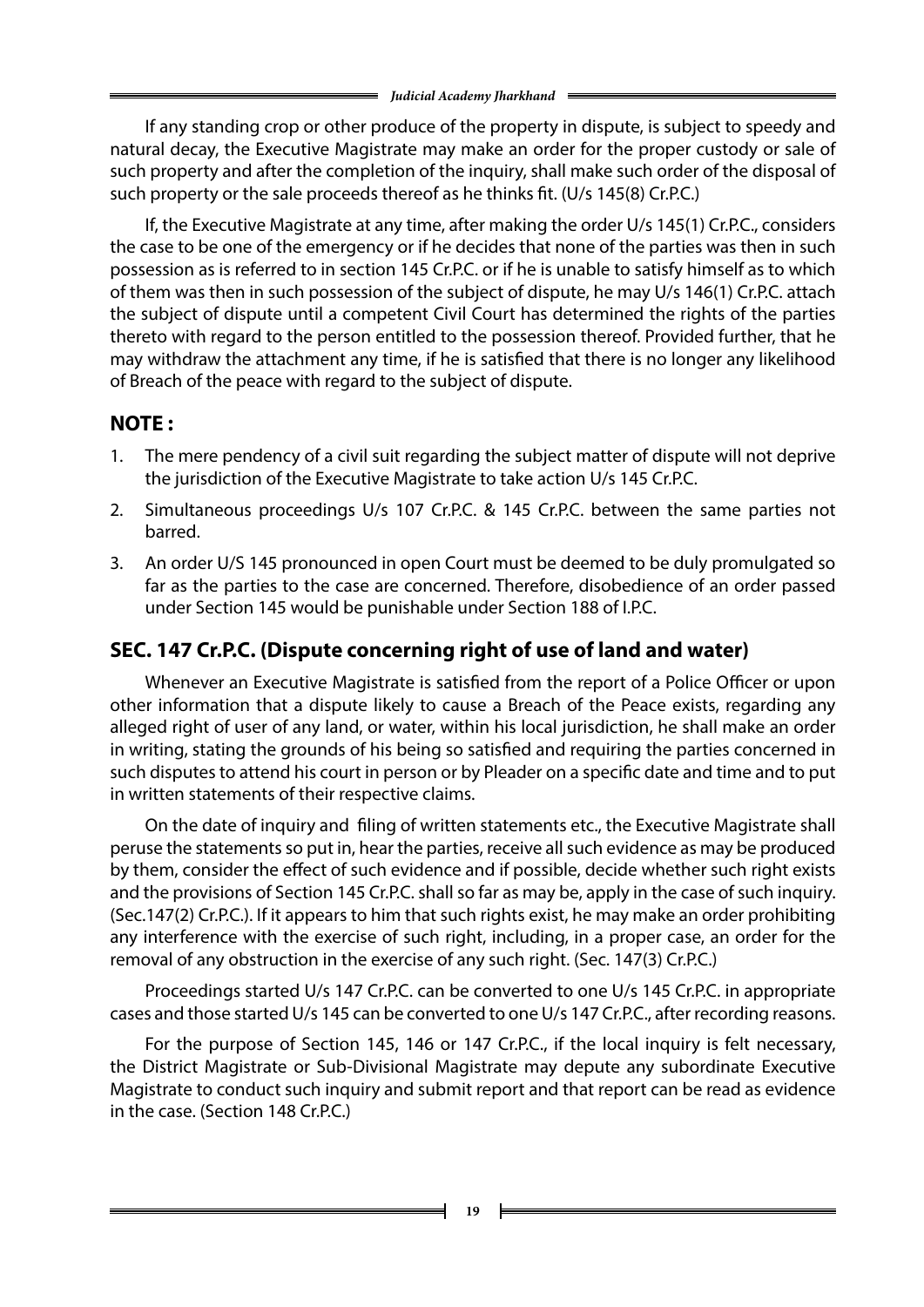## **certain new provisions (Section 174, 176, 411, 412)**

## **SECTION 174 Cr.P.C.: (INQUIRY INTO CASESOFSUDDENUNNATURAL DEATHS, SUICIDES ETC.):-**

The following Executive Magistrates are empowered to hold inquests:-

- 1. District Magistrate
- 2. Additional District Magistrate
- 3. Sub-Divisional Magistrate
- 4. Mandal Executive Magistrate

INQUEST: The important points to be borne in mind in holding inquest.

Inquest is the inquiry made U/s 174 Cr.P.C. to ascertain apparent cause of death. In all cases of sudden and unnatural deaths, like suicide or accident or death due to any machinery or animal or under circumstances raising reasonable suspicion that some other person has committed an offence, the Station House Officer or some other Police Officer specially empowered by the State Government who receives the information of committal of suicide, death etc., shall immediately give intimation of the nearest Executive Magistrate, empowered to hold inquest he shall proceed to the place immediately where the body of such deceased person is.

On reaching the spot, the presence of two or more respectable inhabitants of the locality to serve as panchayatdars, and the blood relations of the decreased (if identity is known) and any witnesses that are aware of the circumstances surrounding the death, are secured and start the inquest to ascertain the apparent cause of death. The following points are to be noted as accurately as possible.

- 1. The Nature of the surroundings where the body lies.
- 2. The exact position of the dead body.
- 3. Accurate description of all various injuries, fractures etc. seen on the body.
- 4. The probable weapon with which the injuries might have been inflicted.
- 5. The details of the properties found on the body.
- 6. The marks of identification and other special features that go to establish the identity of the body.

All the relevant columns of the inquest report should be accurately filled up by the Executive Magistrate in his own hand and opinion of the Panchayatdars regarding the apparent cause of death should be mentioned in the relevant column.

In cases of death of married woman within 7 years of her marriage, Executive Magistrate should conduct inquest. After drawing up the inquest report of the apparent cause of death, describing such wounds, fractures, brushes, and other marks of injury as may be found on the body, and stating in what manner, or by what weapon or instrument, such marks appear to have been inflicted. (Sec.174(1) Cr.P.C). This inquest report should be signed by Police Officer and also other persons present. Thereafter, the body is to be forwarded to the nearest Civil Surgeon for conducting Post-Mortem Examination in the following cases:-

1. In cases of suicide by a marriage woman within 7 years of her marriage.,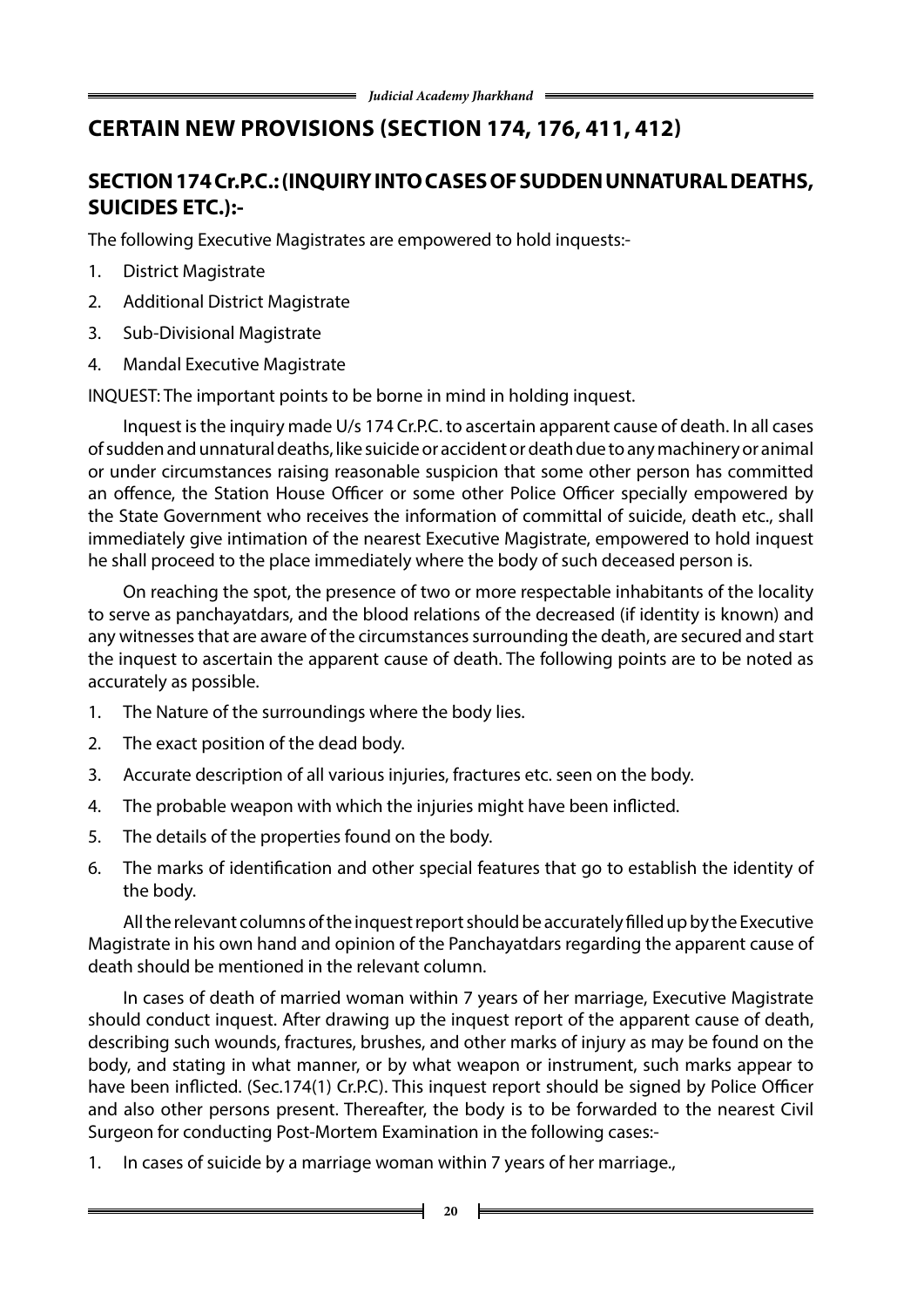- 2. In all cases of death of a woman within 7 years of her marriage in any circumstances raising a reasonable suspicion that some other person committed an offence in relation to such woman.
- 3. In all cases of death of married woman within 7 years of her marriage where the relative of the woman requests of a Post-Mortem.
- 4. In all cases where there is any doubt regarding the cause of death.
- 5. In all cases where the police officer for any reason thinks it necessary.

If the condition of the body or other circumstances do not permit the body from being transported to the place where the Medical Officer is stationed, a requisition can be given to the Medical Officer to visit the spot and conduct the autopsy at the site.

NOTE: The purpose of inquest is only to ascertain outward (apparent) cause of death. The question as to how the deceased was assaulted or who assaulted him or under what circumstances will not fall within the ambit and scope of the proceedings U/s 174 Cr.P.C.,

As per the decision of the Supreme Court, and several High Courts, the inquest report need not be burdened with all details ranging from motive and the manner in which the offence was committed. Whatever is mentioned in the columns of inquest report should be covered by the statements of witnesses examined at the inquest. The statements/answers in inquest cannot be taken as statement of any single person as the answers mentioned therein are only the gist of versions given by several witnesses.

#### **SECTION 176 Cr.P.C. (INQUIRY BY EXECUTIVE MAGISTRATE INTO CAUSE OF DEATH):-**

In all cases of death in police custody either actual or constructive and in all cases where a married woman dies within 7 years of her marriage either by suicide or other circumstances raising a reasonable, suspicion that some otherperson committed an offence in relation to such woman, inquest has to be held by an Executive Magistrate. Usually, in practice all cases where FIR is issued u/s 174 Cr.P.C., the FIR is sent to the Executive Magistrate with a request to hold inquest at times what started as a case U/s 174 will turn out as one U/s 302 IPC (Murder) or some other serious offence. In view of the statutory functions, inquest should be held with the least possible delay.

The original should be filed along with the FIR that was earlier received. A copy of it should also be furnished to the concerned SHO or the investigating officer, apart from sending copies to District Magistrate and Sub-Divisional Magistrate.

#### **EXHUMATION / DISINTERNMENT U/S 176 (3) Cr.P.C. :-**

In cases where the dead body is buried (interned) and it is considered that the body has to be dug out (Exhumed/Disinterned) for the purposes of examining it, the Executive Magistrate, having jurisdiction, in order to discover the cause of the death make an order in writing permitting the body to be exhumed / disinterned. The Executive Magistrate is to be present at the exhumation. When inquiry is to be held under this section, the Executive Magistrate wherever practicable should inform the relatives of the decreased whose names and addresses are known and shall allow them to remain present at the inquiry. He should get the grave properly identified by the relatives or other persons before ordering the opening of the grave.

It may be noted that opening a grave is interference with the dead and will amount to an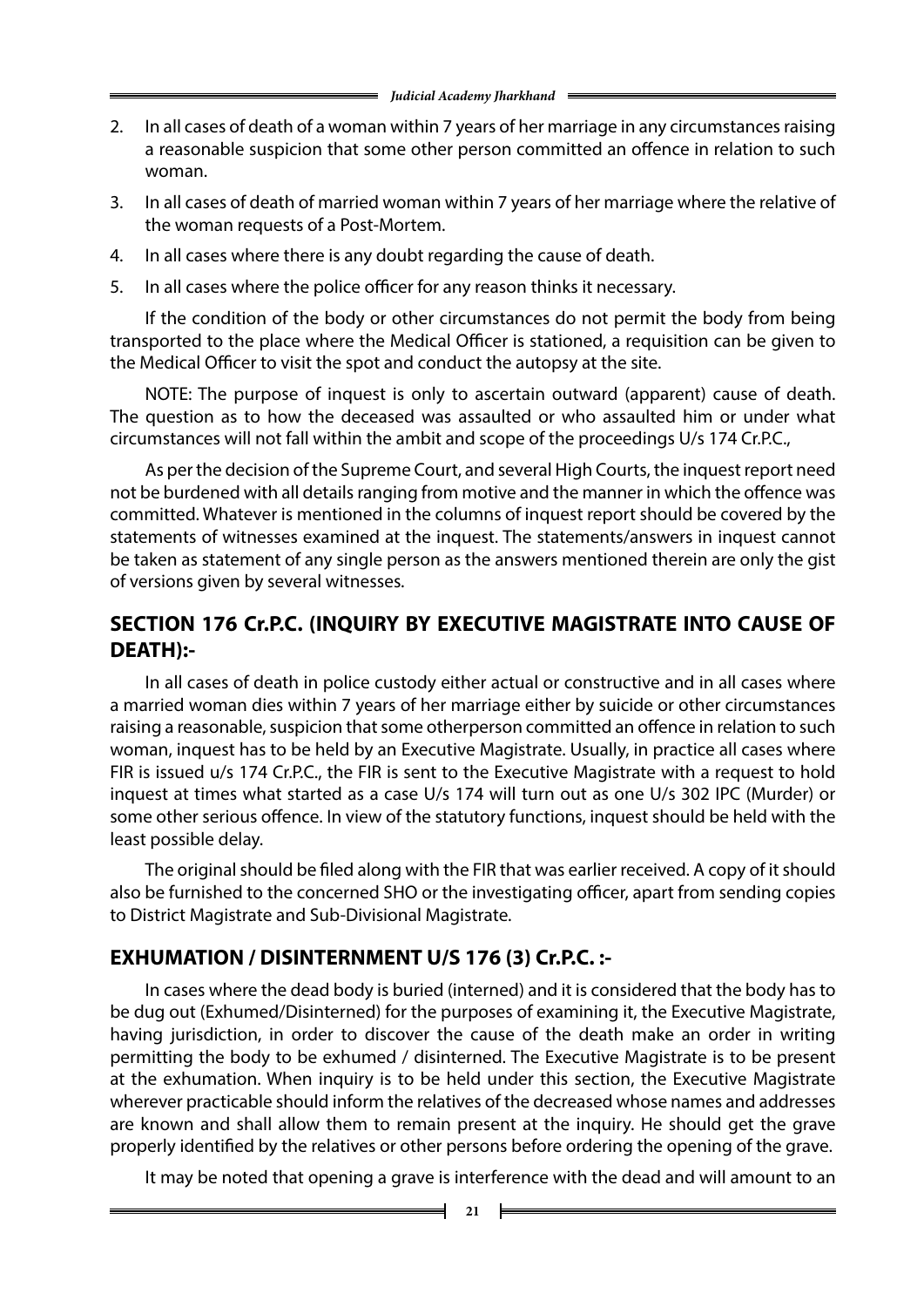offence, if a wrong grave is opened. It will be useful if the sample of the top soil of the grave is taken and preserved. After the grave is carefully opened and body exposed, the exact position of the body in the grave should be noted in the record. The soil immediately in contact with the body should also be sampled and preserved. The items of clothing etc. should be noted, and the body then got lifted out of the grave and inquest after the body is identified by someone to the satisfaction of the Executive Magistrate.

The exhumation is a Magisterial function performed under the statutory provisions of Sec. 176(3) Cr.P.C. The main requirement of which is the subjective satisfaction of the Executive Magistrate based on inquiry. Such being the case, when the Executive Magistrate after inquiry has refused to exhume, it is not open to a superior Executive Magistrate to order the exhumation without making any independent inquiry or recording grounds of satisfaction.

## **DYING DECLARATION ADMISSIBLE IN EVIDENCE:**

A dying declaration is a statement made by a person as to the cause of his death or as to any of the circumstances of the transaction which resulted in his death. It is admissible in evidence under cause (1) of Section 32 of Indian Evidence Act in cases in which the cause of that person's death comes into question. Such a statement is relevant whether the person who made it was or was not at the time when it was made under expectation of death.

### **WHO CAN RECORD:**

- 1. There is no hard and fast rule that a competent Executive Magistrate alone should record a dying declaration. It can be recorded by any Executive Magistrate, Medical Officer or under special circumstances by Police Officers.
- 2. Since a dying declaration, which is free from doubt, can be the sole basis of Conviction, it is the bounder duty of the Investigating Officer to request a Competent Executive Magistrate to record the dying declaration of the victim.

Such dying declaration recorded by Executive Magistrate forms a part of the record of investigation.

#### **Sections 411 & 412 Cr.P.C. (Withdrawal and making over of Cases) :**

The District Magistrate or Sub-Divisional Magistrate may, for the reasons recorded, make over for disposal any proceedings started before him to any Magistrate subordinate to him and also withdraw any case from, or recall any case which he has made over to, any Magistrate subordinate to him and dispose of such proceedings himself or refer it for disposal to any other Magistrate.

> **Nalin Kumar** Addl. Director - I -cum- Sr. Faculty Judicial Academy Jharkhand

 $\Box$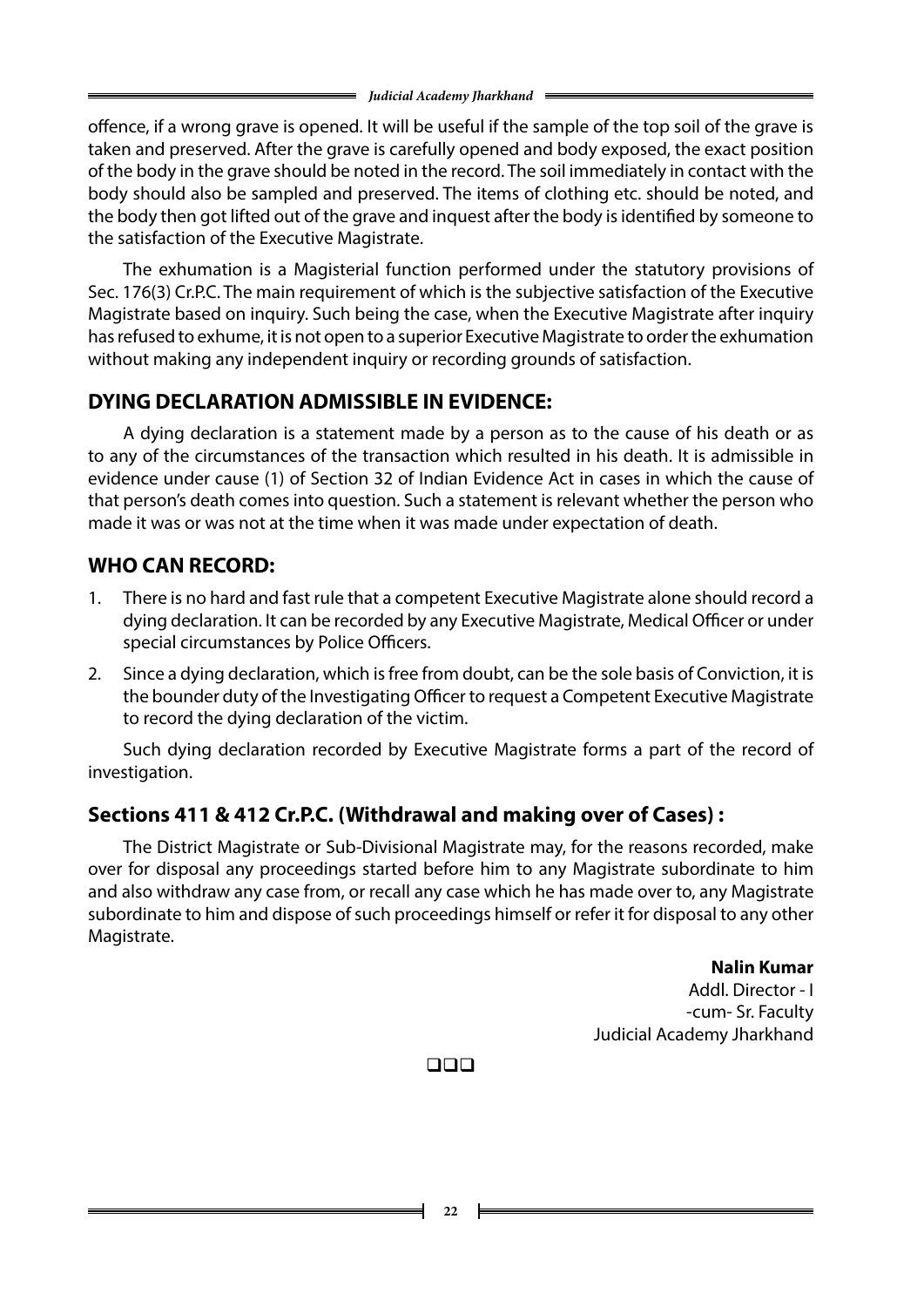# Relevant Constitutional Provisions

### **ARTICLE 244 OF THE CONSTITUTION OF INDIA**

244. (1) The provisions of the Fifth Schedule shall apply to the administration and control of the Scheduled Areas and Scheduled Tribes in any State 1\*\*\* other than 2[the States of Assam3[,4[Meghalaya, Tripura and Mizoram]]].

(2) The provisions of the Sixth Schedule shall apply to the administration of the tribal areas in 2[the States of Assam 3[,5[Meghalaya, Tripura and Mizoram]]].

#### **FIFTH SCHEDULE [Article 244(1)]**

Provisions as to the Administration and Control of Scheduled Areas and Scheduled Tribes

#### **PART A GENERAL**

- 1. Interpretation.—In this Schedule, unless the context otherwise requires, the expression "State" does not include the States of Assam, Meghalaya, Tripura and Mizoram.
- 2. Executive power of a State in Scheduled Areas.—Subject to the provisions of this Schedule, the executive power of a State extends to the Scheduled Areas therein.
- 3. Report by the Governor to the President regarding the administration of Scheduled Areas.— The Governor of each State having Scheduled Areas therein shall annually, or whenever so required by the President, make a report to the President regarding the administration of the Scheduled Areas in that State and the executive power of the Union shall extend to the giving of directions to the State as to the administration of the said areas.

#### **PART B**

#### **ADMINISTRATION AND CONTROL OF SCHEDULED AREAS AND SCHEDULED TRIBES**

4. Tribes Advisory Council.—(1) There shall be established in each State having Scheduled Areas therein and, if the President so directs, also in any State having Scheduled Tribes but not Scheduled Areas therein, a Tribes Advisory Council consisting of not more than twenty members of whom, as nearly as may be, three-fourths shall be the representatives of the Scheduled Tribes in the Legislative Assembly of the State:

Provided that if the number of representatives of the Scheduled Tribes in the Legislative Assembly of the State is less than the number of seats in the Tribes Advisory Council to be filled by such representatives, the remaining seats shall be filled by other members of those tribes.

- (2) It shall be the duty of the Tribes Advisory Council to advise on such matters pertaining to the welfare and advancement of the Scheduled Tribes in the State as may be referred to them by the Governor.
- (3) The Governor may make rules prescribing or regulating, as the case may be,—
	- (a) the number of members of the Council, the mode of their appointment and the appointment of the Chairman of the Council and of the officers and servants thereof;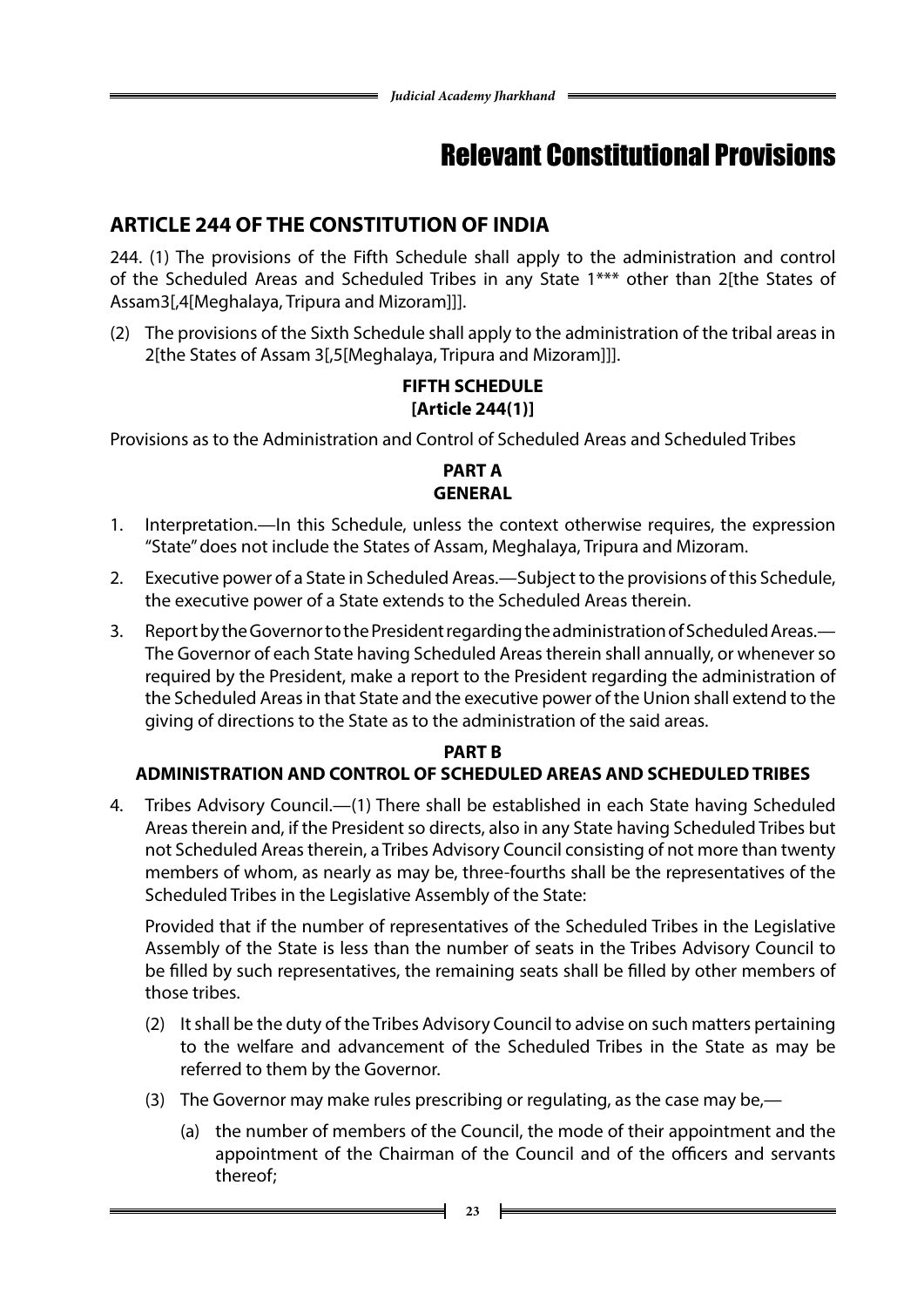- (b) the conduct of its meetings and its procedure in general; and
- (c) all other incidental matters.
- 5. Law applicable to Scheduled Areas.—(1) Notwithstanding anything in this Constitution, the Governor may by public notification direct that any particular Act of Parliament or of the Legislature of the State shall not apply to a Scheduled Area or any part thereof in the State or shall apply to a Scheduled Area or any part thereof in the State subject to such exceptions and modifications as he may specify in the notification and any direction given under this sub-paragraph may be given so as to have retrospective effect.
	- (2) The Governor may make regulations for the peace and good government of any area in a State which is for the time being a Scheduled Area.

In particular and without prejudice to the generality of the foregoing power, such regulations may—

- (a) prohibit or restrict the transfer of land by or among members of the Scheduled Tribes in such area;
- (b) regulate the allotment of land to members of the Scheduled Tribes in such area;
- (c) regulate the carrying on of business as money-lender by persons who lend money to members of the Scheduled Tribes in such area.
- (3) In making any such regulation as is referred to in sub-paragraph (2) of this paragraph, the Governor may repeal or amend any Act of Parliament or of the Legislature of the State or any existing law which is for the time being applicable to the area in question.
- (4) All regulations made under this paragraph shall be submitted forthwith to the President and, until assented to by him, shall have no effect.
- (5) No regulation shall be made under this paragraph unless the Governor making the regulation has, in the case where there is a Tribes Advisory Council for the State, consulted such Council.

#### **PART C SCHEDULED AREAS**

- 6. Scheduled Areas.—(1) In this Constitution, the expression "Scheduled Areas" means such areas as the President may by order1 declare to be Scheduled Areas.
	- (2) The President may at any time by order2—
		- (a) direct that the whole or any specified part of a Scheduled Area shall cease to be a Scheduled Area or a part of such an area;
		- (aa) increase the area of any Scheduled Area in a State after consultation with the Governor of that State;
		- (b) alter, but only by way of rectification of boundaries, any Scheduled Area;
		- (c) on any alteration of the boundaries of a State or on the admission into the Union or the establishment of a new State, declare any territory not previously included in any State to be, or to form part of, a Scheduled Area;
		- (d) rescind, in relation to any State or States, any order or orders made under this paragraph, and in consultation with the Governor of the State concerned, make fresh orders redefining the areas which are to be Scheduled Areas;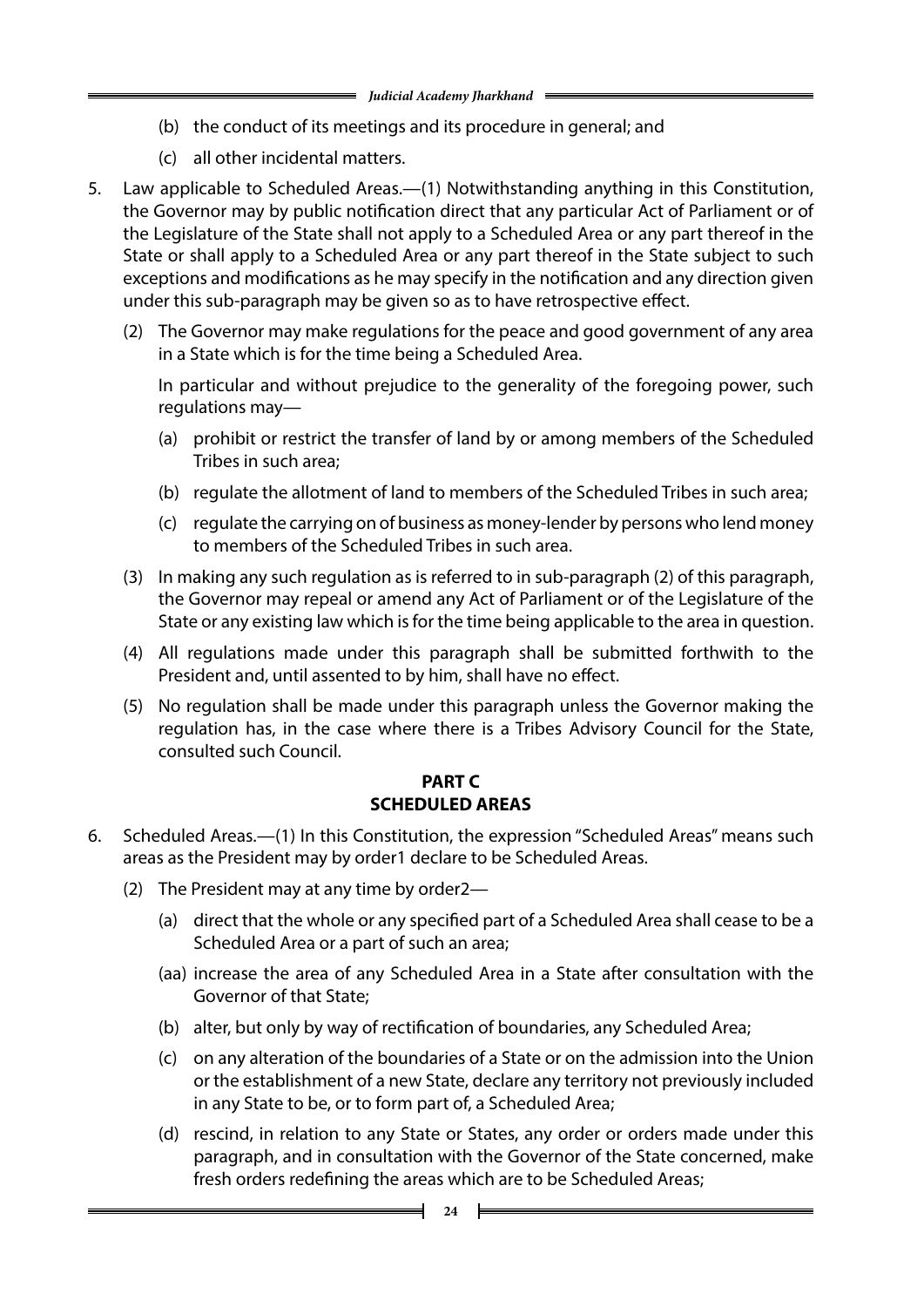and any such order may contain such incidental and consequential provisions as appear to the President to be necessary and proper, but save as aforesaid, the order made under sub-paragraph (1) of this paragraph shall not be varied by any subsequent order.

#### **PART D AMENDMENT OF THE SCHEDULE**

- 7. Amendment of the Schedule.—(1) Parliament may from time to time by law amend by way of addition, variation or repeal any of the provisions of this Schedule and, when the Schedule is so amended, any reference to this Schedule in this Constitution shall be construed as a reference to such Schedule as so amended.
	- (2) No such law as is mentioned in sub-paragraph (1) of this paragraph shall be deemed to be an amendment of this Constitution for the purposes of article 368.

 $\square\square\square$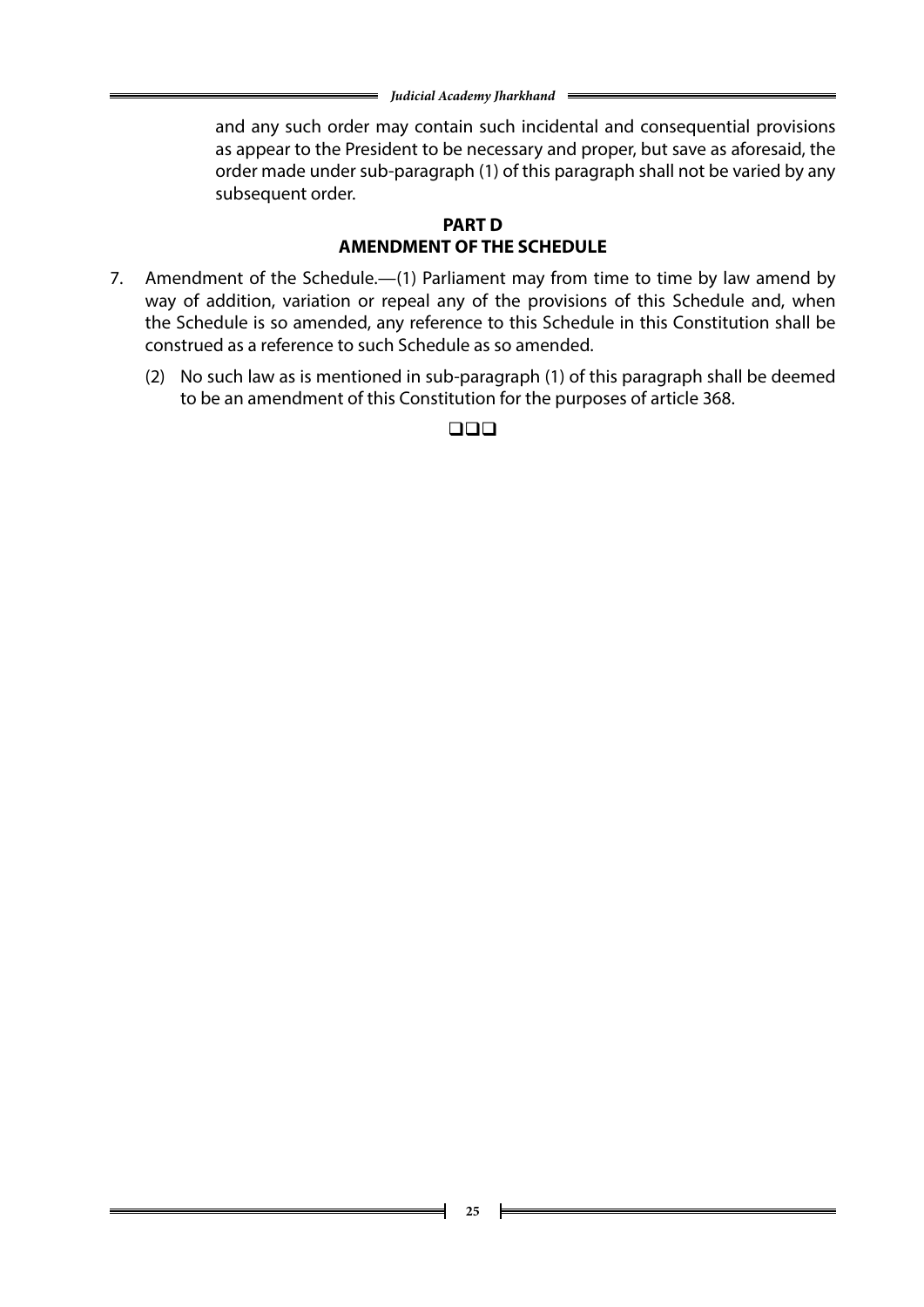# LAND LAW : C.N.T., S.P.T., B.L.R., ACT

*"Just like in heaven, everybody wants a piece of land"* ...John Steinbeck

#### **a. INTRODUCTION**

Land is at the root of many a litigation both civil and criminal in the Subordinate Courts. The core of civil litigation in the subordinate courts is related to the land and different types of rights associated with it. Suits of different nature like declaratory suit for title based on inheritance, or partition, specific performance of contract for sale, claim of title over the land on the basis of adverse possession have all their genesis in land disputes. Trial Courts as well as first appellate courts, being courts of fact have to arrive at a clear finding of facts in such cases.

In civil cases documentary evidence assumes greater significance as it excludes oral evidence under Sections 91,92 and 94 of the Evidence Act. To gain clear grip over the facts of a case the ability to read and analyse the documents adduced into evidence is of fundamental importance. The documents which usually come up for consideration in a civil case are land revenue records like, record of rights, revenue receipts, settlement deeds, sale deeds, records of mutation proceedings. It is a settled principle of law that revenue records neither create nor extinguish title nevertheless they are valuable piece of evidence. The ability to read these documents is the first requisite before the import and effect of these documents could be fully appreciated.

The main Tenancy and land reform laws in the state of Jharkhand are Bihar Land Reforms Act, 1950, Chotanagpur Tenancy Act, 1908 and Santhal Pargana Tenancy Act, 1949. Different provisions of these Acts may apply in one case depending upon the facts of the case. There is an interplay of tenancy and land reform Acts and therefore a clear conception of law on the point is essential for a Presiding Officer of a court. In most of the cases involving land dispute these Acts come up for consideration and therefore a clear understanding of these Acts is of paramount importance. This article attempts to deal with the broad outline and important provisions with case laws, which is necessary to understand the land law and its evolution.

The CNT and SPT Act were enacted for different administrative districts of Chotanagpur and Santhalpargana. At present in the the Districts of Santhalpargana viz Dumka, Sahebganj, Godda , Jamtara, Godda and Deogarh and Pakur the provisions of SPT Act apply and in other districts of Jharkhand the provisions of CNT Act apply.

The claim of title invariably involves determination of the chain of title through which the property is claimed to have devolved. It can be based on inheritance, partition, conveyance and will. In any case, devolution of title depends upon the title of person, through whom the title is claimed . The oft repeated saying goes that no one can convey a better title than he himself has. Therefore the title of the person through whom the claim of title is made becomes a crucial issue on which the fate of the civil suit turns either way. In order to give a finding regarding title, the issues of the classes of tenants and tenure holders and their right over the land in question may come up directly or incidentally in a suit. Bihar Land Reforms Act 1950 brought a tectonic shift in the agrarian relation by removing intermediaries and their interest came to be vested in the State. Certain lands in the Khas Possession of the intermediaries were saved from the rigors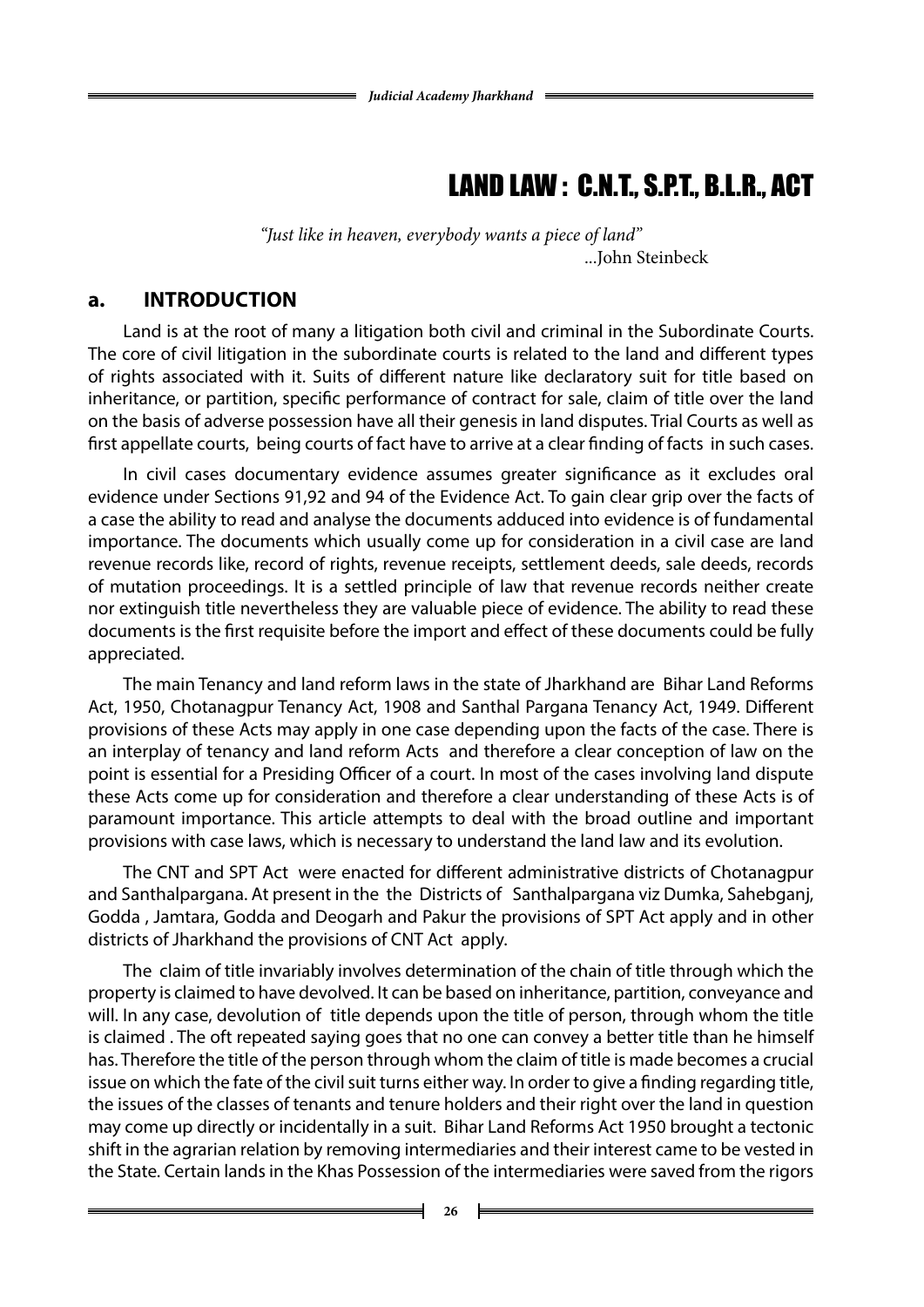of vesting. Briefly stated , the type of land which vested in the State, depends largely on the nature of the land and the tenure.

#### **HISTORICAL BACKGROUND**

To comprehend the present Land law it is necessary to travel to pre-independence time.

#### **Pre-colonial Administrative system of Chota nagpur :**

Though Chota Nagpur has long history of settled life, it never had any strong centralized system of governance. Different tribal communities were governing their own villages .

During the Mughal empire the formal allegiance of local ruler was obtained but it never penetrated deep into the villages so as to exercise direct control.

#### **Munda Manki System :**

This village based administrative system varied depending upon the communities, but usually it was governed by the village headman known as Munda and the priest was known as Pahan. Network of 8-10 villages were headed by a Manki who used to solve disputes arising between / among different mundas.

The pieces of land were held jointly by the villagers and there was no concept of an individual holding of land as a proprietor of land in his own personal capacity. Different portions of land were earmarked for different purpose, like some portion of the land was marked as rajhas the produce of which was reserved to be sent to the king as tribute, certain portion was reserved for religious activities called sarana land, some portion of land for community dancing and celebration known as akhars land and some portion of agricultural produce was for everyday use.

Munda Manki system has to a large extent been retained in Kolhan area under the Wilkinson rule.

#### **Structural changes in the land administration in colonial era :-**

Land revenue was the primary source of the State income and therefore the Govt took keen interest to regularize the Land Record. East India Company in **1765** received Dewani Right to Collect land rent of Bengal subha from the Mughal emperor by the Allhabad Treaty after the battle of Buxar. By and large the company initially continued the system of revenue collection of the Mughal. Chotanagpur fell in the Bengal province hence, the company asserted its right to collect land revenue in cash from the inhabitants of Chotanagpur. The first major step in this direction was taken by Lord Cornwallis in **1790** with announcement of permanent settlement of land- revenue for a period for ten years in Bengal. The East India Company introduced zamindari system to collect land revenue in Bengal presidency including the area of Chotanagpur. Its effect was to make the Zamindars permanent owners of the land subject to payment of a fixed annual revenue to the Government. Bihar was part of Bengal at that time and the introduction of the new system of land revenue collection resulted in exploitation and tribal unrest in parts of Chota Nagpur and Santhal Pargana. Further,the system of revenue collection in cash was strongly disliked by the inhabitants which resulted in Kol uprising in 1832. It was against this background that CNT Act was enacted basically to protect the interest of tribals from being dispossessed from their land . The Chotanagpur Tenures Act, 1869 was enacted, which provided for appointment of Commissioners and the Commissioners were empowered to investigate and ascertain the titles and tenures of all lands within the limit assigned to him which may be alleged by any person to be held upon "Bhuinhari and Majhahas" respectively. The power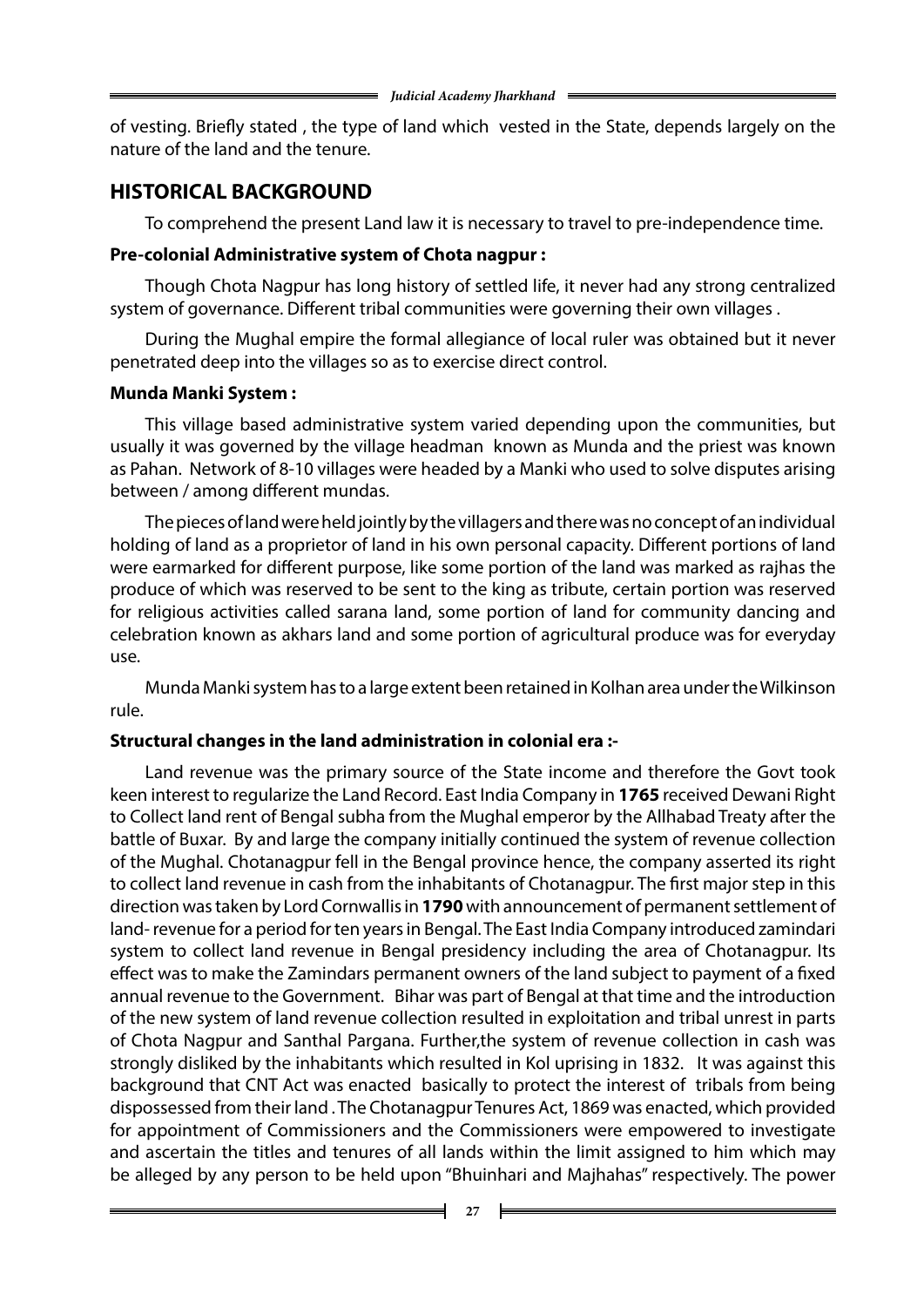of restoration was also vested with the Special Commissioner for restoration of Bhuinhari and Majhahas tenures wrongfully dispossessed

Chotanagpur Landlord and Tenant's Procedure Act was enacted in the year 1879 and apart from the subsequent amendments made therein complementary legislations in the shape of Chotanagpur Commutation Act, 1897, the Chotanagpur Tenancy (Amendment) Act, 1903 and the Chotanagpur (Amendment) Act, 1905 were duly promulgated. Because of the necessity to amend and consolidate the law relating to the landlord and tenant and the settlements of land in Chotanagpur the Chotanagpur Tenancy Act, 1908 was promulgated and the statutes mentioned above were then repealed. To give further protection to raiyats in general and particularly to those who were members of the scheduled tribes amendments were made in the Act by substituting section 14 by section **46** of the CNT (Amendment)Act, **1947** placing restrictions on the right of the raiyat to transfer the land. To effectuate the same purpose later section **71A** was inserted by serial no. 3 of the Bihar Scheduled Areas Regulation, **1969** with specific reference to the raiyats, who were members of the scheduled tribes. By the same amending Act in section 72 a further limitation was placed on the surrender of land by a raiyat in so far as it could be done only with the previous sanction of the Deputy Commissioner in writing.

## **LAND SURVEY OPERATION**

Land revenue being the biggest source of the revenue of the State, it was the primary concern of the Govt to conduct Survey of land to prepare the record of rights with the details of the land, tenant and the Land Lord. The Government of India wrote to the Secretary of state for India vide letter bearing No. 6 dated the 21st March, 1882 explaining the general objects of survey and preparation of record of rights to put an end to the uncertainty which led to land disputes, to protect the raiyats, to improve local knowledge and enable Revenue officers and civil courts to more effectively examine and deal with various land related disputes.

The special objects were :-

- 1. The preparation of reliable maps of estates, tenures and holdings.
- 2. The protection of the aborginals (tribes) against unscrupulous landlords.
- 3. Fixation of the amount of praedial conditions (abwabs and begari) and their commutation into fixed cash payments.
- 4. The recording of local usages and customs.

The colonial government conducted massive cadastral survey (1902onwards) and revisional survey(1927 onwards) to prepare record of the rights of the land holders. A *cadastre* is normally a parcel based and up to date land information system containing a record of interests in land ie rights, restrictions and responsibilities. The revisional survey and settlement operation 1930 settled rents for the *raiyats* of every denomination. Every *raiyat* was given *khatian* which contained the description of the plots and the rents which he was to pay to the landlord. The record of the cadestral and revisional survey is still the only authentic records of the land in Jharkhand .

Land surveys were conducted in different areas. The survey was conducted to prepare the land records and the detailed procedure has been laid down in chapter XII of the CNT Act. Section 81 provides the particulars to be recorded in the record of rights.

Section – 81 of CNT prescribes the particulars to be recorded such as:-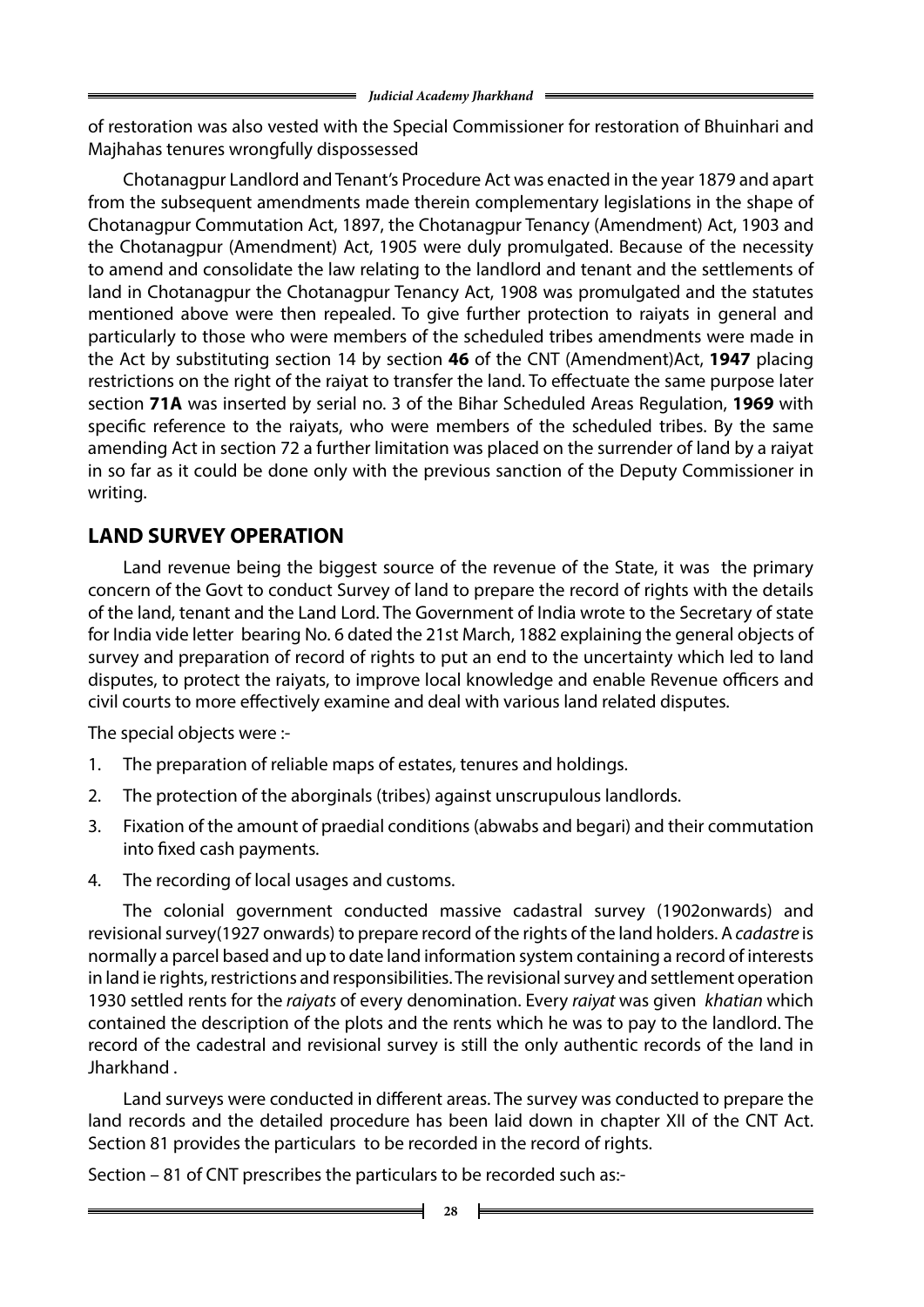- (a) Name of each tenant or raiyat / occupant
- (b) The class of the tenant whether tenure holder, Mundari Khunt- Kattidar, settled rayiat, occupancy rayiat, non-occupancy-raiyat, under -raiyat etc.
- (c) The boundary of the land
- (d) The name of the landlord.
- (e) The name of each proprietor in the local area or estate
- (f) The rent payable
- (g) The mode in which the rent has been fixed whether by contract, by the order of the court or otherwise.
- (h) If the rent is gradually increasing the time to recorded
- (i) The rights and obligation of the raiyats
- (j) The special conditions
- (k) Any easement attaching to the land for which the record of right is being prepared.
- (l) If the land is claimed rent free whether the rent is actually paid.
- (m) The rights on forest produce, jungle land or waste land or to graze cattle on any land.
- (n) The right of any resident of the village to reclaim jungle land / waste land or to convert land into korkar.

Before the final publication of record of rights a preliminary publication is made under **section 83**, which is the draft record of rights so as to receive and consider the objections made in the entries therein. Under it the objections have to be considered and disposed of in the prescribed manner. Revenue Officer shall finally frame the record and cause it to be finally published which shall be a conclusive evidence that record has been duly made under this chapter. There is a presumption of correctness of final publication of record of rights under Section 84(3) of the CNT Act.

#### **Sudarshan Nair Vs. State of Bihar 2012(2) JLJR 375**

 There is presumption of correctness to final survey records of rights U/s. 84 of the Chota Nagpur Tenancy Act. The said entry has been made in the year 1961 but the plaintiffs failed to bring any chit of paper to rebut the said entry. The rent receipts are said to be issued by the Thikadar who had no authority to settle the land and issue rent receipts. Even if the said land receipts are taken into consideration the same cannot be said to be the document of title. The plaintiffs have not been able to bring any impeachable document to show his continuous possession over the land. Learned Trial Court has based his findings on the basis of claim of settlement without any legal evidence.

Section 87(1) makes a special provision for institution of suits before Revenue Officer at any time within **three months** from the date of certificate for final publication of record of right. With the insertion of **Section 87 (1)(ee) CNT Act** by amendment Act 1920 , the power of Revenue Officer was extended to hear suits where such dispute included **question relating to the title** in land or to any interest in land as between parties to the suit .

Section 87(2) makes provision for appeal from the decision of the revenue officer in Sub-Section (1) before the Judicial Commissioner under chapter XVI and second appeal lies to the High Court.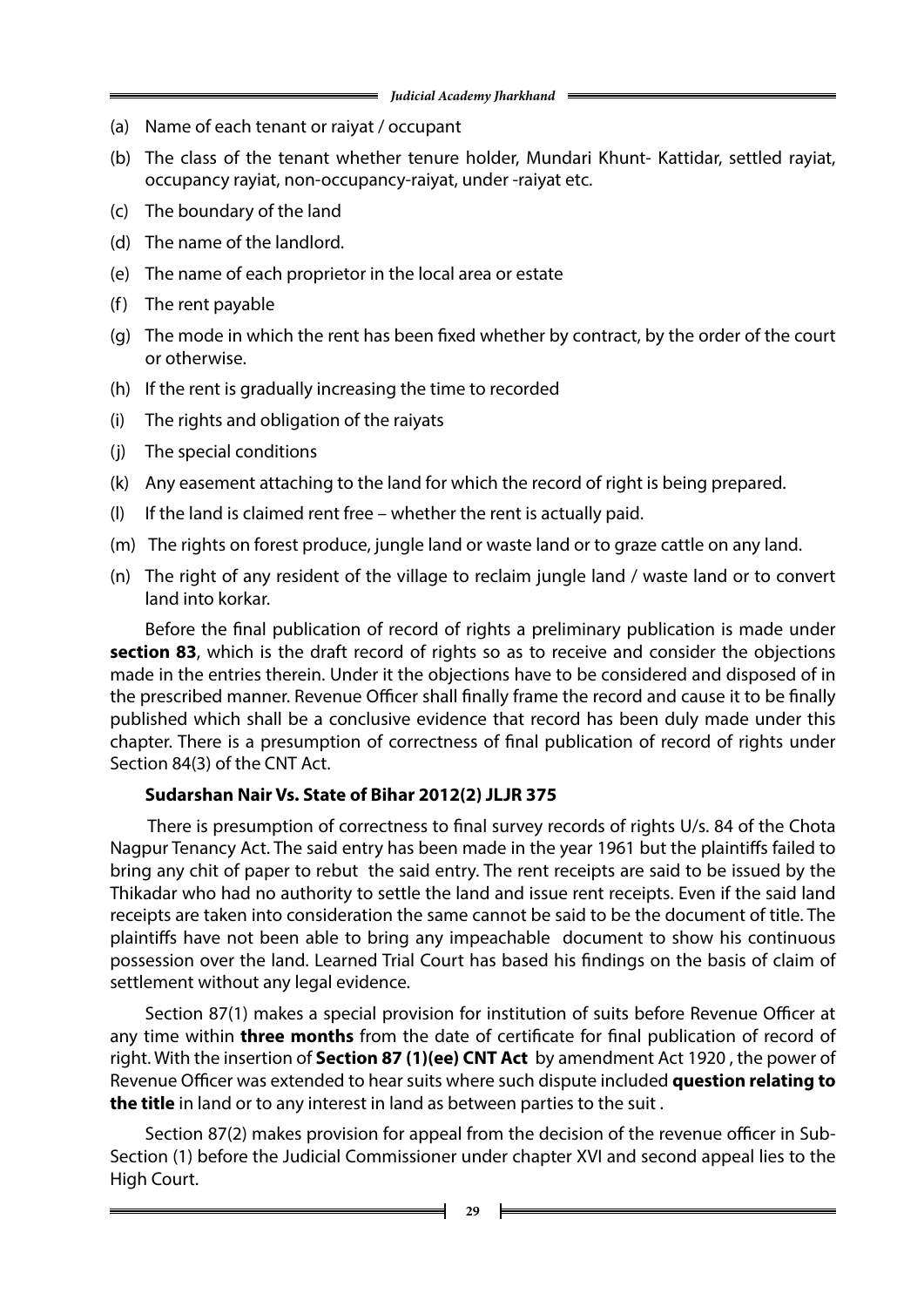#### **Section 258 C.N.T. Act – Bar of jurisdiction of civil court.**

It will be appropriate at this stage to consider the scope of **Section 258** which provides that no suit shall be entertained in any Civil Court to vary, modify or set aside, either directly or indirectly, any decision , order or decree of any Deputy Commissioner or Revenue Officer in any suit or proceeding under Sections,20,32,35,42, 46(4),49,50,54,61,63,65,73,74(A),75,85,86,8 7,89 or Section 91 (Proviso) or under chapter XIII, XIV, XV, XVI and XVIII except on the ground of **fraud or want of jurisdiction**.

Whether section 258 bars the jurisdiction of civil court to decide the title has been answered by the *H***on'ble Patna High Court in Parithosh Maity Vs. Ghashi Ram Maity (1987 PLJR 354)** *in which it has been held that section 258 creates only conditional bar of jurisdiction of civil court. There is nothing in chapter XII or in any other provision of the CNT Act that a party can be debarred from instituting a suit in Civil Court to establish his title and recover possession of his property merely because there having been a proceeding under section 87 with regard to such property. Under section 87 a Revenue Officer cannot entertain a suit for possession---A decree or order of a revenue court can also be challenged, in a civil court , where such decree order or decision is the result of fraud. A civil suit for declaration of title and confirmation of possession and, inter alia, challenging the entries in the revenue record would still be maintainable even after insertion of clause(ee) in S 87(1) CNT Act -- Thus , the pre-condition for the applicability of S.258 is the existence of an earlier order or decree of a Revenue officer or Deputy Commissioner in a prior proceeding. From perusal of this Section it is manifest that if earlier any decision has been made by a Revenue Court in any suit under S. 87, then only other courts or the civil court have no jurisdiction to entertain any suit either to vary , modify or set aside the decision. It also makes it clear that the aforesaid decision or order will have the force or effect of a decree of a civil court in a suit between the parties. However if there is no order or decision under the Sections specified in Section 258 including therein Section 87, the jurisdiction of the civil court will not be barred and specially so for declaration of title and confirmation of possession or recovery of possession. In this case the earlier view in Gobardhan Sahu AIR 1936 Pat 611 was affirmed.*

What can be inferred from the above is that inspite of the interdict of Section 258, a suit is maintainable in a civil court **for declaration of title and recovery or confirmation of possession** even if the party has not filed a suit under Section 87(1). The reason being that the revenue court can not pass an order for confirmation or recovery of possession. Such an order can also be challenged on the ground of fraud and want of jurisdiction. The question can still be raised as to whether a purely declaratory suit can be filed against a final publication of record of right . To my mind such a suit will be barred in terms of Section 258. The ratio decided in **Paritosh Maity case** permits a suit to be filed in the Civil court when the relief of recovery of possession is pleaded.

**2005 (2) JCR 462 (Jaggdishprasad SahuVersus State of Jharkhand and others) Division Bench Section 71A, 46 and 258 C.N.T. Act cannot deal with title**. The aggrieved who had challenged order under section 71A C.N.T. Act by filing writ was advised to seek remedy by filing suit.

**2004 (2) JLJR 169 (Etwa Oraon and others Versus Karo Oraon and others)** suit for declaration of title along with consequential reliefs is maintainable in civil court and is not barred under Section 258 C.N.T. Act. After adverse order under Section 71A of the C.N.T. Act suit was fileld which was held to be maintainable.

**2005 (3) JCR 132 (Lucas Kharia and others versus Baraik Bahadur Singh and others)**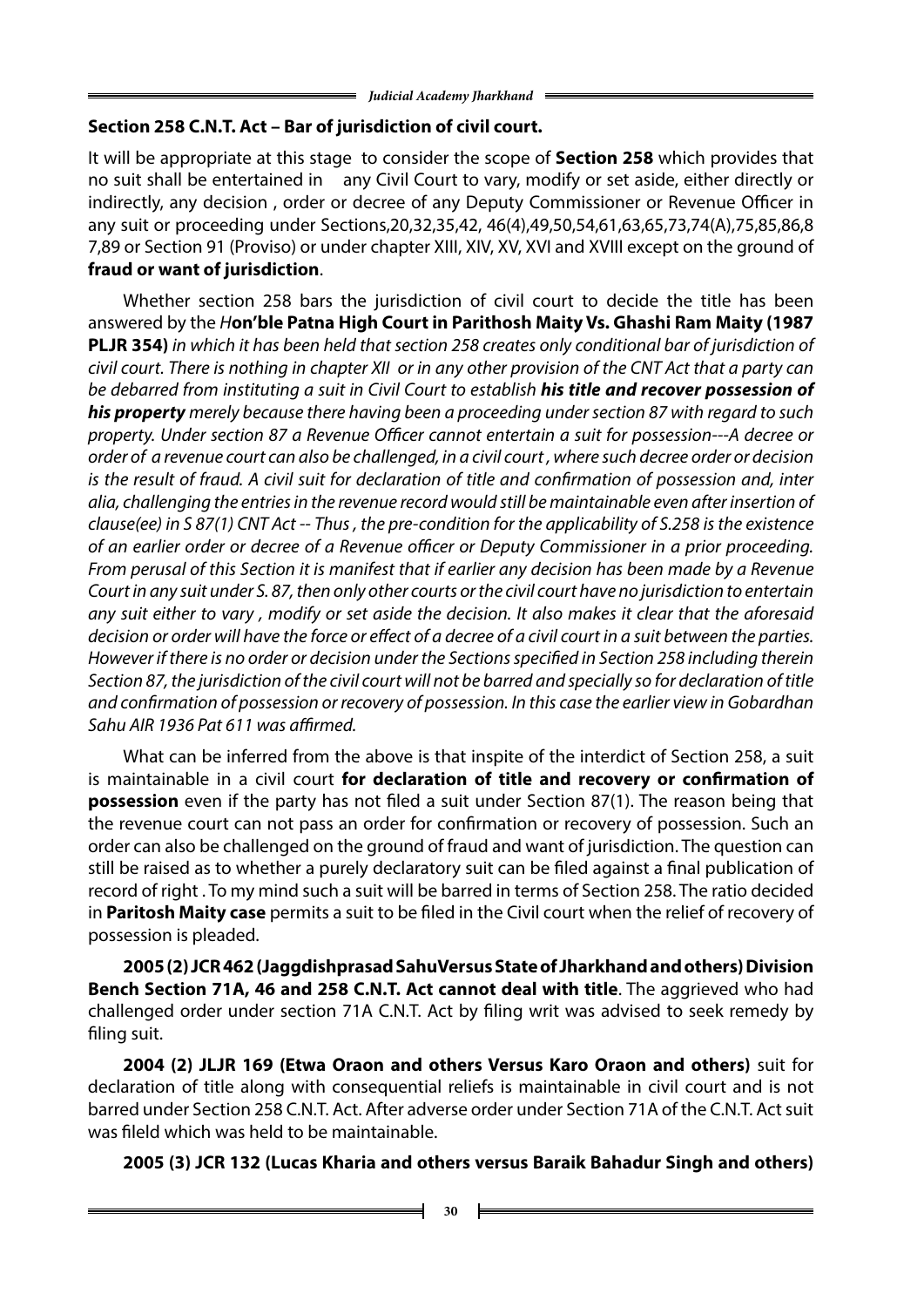Application under Section 71A of C.N.T. Act was filed after statutory period of thirty years. It was held that order is illegal and without jurisdiction. Subsequent suit for declaration of title is maintainable and not barred by Section 258 of the C.N.T. Act.

**Bheem Singh Munda Vs. State of Jharkhand 2013 (2) JCR 691 (Jhar.)** – This case involved Mundari Khuntkattidari Tenancy in which there was a dispute between the petitioner Madhusudan Munda (deceased) and the present appellant Bheem Singh Munda with respect to particular Mundari Khuntkattidari Tennacy for Khewat No. 4/1 . The Circle Officer passed an order in Uttaradhakari Case No. 121 of 1995-96 and decided the title in favour of the petitioner Madhusudan Munda. This order was challenged before S.D.O., Khunti under Section 242 of the CNT Act, wherein it was held that for declaration of title and right the proper forum was to approach the Civil Court in view of the disputes between the parties. Madhusan Munda, moved the Hon'ble Court by filing Writ Petition wherein the Hon'ble Single Judge quashed the order of the Circle Officer. The order of the Hon'ble Single Judge was challenged in LPA. It was held that as per section 87 of the CNT Act, 1908 where a dispute arises involving a question relating to title in land or interest in land, in between the parties the suit can be instituted before the Revenue Officer under section 87, but it appears that this can be a suit in relation to the proceeding under chapter XII only, which chapter deals with records of right and settlement of rent and Section 81(b) includes the particulars which are required to be recorded like the Mundari Khuntkattidar. Therefore, with respect to the correction in entry, a suit can be entertained by the Revenue Officer only. Civil Suit with respect to entry relating to Mundari-Khuntkattidari tenancy right in record of right is barred. Section 245 of the Act provides that if in the course of any proceeding under section 244, any question of title is raised, which could, in the opinion of the Deputy Commissioner, more properly be determined by the Civil Court, the Deputy Commissioner shall refer such question to the Principal Civil Court in the district for determination. Therefore, on the reference of the Revenue Officer of such a dispute as mentioned in Section 244 only the Civil Court could examine the issue of the above right. Instead of referring the dispute under section 245 of the CNT Act, the Revenue Officer directed the parties to get their title decided through Civil Court. It was held that this order was right quashed.

 **Revision by Revenue officer**- Under section 89 any Revenue Officer especially empowered by the State Government in his behalf may on application, or his own motion within 12 months of the final publication of record of right or decision under section 83, Section 85 or Section 86 revise the same. Section 89(2) provides for appeal from the order passed under Sub-Section(1) before the prescribed officer. The forum of preferring appeal has been provided in Rule 74 of the CNT Rules, 1959.

#### **2008(4)JCR249 (Jhr) Fagua Oran Vs State of Jharkhand.**

Section 9 of CPC---Courts have Jurisdiction to try all suits of civil nature in which the cognizance is either expressly or impliedly barred.---Statutory permission and appeal permission granted under the section46 of the Act which is included under section258 thereof---Civil suit clearly stands barred and is not maintainable under S/258 of the Act against a statutory permission granted by a statutory authority. ---The permission which was granted under S/46 Act attained its finality in the appeal as it was not challenged.--Gift deed granted on the basis of permission in of respondents 5&6—Possession of land instrument of transfer valid, legal in favour of the respondents 5 & 6.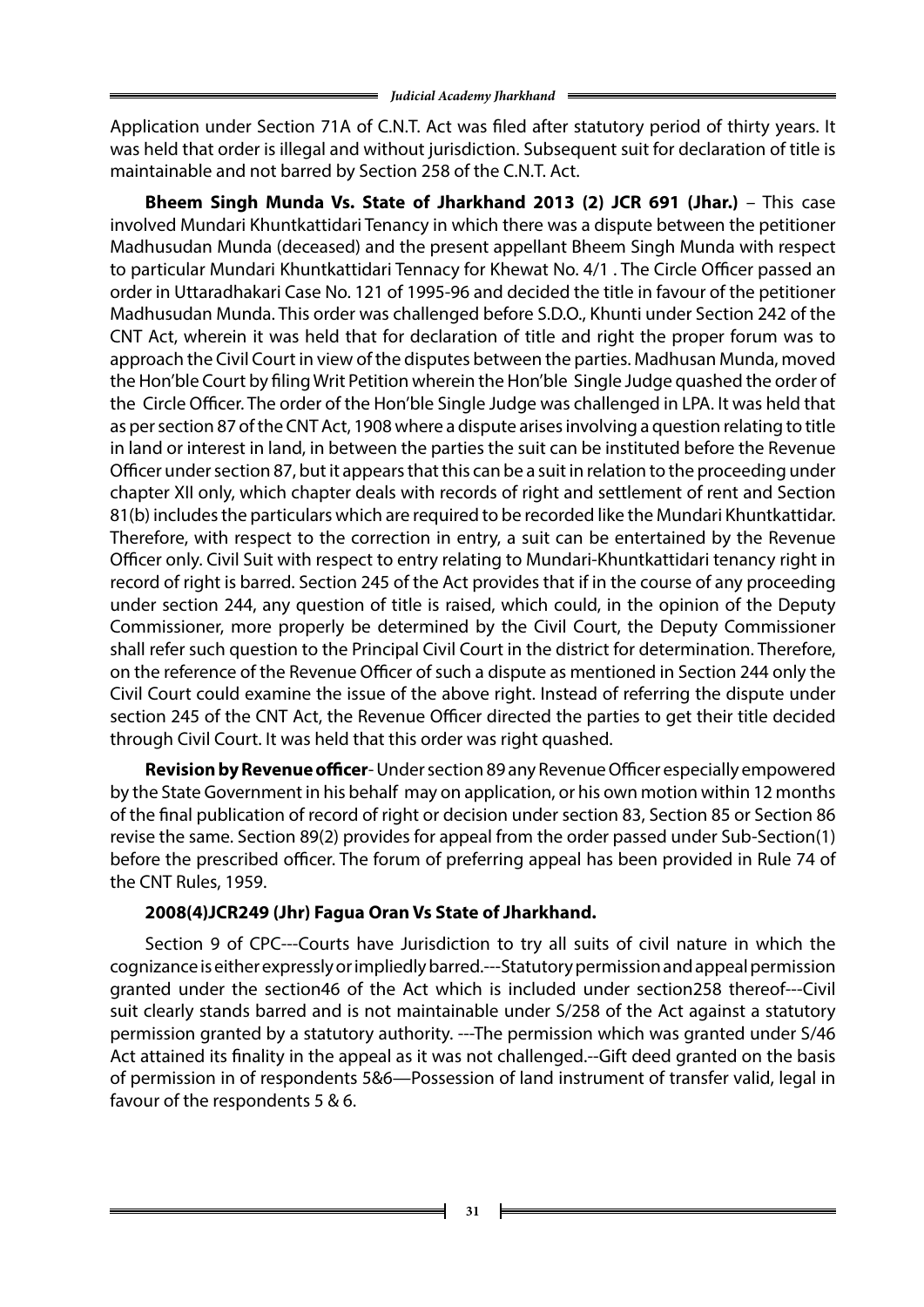# **Types of Revenue Registers**

# **Register I-A**

Jamabandi Register is prepared under Survey Settlement operation under CNT and SPT Act . The entry in the register is called khatian. it has 17 columns but entries are made in 14 columns as per the particulars given in Section 81 of the CNT Act.

 **Register I–B Continuous Khatian** is maintained in Form I of The Bihar Tenant Holding(Maintenance of Records) Rules 1976 (It is enclosed at appendix NoI)-It is prepared under Bihar Tenant Holding(Maintenance of records) Act 1975

Register No.IA is prepared under Survey Settlement operation and no change can be made in it until there is another revisional survey. Before the next survey operation is taken up ,if there is any changes with respect to the land, it is incorporated in Register IB which is called continuous Khatian. Where there has not been revisional survey this register will be in form I A. Where there has been a survey and record of rights prepared it will be updated in form I B (the continuous Khatian).

The tahsildar is not permitted to make any alteration or correction either in the Register IA or IB continuous khatian, except by the general or special order of the khasmahal Deputy Collector.

Computerization of up to date land record is done on the basis of Register IB. The computerization has the advantage to do away with the practice of manual entry and once it is stored in the PDF file any manipulation can to a large extent be ruled out . One of the difficulty in computerization of the land record in the state of Jharkhand is said to be non-availability of up to date land records.

## **Register II - Tenant's Ledger or Rent Roll**

It is maintained in **Form No. 2** of Bihar Tenant Holding(Maintenance of Records) Act 1975 (it is enclosed at appendixNoII). It is prepared on mutation of the land after the change of tenant and/or their rent roll. It contains the land revenue demand along with the cess. The revenue receipts are prepared and issued on the basis of this register. Such entries are to be made in pursuance to the order passed in a mutation proceeding. Any entry against such order is a nullity.

**2009 (2) JCR 153 (Jhar.) Jagdeo Mahto Vs. Commissioner, North Chotanagpur Division, Hazaribagh** – Jamabandi standing in the name of a particular person can be cancelled in appropriate cases when brought to the notice of the revenue authorities that order for creating Jamabandi has been passed by an authority, who has no authority or jurisdiction at all, but after giving prior notice and an opportunity of hearing to the concerned person where interest would be adversely affected.

In Mahabir Kansi Vs State of Jharkhand JCR 2008(4) 429 it has been held that a Jamabandi based on forged sada Hukumnama in collusion with the Government officials without obtaining the order of competent authority, is illegal and liable to be cancelled.

Some of the relevant terms are as follows:-

 **Khata** - A record of right in respect of one holding in which plot no. area, boundary, nature of holding etc has been mentioned.

 **Khatian** - A volume containing Khatas ie detailed record for each separate holding for the plots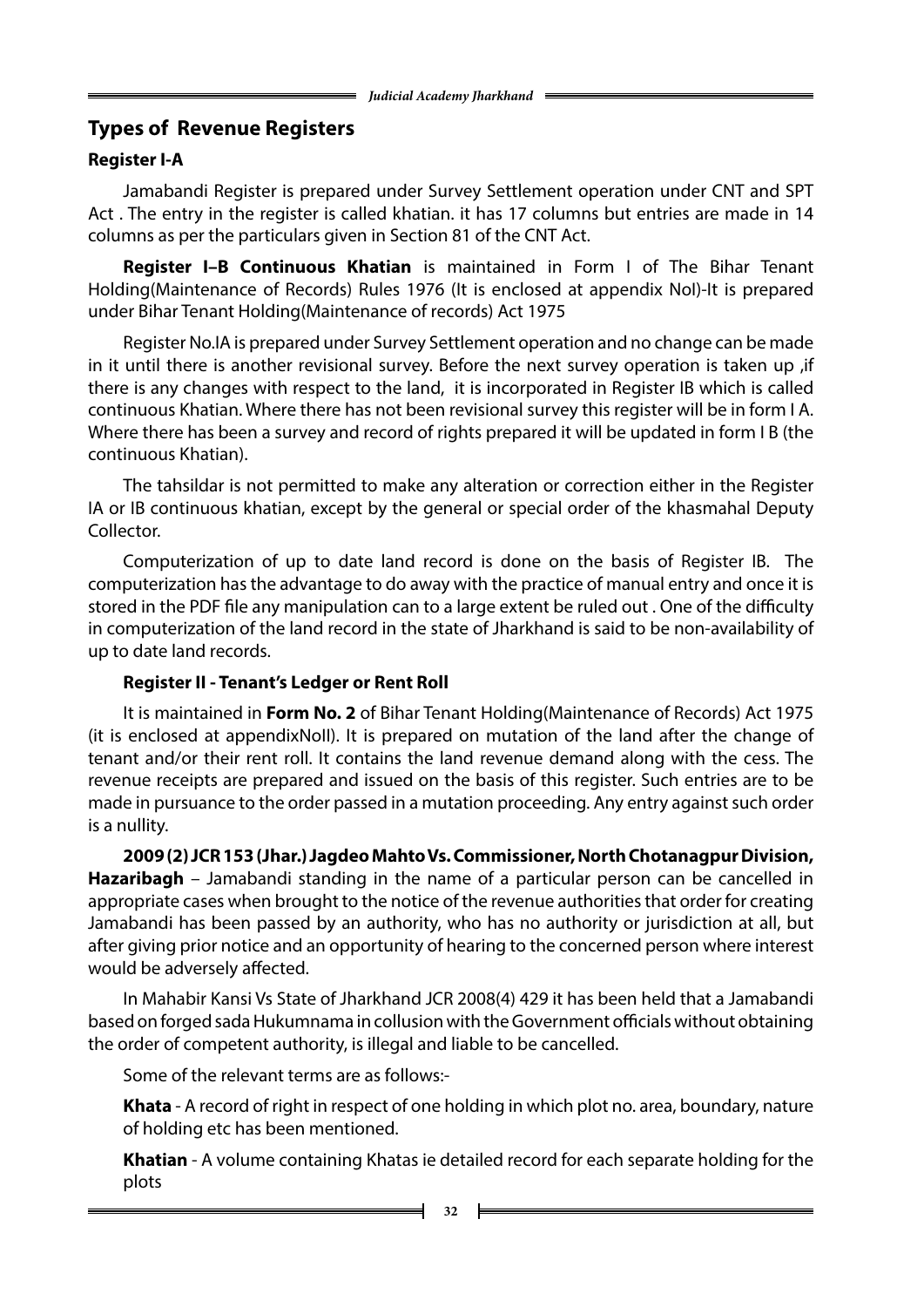**Khewat** - The record of rights in respect of proprietor and tenure holders. Record of the proprietary interest and of the interest of all tenancies intermediate between proprietor and raiyat. Khewat I is with respect to the highest proprietor and II, III, IV etc are for the other intermediaries between and proprietor and raiyat.

**Bujharat** - Preliminary explanation of the entries in the record by munsarin to the parties concerned before the publication of draft of record of right. Munsarin is the scribe who makes the entries in the record of right.

It is a settled principle of law that revenue records neither create nor extinguish title, but they are valuable peace of evidence with respect to the possession of the parties. Once a record of right is published there is a presumption of correctness with respect to the entries in terms of Section 84(3) of the CNT Act. These entries have to be carefully scrutinized in any case. The entry in the column no2 mentions the name of the raiyats, which can be an evidence of jointness of status when it has been jointly recorded in the name of the brothers. At the same time in the remarks column, if they are shown to be separately in possession of the lands it can be an evidence that at the time of the relevant survey be the that cadastral or revisional, as the case may be, they were separately dealing with the landed properties. These are material evidence which is to be read with other evidence on record to determine the status of jointness or partition in a particular case. Separate possession can be an evidence of separate possession by convenience or it can be an evidence of partition. In **AIR 1946 (Pat.) 278 Mt. Ramjhari Kuer and others Vs. Dayanand Singh and others** residential houses were recorded in the name of members of different branches separately. Therefore, the entries in the record of rights were regarded of considerable importance indicating separation in the sense of not only definition of shares but also partition. Here in this case in the survey record of rights, khewats and khatians, fauzdar share in the joint family properties had been separately specified. It was held that this by itself is not conclusive proof of separation but it is a relevant evidence which enters into consideration on the question at issue.

So on the question of jointness the entries in the record of right assumes importance . If the name of raiyats is separately recorded in the raiyati column it is an evidence of partition and if it is jointly recorded and separate possession has been shown in the remarks column then it is a matter of appreciation in the light of other evidence as to whether it was merely separate possession for convenience or the presumption of jointness stood rebutted.

In the state of Jharkhand large tract of Govt. land come under forest and there are many cases were unscrupulous litigants stake their claim of title on such lands. The original entries in such cases assume pivotal importance to determine an issue regarding the nature of the land, whether it had vested in the State or whether it was declared a reserved or protected forest under the Indian Forest Act 1927. The entries along with map prepared during survey are relevant in such cases.

In order to determine whether the particular land came under restriction under Section 46 of the CNT Act and Section 20 of the SPT Act one has often to fall back on the original source which is usually the cadastral survey record of rights. These entries are also important for determining the pedigree of the parties in title suits or land acquisition cases and those involving the title with respect to land in question.

It has been held in **2010(2) JCR 170(Jhr) Yubraj Tiwary Vs State of Jharkhand** t*hat Jamabandi once created can not be canceled by revenue authorities unless there is established ground of fraud or misrepresentation or that the Jamabandi is found to have been created by an order without Jurisdiciton and assailed within reasonable time.*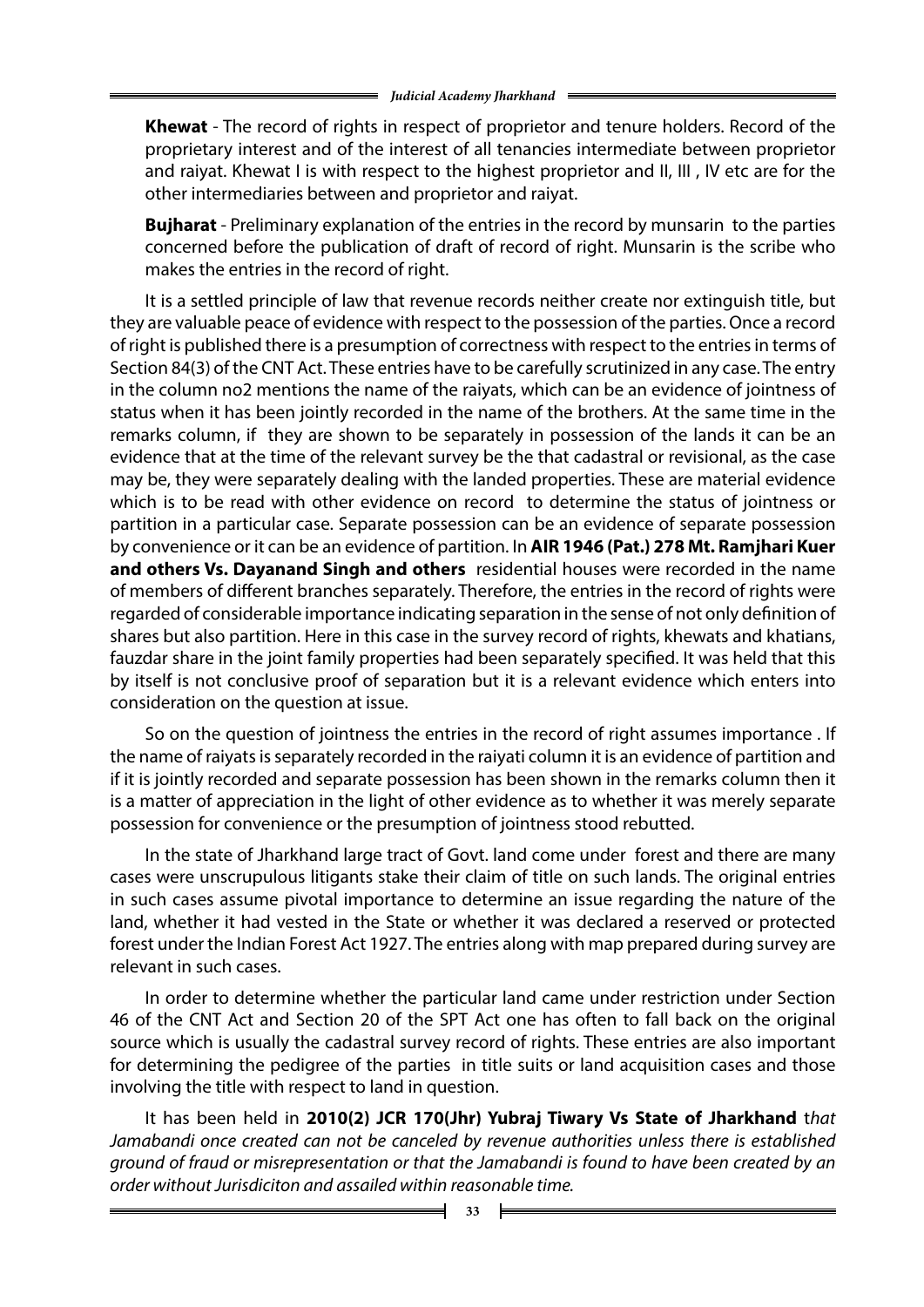## **2008(3) JCR 639 (Jhr) Dineshwar Prasad Vs State of Jharkhand**

Long standing jamabandi can not be canceled except by decree or order of a competent court or when it is established that jamabandi was created by playing fraud.-- The right of tenancy is a statutory right and the same can not be taken away except by the procedure prescribed by law. Under the CNT Act the raiyati right can not be denied except in execution of the decree passed in terms of Section 22 of the CNT Act.

## **2009 (2) JCR 247 Jhr Joshef Munda Vrs. Mostt. Fudi & others**

Status of a person duly entered in the finally published record of right cannot be altered after 58 years by filing a suit in the year 1978 and further his right cannot be taken away by applying the custom that only male descendant will inherit the land left by their ancestors provisions of section 7 & 8 of 1908 shall have no application.

# **b. MAIN PROVISIONS OF CNT ACT**

When the claim of title in a case is based on inheritance or settlement of land , the right and title of the predecessor-in-interest becomes a relevant issue. This needs to be determined in the light of the relevant Tenancy Act, BLR Act and the laws of inheritance applicable to the parties. After the coming into force of the Bihar Land Reform Act 1950, the estate or tenure of a proprietor or tenure-holder vested in the State. So in order to adjudicate on the claim of title , it is necessary to understand the class of Tenants and Tenure Holders provided under the CNT Act, along with the nature of land so as to determine the implication of vesting on these class of tenants or tenure holders. Whether such a tenure was alienable or not also needs to be answered. This can be relevant in a case to adjudicate on the claim of title by any party through such tenure-holder, as to whether that particular tenure-holder had the capacity to settle that particular land or pass a valid title with respect to it to the present claimant. What are the classes of tenants and tenure-holders and whether they come under the category of occupancy-raiyat can be germane in any case together with consequences of vesting under Section 4 BLR Act on the particular class of tenure-holder. Section 6 and 7 are the saving clauses which provides that certain lands in khas possession and building, golas, factories or mills to be retained by the intermediaries on payment of rent as occupancy raiyats. Therefore if the land was in khas possession of the tenure-holder then it was saved from the rigors of Section 4 of the BLR Act.

# **Classes of Tenants and Tenure Holders**

Tenant under Section 3(xxvi) means a person who holds land under another person and is liable to pay rent for that land to that person.

# **Section 4 of the CNT Act describes following classes of tenants :-**

- 1. **Tenure holders** including under-tenure-holders.
- 2. **raiyat, namely**
	- (a) occupancy-raiyats, that is to say raiyats having a right of occupancy in the land held by them ,
	- (b) non-occupancy raiyats having no such occupancy right.
	- (c) raiyats having khunt katti rights.
- 3. **under raiyats**, that is to say tenants holding whether immediately or mediately under raiyats.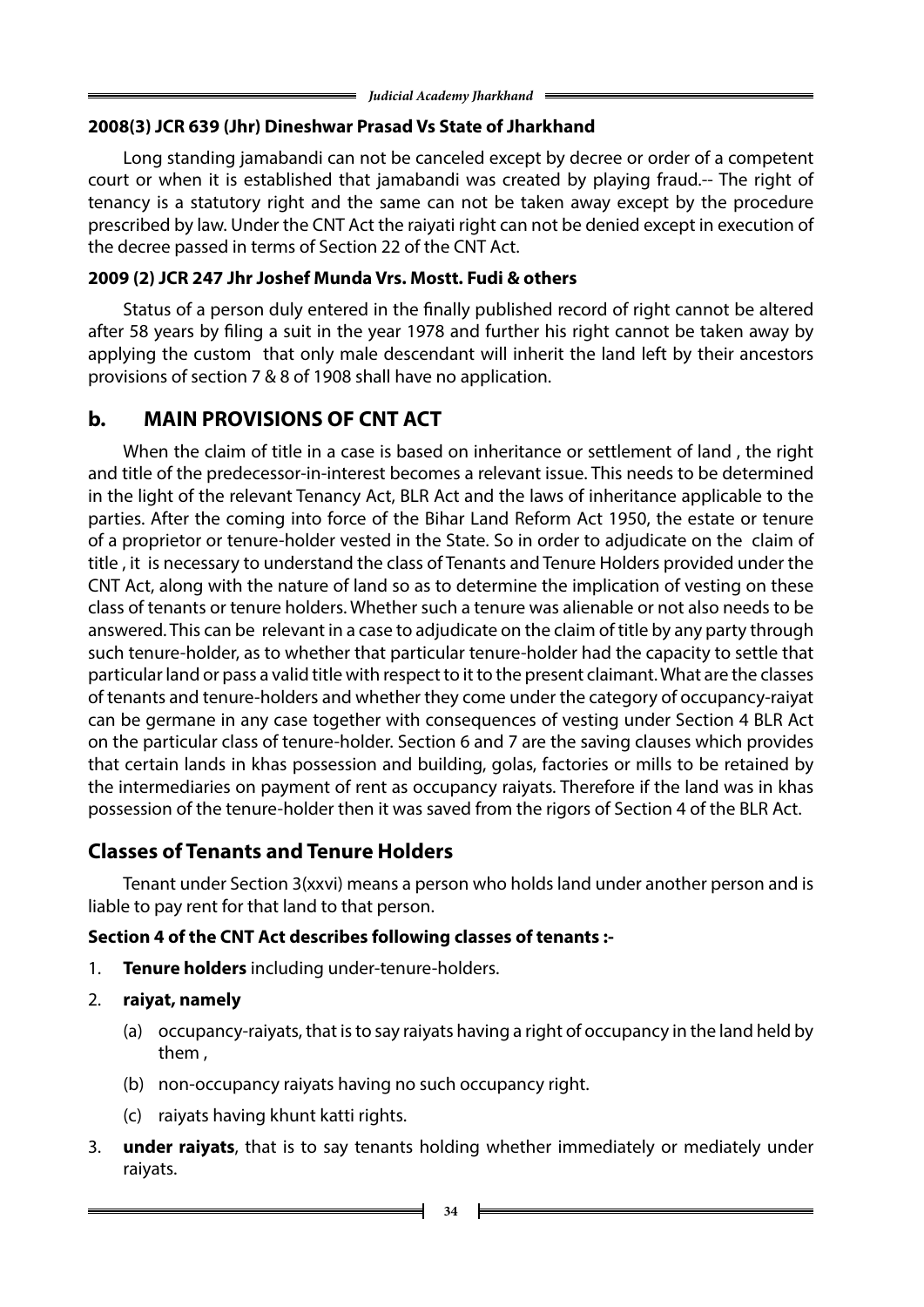4. **Mundari Khut Kattidar** – A Mundari who cleared the jungle and made the land fit for cultivation and his descendants in the male line.

## **Section 5 Meaning of a tenure-holder--**

Tenure-holder means primarily a person, who has acquired from the proprietor, or from another tenure-holder, a right to hold the land for the purpose of collecting rents or bringing under cultivation by establishing tenants on it and includes--

- 1. the successor-in-interest of persons, who have acquired such right, and
- 2. the holder of tenures entered in any register prepared and confirmed under the Chota Nagpur Tenures Act, 1869

## **Section 6-Meaning of raiyat**

1. Raiyat means primarily a person who has acquired a right to hold land for the for the purpose of cultivating it by himself or by member of his family, or by hired servants or with the aid of partners; and includes the successor-in-interest of persons who have acquired such a right, but does not include mundari-khut-kattidar.

Explanation- Where the tenant has a right to bring a land under cultivation, he shall be deemed to have acquired a right to hold it for the purpose of cultivation, nothwithstanding the fact that he uses it for the purposes of gathering the produce of it or of grazing cattle on it.

2. A person shall not be deemed to be a raiyat unless he holds it under a proprietor or immediately under a tenure-holder or immediately under a Mundari-khunt-Kattidar.

Section 5 lays down the meaning of a **tenure-holder** as a person who has the right to hold the land for the purpose of collecting rents or bringing under cultivation by establishing tenants. **Raiyat** as defined under Section 6 means primarily a person who has acquired a right to hold land for the purpose of cultivating it.

## **Section 7 Meaning of raiyats having Khunt-Katti rights--**

1. Raiyats having Khunt-Katti Right means a raiyat in occupation of , or having any subsisting title to land reclaimed from Jungle by the original founders of the village or their descendants in the male line of any such family:

Provided that no raiyat shall be deemed to have khunt-katti rights in any land unless he and all his predecessor-in-title have held such land or obtained a title thereby virtue of inheritance from the original founders of the village.

2010 (3) JLJR 450 Debu Napit and others Vs. State of Jharkhand and others in which it has been held that if there is specific act defining right of under raiyat, customary right cannot be allowed to, prevail over specific provision of Act. There was no provision in the C.N.T. Act granting a right of occupation and cultivation to the heirs of "Dar-raiyat" or under raiyat. Since the appellants in that case where legal heirs of Dar-raiyat i.e. under raiyat, and there being no provision under the Chhota Nagpur Tenancy Act to inherit the right of cultivation after the death of under-raiyat, the appellants were denied the right of cultivation.

## **2003 (4) JLJR 737**

Under-raiyat as of right does not acquire any occupancy right in the land held by him under a raiyat in the absence of any custom or usage prevalent in the area in respect thereof. It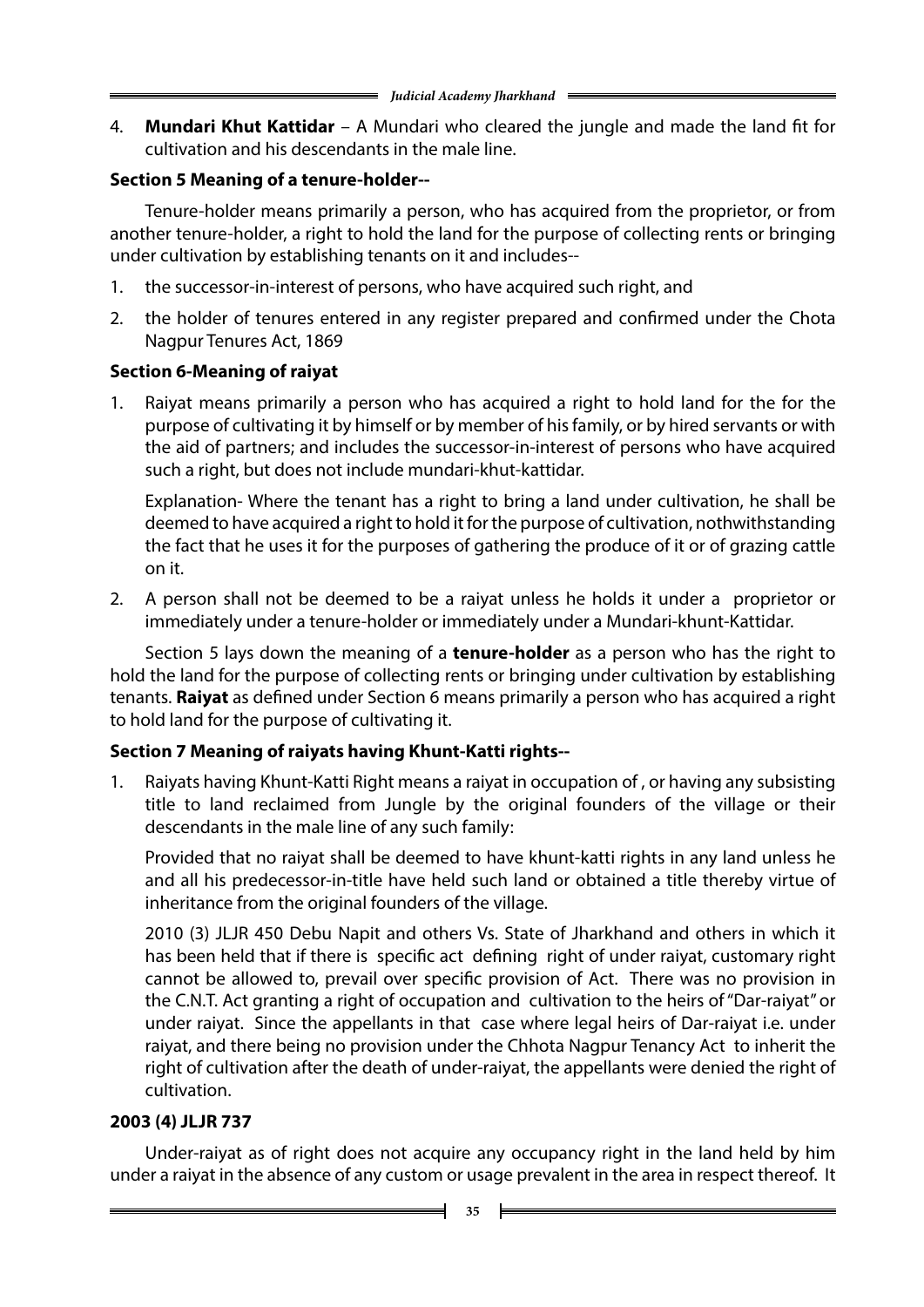was held that right of an under-raiyat is neither transferable nor heritable and it survives till his life and it extinguishes on his death.

## **Lalu Munda Vs State of Bihar 2004 (1) JCR 458 (Jhr)**

Naukrana land given by ex-landlord in lieu of services. Possession of servant is permissive possession such possession can not be termed as possession of raiyat.

Section 8 Mundari-Khunt-Kattidari means a mundari who has acquired land to hold jungle land for the purpose of bringing suitable portion thereof under cultivation by himself or by male member of his family, and includes,--

- 1. the heir male in male line of any such mundari when they are in possession of such land or have have any subsisting title thereto;
- 2. as regards any portions of such land which has remained continuously in the possession, of such Mundari and his descendants in the male line, such descendants.

Section 8 of the CNT Act provides that a **Mundari Khuntkattidar** means a Mundari, who has acquired a right to hold jungle land for the purpose of bringing suitable portion thereof under cultivation by himself or by male members of his family. The heirs in the male line alone are in the category of Mundari Khuntkattidar. There are certain restrictions on transfer of Mundari Khuntkattidari tenancy under section 240. But, section 241 provides and permits certain transfers. If any person encroached upon the Mundari Khuntkattidari tenancy or a portion thereof such person can be ejected under section 242 of the CNT Act. Mundari Khuntkattidari tenancy gives certain rights to the person, who are known as khewatdars in chapter XVIII of the CNT Act, 1908.

# **CHAPTER IV - OCCUPANCY-RAIYAT - SECTIONS 16 TO 36**

## **Chapter IV of the CNT Act deals with Occupancy raiyat and Chapter VI deals with Nonoccupancy raiyat**.

There are basically two class of raiyats whose occupancy right has been recognized under the CNT Act. The first is under Section 16 which recognizes the status of occupancy raiyat as follows:

Every raiyat who immediately before the commencement of this Act, has by operation of any enactment or local custom, or usage or otherwise, a right of occupancy in any land, notwithstanding the fact that he may not have cultivated or held the land for 12 years.

**Section 16** confers the status of occupancy raiyat on every raiyat who immediately before the commencement of the Act had a right of occupancy by custom usage or otherwise whethere they had completed 12 years of cultivation or not. Meaning thereby occupancy raiyat signifies a class of raiyat having a right of occupancy at the time of the commencement of the CNT Act.

# **Section 17 Definition of settled raiyat---**

Every person who, for a period of twelve years, whether wholly or partly before or after the commencement of this Act , has continuously held as raiyat, land situate in any village whether under lease or otherwise, shall be deemed to become on the expiration of that period a settled raiyat.

(3) A person shall be deemed, for the purposes of this section, to have held as raiyat any land as raiyat by a person whose heir he is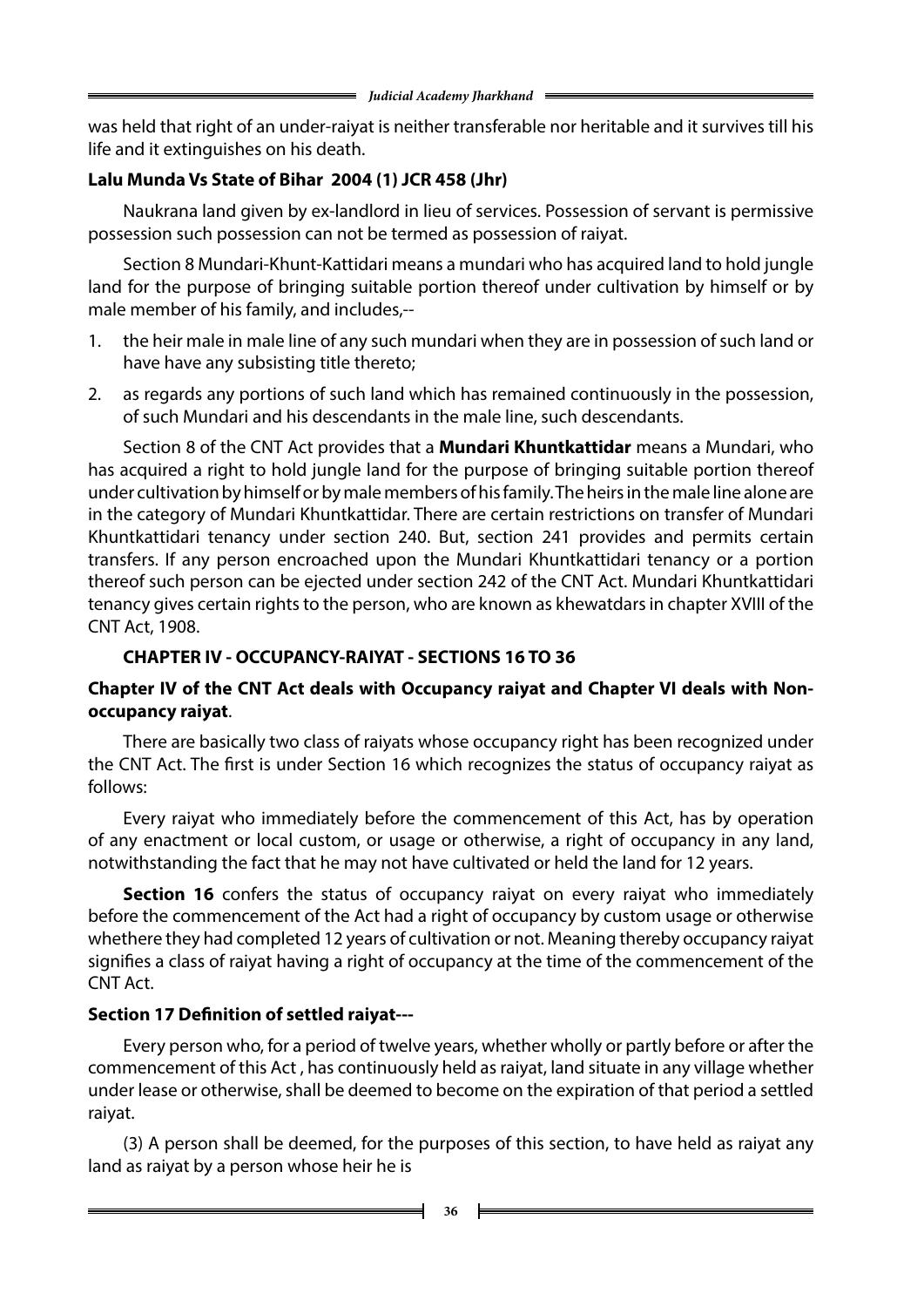The definition is wide enough to include land held by two or more co-sharer as a raiyati holding. It also includes settled raiyat of a villages as long as he holds any land as a raiyat in thal village and three years thereafter. If the raiyat recovers possession under Section 71 of by suit he shall be deemed to have continued to be settled raiyat notwithstanding his being out of possession for more than three years.

Apart from the above under Section 17 a **settled raiyat** is a person as a person who for a period of **12 years before or after** the commencement of this Act has continuously held as raiyat land situated in any village. Under Section 18 Bhuinhars and Mundari Khunt-Kattidars is to be deemed to be settled raiyat. A settled raiyat within the meaning of Section 17 or Section 18 of the Act shall have occupancy right. Under Section 19 every person who is a settled raiyats of a village has occupancy rights. Thus, a person who held the land for 12 years or Bhuinhars and Mundari Khuntkattidars had occupancy right over the land. The occupancy raiyats were guaranteed certain rights, which have been recognized as the incidents of occupancy right laid down in Sections 21 to 24 of the CNT Act. Section 22 protects occupancy raiyat from eviction except on specific grounds mentioned therein. Section 23 provides devolution of occupancy right on the death of the raiyat underlining its hereditary character. The status of raiyats having occupancy right remained the same as before vesting.

Chapter VI (S/38 to S/42) lays down the provision with respect to non-occupancy raiyats. This class of raiyats stood on a different footing and was not conferred with the same privileges as enumerated above in case of occupancy raiyats. Section 41 enumerates the ground on which a non occupancy raiyat can be ejected.

For all practical purposes after independence, with respect to the incidents these two categories of raiyats has ceased to exist. Any raiyat, whose name is now entered in Register II is an occupancy raiyat and has all such rights.

Section 37 of the CNT Act provides that provisions of the Act relating to occupancy-raiyats shall also apply to raiyats having Khunt Katti right.

### **All the Tenures except Bhuinhari Tenures and Mundari Khunt katti Tenures have vested in the State in terms of sections 3A and Section 4 of the Bihar Land Reforms Act, 1950.**

**MANJHIHAS LAND :** Lands which were cultivated by the landlord himself with his own stock, or by his own servants or by hired labour, or were held by a tenant on lease for a term exceeding one year or on a lease written or oral for a period of one year or less and which were by custom recognized as privileged land were called Manjihas land. A person who obtained this land on lease from the landlord, **did not acquire occupancy rights** in it irrespective of the period under his possession.

**ZIRAT :** Zirat land means a privileged land of the land lord as defined under Section 118 of CNT Act .

**BLT 1989 page 267 Santa Lohar –Vrs- Dwarika Sahu.** It is absolutely clear that no occupancy right could accrue in respect of the land in question. Even assuming that the defendant being *adhbataidar* were under-raiyat the suit properties were neither heritable nor transferable. Admittedly some of the persons whose name in remarks column find place as adhbataidar have died and it is also evident. The defendants no. 1, 2, 3 have sold their properties to the defendant no. 5 and 6.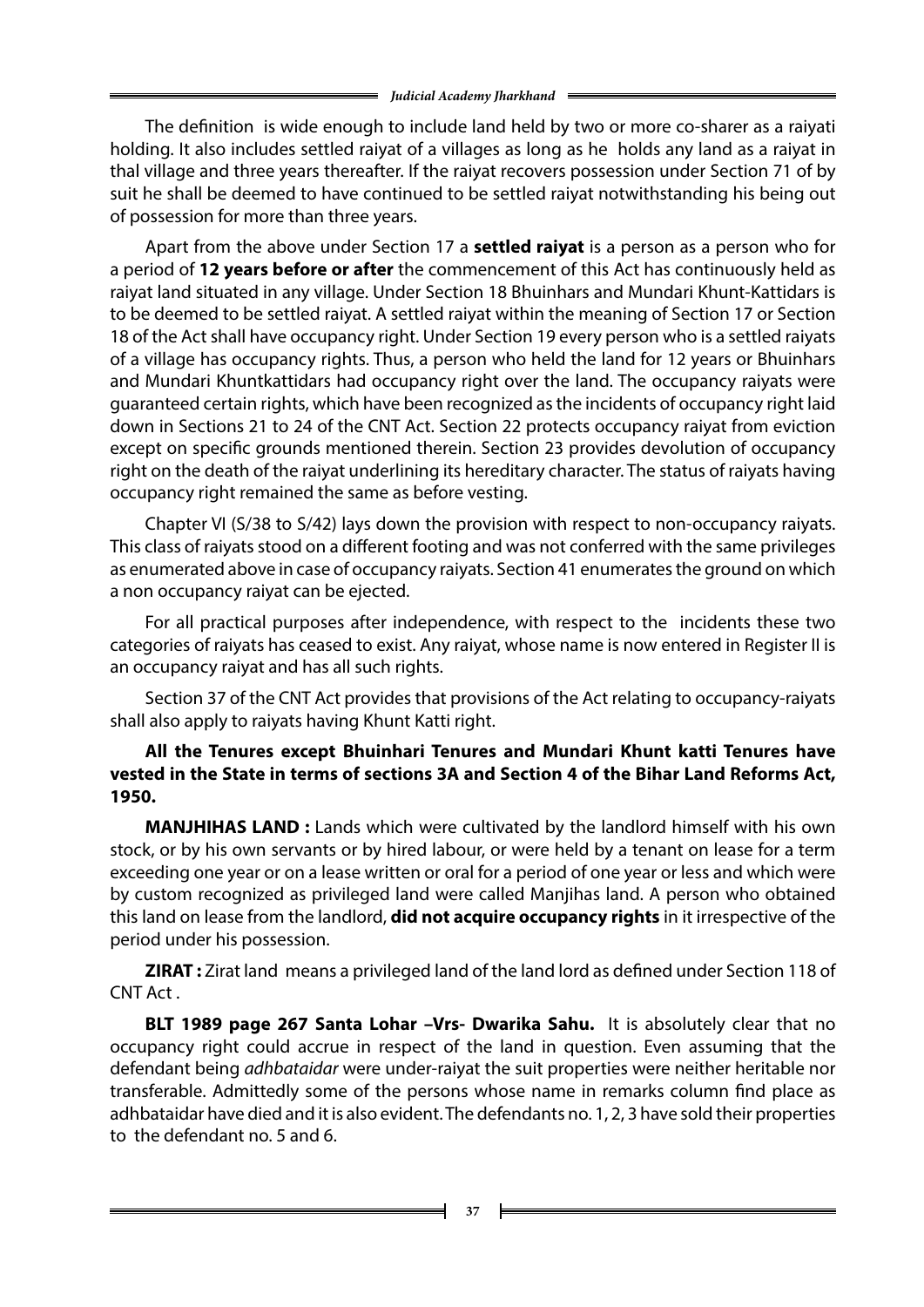**BAKAST LAND :** Bakast land is the land which were in **cultivating possession of the landlords** and were unprivileged land in direct possession of the proprietor or tenure holder. It was within the competency of the landlord either to cultivate it personally or through his person or settle to it to any raiyat. The land which was cultivated by the landlord himself is also called Bakast malik .

After settlement it becomes the raiyati land of a raiyat.

## **RESTRICTIONS ONTRANSFER BY RAIYAT**

 **Section – 46 – Restrictions on Transfer of their right by raiyats.- (1) No transfer** by a raiyat of his right in his holding or any portion thereof--by mortgage or lease exceeding **five years or** by sale or gift or any other contract or agreement **shall be valid to any extent**.

Provided that a raiyat may enter into Bhugut Bandha Mortgage of his holding for a period not exceeding **seven years** provided further that –

- **(a)** an occupancy-raiyat, who is a member of **Scheduled Tribe may transfer with the previous sanction of the Deputy Commissioner** his right in his holding or a portion of his holding by sale, exchange, gift or will **to another person who is a member of Scheduled Tribe and** who is a **resident within the local limits of the area of the police station** within which the holding is situate;
- **(b)** an occupancy-raiyat, who is a member of **[Scheduled Caste or Backward Classes]** may transfer **with previous sanction of the Deputy Commissioner** his right in his holding or a portion of his holding by sale, exchange ,gift, will or lease **to another person who is a member of [ Scheduled Caste or Backward Class as the case may be] and who is a resident within the local limits of the District within** which the holding is situate;
- **(c)** any occupancy-raiyat may transfer his right in his holding to a society or bank registered under Bihar and Orissa Cooperative Societies Act 1935 or to the State Bank of India or a Bank specified in column 2 of the first schedule to the Banking companies Acquisition and transfer of under takings Act, 1950 or to a company or a corporation owned by or in which less than 51% of the share capital is held by the State Government or the Central Government or partly by the State Government and partly by the Central Government and which has been set up with a view to provide agricultural credits to cultivators.
- **(d)** any occupancy-raiyat,who is not a member of the Schedule Tribes, Schedule Caste or Backward classes, may, transfer his right in his holding or any portion thereof to any other person, by sale exchange, gift, will, mortgage or otherwise.
- **3) No transfer** in contravention of sub section (1) **shall be registered** or shall be in any way recognized as valid by any court whatever in exercise of civil, criminal or revenue jurisdiction.

In order to further safeguard the interest of the tribal Sub-Section 3A and 4A were inserted by the **amendment Act of 1975**

 **Under Sub-Section 46(3A)** - Deputy Commissioner has been made a necessary party in all suits of civil nature relating to any holding or any portion thereof in which one of the parties is a member of Scheduled Tribe and the other party is not a member of Scheduled Tribe.

 **Sub-Section 4** takes the safeguard forward and provides that where the **transfer has been made in contravention** of clause (a) of Sub-Section (1) the Deputy Commissioner either on his own motion or on the application of the raiyat **put the raiyat in possession of the**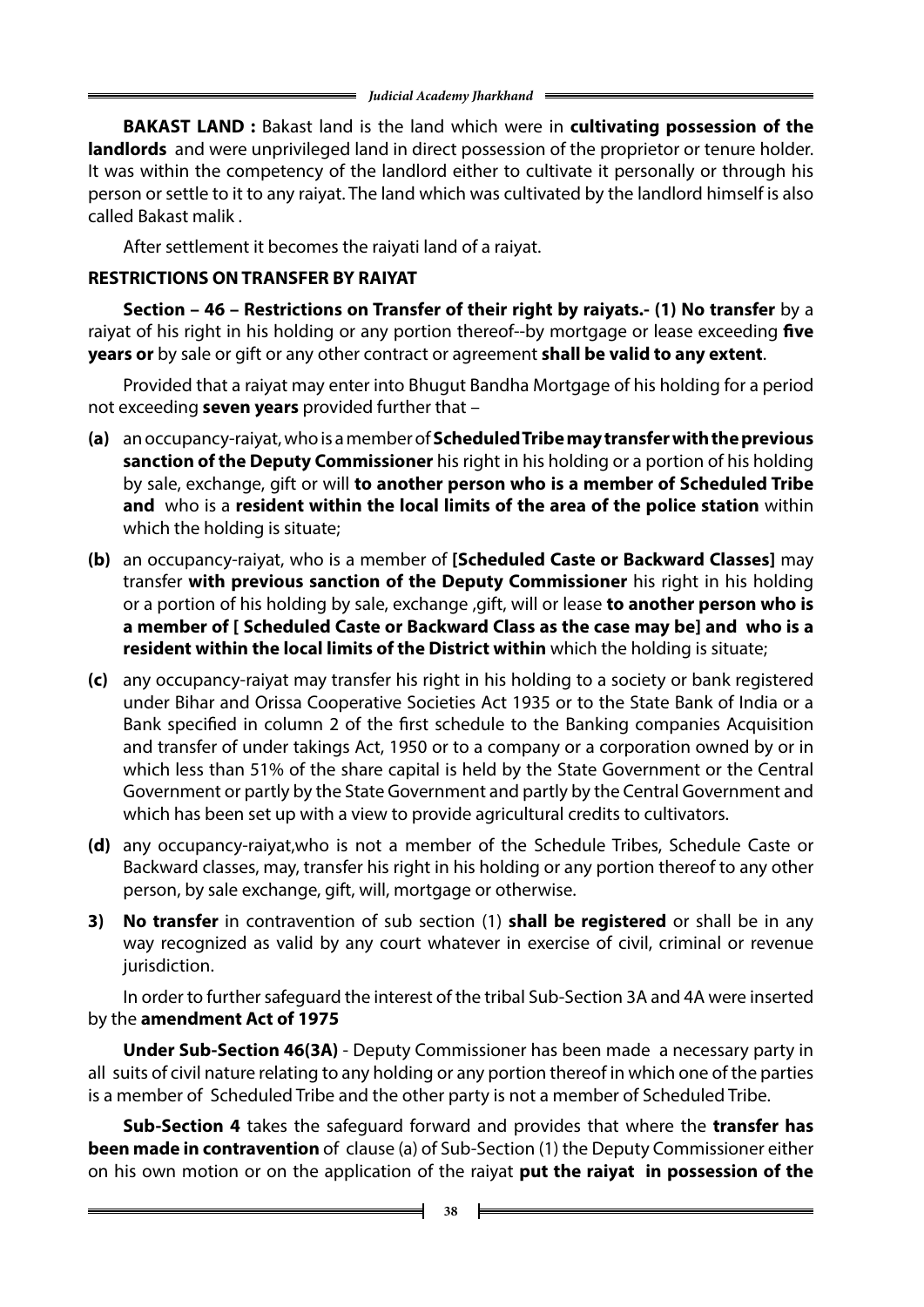### **holding or portion thereof, at any time within 3 years after expiration of the period on which a raiyats has transferred his right in his holding or any portion thereof**.

 **Section 46-4A (a)** – The Deputy commissioner on his own motion or on an application filed by the occupancy raiyat, who is a member of Scheduled Tribe that the transfer has been made in violation of Section 46 (1)(a) **hold an inquiry** in the prescribed manner to determine if the transfer has been made in contravention of clause(a) of this Sub-Section

Provided that no such application be entertained by the Deputy Commissioner **unless it is filed within 12 years** by such occupancy raiyat from the date of transfer of his holding

**Section 46-4A(b)** If after the inquiry the Deputy Commissioner comes to a finding that there has been no such contravention the petition shall be rejected.

 **Section 46-4A(c)** If after holding such inquiry the Deputy Commissioner comes to a finding that such the transfer has been made in contravention of Section 46(1)(a) **he shall annul such transfer and eject the transferee from such holding or portion thereof**.

Provided further that where the Deputy Commissioner is satisfied that the **transferee has constructed a substantial structure or building** on such holding or portion thereof before the commencement of **Chota Nagpur Tenancy(amendment) Act 1969**, he may notwithstanding any other provision of this Act **validate such a transfer** made in contravention of Section 46 (1)(a) of the Second Proviso to Sub-Section(1) **if the transferee either makes available to the transferor an alternative holding or portion of holding, as the case may be, of the equivalent value, in the vicinity or pays adequate compensation.**

(5) Nothing in this Section shall affect the validity of any transfer of a Raiyat's right in his holding made bonafide before the 1st day January 1908

In 1938 there was an amendment in C.N.T. Act by Chotanagpur Amendment Act, 1938 which received the assent of Centre / Governor on 9th of May, 1938 and was published in Bihar Gazette dated 1/6/1938. By this Amendment Act, amendments were made in different sections of the C.N.T. Act including Section 46. It was provided that an occupancy raiyats of an ab-original or a member of scheduled caste may transfer his right in his holding or portion of his holding by sale or exchange to another aboriginal or to another person who is a member of scheduled caste, as the case may be and who is a resident with the local limits of the police station area within which the holding is situate and with the sanction of the Deputy Commissioner, by gift or will to a near relative without limitation of residence. Thus according to this amending provision there were no restriction whatsoever in sale of raiyati holding belonging to a member of scheduled tribe by **sale or exchange** to another member of scheduled tribe within the local limits of the police station and no permission of the Deputy Commissioner was required. The permission of the Deputy Commissioner was required only in a case where the tribal wanted to gift his raiyati land or bequeath by way of **will** his right in the holding to near relative relative without limitation of residence.

From the above provision it will be manifest that Section 46 of the CNT Act provides not only the restrictions on the transfer of the land , but also it provides the procedure for **restoration**  and **annulment** of such transfer in case of such a transfer in contravention of the restrictive clause. The remedy of restoration under Section 46(4) is available to all and is not confined to Scheduled Tribes, but the limitation is three years after the raiyat has transferred his right.

The provision for **annulment** of any transfer in contravention of Section 46 has been made under Section 46(4-A)(a). This remedy is restricted to an occupancy-tenant who is the member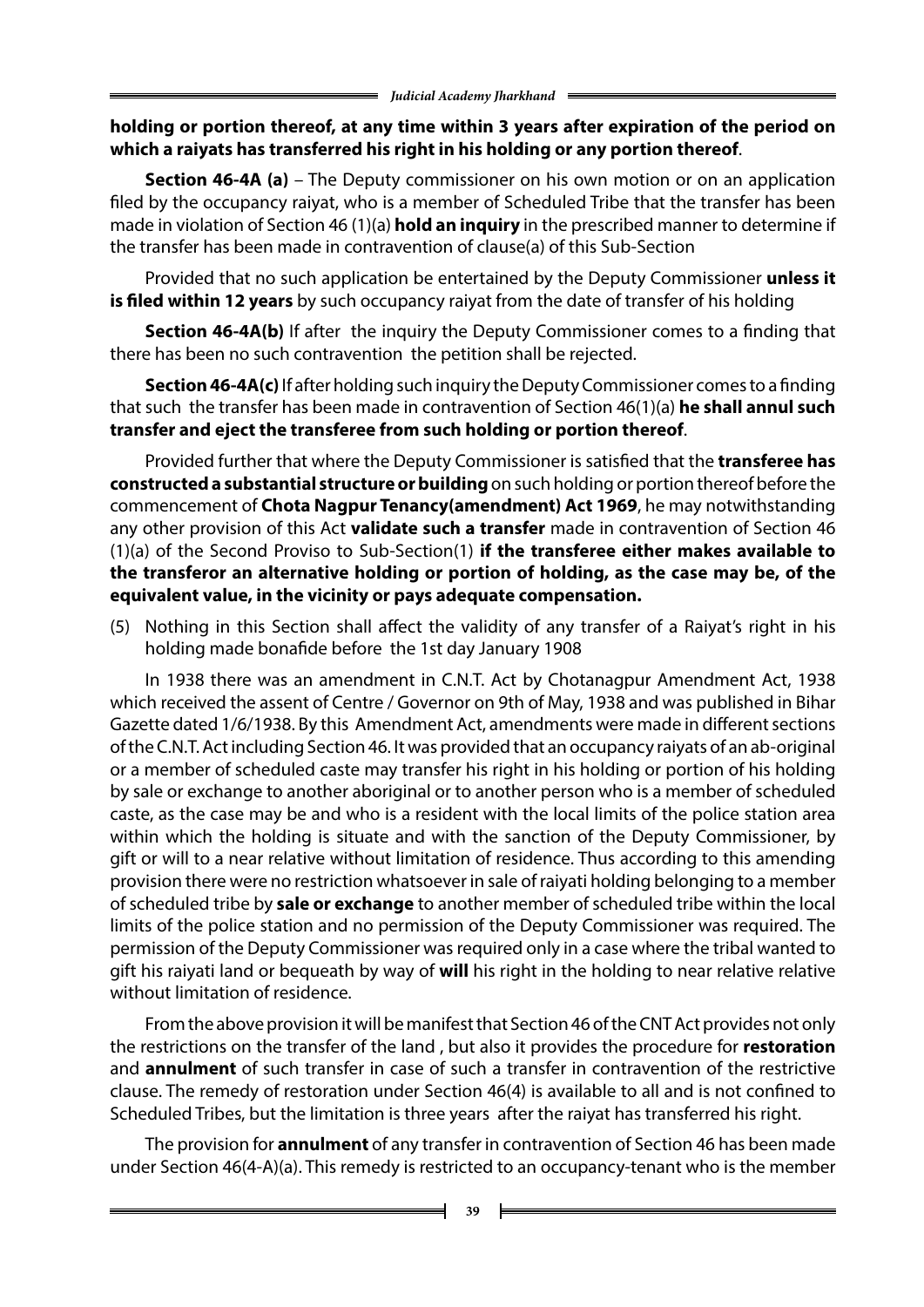of Scheduled Tribes and the period of limitation to entertain such an application is 12 years. The Deputy Commissioner before passing an order has to hold an inquiry in this regard.

Another special feature of this provision is that where the transferee has constructed a **building or structure**, the Deputy Commissioner shall order to remove the same within a period of Six months or at most two years extended period from the date of such order. Where however a **substantial structure** has been constructed by the transferee, DC may validate such a transfer on two conditions. Firstly, if the transferee makes available to the transferor an **alternative holding** or portion of a holding , as the case may be, of the equivalent. Or Secondly, transferee makes pays **adequate compensation** to the transferor.

# **Fagua Oraon Vs State of Jharkhand 2008(4) JCR 249 (Jhr)**

A Civil suit is not maintainable under Section 258 of the CNT Act against statutory permission granted under Section 46 by statutory authority.

 **Sanjay Kumar Raha Versus Michael Tigga, 2013 (2) JCR 421 (Jhr.)**, Section 46 C.N.T. Act is not applicable to a n Oraon who has adopted Christianity and was following Christian custom and tradition.

The scope of the proviso to section 46(1) regarding the right of the raiyats to enter into a "Bhugut Bundha" mortgage or his holding or any portion thereof came up for consideration in **Felix Tamba Vs. The State of Jharkhand and others 2008 (4) JCR 542 (Jhar.)**.

# **2009 (3) JCR 25 JHR Ramesh Pramanik Vrs. State of Bihar**

restriction of transfer of rights by raiyat under section 46 (1) ------ oral settlement or a gift is neither valued nor permitted being a contravention of section 46 (1) compromise in title suit regarding transfer of rights in raiyati land being collusive was in contravention of section 46 (3) the respondents were khatiyani raiyati and his name was recorded in the year 1964 and the same was confirmed the appeal and revision. Restoration application filed within thirty years was maintainable.

In this case a circular of Government of Jharkhand whereby it had been notified that no person, who is a member of scheduled tribe community can obtain loan for construction of his house and for the purpose of education by mortgaging his land. It was held that although sub section 1 of Section 46 restricted transfer by a raiyats by his holding by way of mortgage, lease, sale and gift but the proviso to sub-section 1 is an exception which provides that a raiyats may enter into a Bhugut Bundha of his holding for any period not exceeding 7 years and if mortgagee is a society then such period may be extended to 15 years. The object to this is to prevent the raiyats from falling in the clutches of private money lenders. It was held that section 46 does not restricts or prohibits the members of scheduled caste and scheduled tribe from getting financial assistance from the banks for the purpose of construction of the residential houses by creating mortgage of the raiyati holding sought to be used for residential purposes. It was further held that members of scheduled caste and scheduled tribes were entitled to higher education. The circular was held to be in contravention with the provision of section 46 of the CNT Act.

 **Section 71 A Power to restore possession to member of the Schedule Tribes over land unlawfully transferred**-- If at any time it comes to the notice of the Deputy Commissioner that **transfer of land belonging to a raiyat or a mundari Khunt Kattidar or a bhuinhar who is a member of the Scheduled tribe has taken place in contravention of Section 46 or Section 48 or Section 240 or any other provisions of this Act or by any fraudulent method**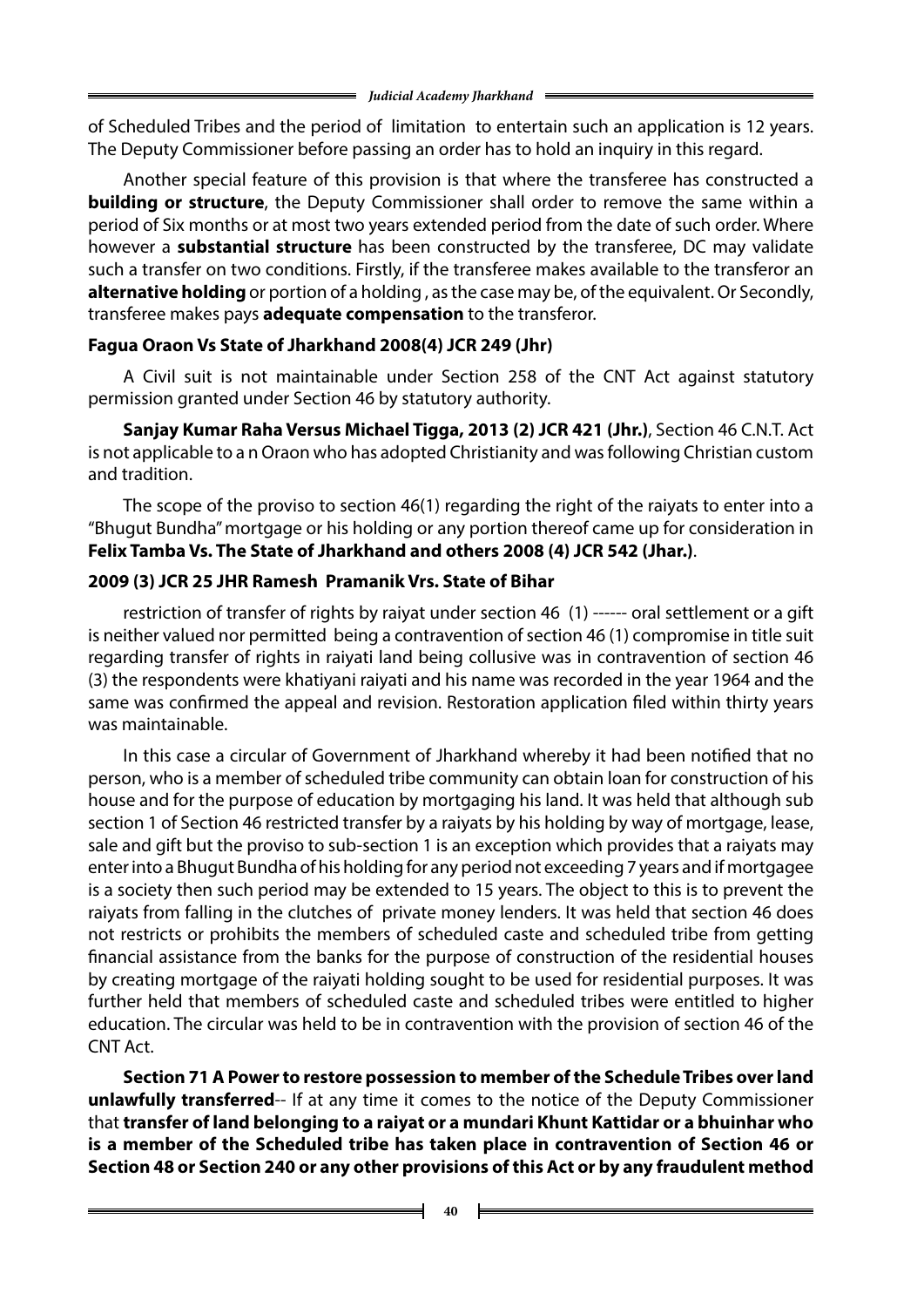**including decrees obtained in suit by fraud and collusion**, he may after giving reasonable opportunity to the transferee , who is proposed to be evicted, to show cause and after making necessary inquiry in the matter **evict the transferee from such land without payment of compensation and restore it to the transferor or his heir**, or in case the transferor or his heir is not available or is not willing to such restoration, resettle it with another raiyat belonging to the Scheduled Tribe according to the village custom for the disposal of an abandoned holding.

**Provided that if the transferee has within 30 years from the date of transfer, constructed any building or structure** on such holding or portion thereof, the Deputy Commissioner shall, **if the transferor is not willing to pay the value of the same , order the transferee to remove the same within a period not exceeding six months from the date of order, or within such extended period of two years from the date of order as the Deputy Commissioner may allow failing which the Deputy Commissioner may get such building or structure removed.**

Provided further that where the Deputy Commissioner is satisfied **that the transferee has constructed a substantial structure or building on such holding before coming into force of Bihar scheduled Areas Regulation 1969, he may, notwithstanding any other provisions of the Act , validate such transfer where the transferee either makes available to the transferor an alternative holding or portion thereof or as the case may be of the equivalent value of the vicinity or pays adequate compensation.**

Provided also that if after an inquiry the Deputy Commissioner is satisfied t**hat the transferee has acquired a title by adverse possession and that the transferred land should be re-settled or restored, he shall require the transferor or his heir or another raiyat as the case may be , to deposit with the Deputy Commissioner such sum of money as may be determined by the Deputy Commissioner having regard to the amount for which the land was transferred or the market value of the land as the case may be and the amount of any compensation for improvement effected to the land which the Deputy Commissioner may deem fair and equitable**.

Section 71 A of the Act has been brought under the Statute by virtue of Section 4 of the Bihar Scheduled Area Regulation, 1969. The Bihar Scheduled Areas Regulation, 1969 was published in the Bihar Gazette extra-ordinary dated **9th of February 1969** in order to make certain provisions and to amend certain laws in Scheduled Areas in the State of Bihar for the peace and good government of the said areas. In exercise of the powers conferred by Sub-paragraph (1) of paragraph 6 of the fifth schedule to the Constitution of India, the President of India by virtue of notification published in the Gazette of India dated 26th of January 1950 promulgated the Scheduled Areas part A States (Order) 1950 and declared in the State of Bihar, Ranchi District, Singhbhum District excluding Dhalbhum Sub-Division, Santhal Parganas District excluding Godda and Deoghar Sub-Division and Latehar Sub Division of Palamau District as Scheduled Areas. The said order was rescinded and the Scheduled Areas (State of Bihar, Gujrat, Madhya Pradesh and Orissa) Order 1977 was promulgated by the President of India by publication in the Gazette of India extra-ordinary part II Section 3(i) dated 31.12.1977according to which in the State of Bihar, Ranchi District, Singhbhum District, Latehar Sub-Division and Bhandaria Block of Garhwa Sub-Division in Palamau, District Dumka, Pakur, Rajmahal and Jamtara Sub-Division and Sundar Pahari and Boarijor Block of Godda Sub-Division of Santhal Pargana District were declared as Scheduled Areas. The above order was rescinded and the Scheduled Areas (State of Chhattisgarh, Jharkhand and Madhya Pradesh) Order 2003 was promulgated by virtue of notification published in Gazette of India extra-ordinary Part II Section 3(i) no. 79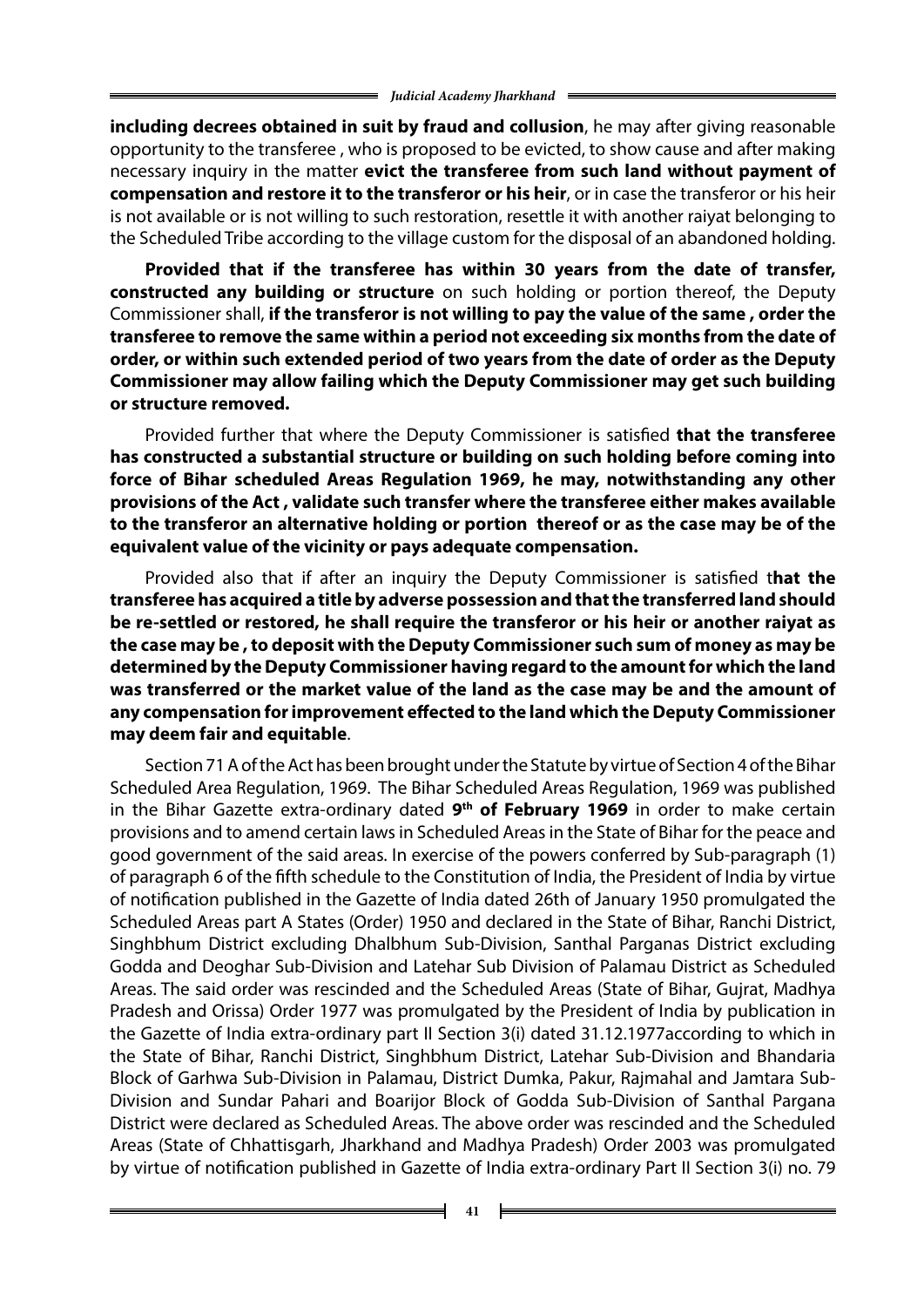dated 20.2.2003 by the President of India according to which so far as the state of Jharkhand is concerned the areas specified below were declared as Scheduled Areas:-

### **Jharkhand**

- 1. Burmu, Mandar, Chanho, Bero, Lapung, Ratu, Namkom, Kanke, Ormanjhi, Angara, Silli, Sonahatu, Tamar, Bundu, Arki, Khunti, Murhu, Karra, Torpa and Rania block in Ranchi District.
- 2. Kisko, Kuru, Lohardaga, Bhandra and Senha blocks in Lohardega District.
- 3. Bishunpur, Ghaghra, Chainpur, Dumri, Raidih, Gumla, Sisai, Bharno, Kamdara, basia and Palkot block in Gumla District.
- 4. Simdega, Kolebira, Bano, Jaldega, Thethaitangar, Kurdeg and Bolba blocks in Simdega District.
- 5. Barwadih, Manika, Balumath, Chandwa, Latehar, Garu and Mahuadarn blocks in Latehar District.
- 6. Bhandaria block in Garhwa District.
- 7. Bandgaon, Chakradharpur, Sonua, Goelkera, Manoharpur, Noamundi, Jagannathpur, Manghgaon, Kumardungi, Manjhari, Tantnagar, Jhickpani, Tonto, Khuntpai and Chaibasa blocks in West Singhbhum district.
- 8. Govindpur (Rajnagar), Adityapur (Gamharia), Seraikella, Kharsawan, Kuchal, Chandil Inhagarh and Nimdih blocks in Seraikella Kharsawan district.
- 9. Golmuri, Jugsalai, Patmada, Potka, Dumaria, Musabani, Ghatsila, Dhalbhumgarh, Chakulia and Bahragora blocks in East Singhbhum District.
- 10. Saraiyahat, Jarmundi, Jama, Ramgarh, Gopikandar, Kathikund, Dumka, Sikaripara, Raneshwar and Masalia blocks in Dumka district.
- 11. Khudhit, Nala, Jamtara and Narainpur blocks in jamtara district.
- 12. Sahebgang, Borio, Taljhari, Rajmahal, Barharwa, Pathna and Barhet blocks in Sahebganj District.
- 13. Litipara, Amrapara, Hiranpur, Pakur, Maheshour and Pakuria blocks in Pakur district.
- 14. Boarijore and Sunderpahari blocks in Godda district.

The expression used in Section 71 A is **"...if at any time it comes to the notice of the Deputy Commissioner........"** The ratio of the authorities on this point is that the power under this Section is to be invoked within a reasonable time. It has been held in Fulchand Munda Vs State of Bihar [2008(2)JCR(SC)1] that although no period of limitation is provided for exercising the power under Section 71 /A by the Deputy Commissioner, the party affected is called upon to approach the appropriate authority or the power has to be exercised by the Deputy / commissioner within a reasonable period of time .

**In Kameshwar Narayan Singh Vs State of Jharkhand [2009]3 JLJR 48** the application for restoration was filed in 1995, after 54 years which was held that it can not be termed as reasonable and it was even otherwise barred by limitation. 2009 (4)JLJR 325 is also to the same effect.

The right of the raiyat to transfer his holding has been recognized subject to certain conditions enumerated under **Sections 46 Proviso(a),(b) (c) and (d)**. Under Section 46(a)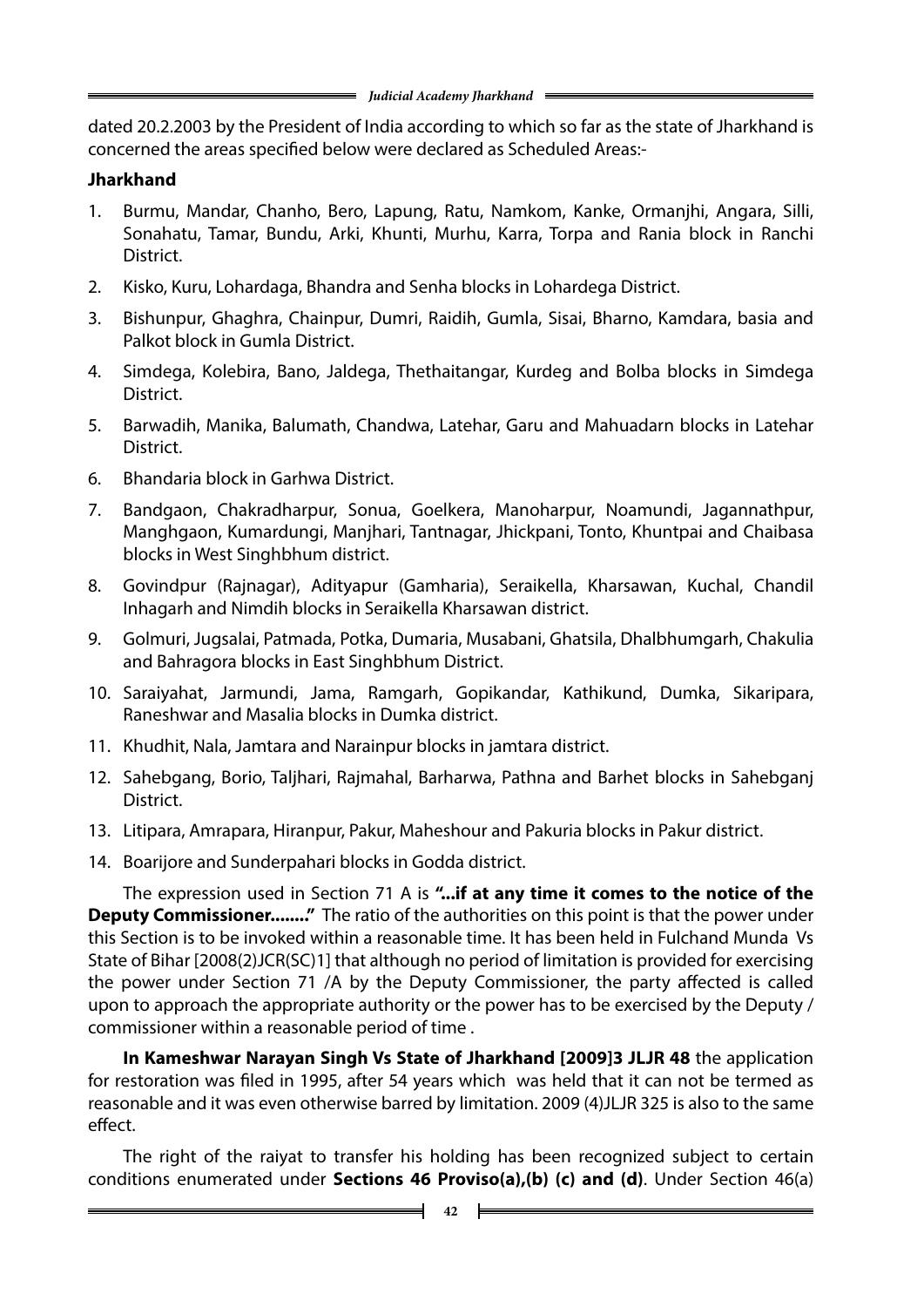An occupancy raiyat who is a member of the Scheduled Tribe may transfer with the previous sanction of the Deputy Commissioner his right in his holding by sale, exchange, gift or will to another person who is member of the scheduled tribes and who is a resident within the local limits of the area of the police station within which the holding is situate.

(b) An occupancy raiyat who is member of the scheduled caste or the backward classes may transfer with the previous sanction of the Deputy Commissioner his right in his holding or a portion of his holding by sale, exchange, gift, lease or will to another person, who is a member of schedule caste or the case may be backward class and is resident within the local limits of the districts.

 **The above restrictions do not apply to others.** No transfer in contravention of the above provisions can be registered or recognized as valid.

It has been held in **2014(1)JCR 342(Jhr) State of Jharkhand Vs Taurian Infrastructure PVt. Ltd** that transfer of land of a tribal in favour of non-tribal is prohibited in law consequently possession by a non-tribal on basis of illegal transfer can not be recognized.

#### **Limitation:**

 **Section 46 (4)** of the Act provides that at any time within **3 years** after the expiration of the period of transfer in violation of the provisions of section 46 the Deputy Commissioner on the application of the raiyat shall put the raiyat into possession of such holding or portion.

**Section 46(4-A)(a)** provides period of limitation of 12 years within which a Deputy Commissioner may entertain application for annulling the transfer on the ground that **the transfer** was made in contravention of clause (a) of second proviso to Sub-section(1).

 A combined reading of Section 46 and 71 A will reveal that under Section 46(4) there is limitation of **three years** from the transfer by raiyat of his right in his holding within which the raiyat has to move the DC for restoration. This provision applies to all raiyats and is not restricted to the Tribals. The Proviso to Sub-Section (4-A) (a) extends the limitation **to 12 years** to consider an application for restoration of a tribal. There is no limitation provided under Section 71 A within which the restoration may be allowed. A close look at these provisions will make it clear that these provisions operate in distinct and different fields and there is no contradictions in them. Both Section 46(4-A)(a) and Section 71 A are specific provisions relating only to Scheduled Tribe and does not apply in case of Scheduled Caste and Backward Caste. The difference being that Section 71 A is only with respect to Scheduled areas for transfer made in violation Sections 46,48 and 240 of the Act, whereas Section 46 (4-A)(a) shall apply in other areas when the transfer is in violation to second proviso(a) to Section 46. It may therefore be said that any transfer in contravention of Section 46 can be challenged by the Scheduled Caste and Backward Classes within three years and by the Scheduled Tribe within 12years . In case of Scheduled under Section 71 A there is no time fixed for restoration in case of Scheduled Tribe, but nevertheless it is to be within reasonable time as per the ratio decided by Hon'ble The Apex Court in case of Situ Sahu case.

The above restrictions initially failed to produce the desired result and in order to circumvent the provisions collusive suits were filed. To check this practice Section 46(3A) and (4A) were inserted by amendment Act of 1976. The Deputy Commissioner was made a necessary party in all suits of civil nature relating to any holding or portion there of in which one of the parties to the suit was the member of the scheduled tribe under Section 3A. Under Sub-Section 4A the DC has the power to annul such a transfer which was in contravention to clause(a) of the second proviso to sub-section (1)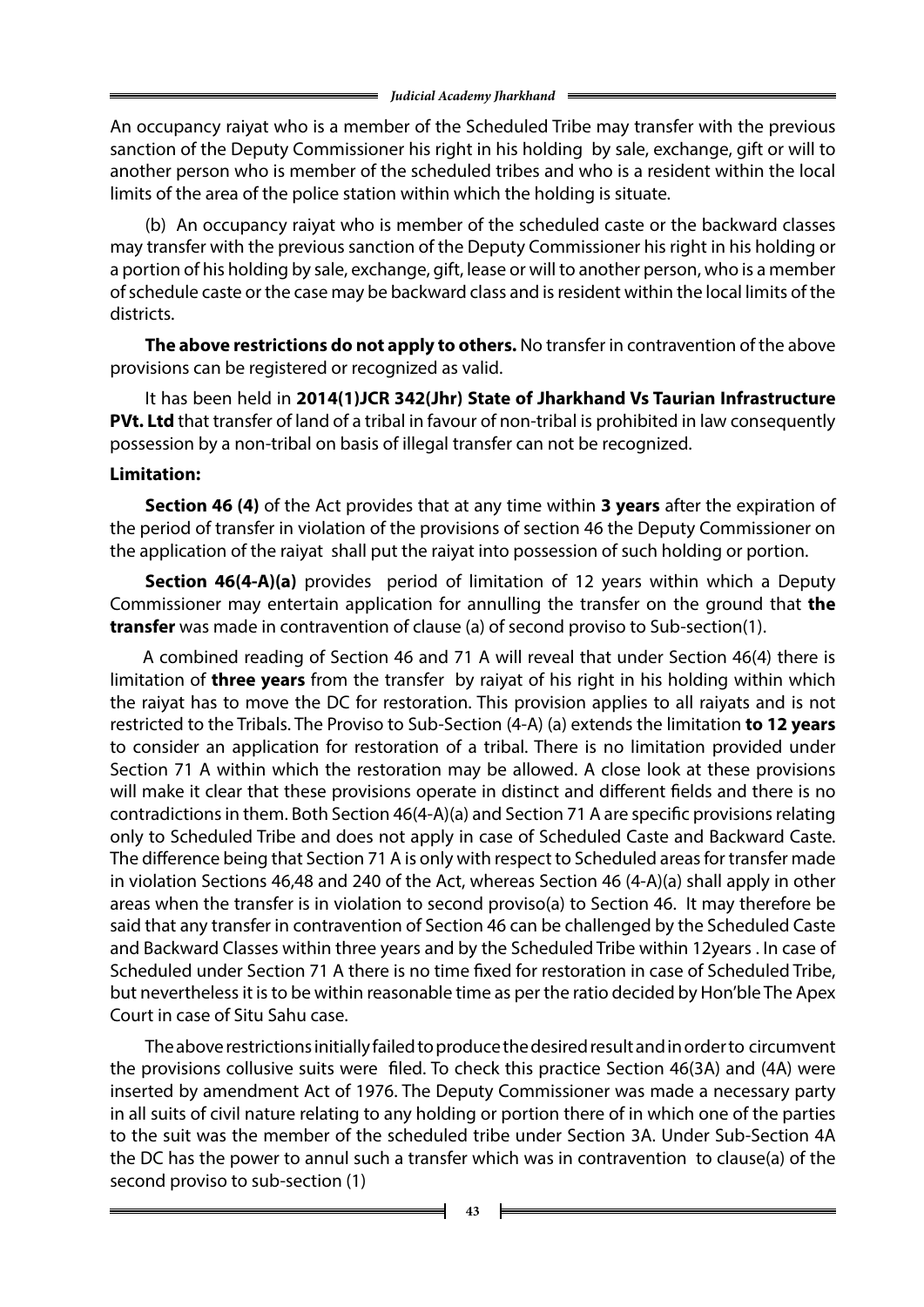It is to be noted that the **necessity of permission of Deputy Commissioner** for transfer of land between tribal to tribal came into force by the **Amendment Act, 1947 with effect from 5.5.1948** and it has got no retrospective effect. Therefore, the transfer of land without the permission of Deputy Commissioner before 5.5.1948 cannot be held to be invalid. It has been held in **Manu Oraon & anr. Vs. Hira Kuar 2003 (1) JCR 494** that for partition there is no requirement of obtaining the permission of Deputy Commissioner.

A legal question arose as to whether surrender of land by raiyat in favour of landlord without obtaining previous permission of the Deputy Commissioner amounted to transfer in violation of provisions of section 46 of CNT Act. Whether the surrender by a scheduled tribe of his statutory right to hold land for the purpose of cultivation would amount to transfer within the meaning of section 71A of the CNT Act, 1908 came up for determination in the full bench judgment of the Patna High Court in **Bina Rani Ghosh Vs Commissioner South Chota Nagpur Division [1985 AIR Pat 352]**--*Surrender of a raiyati interest by by Scheduled Tribe-- Lanlord making settlement of such surrendered raiyat interest the same day-- Surrender amounts to transfer-- Surrender without prior permission of the Deputy commissioner is invalid under Section 72 of the Act*

**Note:** The requirement of surrender with the previous sanction of the Deputy Commissioner has been inserted by the CNT amendment Act of 1947 which came into force with effect from 5-1-1948.

## **RESTRICTION ONTRANSFER OF LAND BY BACKWARD CLASSES AND SCHEDULED CASTE**

Validity of transfer in contravention of **clause (b) to 2nd Proviso of sub-section(1) to Section 46**

Analogous provisions putting a clog on transfer by protected tenant who were members of Scheduled Castes and Backward Classes has been laid in **Chapter VIIA** of the Bihar Tenancy Act .

These provisions came under challenge in **Bhageran Thakur VS Kewal Singh 1969 PLJR 30(FB)** It was held in this case that in the restrictions to transfer as laid down in Chapter VIIA of the Bihar Tenancy Act , the test of reasonableness of Section 49-C was not satisfied and it **was held to be void** so far as it provided that no sale by members of backward classes of his right in his tenure, holding or tenancy is valid.

Chotanagpur constituted part of Bihar and following this Judgement, the restriction of transfer as provided under Section 46 proviso (b) was deemed to be lifted by analogy and transfer of land started taking place.

Whether restriction on transfer as provided under Section 46 proviso (b) with respect to transfer of land by scheduled caste or backward class in favour of a person belonging to some other category is valid or not came up for consideration in **Budhni Mahtain Vs. Gobardhan Bhokta reported in 1984 BLT 226** in this case it was held that the restriction imposed by proviso (b) to Section 46 (1) of the CNT Act as ultra vires under Article 19 (1)(f) and 19 (5) of the Constitution. This issue again came for consideration before full bench in **Mathura Singh Vs. Tetli Dom 1996 (2) BLJR 1116**. Mathura Singh filed a declaratory suit for a decree for confirmation of his possession. One of the issues in the suit was whether purchase of the suit land by the plaintiff – appellant from defendant was in violation of section 46 (1) of the CNT Act. It was not in dispute that defendant vendor had not obtained permission of Deputy Commissioner before transferring he land in favour of the plaintiff. The Additional Munsif decreed the suit on the reason that the sale cannot be held to be invalid as defendant was estopped from raising the plea under section 46 (1). On appeal the first appellate court came to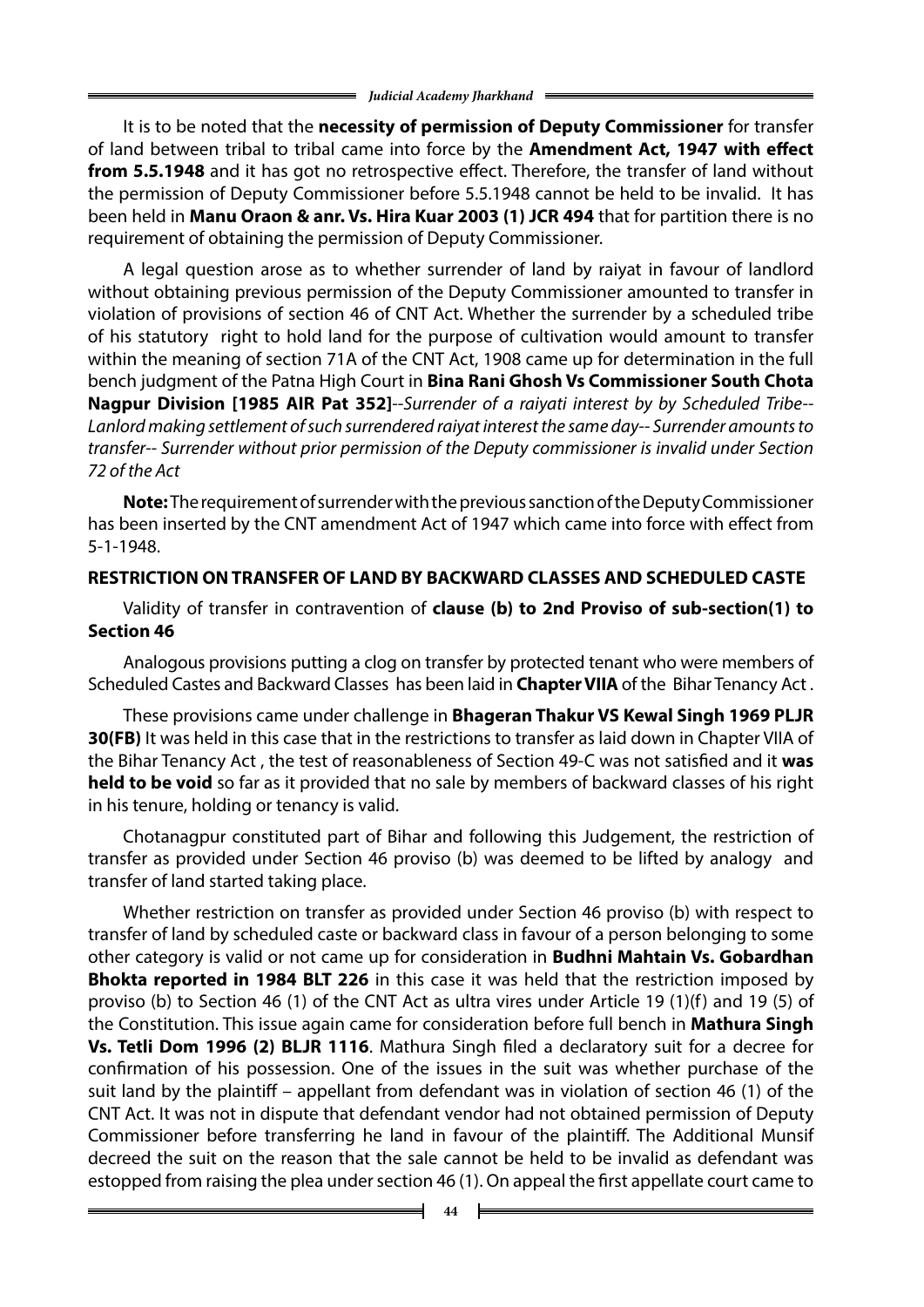a contrary finding and in first appeal the matter came up before the High Court. **The Hon'ble Court held that the provision under section 46(1) was not ultra vires and the transfer being without permission was not valid. Section 46 is completely immune from attack of violation of Article 19(1)(f) in view of its inclusion in IXth Schedule item no 209**. In the said judgment the decision reported in 1984 BLT 226 was held per-in-curium and not a good law. Their Lordships also considered the decision reported in 1969 PLJR 30 (FB) and in paragraph 11 of the judgment it was held that Bhageran Thakur's case related to backward classes and this case and Budhni Mahtain's case related to members of scheduled caste. It was further held that direct decision of the court in Shashtri Pado's case (AIR 1967 Patna 25) which upheld the constitutional validity of Section 46(1)© was not brought to the notice of their Lordships.

Further in the decision reported in 2002 (2) JCR 150 (Pogi Kuer Vs. Nageshwar Pradhan and os others) it was held that sale of land by scheduled caste to another person without sanction of the Deputy Commissioner is in violation of the provision of section 46 and is invalid.

Similarly in the decision reported in 2003 (4) JCR 233 (Sital Baitha alias Ram and others Vs. Rudi Chamar and others) it has been held that if sale deed is executed by a member of scheduled caste without the permission of the Deputy Commissioner is invalid and sale deed is ab-initio void and the vendee has acquired no right, title and interest in the suit land.

According to the law existing at present an occupancy raiyats who is a member of scheduled class or backward raiyati land by sale, exchange, gift, will or lease to another person who is a member of scheduled caste or Backward class community, as the case may be and who is resident of the District within which holding is situate with the previous sanction of the Deputy Commissioner.

Their Lordships in ;the decision reported in **2012 (1) JLJR 199 (Shalkhan Murmu Versus State of Jharkhand)** have observed that court should be strict in implementation of Land Reforms Law and protect the interest of down trodden people belonging to scheduled tribe, scheduled caste and backward class community. Thus the law which exists now provides that an occupancy raiyats belonging to a member of scheduled caste or backward class community can transfer his raiyati land by sale, exchange, gift, will or lease to another member of scheduled caste and backward class community, as the case may be and who is resident of the same district in which the holding is situate with the previous sanction of Deputy Commissioner.

 **Kanti Devi Versus State of Jharkhand and others, 2009 (4) JCR 384 (Jhr.) -Section 46 –** Transfer in violation of compromise decree passed in the title suit would amount to a fraud upon the statute itself and cannot create and right in favour of the vendee.

 **Ramesh Pramanik Versus State of Bihar and others, 2009 (3) JCR 25 (Jhr.) – Section 46(3-A)** – Compromise in the title suit regarding transfer of the right in raiyati land in contravention of the provision of Section 46(3) of the Act is illegal and invalid.

**Md. Munna Ali and another Versus State of Bihar and others) 2002 (3) JCR 121 – Section 46 –** Compromise decree obtained by Civil Court is violatioin of Section 46 –such decree is of no avail.

 **Rambriksh Gupta Versus State of Bihar and others, 2003 (4) JCR 206 – Section 46(1) and 71A –** Applicability of transaction in contravention of section 46 of Act – Subsequent confirmation by compromise – effect of compromise between the parties may not be a fraud on the court but it was certainly a fraud against the statute –Authorities in exercise of power under Section 71A of the Act are competent to restore possession by annulling such transaction-Restoration order rightly passed.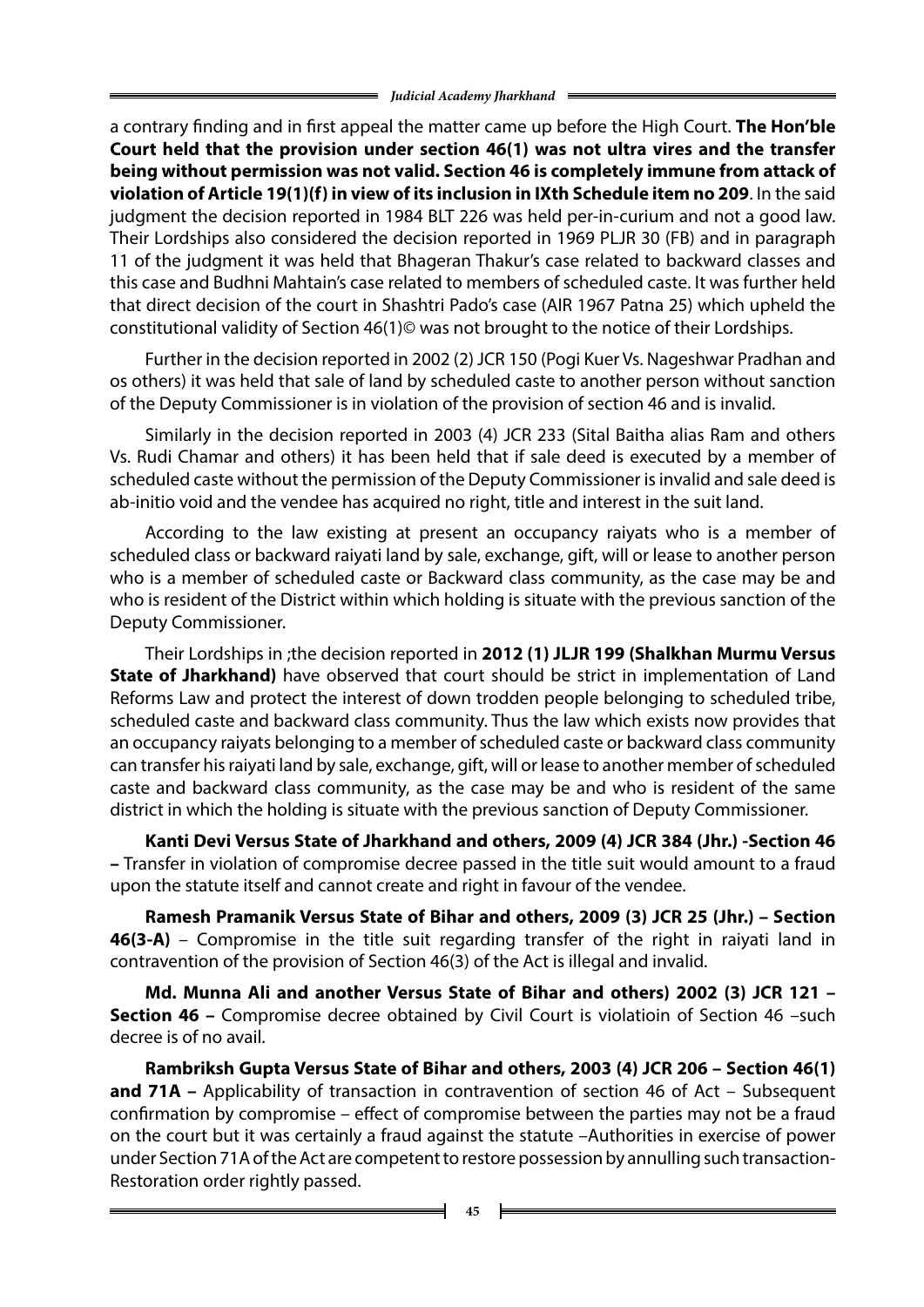#### **BHUINHARI LAND :**

Bhuinhars are the descendants of the Pioneer families who cleared the jungle and brought that particular area under cultivation and became owners. The word Bhuinhar means the owner of the soil. Bhuinhari lands are the land which are really the ancestral holdings of the descendants of the aboriginal clearers of the village.

The above tenure was included in the survey done by Babu Rakhal Das Haldhar under the Chhotanagpur Tenure Act (Act II of 1869) commonly known as Bhuinhari survey.

The object of the survey was to make a record of the ancestral Holdings of the aboriginal tribes in Ranchi District and the lands entered in the register prepared under this survey are generally shown as Bhuinhari tenure held by persons claiming to be descendants of original founder of villages. If a partcular land is entered in the register maintained under the Act then it will be deemed to be a Bhunhari Tenure. The Bhuinhari Tenure has been treated as a separate class under the Act and specific provisions have been made in respect of such tenures.

In the survey of 1869 the Bhuinhari Register were prepared according to the different khunt into which the Bhuinhari were divided. The word khunt means lineage and it is applied to the agnatic descendants from common ancestors. In the last settlement the Bhuinhars were entered in Khewat according to Bhuinhari Register of 1869 survey and the particulars of khunt of Bhuinhars was shown in column no. 3 of the khewat.

Taylor classified the bhuinhari land under the Chotanagpur Tenure Act in seven categories–

- 1. Bhuinhari The cultivation of the original clearers of the village.
- 2. Bhuinhari Mahtos The official cultivation of the Mahto.
- 3. Bhuinhari Mundari The official cultivation of the village Munda.
- 4. Bhuinhari Pahanie The official cultivation of the Pahan or village priest.
- 5. Bhuinhari Pahbhara Lands given for the service of carrying after at the village sacrifices.
- 6. Bhuinhari Dalikatari lands The income of which is devoted to religious purposes in the village.
- 7. Bhuinhari Bhutkheta lands The income of which is devoted in the religious purposes in the village.

#### **Section 48 - Restriction of transfer of Bhuinhar Tenure**

A member of 'Bhuinhari' family may transfer any Bhuinhari tenure which is held by him or any portion thereof in the same manner and to the same extent as an aboriginal raiyat may transfer his right in his holding under clause (a) and (b) of Sub-Section 2 of Section 46.

Sub-Section 4 lays down the power of the Deputy Commissioner to eject the transferee and place such member of Bhuinhari Tenure in possession when the transfer has been made in contravention of the Section within 12 years of the said transfer.

It has been held in the judgment reported in **1997 (1) BLJR 401 (Harihar Sahu Versus Commissioner, South Chotanagpur and others)** that if claim for restoration of bhuinhari land is made after 12 years the same would be barred by limitation according to Section 48(4) of the C.N.T. Act. It is pertinent to mention here that by virtue of amendment in Section 71A of the C.N.T. Act by Regulation 1 of 1986 the land belonging to Mundari Khuntkattidar and bhuinhari also come within the purview of Section 71A of the C.N.T. Act. The said amending provision is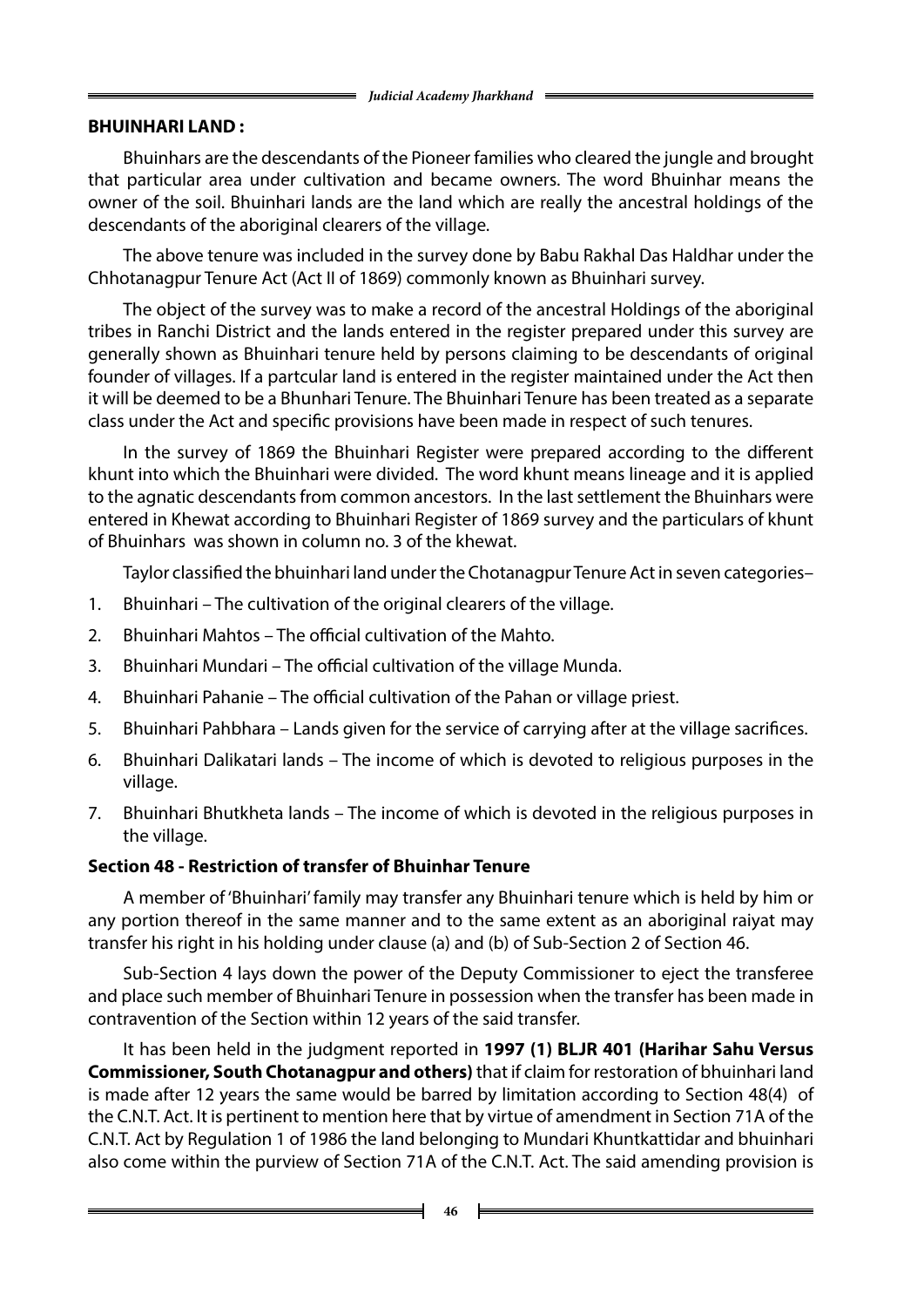not retrospective in operation as would also be evident from the judgment reported in **1992 (2) BLJR 986 (Bukan Ansari and others versus State of Bihar and others)**.

Section 48A – Restriction on the sale of Bhuinhari Tenure.

 **Section 49 - Transfer of occupancy holding or Bhuinhari Tenure for certain purposes**-The land could be transferred for religious, charitable and educational purpose prior to amendment of **Section 49 of the CNT Act, 1996**. By virtue of the said amendment land can be now transferred for industrial and mining purpose with sanction of the Deputy Commissioner. In Section 49 there was amendment by CNT Amendment Act, 1975 and clause (5) was inserted according to which power has been given to State Government to annul the transfer if consent of the Deputy Commissioner has been obtained in contravention of the provisions of subsection (1) and (2) by misrepresentation or fraud if claim is made within 12 years from the date on which written consent is given by the Deputy Commissioner in regard to transfer of holding of occupancy raiyats belonging to a member of Scheduled Tribe.

#### **Sections 49 and 71A C.N.T. Act.**

If the land has been transferred pursuant to permission granted by the Deputy Commissioner under Section 49 of the C.N.T. Act, according to Section 49(5) of the said Act which has been inserted by section 5 of C.N.T. (Amendment) Act, 1975, the State Government may at any time within a period of twelve years from the date on which written consent is given by the Deputy Commissioner in regard to the transfer of any holding or part thereof belonging to an occupancy raiyats who is a member of scheduled tribe either on its own motion or on an application made to it in his behalf set aside such written consent and annul the transfer, if after holding an enquiry in the prescribed manner and after giving reasonable opportunity to the parties concerned to be heard it finds that the consent had been obtained in contravention of the provisions of Sub-sections (1) and (2) by misrepresentation or fraud and in case any holding or part thereof has been transferred on the basis of such written consent, direct the Deputy Commissioner to take further necessary action under Clause (C) of sub Section 4A of Section 46. Thus the aggrieved member of scheduled tribe cannot invoke the provision of Section 71A of the C.N.T. Act. It has been consistently held that if transfer of land has taken place in pursuance of sanction of the Deputy Commissioner under Section 49 of the C.N.T. Act the provision of Section 71A of the said Act is not attracted as held in the decisions reported in **1990 BLT 352 Division Bench (Sri Rajendra Nath Kapoor Versus the State of Bihar and others), 2003 (3) JCR 492 (Niranjan Mahli and another versus State of Bihar and others), 2001 (1) JLJR 225 (Jiwan Lal, Hemanth Kumar and others versus State of Bihar and others), 2004 (3) JCR 343 (Kusum Devi etc and Pravir Kumar and others versus State of Bihar and others), 2007 (7) JCR Division Bench (Etwa Oraon Versus Smt. Kusum Devi and others), 2009 (2) JCR 20 (arish Chandra Keshri versus State of Jharkhand and others), 2010 (3) JCR 468 (Paika Murmu and others versus State of Jharkhand and others)**.

## **Mundari khunt Kattidari Tenancy Chapter XVIII**

 **Section 240 of the Act lays down the restriction on transfer of Mundari Khunt Kattidari tenancy** - No Mundari Khunt Kattidari tenancy or portion thereof shall be transferable by sale, whether in execution of decree or order of a court or otherwise. No mortgage shall be valid except bhugut bandha mortgage. No lease of this tenancy or any portion thereof shall be valid except a mukarari lease of uncultivated land when granted to a mundari or a group of mundaris.

The above restriction has been partly lifted under **Section 241** and Mundari-khunt-kattidar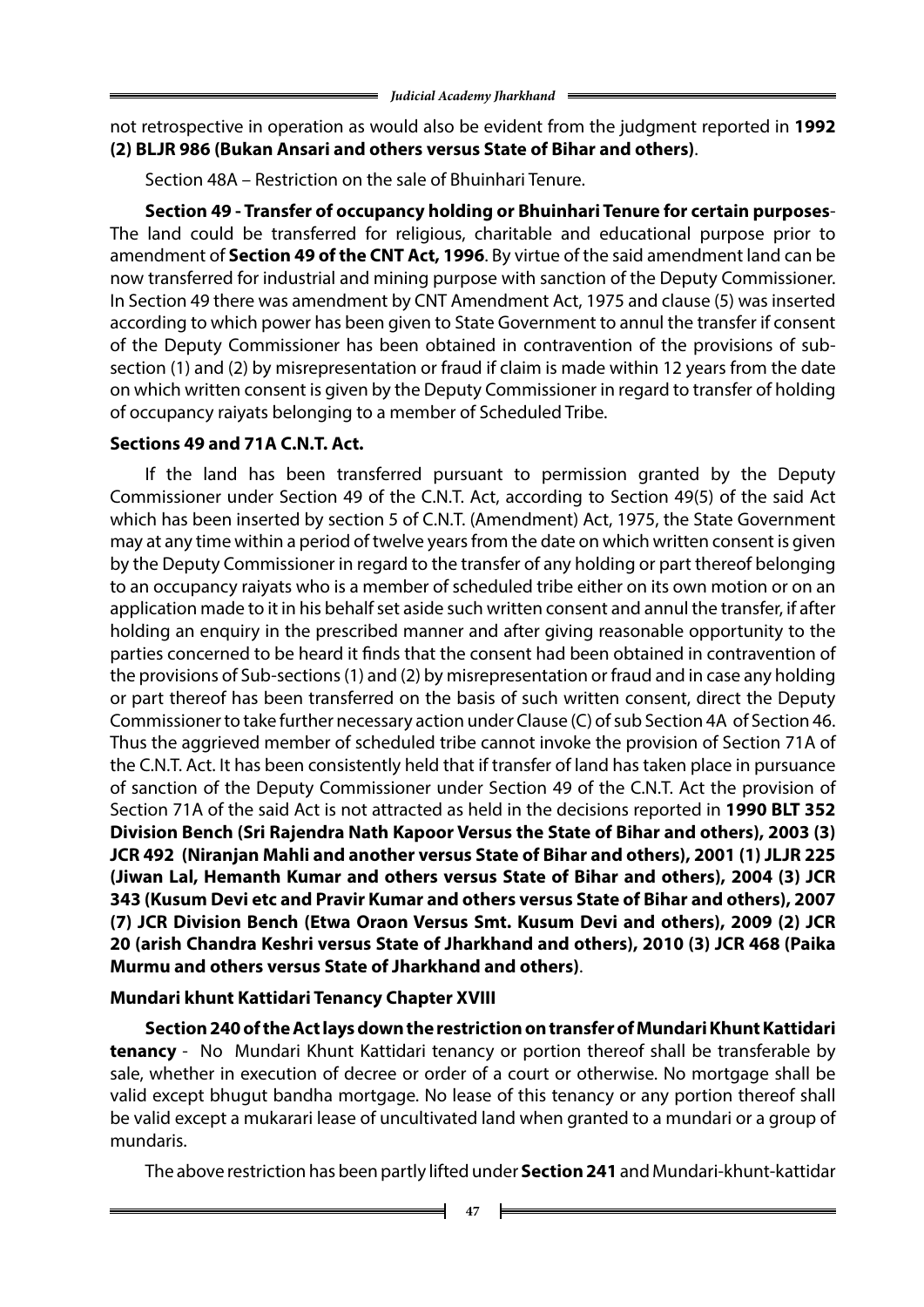may without the consent of his land lord transfer the land comprised in his tenancy for any reasonable and sufficient purpose having relation to the good of the tenancy or of the tenure or the estate.

 **Section 241 Transfer for certain purposes - Mundari Khunt-Kattidar-may transfer the land comprised in his tenancy for a religious or charitable purpose** such as the use of the land for any charitable, religious or educational purpose or for the purpose of manufacture or irrigation. The consent of the Deputy Commissioner is required for transfer of the land.

 **Section 242** provides that if any person obtains possession of a Mundari-khuntkattidari tenancy or any portion in contravention of the provision of Section 240 the Deputy Commissioner may eject him therefrom.

In **Bhim Singh Munda Vs State of Jharkhand 2013(2)JCR 69 (Jhr)** the legal issue that came for determination was that whether a Civil suit with respect to the entry relating to Mundari Khunt -Kattidari tenancy right in the record of right is maintainable ? The question was answered in the negative and it was held that if in the course of any proceeding under Section 244 any question of title is raised , which in the opinion of Deputy Commissioner, more properly be determined by a civil Court , the Deputy Commissioner shall refer such question to the principal for determination. – If there is a bonafide dispute between two claimants involving question of of title , then civil court can examine the issue only on reference Section 251 , bars any suit under Section 87 for decision of any dispute regarding Mundari Khunt Kattidari in a record of right.

#### **RESTORATION OF LAND UNDER SECTION 71 A OF CNT ACT**

Bihar Scheduled Areas Regulation 1969 inserted Section **71A** in the CNT Act to undo the wrongs committed in contravention to the provisions of section 46, 48 or 240 of the Act. This is the specific provision for the scheduled tribe and if at any time it comes to the notice of the Deputy Commissioner the illegal transfer of land belonging to a raiyat or a mundari khuntkattidar or a Bhuinhar has taken place by any fraudulent method, including decrees obtained by fraud in the suit by collusion after giving notice, evict the transferee from such and without payment of compensation and restore with the transferor or with his heir of the raiyat or another **raiyat belonging to scheduled tribe**.

By the above regulation certain amendments were made in different Acts including the Code of Civil Procedure, Limitation Act. The proviso to Article 65 of the Limitation Act was amended and period of adverse possession was extended to 30 years instead of 12 years. Wide discretion was vested in the Deputy Commissioner to restore land.

The only reprieve to the transferee has been given is that where a substantial structure of building has been raised before coming into force of Bihar Scheduled Areas Regulation 1969 he may validate such transfer where the transferee make available to the transferor an alternative holding or portion thereof or pays adequate compensation as may be determined. If the transferee acquired title by adverse possession and the transferred land should be restored he shall require the transferor or his heir or the another raiyat as the case may be to deposit with the Deputy Commissioner such sum of money as may be determined.

The constitutional validity of section 71A was challenged in **Amrendra Nath Dutta Vs. State of Bihar AIR 1983 (Pat) 151** in which it was held that the Bihar Scheduled Areas Regulation 1969 was valid piece of legislation. It was further held that section 71A was not retrospective in operation which conferred power to Deputy Commissioner to evict persons to whom transfer has been made prior to coming into force of section 71A.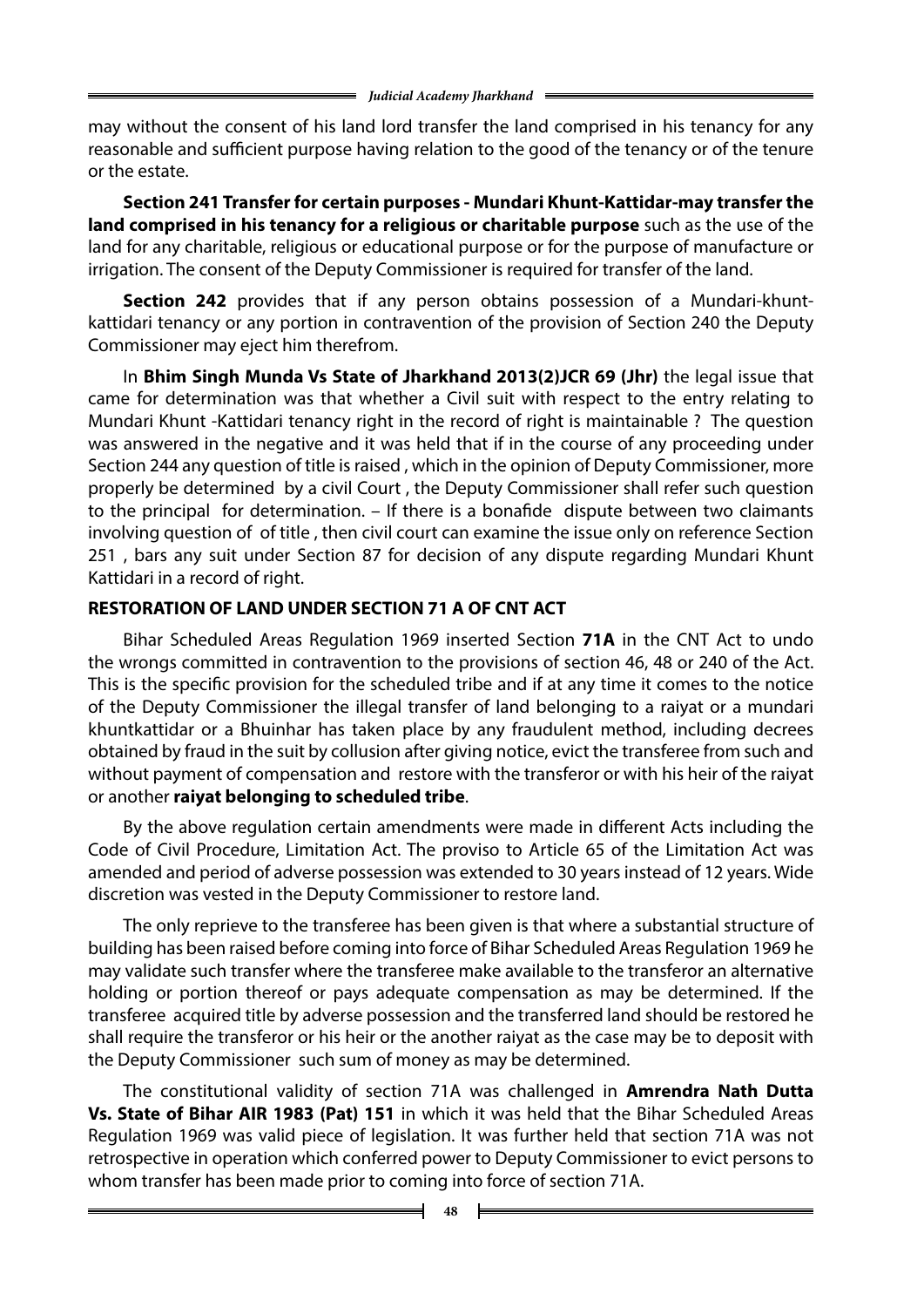Section 71 applies to agricultural land and not to land falling under municipal area. So where in the khatian the land has been shown to be Chhaparbandi Section 71 A shall have no application.

In the judgment of the Hon'ble Supreme Court reported in **AIR 1992 Supreme Court 195 (Pandey Oraon Versus Ramchandra Sahu and others)** it has been held that the term transfer contemplates situation where possession has passed from one to another and as a fact member of scheduled tribe is entitled to hold possession has lost it and one not a member of said tribe has come in possession. It has further been held that the provision of Section 71A of the C.N.T. Act is beneficial and the legislative intention is to extend protection to a class of citizen who is not in a position to keep his properties in absence of protection. Their Lordships of the Hon'ble Supreme Court in the decision reported in **AIRSupreme Court 2276 (Jaimangal Oraon Versus Smt. Mira Nayak and others)** have held that when surrender of the land was made in the year 1942, previous sanction from Deputy Commissioner was not necessary. Such surrender also cannot be held bad merely because it was not at the end of agricultural year but immediately before, more so when party has acquired right about forty years back. Their Lordships of the Hon'ble High Court of Jharkhand in the judgment reported in **2004 (2) JLJR 253 (Chaitu Oraon and another versus the state of Jharkhand and others)** have held that application for restoration of land filed after forty three years from the date of surrender is apparently barred by limitation. Similarly in the judgment reported in **2013 (1) JCR 313 (Shyam Narayan Singh and another versus Commissioner, South Chotanagpur Division and others)** it has been held that power under Section 71A of the C.N.T. Act cannot be exercised after unreasonable long time during which third party's interest might have come into effect. In that case claim for restoration of the land was filed after delay of forty one years. The writ application was allowed. In the judgment reported in **2011 (4) JCR 73 (Smt. Sharda Devi Versus the Commissioner, South Chotanagpur Division, Ranchi)** it has been held that there was no restriction of transfer inter-se-between the members of scheduled tribe at the relevant time and as such violation of section 71A of the C.N.T. Act does not arise. Restoration application filed after lapse of forty four years can by no stretch of imagination is reasonable time. In another judgment reported in **2011 (4) JCR 334 (Malati Murmu Versus State of Jharkhand and others)** it has been held that application for restoration of land filed after thirty five to forty years from the date when the person concerned came in possession of the disputed land is not maintainable being barred by limitation. In the judgment reported in **2009 (1) JCR 193 (Akhouri Akhileshwari Charan Lal and others Versus State of Bihar and others)** it has been held that surrender and settlement of land made within the span of few days is quite legal and valid. It has further been held that application for restoration of the land filed after thirty five years from the date of surrender was barred by limitation. Their Lordships in the decision reported in **2012 (4) JCR 580 (Budhwa Munda Versus State of Jharkhand and others)** have held that seeking exercise of jurisdiction under Section 71A of the C.N.T. Act cannot be sought after long delay of more than fifty years. In view of the above consistent judicial pronouncements, it cannot be said that there is no period of limitation for claiming restoration of the land under the provision of section 71A of the C.N.T. Act.

#### **Whether section 71A of the C.N.T. Act applies in a case where the land has been auction sold by the order of Court?**

It has been held in the decision reported in **1988 BLT 172 (Raj Sewak Singh and another versus State of Bihar and others)** that transfer does not cover involuntary transfer. When transfer took place in execution of decree by direction of court for auction, such a transfer is beyond the scope of Section 71A of the C.N.T. Act. In the judgment reported in **1990 BLT 217**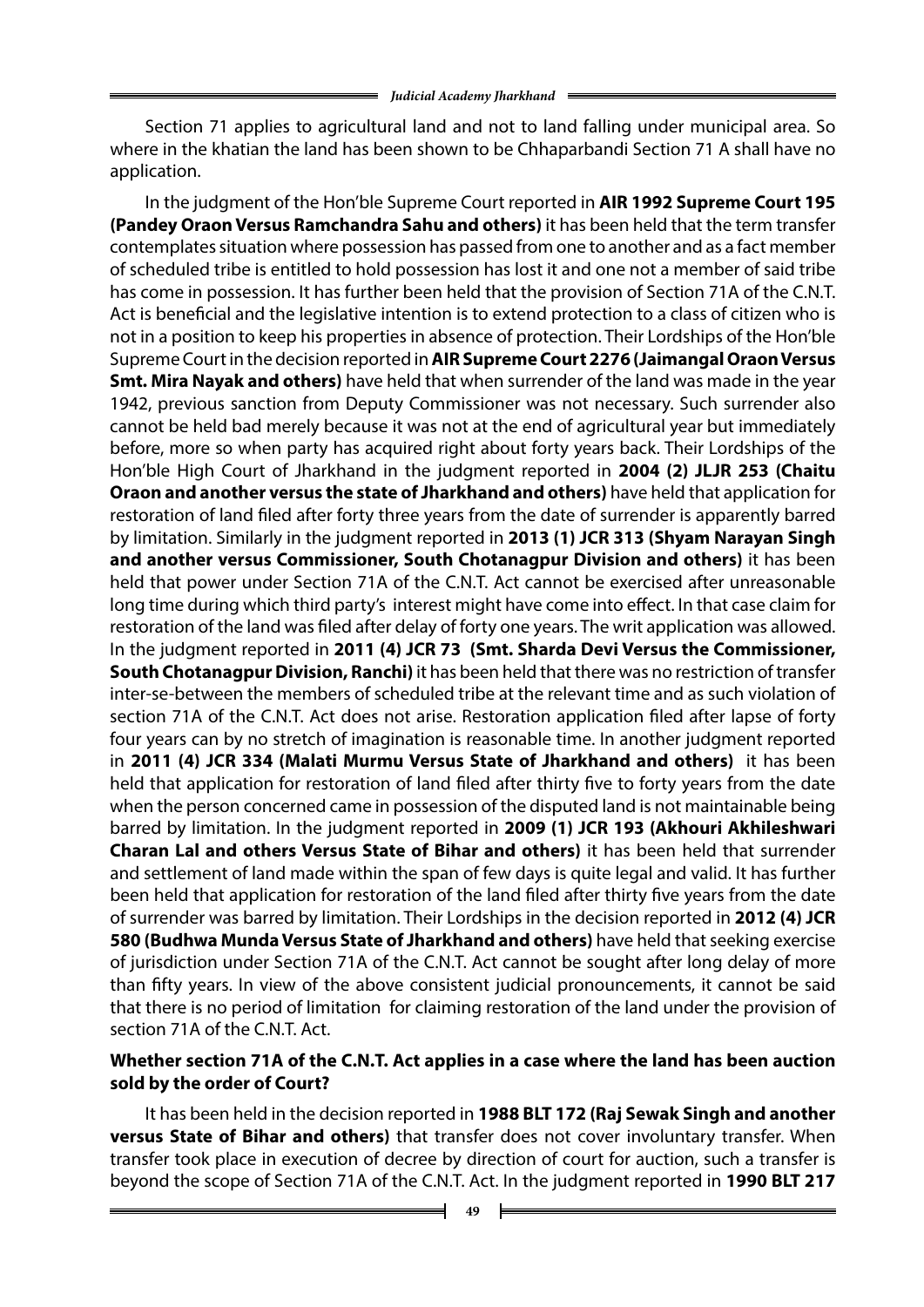**(Abdul Salim Versus the Commissioner, South Chotanagpur Division and others)** it has been held that application under Section 71A of the C.N.T. Act is not maintainable in case of auction sale of the land by court in execution of a decree. Further in the judgment reported in **2003 (4) JCR (Jagdish Prasad Singh and another Versus State of Bihar and others)** it has been held that in a case where disputed land has been transferred in pursuant to the execution case and the auction purchaser has been put in possession, provision of Section 71A is not applicable. Similarly in the judgment reported in **2013 (1) JCR 174 (Bana Munda Versus State of Bihar (now Jharkhand)** it has been held that if there has been auction of the property by Official liquidator pursuant to the order of the Kolkata High Court, provision of Section 71A of the C.N.T. Act is not attracted.

## **Whether transferee of land can claim restoration under Section 71A of the C.N.T. Act?**

Section 71A of the C.N.T. Act is applicable when transfer of land is made by a raiyats who is a member of scheduled tribe and not where such a raiyats is himself a transferee and not a transferor as held in the judgment of **Ramchandra Sahu alias Ramchandra Prasad alias Kolha Sahu versus State of Bihar and others reported in 1990 (1) PLJR 604 Division Bench**. Further it has been held in the judgment reported in **2010 (1) JCR 427 (Saraswati Devi Versus State of Jharkhand and others)** that application under Section 71A of the C.N.T. Act for restoration of possession of land filed by person claiming land by way of purchase by registered sale deed is not maintainable.

## **Whether principle of resjudicata applies in a proceeding under Section 71A of the C.N.T. Act?**

It is a settled principle of law that principle of res-judicata is well applicable in a proceeding under Section 71A of the C.N.T. Act. Thus if an earlier proceeding under Section 71A of the C.N.T. Act has been decided against the applicant and which was attained finality, subsequent proceeding for restoration of the land is not maintainable and is barred by the principle of resjudicata as held in the decisions reported in **1987 BLT 234 (Sohan Mahto and others versus State of Bihar and others), 1993 (1) PLJR 14 (Md. Salimuddin alias Dhaiba Khan versus Commissioner, South Chotanagpur Division, Ranchi), 1996 (2) PLJR 719 DB (Smt. Satyabati Devi Versus the State of Bihar and others), 1995 (1) BLJR 604 (Harikrishna Prasad Keshari and others versus State of Bihar and others), 2005 (1) JCR 237 (Gadia Oraon and others versus State of Jharkhand and others), 2004 (2) JCR 107 (Bibi Makho and others Versus State of Bihar and others ) and 2003 (4) JCR 395 (Jagdish Prasad Singh and another versus State of Bihar and others)**.

In the judgment reported in **(1991) 2 BLJR 1048 (Patras Oraon Versus State of Bihar and others)** it was held that transfer of land between the members of Scheduled Tribe in 1944 is not in violation of Section 46 of the C.N.T. Act. The embargo put by the amending Act of 1947 is not retrospective. The order allowing application for restoration of possession under Section 71A of the C.N.T. Act was quashed.

**2003 (3) JLJR 626 Anupama Rai Vs. State of Bihar** An application was filed by member of Scheduled tribe against the petitioner under section 71A of CNT Act for restoration of three and half *kathas* of land in village Kokar, Ranchi on the ground that he has been dispossessed from the said land. The restoration application was contested interalia on the ground that the brother of the petitioner purchased one acre of chapparbandi land from Lakho Oraon by registered deed of sale dated 19/5/1959 and came in possession of the same. The petitioner and his brother got their names mutated and had been paying chapparbandi rent to the state of Bihar. The order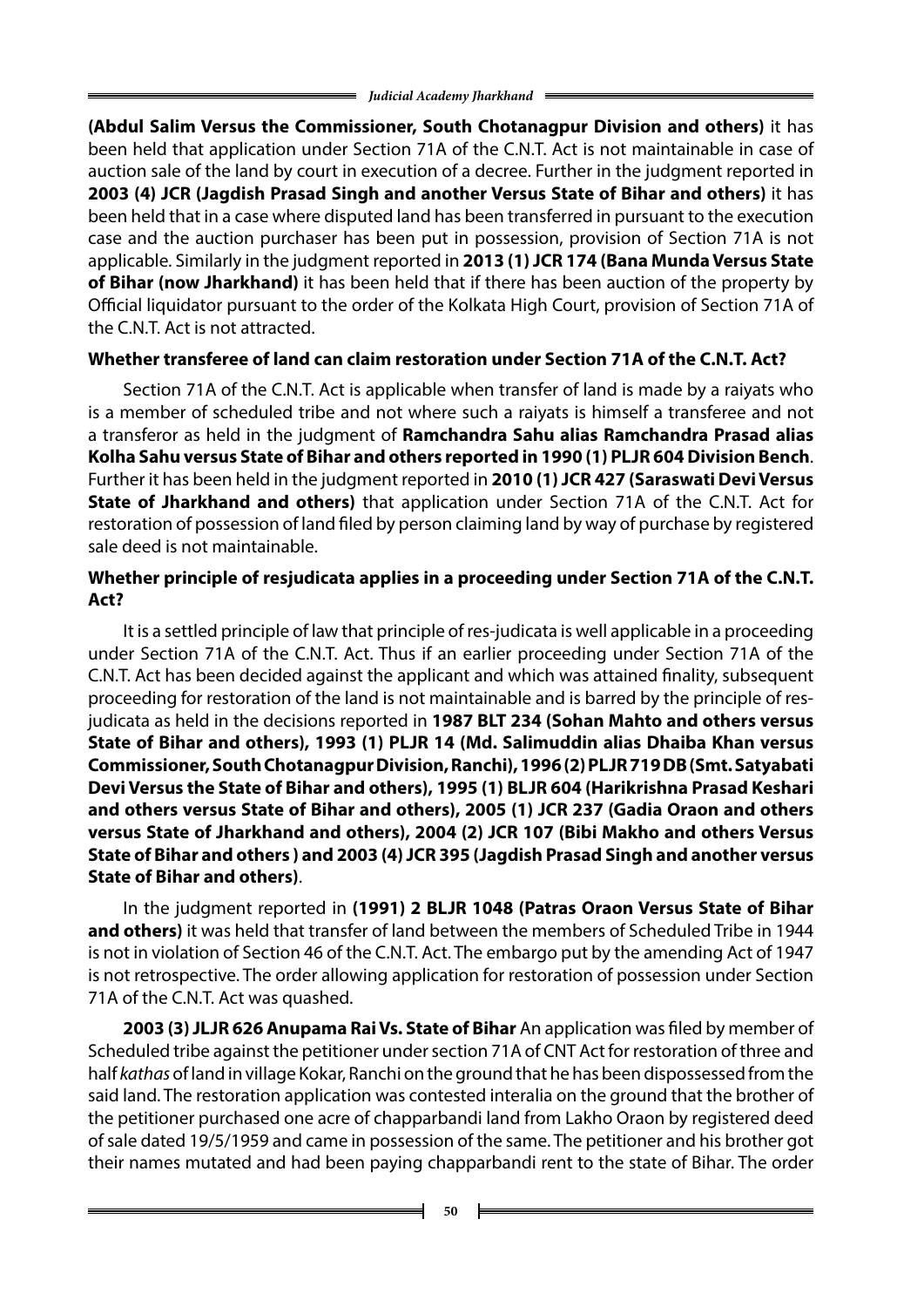of restoration was passed by the special officer. The restoration order was challenged in CWJC 713 of 1980 (R) filed by the petitioner in which the matter was remanded with observation that if the land was chapparbandi, as alleged by the petitioner it will be covered by the Transfer of Property Act and not by the CNT Act. After the remand the special court admitted evidence on behalf of the parties and recorded a finding that the land appears to have been converted into chapparbandi land and therefore the Section 71A of the Chotanagpur Tenancy Act is not applicable. The order of the special Officer was set aside in appeal by the Deputy Commissioner and in revision by the Commissioner. Against the revisional order the writ application was filed by the petitioner. It was contended that the Jamabandi submitted by the ex-landlord showed that it was converted into chapparbandi and the same was accepted by revenue authorities. Considering the ground the writ was allowed and the order of restoration was set aside.

In the judgment of **Kamal Khess and another versus State of Jharkhandand others reported in 2011 (4) AIR Jharkhand High Court Reports 138** it has been held that if the land has not been used for agricultural purpose since 1929, Section 71A of the C.N.T. Act is not applicable. In that case in municipal survey record of right the land was mentioned as **makan katcha khaprapose main agan with hata and municipal taxes were paid**. Similarly in the judgment reported in **1989 BLT 404 (Akhileshwar Prasad Srivastava and others Vs. Commissioner, South Chotanagpur Division, Ranchi and others)** it has been held that provision of Section 71A is not applicable if the land ceases to be agricultural land and has been converted into Chhaparbandi one. Similarly in **1989 BLT 407 (Smt. Munni Devi and others Vs. Special Officer, SAR, Ranchi and others)** it has been held that the Chhaparbandi lands are not covered under the provisions of C.N.T. Act. Thus for transfer of Chhaparbandi land by a tribal no permission of the Deputy Commissioner is required.

#### **Situ Sahu and Ors Vs State of Jharkhand & Ors 2004(8) SCC 340**

The use of words "at any time" in Section 71 A is evidence of the legislative intent to give sufficient flexibilty to the Deputy Commissioner to implement the Socio-Economic Policy of the Act viz to prevent the inroads into the rights of the ignorants, illiterate and Backward Citizens. Thus, where the Deputy Commissioner chooses to exercise his power under Section 71 A it would be futile to contend that the period of limitation under Limitation Act has expired. The period of limitation is intended to bar suits brought in civil courts where the party himself chooses to exercise his right of seeking restoration of his immovable property. But, where, for socio-economic reasons, the party may not even be aware of his own rights, the legislature has stepped in by making the officer of the state responsible for doing social justice by clothing him with sufficient power. However, even such power can not be exercised after an unreasonably long time during which third party interest might have come into effect.---- Lapse of 40 years is certainly no a reasonable time for exercise of power, even if it is not hedged by a period of limitation.

It has been held in **Sarmishtha Sinha & Meera Prasad Vs State of Jharkhand 2010 (2)JLJR 392** That **Section 71 A does not apply in case of land validly converted into Chapparbandi land** by tenant with the permission of land lord by registered deed. The Hon'ble Court followed the authority of Ashwini Kumar Roy Vs State of Jharkhand, in which it was held that Section 71 A did not apply in case of Chapparbandi Land and lands which fell within the Jurisdiction of Municpality. Application for restoration having been filed after 51 years of transfer it was also held to be barred by limitation.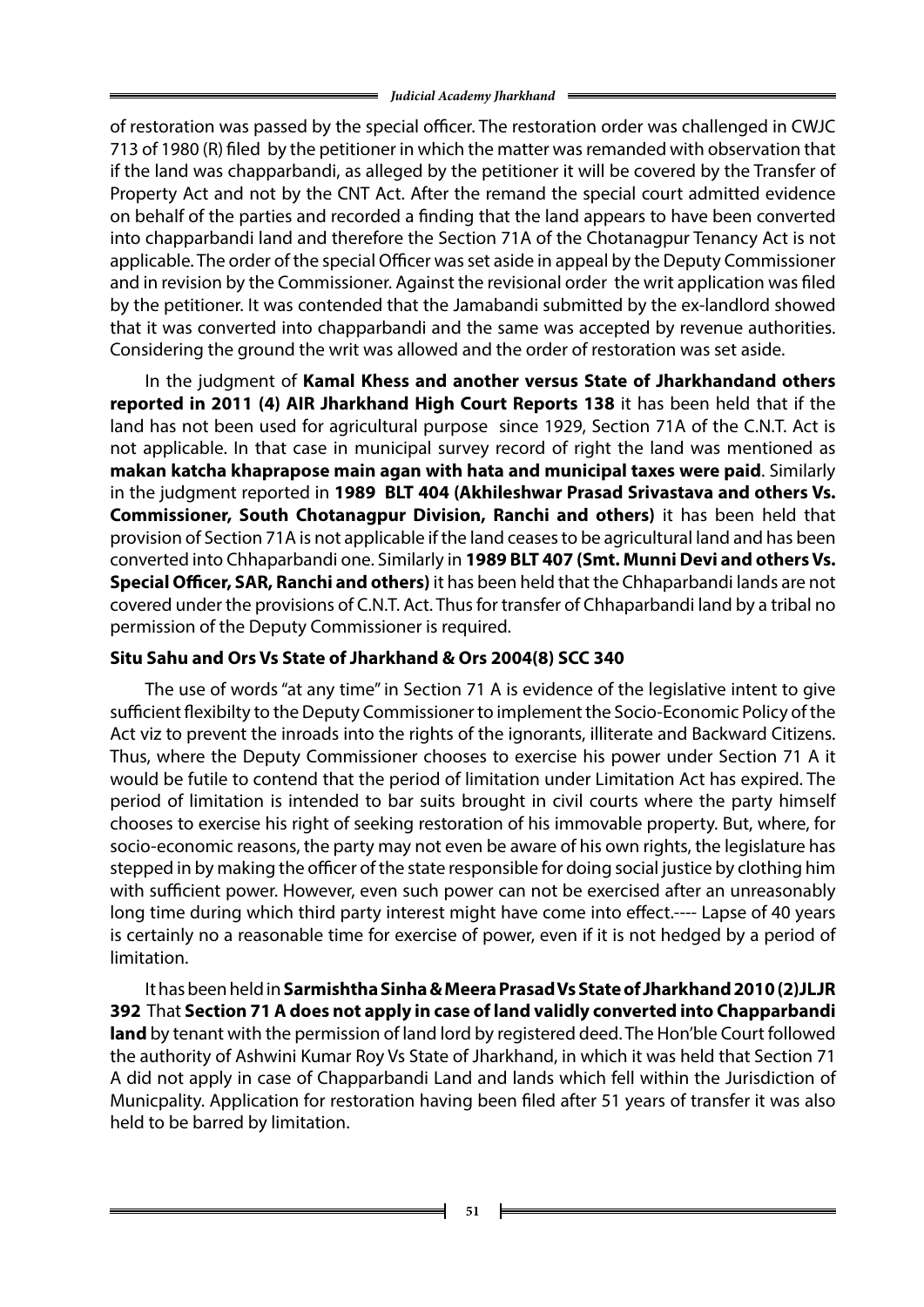# **Godwin Ekka Vrs. State of Bihar 2009 (3) JLJR 357 Sectiion 46 & 71A –**

Dar Raiyati Settlement made in the year 1934 without permission of DC-- no visible element of deceit-- original settlee herself was an aboriginal having same social back ground.- Under Raiyati settlement made in her favour is a well recognized kind of tenancy under the act----- creation of under Raiyati tenancy and custom of acquisition of right even similar to those of an occupency Raiyat, is not violative of any provisions of the act ----- it can not be held to be per se illegal and violative of any provision of the act so as to bring the same within the fold of Section 71A---- besides lapse of more than 43 years is not a reasonable time for exercising power u/s 71A.

# **2009 (3) JCR 327 JHR Durga Charan Sadar Vrs. State of Bihar**

Section 71 (A) -------restoration of possession was transferred took place in the year 1920 C.N.T. Act was not applicable at that point of right which was introduced in 1951.-----suit was filed in 1974.-------requirement of D. C. to be impleaded introduced by amendment act 1975 in section 46 of the Act -----compromise decree not challenged for over 13 years.-----civil court decree not challenged. ----------restoration case was helplessly barred by limitation.

# **Mahadeo Oraon Vrs. State of Bihar 2009 (3) JCR 340**

the period of 30 years u/s 71A amended by section 48 (4) is to be computed from the date of transfer -----unregistered huknama is not admissible and cannot be considered as deed of title.

# **2001(3) Jhr CR 290 (Jhr) Budhram Bhagat Vs State of Bihar**

Chotanagpur Tenancy Act 1908 Section 71-A and 46 –Restoration of surrendered land— Raiyat surrendering land on 21.1.1938-- Application for restoration moved after 56 years— Prior permission of Deputy commisioner not required at that stage.----Surrender not in contravention of Section 46 ----Application of restoration filed under Section 71 A was held to be hopelessly barred by limitation in terms of Sections 64 and 65 of the Limitation Act. The land was surrendered in January 1938 and the application u/s 71A filed after 56 years. It was held by Hon'ble the Apex Court in Jaimangal Oraon Vrs. Meera Naiyar AIR 2000 SC 2276 that there was no requirement of prior permission at that stage and thus the surrender cannot be held to be in contravention of Section 46 of the C.N.T Act.

# **SURRENDER & ABANDONMENT OF LAND BY RAIYAT S/72&73**

The right of Surrender of holding by raiyat at the end of any agricultural year is recognized under Section 72 of the CNT Act. The requirement of previous sanction of the Deputy Commissioner has been inserted by the Ammendment Act of 1947 which came into force with effect from 5.1.1948. It is also known as *istifanama* and and prior to 5.1.1948 there was no requirement of sanction of the Deputy Commissioner.

In some of the case claim to title is based on abandonment of land followed by the settlement of the abandoned land by the land lord in favour of the predecessor-in-interest to the party concerned. Section 73 is the relevant provision which lays down the condition under which the land is to be resumed by the Landlord on abandonment by raiyat.

 **Section 73**-(1) If **a raiyat voluntarily abandons the land** held or cultivated by him, **without notice to the land lord** and **ceases to pay his rent it falls due**, the landlord may at any time after the expiration of the agricultural year in which the raiyat so abandons and ceases to cultivate, enter on the holding and let it to another tenant or take into cultivation himself.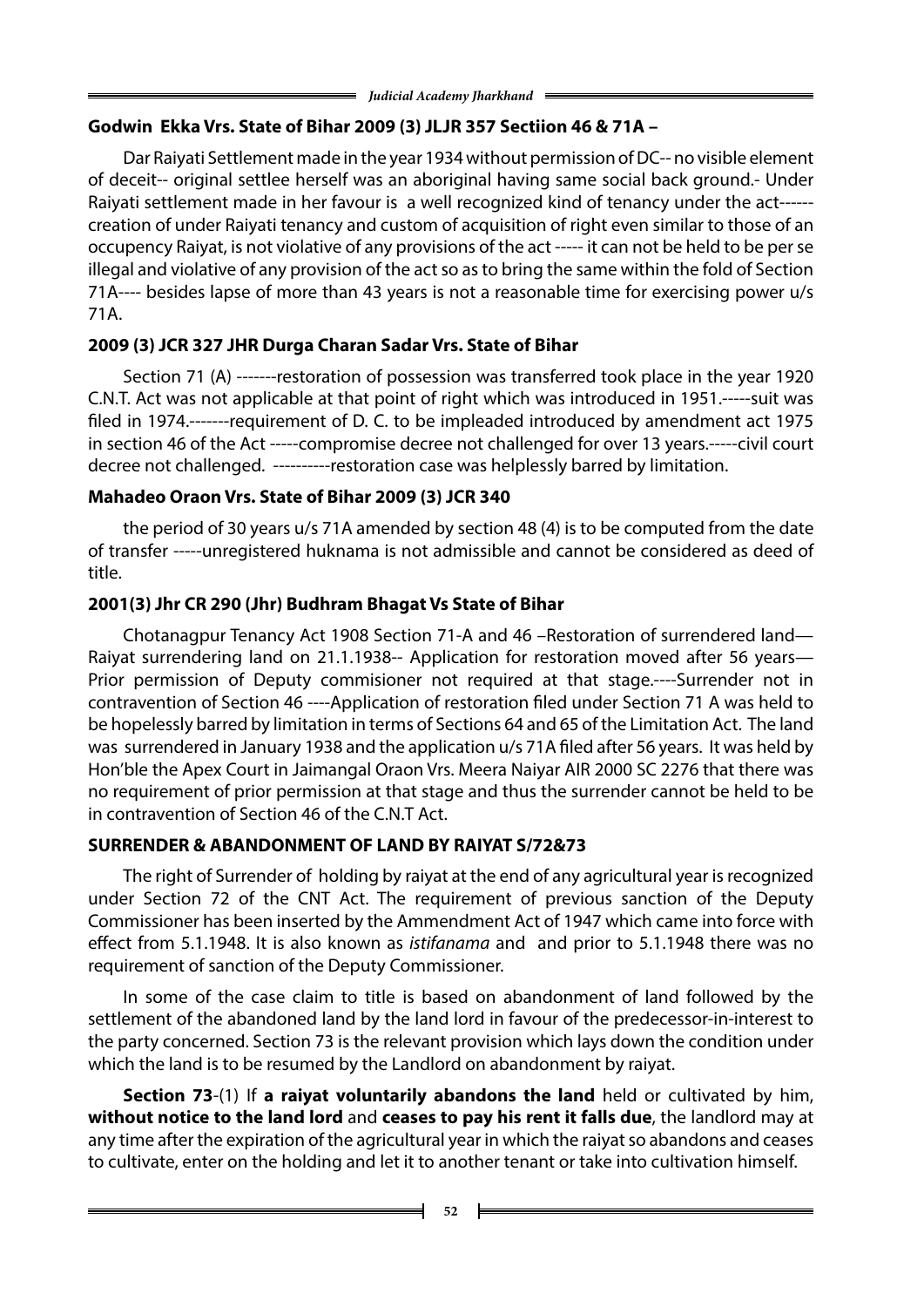- (2) **Before a landlord enters** under this Section, **he shall send a notice to the Deputy Commissioner** in the prescribed manner , stating that he has treated the holding as abandoned and is about to enter on it accordingly, and the Deputy Commissioner shall cause the notice to be published in the prescribed manner and if an objection is preferred within one month from the date of publication of the notice shall make a summary inquiry and shall decide whether the landlord is entitled under Sub-Section (1) to enter on the holding. The landlord shall not enter on the land unless and until such objection has been decided in his favour, or if no such objection is received within one month of the publication of notice.
- (3) When a landlord enters under this Section, the raiyat shall be entitled to apply to the Deputy Commissioner for the recovery of possession of the land at any time not later than any time before the expiry of three years in case of a Occupancy raiyat and one year in case of a Non-Occupancy raiyat from the date of publication of notice.; and thereupon the Deputy Commissioner may on being satisfied that the raiyat did not abandon his hoding may restore him to possession.

### **[2004] 1 JLJR205 Jamhir Ansari Vs Ketna Oraon**

The status of a *adhbataidar* is that of a tenant and not of a hired labour. Derilection of duty aggravated by voluntary departure from holding is a strong evidence of severance of relationship of landlord and tenant and landlord becomes entitled to resume possession-- Instantly defendant-respondent having remained in continuous cultivating possession over the suit part for several years beyond 12 years perfected his right and title in the suit property.

#### **SETTLEMENT OF WASTE LAND**

The tenure-holder had the right to settle the wasteland especially *gairmazurwa Khas* land to bring it under cultivation. This right flows from the definition of tenure-holder which included the right to collect rent by bringing the waste land under cultivation.

Revenue collection being the primary responsibility of the tenure holder, he had right to settle the land to the raiyats which was in the nature of perpetual agricultural lease on condition of paying revenue. But this right was not unfettered and the only a specific category of land could be settled by him.

he ex-zamindars were the custodian of Gairmajarua Malik and Gairmajarua Aam. The G.M. Khas land was also known as Gairawad Malik in cadastral record. They had power to settle Gairmajarua khas land with raiyats for cultivation purpose through plain paper Hukumnama or through registered settlement deeds. These settlement were basically in nature of agricultural lease and there are authorities on the point of Hon'ble Patna High Court which recognizes such settlement by plain unregistered deeds of settlement to show the nature and character of possession.

## **Sections 73 and 71A of the C.N.T. Act**

In a case where recorded raiyat died and ex-landlord treating the land as abandoned took possession and settled it with another person. The nephew of recorded raiyats applied for restoration of land. It was held in the judgment reported in **1998 (1) BLJR 149 (S.K. Rahimuddin and others versus Lakho Devi and others)** that no order for restoration under Section 71A of the C.N.T. Act can be passed. It has been held in the judgment reported in **2004 (2) JCR 559 (Shankar Nahak Versus Bharat Coaking Coal Limited through Director, Koyla Bhawan, Dhanbad and others)** that section 73 of the C.N.T. Act gives right to the landlord to take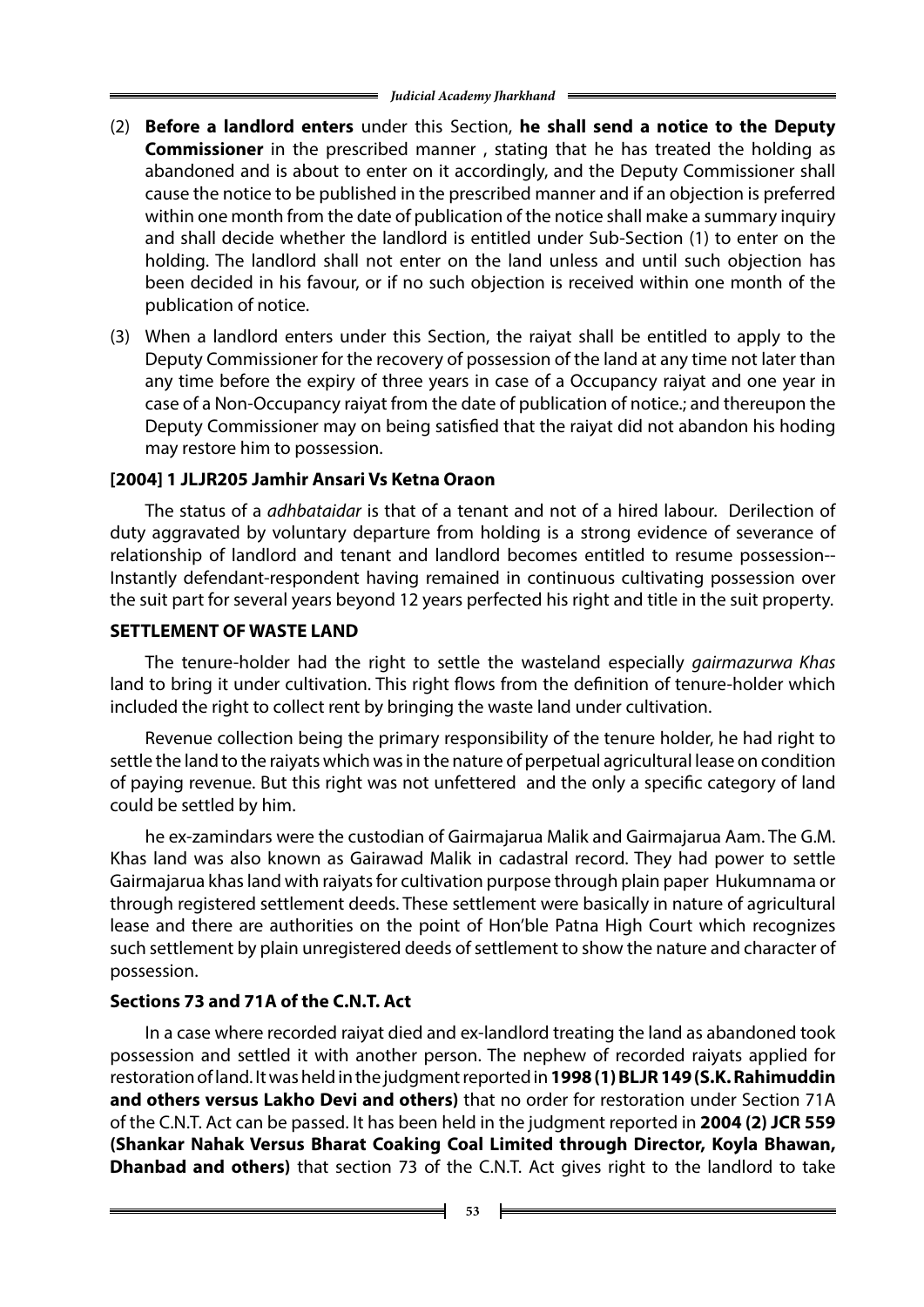possession of abandoned holding without filing a suit. Further their Lordships in the decision reported in **2004 (1) JCR 407 (Jamhir Ansari Versus Ketna Oraon and others)** have held that when landlord had entered into the land treating the same as abandoned without following the procedure prescribed, rule of limitation will apply. In order to constitute abandonment within the meaning of Section 73 of the CNT Act, there must co-exist a voluntary abandonment of holding, absence of arrangement for payment of rent and cessation of cultivation of the said holding. The cultivation of land and payment of rent are the two permanent duties of tenant and the dereliction of such duties aggravated by voluntary departure from holding is strong evidence of the severance of the relationship of landlord and tenant.

## **Most Ugni and another Vs Chowa Mahto AIR 1968 (pat) 302 FB**

The unregistered Hukumnama though inadmissible can be looked into to show the nature and character of possession. The oral evidence of terms of lease is not admissible,but independent of the hukumnama, the rent receipts themselves would indicate the rate of rent, the area and nature of the right of the lessee............... It is true that valid agricultural lease may be created by a registered instrument and if such a registered document is created the delivery of possession is not necessary to prove the title of the lessee, If however , if the lease is not registered , and is ,therefore inadmissible as evidence of title, it will be open to the tenant concerned to show that he obtained raiyati interest on the strength of actual possession and acceptance of rent by the landlord. There is also no legal bar to a person claiming raiyati interest on two alternative pleas. He may claim such a right on the basis of a written document of lease. If,however,such claim failson the ground that the document ,being compulsorily registrable, nevertheless his alternative plea base on actual possession coupled with acceptance rent by landlord may succeed.

# **Mahadeo Oraon Vs State of Bihar & Ors 2009(4)JLJR 106**

## *Unregistered Hukumnama is not admissible and can not be considered as a deed of gift*

The Supreme Court in **Kedar Nath Vs Prahlad Rai AIR 1960 SC 213** approved the observation of "Lord Mansfield in Holman Vs Johnson (1775) 1 Cowp 341,343: The public policy is this : **ex dolo malo no ortur actio**. No court will lend its aid to a man who founds his cause of action upon an immoral or an illegal act. If, from the plaintiffs own stating or otherwise, the cause of action appears to arise **ex turpi cusa** or the transgression of a positive law of the country, there the court says he has no right to be assisted"

**Section 63A and 63 B** are the relevant provisions settlement of waste land by the State Govt.

The tenure-holders had earlier before vesting had similar power to settle waste land with the raiyats in order to bring them under cultivation and increase the revenue of the State. The power of settlement was however not unfettered and only a particular class of land could be settled by the landlord. Thus the landlord had no authority to settle Gair majurwa am land. Settlement deed is also called *Hukumnama* which is a written permission by the land lord to a tenant to reclaim waste land or cultivate , the land lords Khas land which is a kind of perpetual and transferable lease.

There are instances galore when the claim of title is made by unscrupulous litigants on the basis of the forged and fabricated settlement deed called hukumnama executed by the exlandlord. The question that naturally arises is as to what are the evidence to be looked into for a valid settlement deed. If it was a sada hukumnama the court will normally look for additional evidence to test the validity of it. The credibility of such sada hukumnama can be ascertained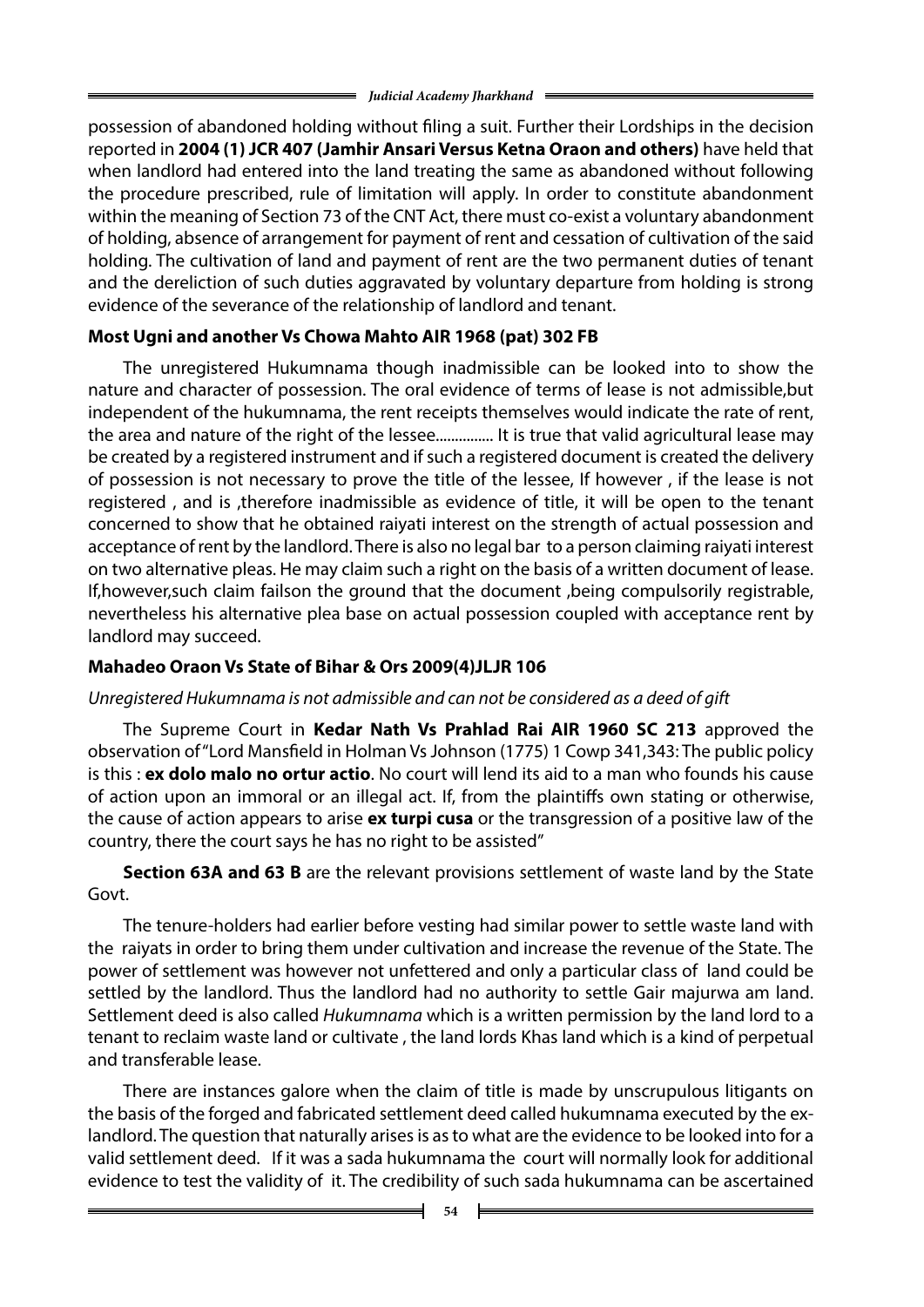from the entries in the return filed by the zamindar to the effect and also by the fact of opening of Jamabandi in the local revenue offices quick on the heels of the abolition of zamindari.

# **Jagijiwan Singh Vs The State of Bihar(Now Jharkhand) 2013(4) JCR 692 (Jhr)**

Recorded tenant surrendered the land in question to ex-landlord by registered deed of surrender dated 18.5.1942--- Settlement made in favour of the mother of the petitioner subsequent thereto in 1943-- She continued to pay rent to ex-landlord. Merely because a settlement is made within one year of surrender , it would not necessarily mean that surrender and settlement would form part of the same transaction.

# **Mahbir Kashi State of Jharkhand (Jhr) 2008(4)JCR428**

Jamabandi based on forged sada Hukumnama in collusion with the Government officials without obtaining order of competent authority, is illegal and liable to be cancelled. ----- It appears that illegal Jamabandi of Gairmajuwa Khas land is the valuable property of the the State Govt which got vested in the State under Bihar land Reforms Act 1950

# **XIII LANDLORDS PRIVILEGED LAND**

Section 118 of the CNT Act defines Landlords Privileged Land as lands which are cultivated by the landlord himself with his own stock or by his own servants or by hired labour or are held by a tenant on lease for a term (exceeding one year, or on a lease written or oral for a period of one year or less), and which are by custom, recognized as privileged land in which occupancy – right cannot accrue. Zirat land in Chotanagpur division, lands which are known as man, Manjhiahs, Bethkheta also are landlord is privileged lands.

It has been held in Santa Lohar Vs. Dwarika Sahu 1989 BLT (Rep) 267 that if a person was in khas possession on date of vesting he acquired an occupancy right

# **MAIN PROVISIONS OF SPT (SUPPLEMENTARY PROVISIONS) ACT, 1949**

# **HISTORICAL BACKGROUND**

This Act extends to Dumka, Jamtara, Sahibganj, Godda, Deoghar and Pakur.

The historical background of the SPT Act has been lucidly captured in the judgment rendered by Hon'ble Mr. Justice S.S. Sandhawalia in **(1985) 0 AIR (Pat) 196** " The historical retrospect here spans a period of more than a century. Its true perspective is against the backdrop of primordial backwardness of the santhal tribes interspersed in the deeply wooded and semi tropical forests of the district of Santhal Pargana. The underlying rationale of Regulation III of 1872 and earlier regulation going back even beyond the middle of 19th Century may be noticed from the final settlement report in the district of Santhal Parganas by J.F. Gantzer, which is supplemented to the earlier and more celebrated and exhaustive report of Sir Hugh Mcpherson : *The question of transfers with which the settlement has to deal, and it is infact one which affects the very root of the Santhal Parganas System. Broadly speaking it may be said that the whole object of the agrarian law of the districts since 1872, when Regulation III of that year was introduced, is to ensure that the population should be allowed to remain undisturbed in possession of its ancestral property, and that any reclamation of waste lands, which is done in any village shall be done only by the jamabandi raiyats of the village. The history of the district plainly shows that the vast majority of the people in it are quite unable to grasp the principle of outsiders taking possession of their land whether legally or illegally, that is to say, either by force or by the ordinary means of acquiring land such as sale, mortgage or certain form of sub-lease*.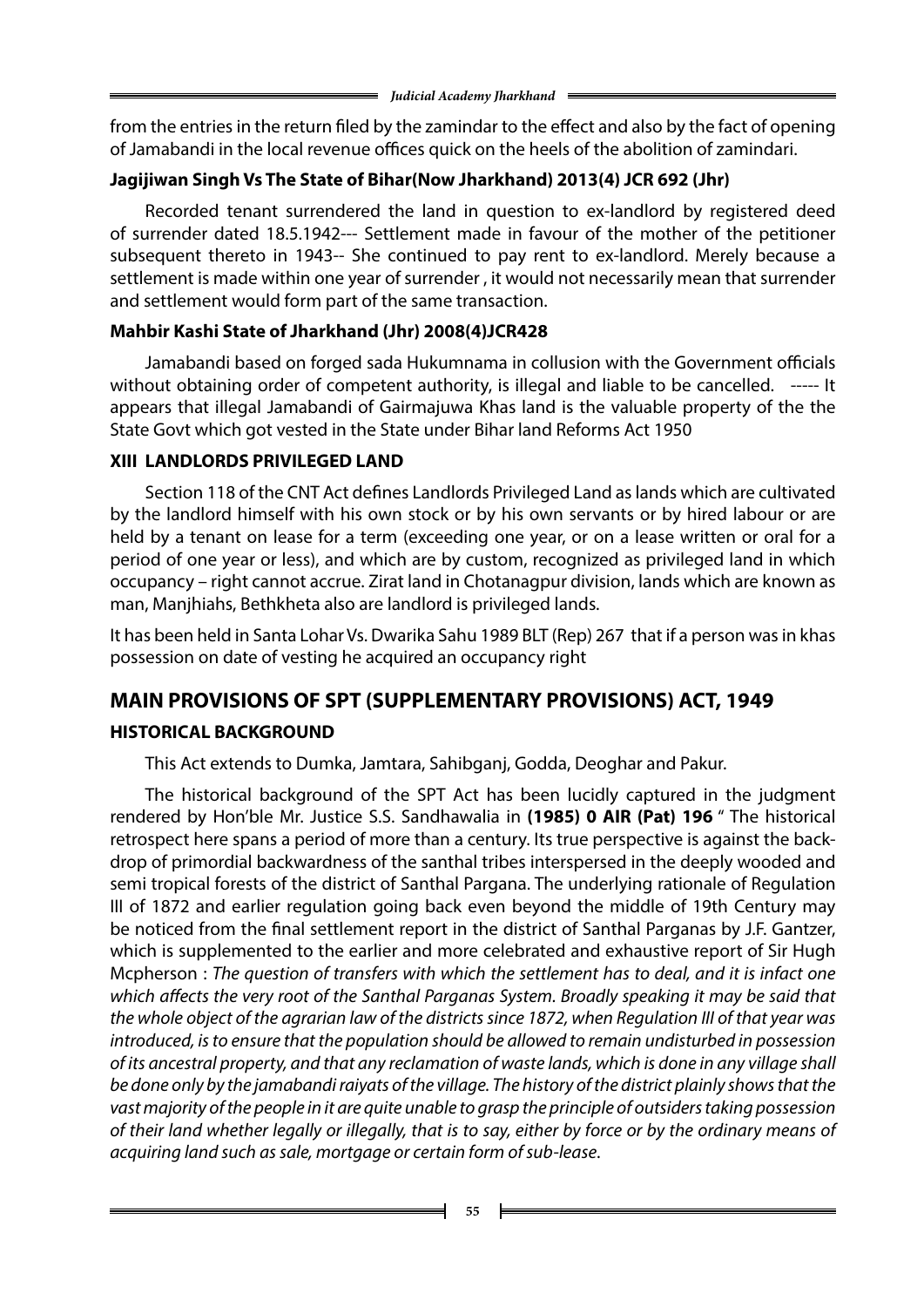For our purpose it is, perhaps, unnecessary to deal beyond the year 1872, when Regulation III was enacted and subsequently, amendments were made therein. In chronological order, this was followed by the Santhal Pargana Tenancy (Supplementary Provisions) Act, 1949, which came into force on 1st of November, 1949 as the very heading in the statute indicates, it was not intended to altogether repeal or substitute the earlier Regulation III of 1872, but was somewhat supplementary in nature. While some of the provisions or Regulation III of 1972 continued as supplemented by the Act, certain sections thereof were, however, repealed and substituted by more elaborate provisions of the Act, which might have become necessary by passage of time. In this category falls section 20 of the Act, which in terms substituted Section 27 of the earlier Regulation III of 1872".

There is no court of *munsif* in Santhal Pargana and the power to hear suits up to the value of Rs 500/- is vested in the Deputy Commissioner. One of the factual fall out of this is that suits are filed in the Courts of Sub-Judge by simply increasing the suit value. This practically leads to increasing the case-load in the Courts of Civil Judge Senior Division. There is a need for a relook on this aspect as the total Sanctioned Sanction Strength of Civil Judge Senior Division is 111 only (including 22 Secretary DLSA) which is inadequate to cope up with the pendency of the cases .

## **Appointment of village headman (Secs. 5 to 8)**

 **Village Headman :- Sec. 4 (xxiii) – Means the person appointed or recognized whether before or after the commencement of the Act by the D.C. or other duly authorized officers to hold the office of village headman, whether known as Pradhan, munstajur, Manjhi or otherwise but does not include a mulraiyat.**

In the scheme of revenue administration in Santhal pargana the office of village headman or mulraiyat is unique and is clothed with some very important power of settlement of waste land and vacant holdings and collection of land revenue. In many a civil suits the issue of appointment of village head man and his power to settle land in the particular case comes under challenge. It is therefore necessary to have clear understanding of their appointment.

Their mode of appointment is related to the nature of the village. Basically there are two category of villages in Santhal Pargana—**Khas village** and non-khas village. Khas villages are those villages where the revenue administration is directly under the control of Govt.

### **Khas** village has been defined under Section 2(ix) of the SPT Act **as a village in which there is no mulraiyat, nor for the time being a village headman irrespective of whether there was or was not previously a mulraiyat or village headman in the village**.

A Khas village can over the time become a non-khas village if a headman is appointed under Section 5 of the Act and a non-khas village can become Khas village if there is no heir of a mulraiyat or the village headman is dismissed from his office. Therefore the office of mulraiyat or village headman is only in case of non-khas village. How this classification of khas and non-khas village evolved can be better understood in the light of the report of the district gazetteer which refers to the manner in which the office of mulraiyati was created and in **H. Mc. Pherson's settlement 540 such villages were recognized**.

**Mulraiyat** is not defined under the SPT Act. As per gazetteer of the Ranchi District, a mulraiyat is like a village headman who is the descendant of the **original founder of the village**. In 1876- 77 in the course of settlement of the then sub-division of Deoghar by Mr. Browne Wood, 80 men, who have been recognized as Headmen, presented a petition to the Government claiming that they were raiyats having a right to transfer their holdings and cultivators under them should be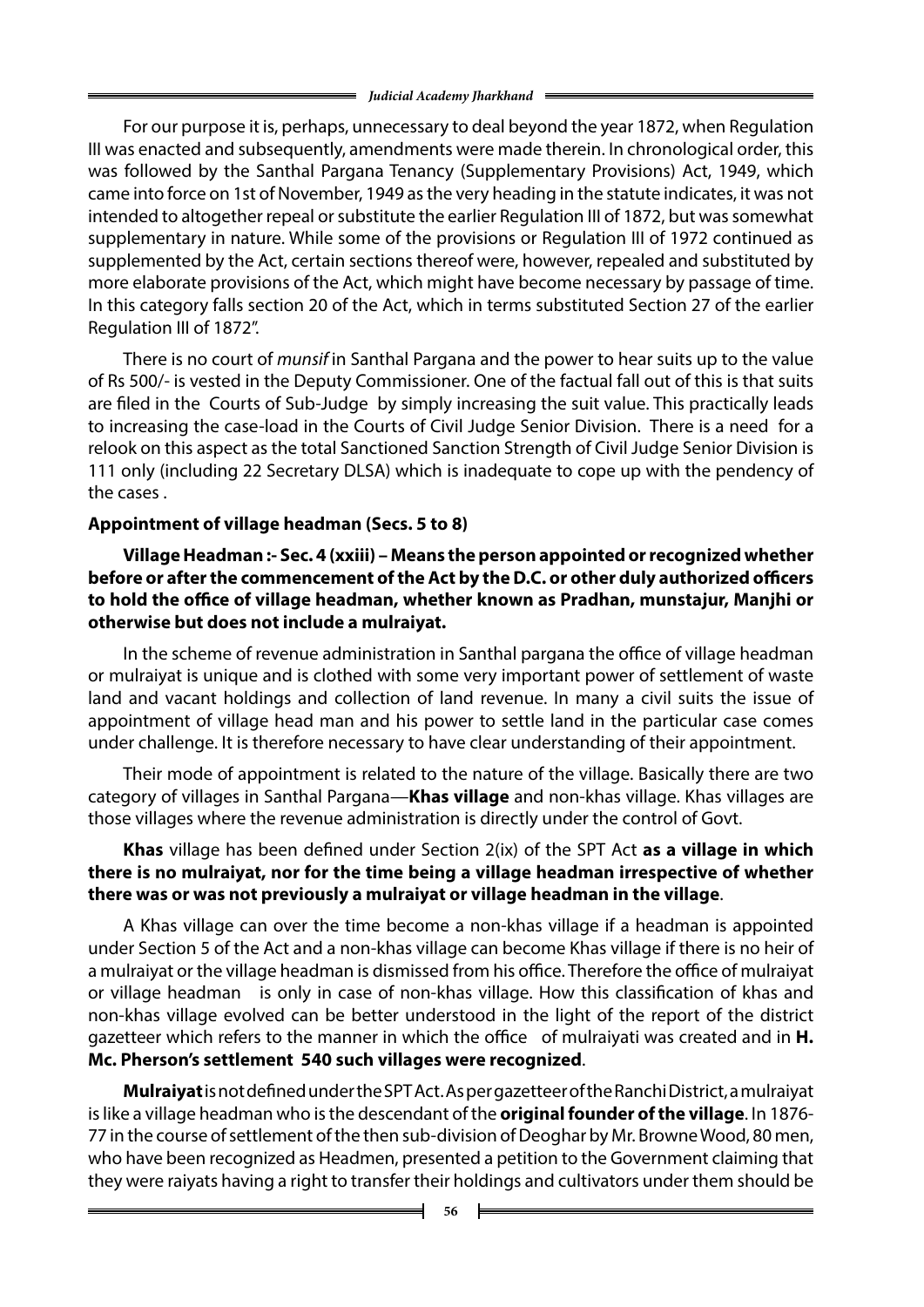recorded as under raiyats or korfadars with no right of occupancy. **It was finally decided that these persons and others in like possession should be styled mulraiyat**; but the rights of cultivators were protected by the record of rights. Two criteria were setup for settling claims to the status of mulraiyats both of which need to have been satisfied before a claim was allowed–

- 1. That the claimant should be descendent of the original founder of the village; and
- 2. That the right of the transfer of the mulraiyati interest had been exercised and established.

On the basis of the above, mulraiyati status had to be recorded in H. Mc. Pherson's settlement in **540 villages**. A mulraiyat is a village Headman, who possesses certain special rights and subject to some special incidents. He had a right to transfer his mulraiyati rights as a whole and to a single individual and a co-mulraiyat had a similar right to transfer only as a whole one to a single individual in specified share in the mulraiyati right including the official holding (if any) corresponding to that share and the private holding, if any. The transferee needs recognition from the Deputy Commissioner. A mulraiyat or his co-sharer with the sanction of sub-divisional officer for partition of their private holding and on receiving by partition a separate holding, a co-sharer (other than mulraiyat himself) becomes an ordinary jamabandi raiyat. The official holding cannot be partitioned. A mulraiyat or co-mulraiyat had the right to settle out of his private holding as a whole or in part with the consent of the Sub-Divisional Officer on rental to the raiyats. Lands so settled became the ordinary raiyati land of the village. When mulraiyat or co-mulraiyat dies the main heir is entitled to succeed and if there be no main heir, the Deputy Commissioner may permit a female heir to succeed. All succession has to be reported to the Sub-Divisional Officers and by him to Deputy Commissioner, who has to recognize the succession. The mulraiyat or the whole body of co-mulraiyat acting jointly may with the consent of the Deputy Commissioner surrender the right of transfer, in which case (he or they) becomes ordinary Pradhan. If a mulraiyat dies without an heir or is dismissed for misconduct, there shall thereafter, be no mulraiyat of the village. The Deputy Commissioner shall after consulting the proprietor, either appoint a Pradhan or declare the village khas. If a co- mulraiyat dies without an heir or is dismissed, the Deputy Commissioner may appoint another co- mulraiyat or takes such other action for disposal of the deceased or dismisses co- mulraiyat's right and the performance of his duties, as he deems best after consulting the proprietor, villagers and other co- mulraiyats. ----- **District Gazetter, Santhal Parganas (1938), P. 303**

These villages thus in course of time came to be termed as non-khas village in which mulraiyat were vested with the authority to collect land revenue.

 **Village headman** is defined under Section 4(xxiii) as the person appointed or recognized, whether before or after the commencement of the Act by the Deputy Commissioner or other duly authorized officer to hold the office of village headman whether known as pradhan, munstajir, manjhi or otherwise **but does not include a mulraiyat**.

As discussed above a *mulraiyat* is like a village headman who is the descendant of the original founder of the village.

In a non-khas village there can be a mulraiyat, pradhan or a village headman. The office of mulraiyat and pradhan is hereditary whereas Headman is an elective office.

The manner of appointment of village Headman depends on the category of the village. In case of **khas village** he is appointed under **Section 5** on an application of a raiyat or of landlord of any **khas village** and with **consent of at least 2/3rd of the Jamabandi raiyats** of the village ascertained in the manner prescribed. On such consent, the Deputy Commissioner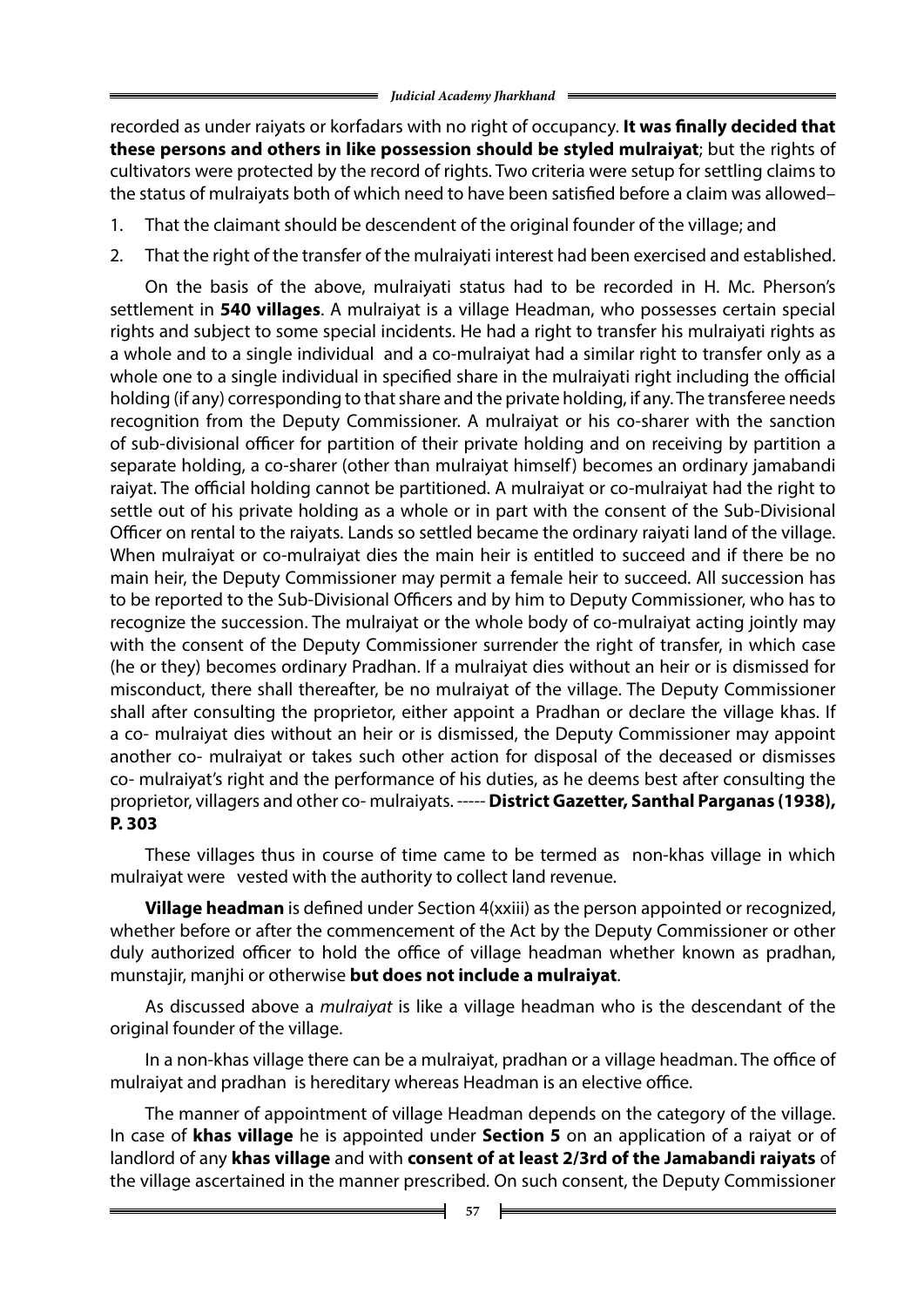may declare that the headman shall be appointed for the village and shall then proceed to make appointment in the prescribed manner.

It has been held in **Smt Devimai Murmu Vs State of Jharkhand and others 2009(4) JCR699(Jhr)** that Section of the Act is applicable only in the matter of appointment of a village headman for a Khas village and that the office of the "pradhan" of a non-khas village is hereditary in nature and the next heir, who is fit, is entitled to be appointed as headman. There is no provision either in the Santhal Pargana Tenancy Act 1949 or in the Rules made there under which puts any restriction or debars any female from being appointed as headman. Daughter may however become entitled to become Headman only if she is *gharjamai*, daughter meaning thereby that she must have been married to a person by performing gharjamai form of marriage and her husband must have been living at her-in-laws place by severing her relationship with his own family.

 **Section 9** of the SPT Act holds the village Headman's office to be non-transferable.

The traditional right of a mulraiyat to transfer his certain rights is confined to the private or official holding of a mulraiyat called **mulraiyat ka jote** and **mulraiyati jote** respectively.

Under **section 10** no land which is not recorded as such shall be recgonised or treated as **mulraiyat ka jote(private holding)** or **mulraiyati jote(official holding)**. Any waste land, which is reclaimed by a mulraiyat or a co-mulraiyat or any vacant holding, which is found in the possession of or is settled with a mulraiyat shall be treated as non-transferable raiyati holding.

There is some similarity in bhuinari and mundari-khut-kattidari tenure under the CNT Act and the office of mulraiyat under SPT Act. Both are the heirs and descendants of the original founder of the village. They are invested with right to collect land revenue. The office of mulraiyat is hereditary and the Bhuinhari tenure can transfer his land only to a Bhuinhari tenure and the same applies to a mundari-Khunt-kattidari. This similarity however ends here and whereas Bhuinhari and mundari-khud-kattidar is a tenure the mulraityat is an office headman and their incidence is vastly different.

The office of mulraiyat is hereditary in nature and next heir who is fit, is entitled to be a mulraiyat. He possesses special rights. When a mulraiyat dies, the nearest male heir is entitled to succeed and if there is no male heir the D.C. may permit a female heir to succeed. In **Thakur Hembrom Vs State of Bihar 1980 448** it was held that *authorities should have first considered the case of person claiming right to the post pradhan on the basis of hereditary claim. It was pointed out that the procedure of election under Section 5 comes only after rejecting the hereditary claim*.

Under **section 9**, the office of the village headman is made non transferable.

It has been held in Babulal Hembrum Vs. State of Bihar 1998 (1) PLJR 43 that in view of the headman's duty it is self evident that for any meaningful discharge of those duties, it would be essential for the headman to permanently and regularly reside in the village in question and it would not be possible to discharge those duties satisfactorily in case he lived outside the village on government postings and came to the village only intermittently. The court was of the considered view that only a person residing in the village can be considered to be suitable candidate for the office of the headman. The word mulraiyat is synonymous with the word "village pradhan" or "village headman" and only difference is that mulraiyats are entitled to retain there raiyati land.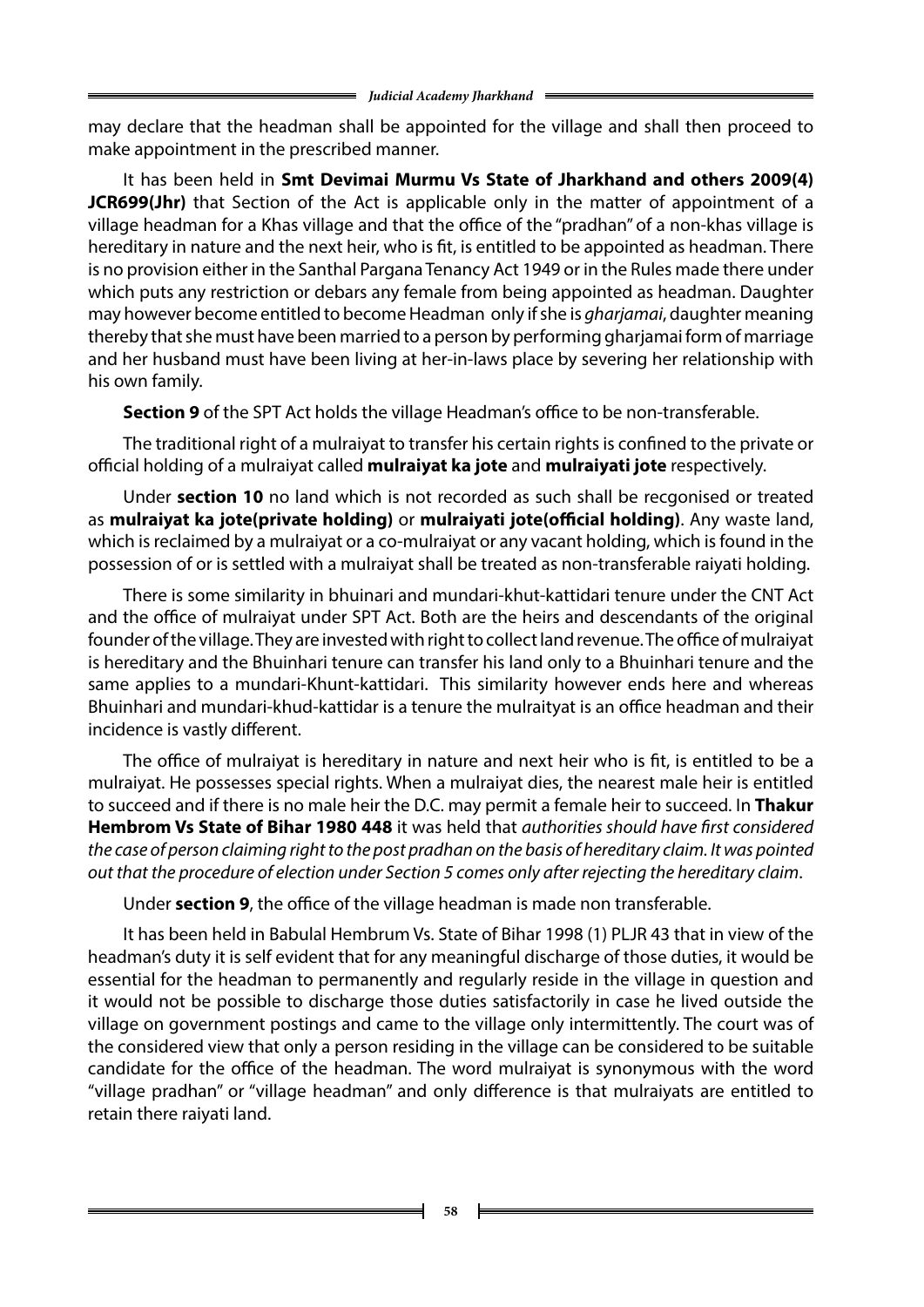## **POWERS AND DUTIES OF VILLAGE HEADMAN**

The main function of a village headman or mulraiyat is collection of land revenue and settlement of waste land. Under Section 4(xv) rent means whatever is lawfully payable in money by a village headman or mulraiyat of a village to the landlord of that village in accordance with the record of rights also referred as village rent. The mulraiyat or the headman is entitled to commission from each raiyat, one in the rupee on the rent collected by the mulraiyat or other headman from the raiyat in terms of The Santhal Parganas (Payment of Commission to Headman) Regulation,1942.

#### **Chapter IV of the SPT Act deals with the provision of settlement of waste land vacant holdings (Sections 27 to 42)**

When we discuss the power of settlement, it is to be in reference to the particular class of village. With respect to the non-khas village it is the Headman or the mulraiyat who has the power to settle subject to the procedure laid down under Chapter IV, whereas in case Khas village the power of settlement lies with the Govt functionaries.

If it is a pradhani village or Headman village then the wasteland will be settled by village Pradhan or village Headman with the permission of the Deputy Commissioner.

The principles to be followed in settling waste land or vacant holding are laid down in **Section 28** as follows :

- (a) Fair and equitable distribution of land according to the requirement of each raiyat and his capacity to reclaim and cultivate;
- (b) Any special claim for services rendered to the village community, society or state;
- (c) Contiguity or proximity of the waste land to jamabandi land of the raiyat;
- (d) Provision for landless labourers who are bonafide permanent residents of the village and are recorded for a dwelling house in a village.

 **Section 29** provides that a mulraiyat, Pradhan or Village Headman shall not settle any waste land or vacant holding with himself or any co-mulraiyat without the previous sanction in writing of the Deputy Commissioner.

In case where there are two or more village headman, co-mulraiyat or landlords in a village held jointly by them and the settlement of waste land has not been made jointly, the settlement may on objection set aside or modifies at the discretion of Deputy Commissioner under Section 31.

Under **section 32** a person aggrieved from the settlement or refusal to settle a waste land or vacant holding may make an application before the Deputy Commissioner within one year from the date on which reclamation in pursuance of settlement was made or settlement was refused. The Deputy Commissioner on such an application, shall serve a notice to the parties of the date on which the application is to be heard and after hearing the parties and after enquiry the Deputy Commissioner may where the settlement has been made confirm, modify or set aside the settlement, or , in cases where settlement has been refused , order the waste land or vacant holding to be settled. He may himself settle the land or holding in question with a jamabandi raiyat in accordance with the principles laid down in Section 28 and in the recordof-rights on such terms as he may think proper.

It has been held in **Ghanshyam Pandit Vs Commissioner 1988 PLJR140 that the**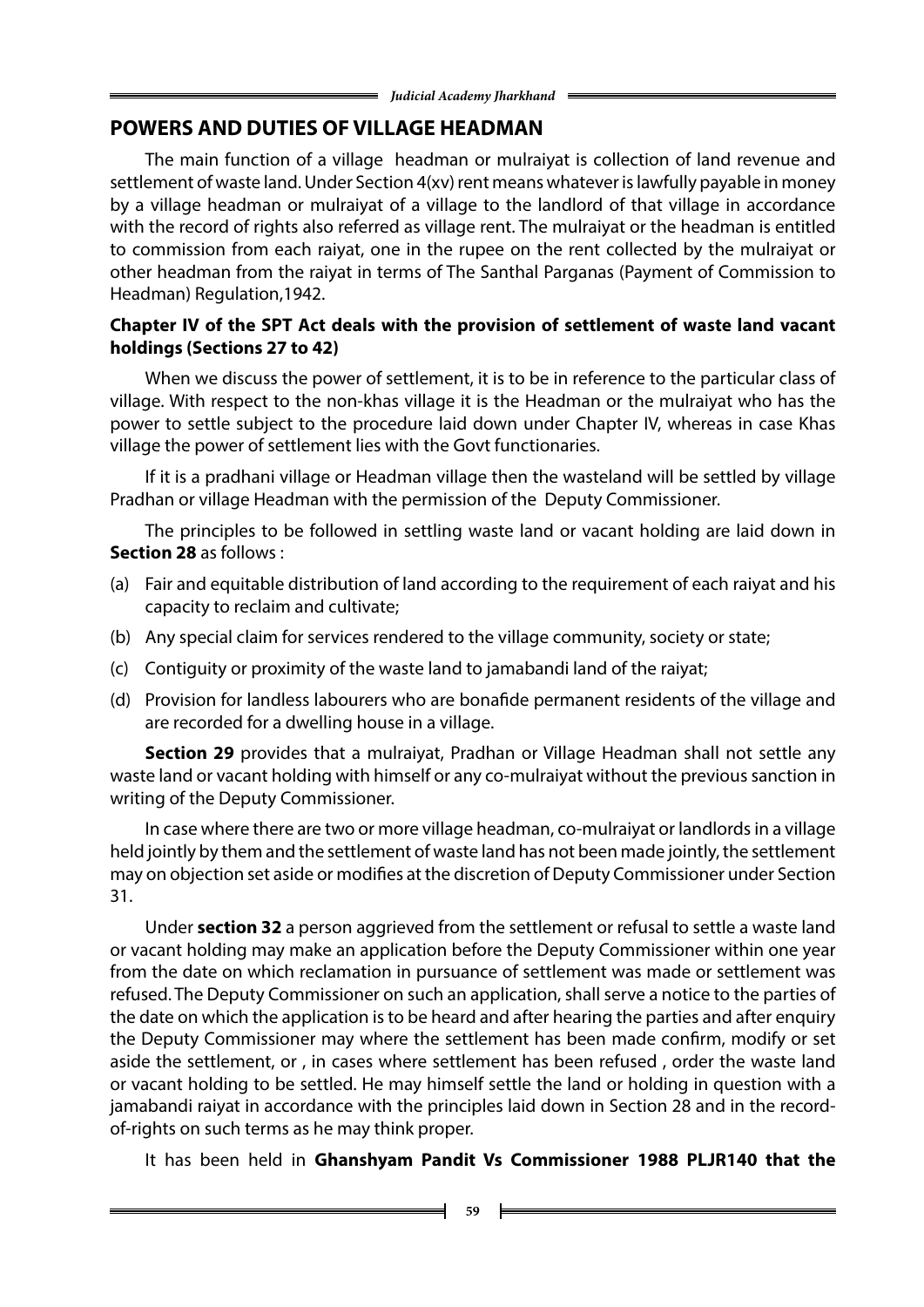**provisions of Section 32** are applicable only in respect of such cases where settlements have been made after coming into force of the Act. The settlements which were made by the village pradhan before coming into force of the Act can not be modified or varied or set aside in term of Section 32 of the Act.

 **Section 33** provides that settlement of waste land is liable to be **set aside if not cultivated within 5 years**.

It has been held in **Sheikh Allauddin Vs. State of Bihar 2000 (3) BLJ 95 (Pat)** that for settling waste land and vacant holdings, the settle must be a Jamabandi raiyat or must be permanent raiyat or must be permanent resident and be so recorded in the record of rights.

### **Section 42 of SPT Act is a special provision wherein the Deputy Commissioner has been invested with power to order ejectment of any person who has encroached upon, reclaimed, acquired or come into possession of agricultural land in contravention of the provisions of this Act.**

It has been held in **Bhauri Lal Jain Vs Sub-Divisional Officer, Jamtara 1972 PLJR 415** that word 'may' in Section 42 means 'must' in the scheme or background of the legislation. The Deputy Commissioner , whenever he comes across case of wrongful possession of land held in contravention of the provisions of the Act, is bound to order for eviction as envisaged in the Act. No question of discrimination within the meaning of Artilce 14 of the Constitution arises and the power under Section 42 being not administrative but quasi-judicial has to be exercised according to the right of the parties.

## **Nakul Chandra Mandal Vs Commissioner Bhagalpur Division,1979 BLJR 201**

Only 16 annas raiyats are entitled for settlement in Santhal Pargana and outsider cannot take settlement. Deputy Commissioner can exercise his jurisdiction to annul the settlement made in favour of outsiders at any time without any restriction of time period. Revenue court has jurisdiction to set aside a compromise decree obtained by suppressing a previous decision. The validity of the order of Deputy Commissioner can not be challenged in the civil court.

This provision reminds us of the power conferred on a DC under Section 46(4) and 71 A of the CNT Act.

**Babulal Mandal Vs. State of Jharkhand 2008 (3) JLJR455** – It has been held in this case that in case of dispute about appointment of a village Pradhan due to the death of the earlier Pradhan the claim of the persons claiming right to the post of Pradhan on the basis of hereditary comes first, and thereafter if one of them was not found acceptable by the villagers then as per rule the S.D.O. should go for election.

# **CLASSES OF RAIYAT AND RESTRICTIONS ONTRANSFER**

# **Classes of Raiyats (Sec. 12)**

Classified into three classes of raiyats as given below:-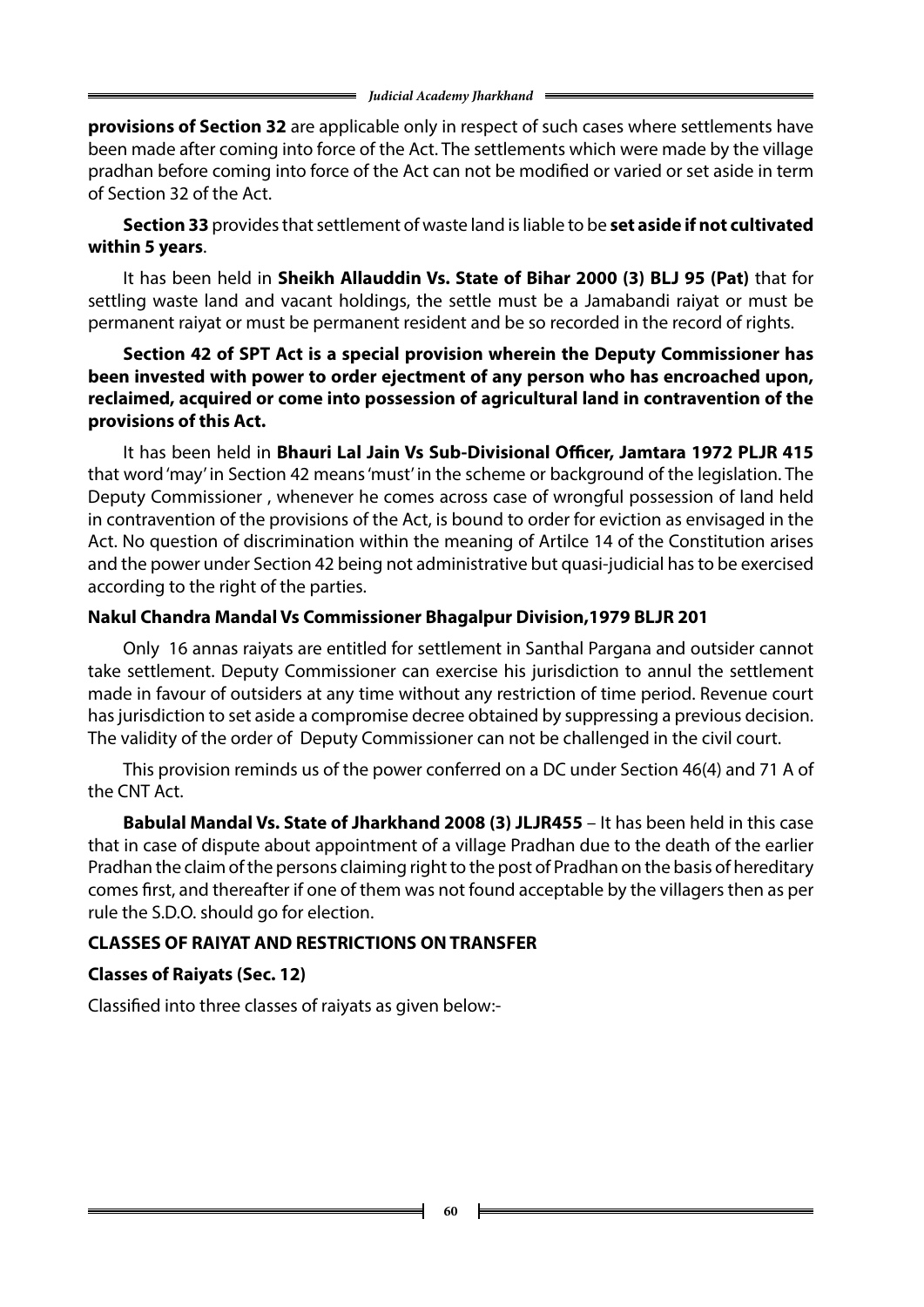

**Rights of raiyats given in section 13 to 19** which can be summarised as under:

- 1. Rights of raiyats in respect of use of land
- 2. Raiyats not to be ejected by order of the Deputy Commissioner
- 3. Raiyat's right to manufacture tiles and bricks
- 4. Raiyat's right to construct bandhs, etc. on his own holding and to enjoy fish and other produce
- 6. Rights of raiyats in trees on his own holding.
- 7. Raiyat's right to erect buildings
- 8. Division of holding and distribution of rent.

## **Restrictions or transfer of raiyati holding in Santhal Pargana (Provisions contained in Sections. 20 to 25)**

Section 20 reads as follows :

"Transfer of raiyat's right –

(1) No transfer by a raiyat of his right in his holding or any portion thereof, by sale, gift, mortgage, will, lease or any other contract or agreement, express or implied shall be valid **unless the right to transfer has been recorded in the record of rights** and then only to the extent to which right is so recorded:-

**Provided** that **a lease** of raiyati land in any sub-division for the purpose of establishment or continuance of **an excise shop** thereon may be validly granted or renewed by a raiyat for a period not exceeding one year with the previous written permission of the Deputy Commissioner :

**Provided** further that gifts by recorded santhal raiyats to a sister and daughter are permissible under the santhal law, such a raiyat with the previous written permission of the Deputy Commissioner validly makes such a gift :

**Provided** also that an aboriginal raiyat may, with previous written permission of the Deputy Commissioner, make a grant in respect of his land not exceeding one half of the area of his holding to his widowed mother or to his wife for her maintenance after his death.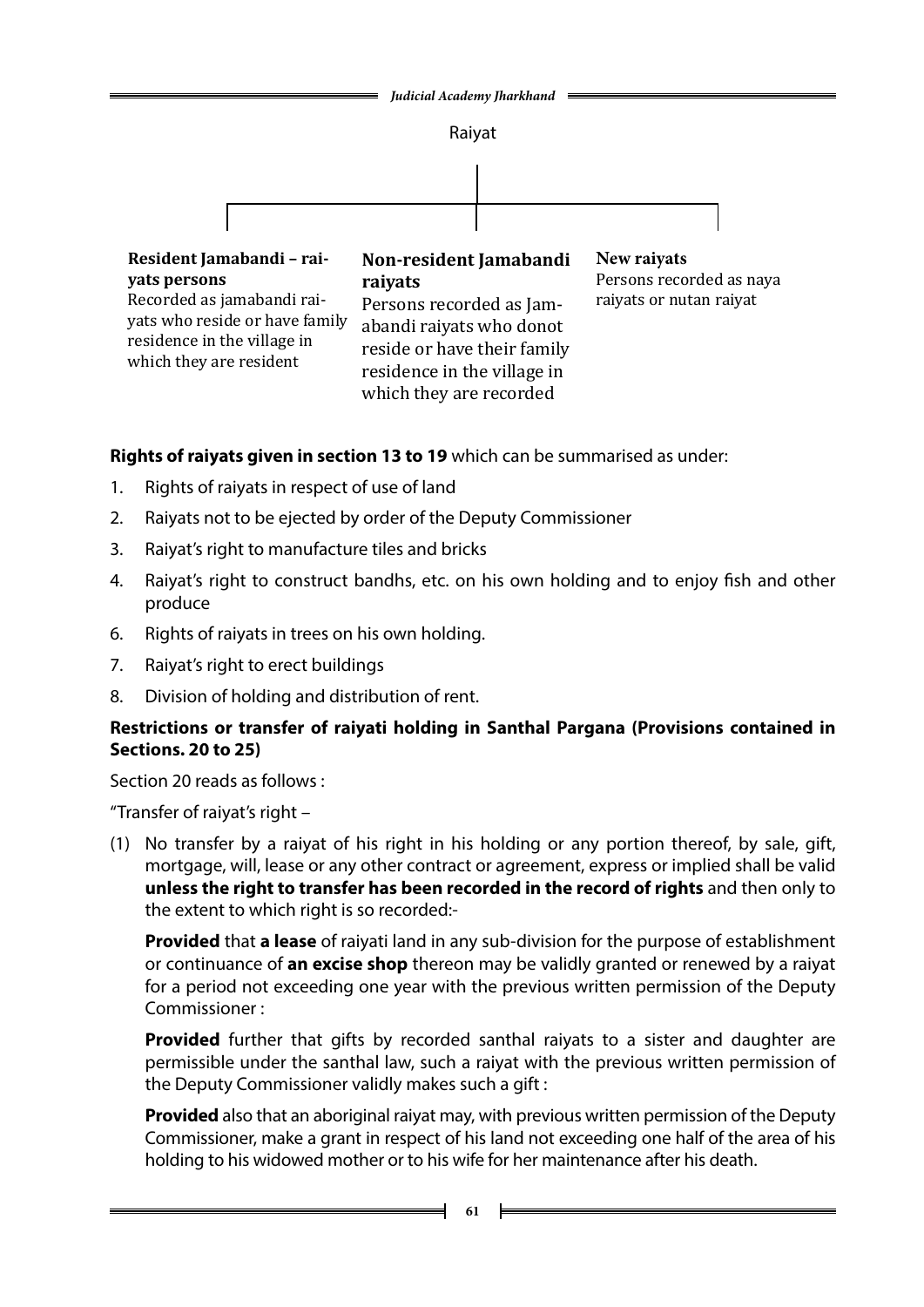(2) No right of an aboriginal raiyat in his holding or any portion thereof which is transferable shall be transferred in any manner **to anyone but a bonafide cultivating aboriginal raiyat of the pargana or taluk or tappa in which the holding is situated** :

**Provided** that **nothing in the sub-section shall apply to** a transfer made by an aboriginal raiyat or his right in his holding or portion thereof in favour of his **gharjamai**.

**Provided** further that an aboriginal raiyat with the previous sanction of the Deputy Commissioner and other raiyats without such a previous sanction, enter into a simple mortgage in respect of his holding with any scheduled bank or a society or a financial institution or with a company or a corporation owned by or in which not less than 51% of the share capital is held by the State Government, with a view to provide credit to agricultural cultivators.

- (3) **No transfer** in contravention of sub-section 1 or 2 **shall be registered**, or shall be in any way recognized as valid by any court, whether in exercise of civil, criminal or revenue jurisdiction.
- (4) **No decree** or order shall be passed by any court for the sale of the right of a raiyat in his holding or any portion thereof, nor shall any such right be sold in execution of a decree or order unless such a right of transfer or the raiyat has been recorded in the record of rights.
- (5) If at any time it comes to the notice of the Deputy Commissioner that a transfer of land belonging to a raiyat, who is a member of scheduled tribe has taken place in contravention of sub-section 1 or 2 or by any fraudulent method including collusive decree he may after giving notice and making necessary inquiries **evict the transferee** from such land and restore it to the transferor or his heir or in case the transferor or his heir is not available or is not willing to such restoration, resettle with another raiyat belonging to scheduled tribe:

**Provided** that if the transferee within **30 years** from the date of transfer constructed **any building or structure** on such holding or portion thereof, the Deputy Commissioner, shall, if the transferor is not willing to pay the value of the same, order the transferee to remove the same within six months from the date of the order, or within such extended time not exceeding two years:

**Provided** further that where the Deputy Commissioner is satisfied that the transferee has constructed a substantial structure or building on such holding or portion thereof before coming into force of the Bihar Scheduled Area Regulation, 1969 he may validate such a transfer where the transferee makes available to the transferor an alternative holding or portion thereof or pay adequate compensation to be determined by the Deputy Commissioner for rehabilitation of the transferor.

Provided also that if after an enquiry the Deputy Commissioner is satisfied that transferee has acquired title by adverse possession and the transferred land should be restored or resettled, he shall require the transferor as his heir as the case may be to deposit with the Deputy Commissioner such sum of money as may be determined by the Deputy Commissioner."

A plain reading of this Section brings out close similarity with Section 46 of the CNT Act with the only difference with respect to the restrictive clause on the raiyat land. Under Section 20 of the SPT Act there is a blanket restriciton on the transfer of all land, save and except those which have been recorded as transferable in the record of rights. On the other hand, the restriction under Section 46 CNT is with reference to transfer of land interse of different classes as laid down in proviso (1) (a) to (c) of Section 46. Thus under these restrictions in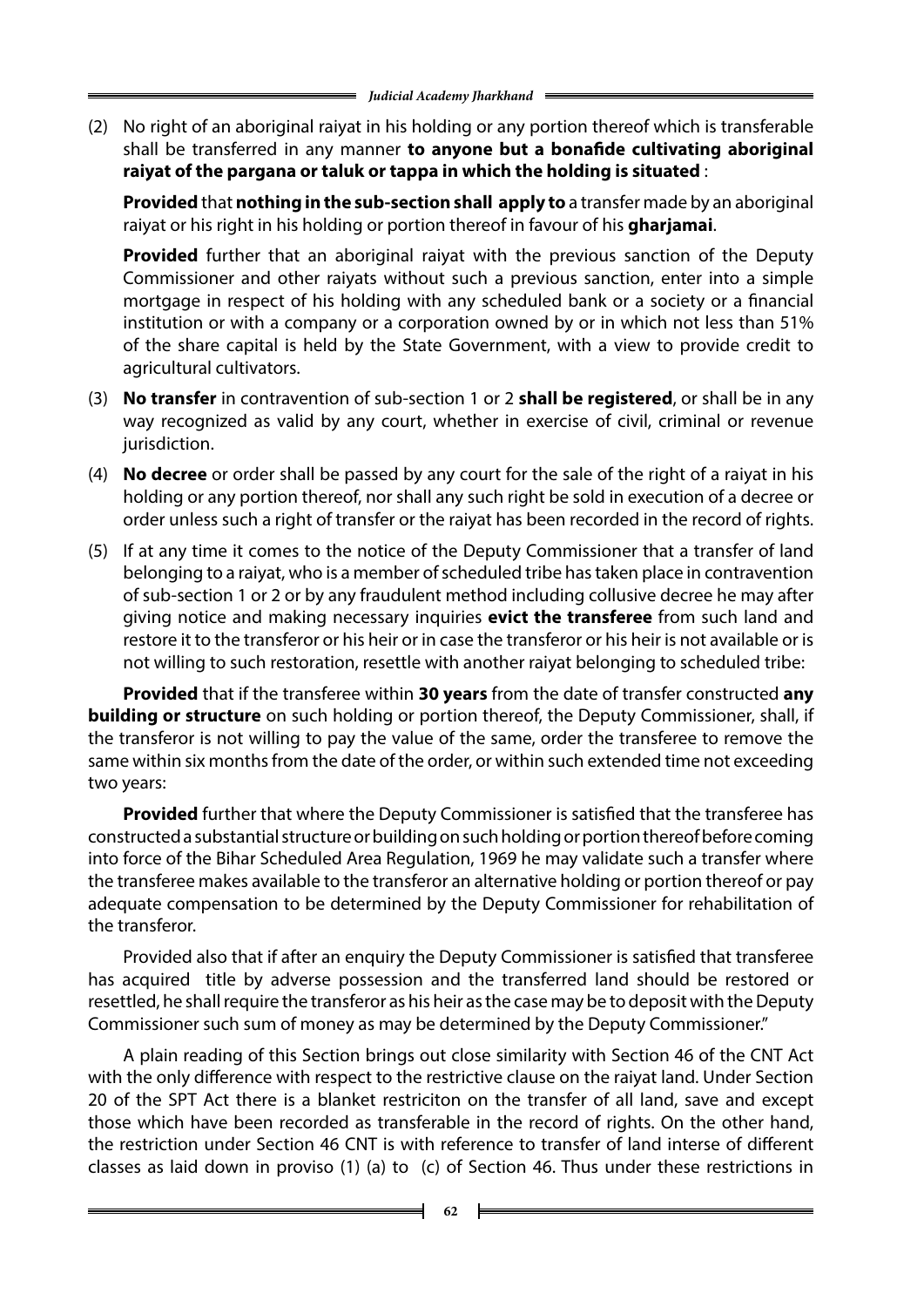Chotanagpur the land can be transferred from Schedule Tribes to Scheduled Tribes, scheduled Castes to Scheduled Castes and from Backward Classes to Backward Classes, subject to certain restrictions. The restriction in Santhal Paragana does not proceed on this line rather it applies to all and the transfer is permissible only when it is so recorded in the record of rights.

The above restrictions do not apply if the land was homestead called Basauri land. Such transfer do not fall within Section 20 of the SPT Act.

In **Rajo Mian Vs Puran Mian, 1987 BLJR 91** the principal question that came for determination was whether the Revenue Court had the Jurisdiction to evict a person who had come in possession of the land on the basis of a compromise decree of the civil court, if that compromise was collusive. It was held that a transferee can not perfect his title on the basis of a collusive decree of a civil court. Revenue Court has jurisdiction to evict the person from the land which is obtained by fraud or collusion.

Both Section 20(5) and Section 42 have provisions for eviction of transferee where the transfer took place in contravention to the provisions of the SPT Act.

**2008 (1) JLJR 506 Doman Prasad Yadav Vs. The State of Jharkhand** in which it was held that **basuari (homestead land) was a dwelling unit and same did not belong to any cultivator and does not come within the ambit of section 20 of SPT Act**. The said section 20 creates bar for registration of raiyati land by sale and gift unless such transfer is committed in the record of rights.

In case of any transfer in contravention of these provision the D.C. can evict the transferee and restore the land to the raiyat or his heir or resettle the land with another raiyat according to village custom. S.A.R. will be applicable in Scheduled Area also.

In **Shyam Sunder Barnwal Vs State of Jharkhand and ors 2004(3) JCR 371 (Jhr)** The petitioner challenged the order issued by Deputy Commissioner-cum-District Registrar, Deoghar vide Memo No. 10, dated 14/1/2004, whereby he had imposed a mandatory condition of production of verification report of the Circle Officer in a prescribed format before the Registrar for registration of deeds in the district of Deoghar. The Hon'ble Court while upholding the order of the Deputy Commissioner held that there is a statutory bar in transferring the holding by sale, gift, mortgage, will, lease or any other contract unless right to transfer has been recorded in the record of rights. Under the aforesaid provision certain instructions have also been issued which inter-alia provide that if the land falls within the municipal area where no record of rights have been prepared, an enquiry to that effect has to be made as to whether the land is transferable or not.

The above restriction under Section 20 is subject to the saving clause under Sections 21, 22 and 23.

Under **Section 21**, a non-aboriginal raiyats can transfer his land by bhugut bandha for a period not exceeding 6 years up to the extent of one fourth of his paddy and bari lands to a land mortgage bank, a grain gola, a crop, society and a raiyat of Santal Pargana.

Under **Section 22** a raiyat may make over his holding temporarity on trust for cultivation to a raiyat after notifying to the S.D.O. and Headman or mulraiyat in the following circumstances:-

- (i) His temporary absence from the village.
- (ii) His sicknesses or physical incapacity.
- (iii) Loss of plough cattle.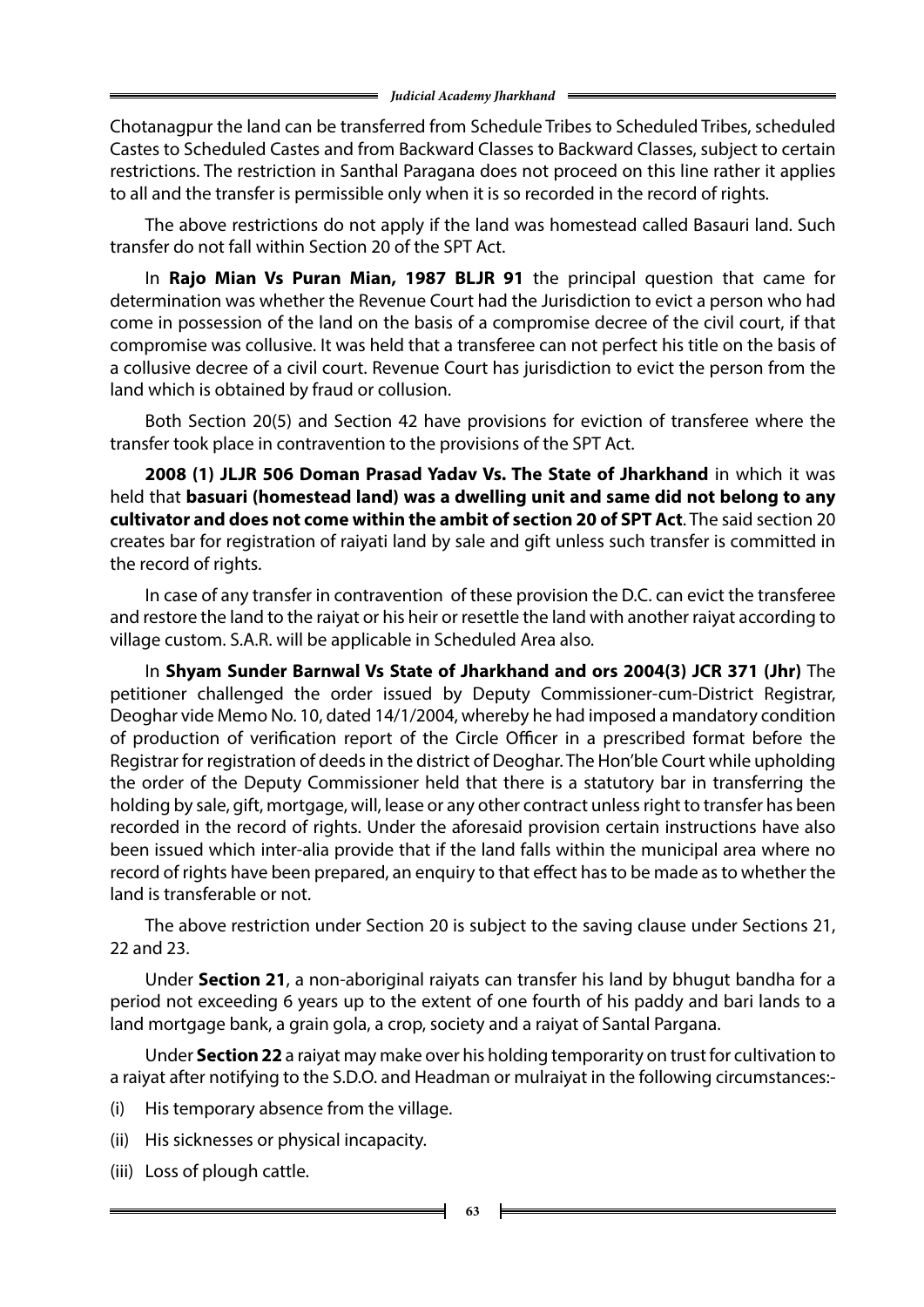(iv) The raiyat being a widow or minor.

If period has been stipulated, and the raiyat does not resume cultivation himself, the holding shall be presumed to be abandoned after 10 years.

Section 23 Exchange of raiyati land – (1) of the SPT Act provides for the exchange of lands desired by the raiyats on an application in writing to the Deputy Commissioner, who may in his discretion permits such an exchange to be made, if he is satisfied that :-

- (a) The parties to the exchanged are both jamabandi raiyats with respect to the lands proposed to be exchanged.
- (b) The lands proposed to be exchanged are situated in the same village or in a contiguous village.
- (c) The transaction is not a concealed sale but is a bonafide exchange sought to be made for the mutual convenience of the parties.
- (d) The lands proposed to be exchanged are of the same value.
- (2) Any exchange of lands made otherwise than under provision of sub section 1 and without previous permission in writing of the Deputy Commissioner shall be deemed to be a transfer made in contravention of section 20.

**2011(2) SCC 591 State of Jharkhand & Anr. Vs. Pakur Jagaran Munch**, the brief fact of this case is that the Department of Health and Family Welfare, Government of Jharkhand and Deputy Commissioner, Pakur authorized the Executive Engineer, Pakur to construct a hospital building under National Leprosy Eradication Programme and for improving the standards of health of the tribal residents of the area. The said Gochar land was identified as suitable for the construction of the hospital with the consent of village headman and village community. The State government denotified releasing the said 4.44 acres of Gochar land in plot no. 1061 and in its place declaring 4.44 acre of Gair Majurua (Government) khas land in khata no. 44, plot no. 62, 199 and 427 as Gochar under section 38 (2) of the SPT Act. This notification was challenged before the Hon'ble Jharkhand High Court, which was held to be not valid in law being barred under section 38(1) read with 67 and 69 of the Tenancy Act. This order came under a challenge before the Apex court in this case. The Apex court allowed this appeal and held that Santhal Parganas Tenancy (Supplementary Provisions) Act, 1949-Section 2(1)-Santhal Parganas Settlement Regulations, 1872- Regulations 10, 13, 24 and 25 – Dereservation or recategorisation of a land recorded as Gochar in record-at-rights is not within scope of Tenancy Act-However, even if a land had been recorded as a Gochar in record of –rights of a village in pursuance of settlement under regulations, it can be re-opened and altered at any time, without waiting for next settlement, with previous sanction of State Govt.

## **2009(3)JCR 769(Jhar) Chakaram Mahto Vs State of Jharkhand**

SPT Act 1949—Section 42 – Scope of –Confers a very large power on the Deputy commissioner to evict any unauthorized person who is in possession of agricultural land in contravention to the provision of section 20 of the Act – Idea behind Section 69 of the Act being to prohibit accrual of the adverse possession of those lands in SP—Concurrent finding of three authorities – not to be interfered under the writ jurisdiction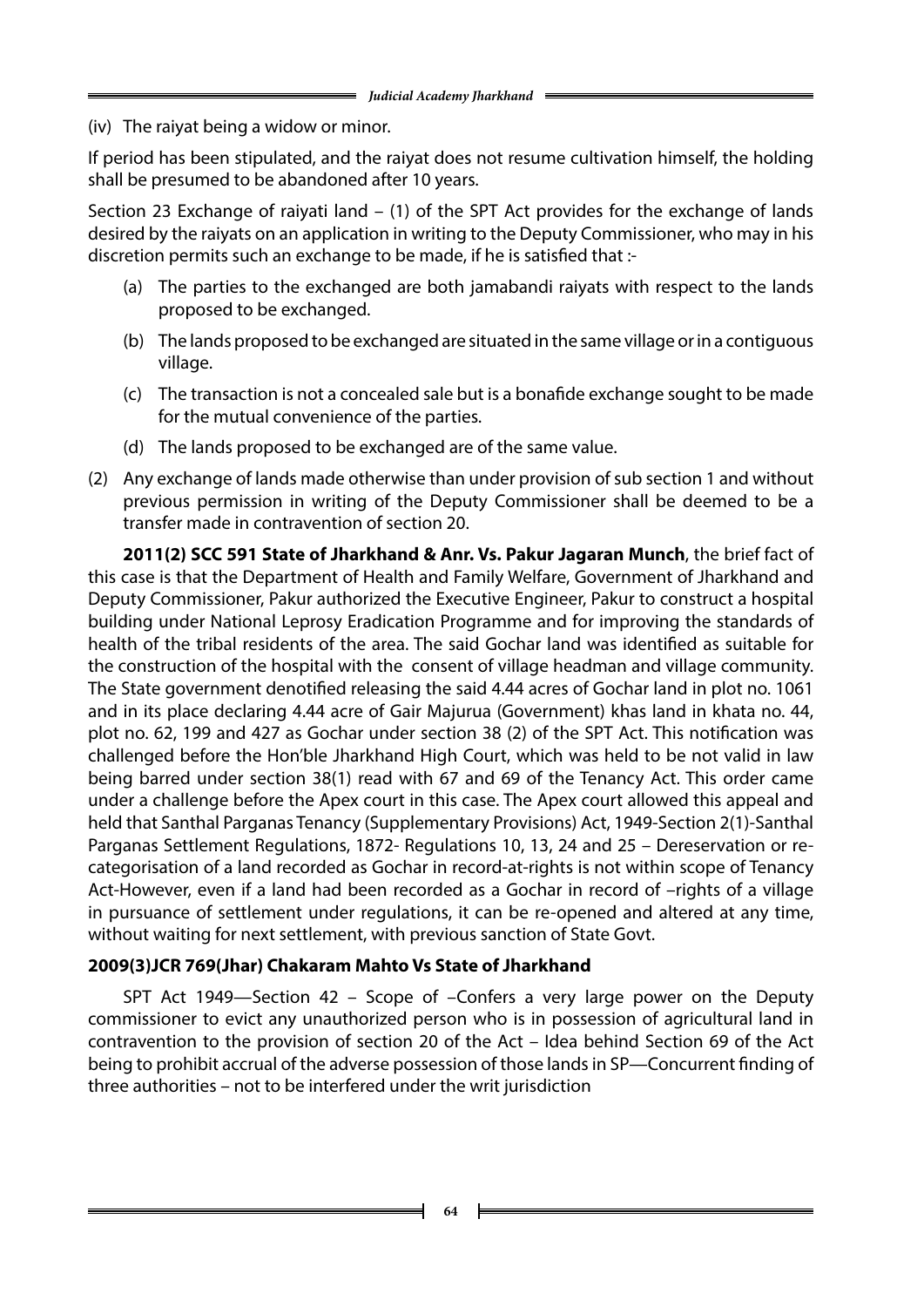### **MAIN PROVISIONS OF BLR ACT**

#### **VESTING OF THE ESTATE OR TENURE**

 **The BLR Act, 1950** was a landmark legislation in the sense that it ended colonial land governance system ( the zamindari system) by abolishing all intermediary (Tenure holders) between State and tenant and brought state and tenant in direct relation. It provided for the transference to the State of the interests of the proprietor and tenure-holders in the land of the mortgagees and lessees of such interests including interests in trees, forests, fisheries , jalkars, ferries ,hats, bazaars, mines and minerals. All the intermediary interests except Mundari Khuntkatidari tenancy and Bhuinhari tenure vested in State (BLR Act Secs. 3 & 4)

The salient features of this Act came up for a detailed discussion in **Guru Charan Singh Vs Kamla singh 1976(2)SCC152** . The object and scope of the Act has been succinctly laid down in Full Bench Judgement of Hon'ble Mr Justice Krishna Iyer, "Although there is a blanket vesting of proprietorship in all the lands in the State, the legislation is careful, in this initial stage of agrarian reform, not be deprivatory of the cultivating possession of those who have been tilling the land for long. Therefore while the consequence of vesting is stated to be annihilation of all interests, encumbrances and the like in the land, certain special categories of rights are saved. Thus, the raiyats and under-raiyats are not dispossessed and their rights are preserved. The full proprietor's khas possession is also not disturbed. Certainly the large landholders whose lands have for long been tenancy, loose their land to the State by virtue of vesting operation(of course , compensation is provided for).Nevertheless , the reform law concedes the continuation of the limited species of interests in favour of those Zamindars. The three classes of lands is brought into the saving bucket by including them in the khas possession of the Proprietors. They are legislatively included in khas possession by an extended itemization in Section 6(1). The purpose and the purport of the provision is to allow the large landholders to keep the small areas which may be designated as the private or privileged or mortgaged lands traditionally held directly and occasionally made over to others, often servant or others , in the shape of lease or mortgages. The crucial point to remember is that Section 3 in its total sweep , transfers all the interest in all lands to the State, the exception being the lesser interest under the state set out in detail in Section 5,6 and 7. So much so, any one who claims full title after the date of vesting notified under Section 4 has no longer any such proprietorship. All the same , he may have a lesser right if he falls within saving provisions viz Sections 5,6 and 7................................. Section does not stop with merely saving lands in khas possession of the intermediary(erstwhile proprietor) but proceeds to include certain lands on temporary leases or mortgages with others, as earlier indicated. These are private lands known to the Bihar Tenancy Act , privileged lands as Known to the Chota Nagpur Tenancy Act, lands outstanding with the mortgagees pending redemption and the land which are actually being cultivated by the proprietor himself . Ordinarily what is outstanding with the lessees and mortgagees may not fall within the khas possession. The legislature , however, thought that permanent tillers rights should be protected and therefore, raiyats and under-raiyats should have rights directly under the state, eliminating the private proprietors, the Zamindars or proprietor also should be allowed to hold under the state, on payment of fair rent, such land as has been in his cultivating possession and other land which were really enjoyed as private or privileged or mortgaged with possession by him. With this end in view Section 6(1) enlarged its scope by including the special categories".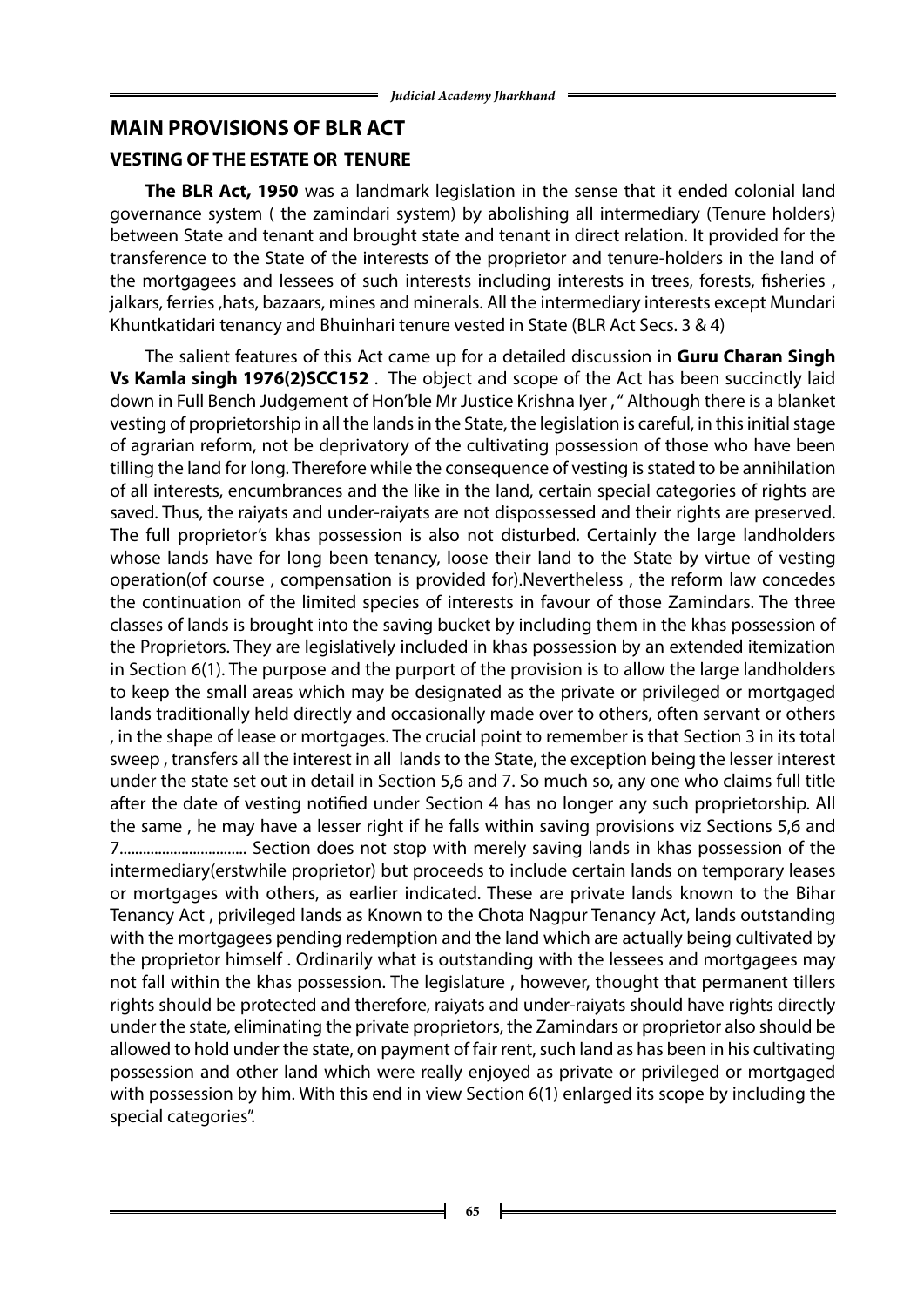Date of vesting means in relation to an estate or tenure vested in the State, the date of publication in the official Gazette of the notification under Sub-Section(1) or (2) of Section 3A in respect of such estate or tenure.

## **Section 3 provides that the State Govt. may from time to time, by notification, declare that the estate or tenure of the proprietor or tenure-holder , specified in the notification have passed to and become vested in the State.**

**"Estate"** means any land and fishery and ferry rights included under one entry in any one of the general registers of revenue paying lands and revenue free lands prepared and maintined under the law for the time being in force.

**"Proprietor"** means a person holding in trust or owing for his own benefit an estate or part of an estate, and includes the heirs and successors-in-interests of a proprietor.

 **Holding** means land or lands held by a Raiyat and treated as a unit for assessment of revenue.

Section 3A provides that the intermediary interest of all intermediaries in whole of the State have passed to and become vested in the State.

 **The consequence of vesting has been laid in Section 4 of the BLR Act.** Section 4(a) to(c) lays down different interest which got vested in consequence of the notification of vesting. Once an estate vests in the State , the various interests of the intermediaries enumerated therein are also vested in the State absolutely free from all encumbrances, barring the raiyati or under-raiyati interest. When an estate is vested in the State, any encumbrances is automatically wiped out.

## **What is vesting and what are its legal consequence comes up in almost all land related civil disputes?**

Most of such disputes have their roots from the time of land reform Act. Often it is argued that such and such land got vested and such land did not get vested in the state. This argument is basically fallacious as one and all land got vested in the State by virtue of S/3 of the Act. Setion 3 says that the estates or tenures of a proprietor or tenure holder has passed to and become vested in the state. It does not say that the interest of the raiyat has got vested in the State. The import of section is that the proprietary Right and its natural corollary of collecting rent got vested in the state. But this did not affect the occupancy right of the raiyat. Before the land reform Act came into force during the British Raj there were three kind of agrarian relation. The first category was the land of which the proprietary right was vested in the crown and the land revenue was collected by the landlords The second category of land was those lands in which the proprietary Right of land was vested in the Local rajas who collected the land revenue either directly or through intermediary land lord. The BLR Act swept away all these categories and the State stepped into the shoes of the proprietors and tenure-holder assuming their Proprietary Right and their right to collect the land Revenue. The occupancy Right of the raiyat/tenant was not affected. The collector under S4/f was deemed to have taken charge of such estate or tenure and of all interests vested in the state under this section.

 From the sweeping nature of the vesting the following respite was secured to the proprietors and tenure-holders:

- 1. Homestead of intermediaries was to be retained by them as tenants. Such land was by legal fiction deemed to have settled by the state with such intermediaries.
- 2. Certain land in khas possession of the intermediaries to be retained by them on payment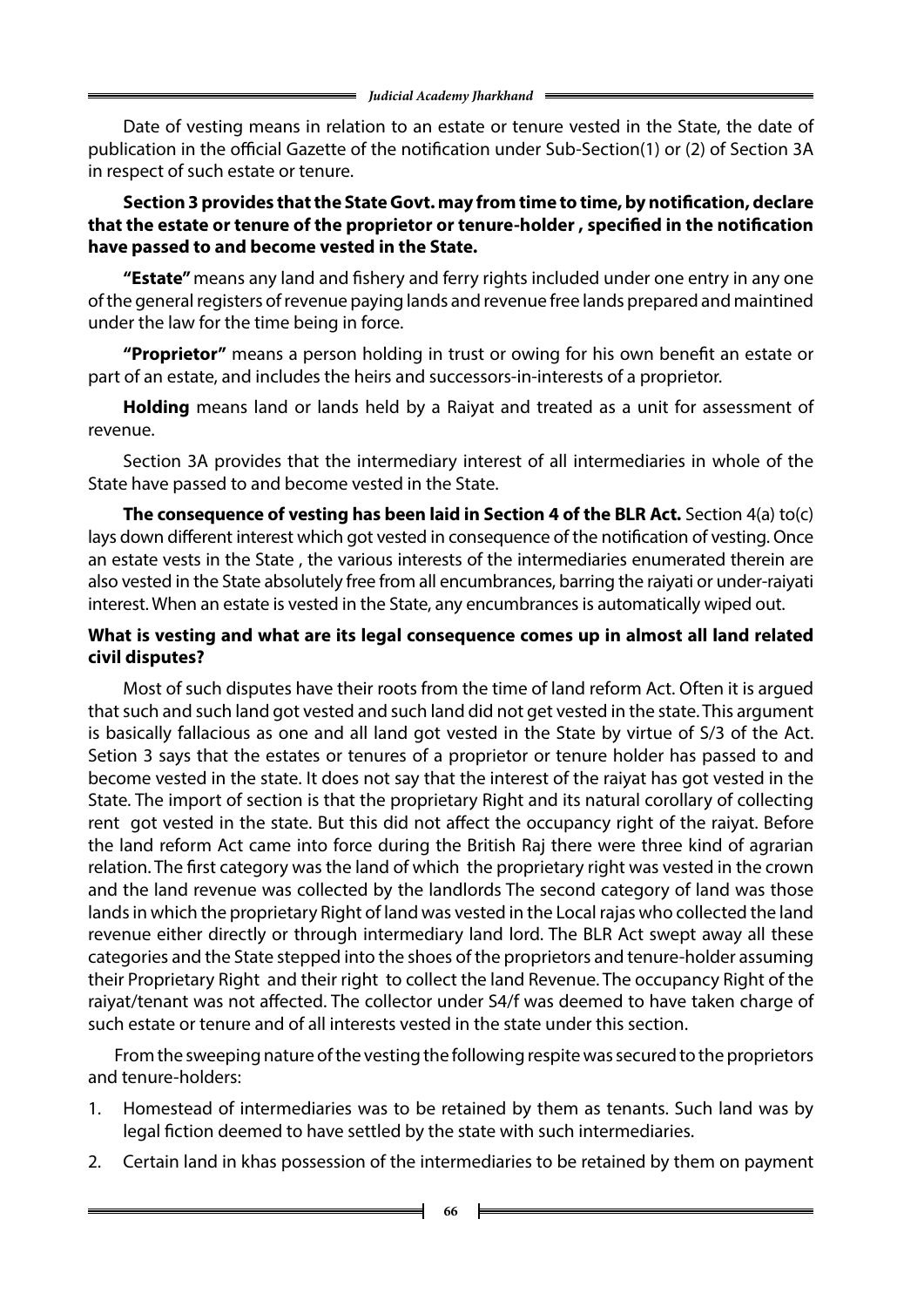of rent as raiyats having occupancy rights.

- 3. Building together with lands on which such building stand in the possession of intermediaries and used golas, factories or mills to be retained by them on payment of rent.
- 4. Section7B –Right to hold mela to vest in the state subject to the proviso to this Section.
- 5. Section7D—Land and building, etc. acquired for an industrial undertaking and utilised for providing civic amenities etc shall be deemed to have been leased to have been leased by such Govt. to such undertaking.
- 6. sectionE—Land to have been acquired for an industrial undertaking and leased out by it to another for expansion deemed to be leased by the Govt.
- 7. Section 4(f)Trust etc

It was held that there was no question of partial vesting of the agricultural land, rights in or of the intermediaries got vested in the state.

One of the provisions that is often invoked in cases where transfer has taken place soon before vesting and the transfer is challenged on the ground that it has been made to avoid the consequences of vesting is **Section 4(h)** which provides that the Collector shall have power to make inquiries in respect of any transfer including the settlement or lease of any land comprised in such estate or tenure or the transfer of any kind of interest in any building used primarily as office or kutchery for the collection of rent of such estate or tenure or part thereof and if he is satisfied that such transfer was made at any time after the first day of January 1946, with the object of defeating any provision of this Act or causing loss to the State, he may after giving notice to the parties annul such transfer, dispossess the person claiming it and take possession of such property.

In order to canvass the genuineness of such a transfer by sada hukumnama it is some times argued that the Collector had an opportunity to verify the boanfides of the settlement deed under Section 4(h), failing which the settlement can not be challenged now. In other words it is canvassed that since the transfer was not inquired and annulled in terms of Section 4(h), at the time of vesting, any such transfer can not be inquired and cancelled now.

Now this issue can be approached from two angles, firstly, where following the settlement return has been filed by the outgoing proprietor or the ex-landlord in terms of Rule 7 B of the Bihar Land Reforms Rules 1951. If the return is proved to have been filed, then the Collector can be imputed with the knowledge of the transfer and if the Collector failed to initiate inquiry regarding the genuineness of the transfer under Section 4(h), then it cannot now take the plea that the transfer was made to avoid the consequence of vesting. If on the other hand, if neither return is filed with respect to the transfer, nor any entry is made in register II, then the said document can be only said to be a sham paper transaction and the Collector can not be said to have any knowledge about the said transfer. Unless any information regarding such transfer is given to the Collector, the plea that collector had the opportunity to initiate the inquiry at the time of vesting under Section 4(h) can not be availed. Unless any information regarding transfer in the form of return was given by the outgoing proprietor or tenure-holder, the Collector can not be said to have any material on record to initiate inquiry under Section 4(h).

In **Upendra Narain Singh Vs State of Bihar (1996)5 SCC499** the order of annulment of transfer by Collector on the basis of finding that granting patta in favour of appellant by the ex-landlord-Zamindar, having been effected after the specified date ie 1.1.1946 was fraudulent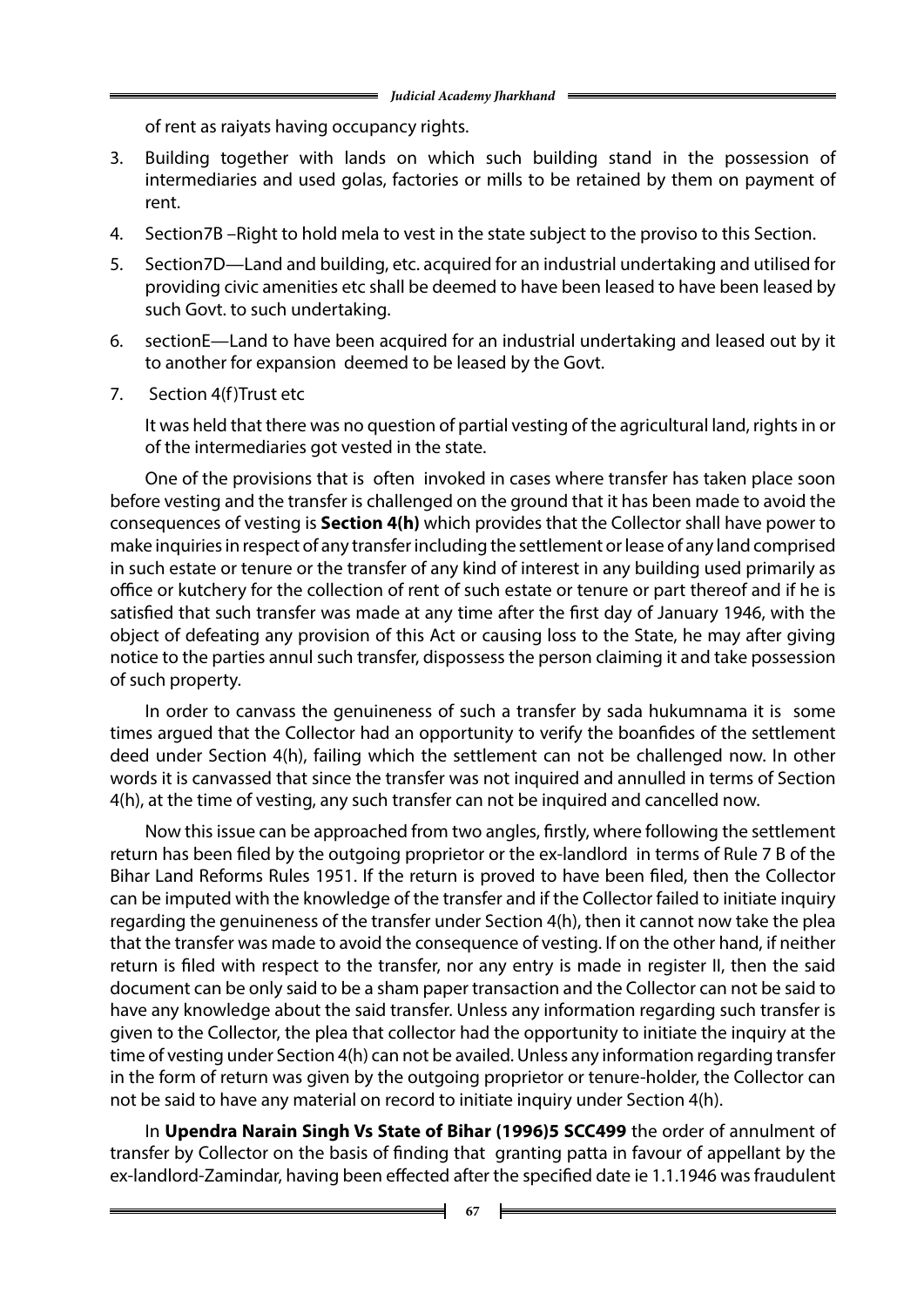to defeat the provision of the Act was under challenge. One of the ground of challenge was that order of annulment passed by Collector was not confirmed by State Govt. under the proviso. It was held that confirmation being an administrative act, its absence will not clothe the appellant any right at any stage so as to seek declaration of his on ground that thereby the order of annulment became ineffective.

**In 2002 (9) SCC 677 State of Bihar and Others Vs. Sharda Prasad Rai and Others** The question came up for determination as to whether proceeding initiated by the appellants under Section 4(h) of the Bihar Land Reforms Act, 1950, but subsequently dropped, would bar initiation of proceeding under Section 4(g) of the Act.

It was held "A perusal of clause (h) would show that it empowers Collector to make an enquiry in respect of any transfer including the settlement or lease of any land comprised in such estate or tenure or the transfer of any kind of interest in any building used primarily as office or cutchery for the collection of rent of such estate or tenure or part thereof. If on making enquiries the Collector is satisfied that such transfer was made at any time after the first date of January, 1946 with the object of defeating any provisions of the Act or cause loss to the State or obtaining higher compensation thereunder, he is required to give reasonable opportunity and notice of being heard to the parties concerned and is entitled to annul such transfer, dispossesses the person claiming under such transfer and take possession of such property on such term as may appear to him equitable.

The import of clause (g) is entirely different. It says that where by the reason of the vesting of the estate or tenure or any part thereof in the State under the provision of the Act, the Collector is of the opinion the State is entitled to direct the possession of any property, he is enjoined to serve a written order in the prescribed manner on the person in possession of such property requiring him to deliver possession thereof to the State or to show cause, if any, against the order within the period specified therein. When such a person fails to deliver possession or show cause or when a cause has been shown, the Collector after giving such a person, a reasonable opportunity of being heard reject the cause shown, for reasons to be recorded in writing, it can take or authorize taking of such steps including use of force as may be necessary for securing compliance with the order or preventing breach of peace. Thus it is clear that these two clauses contemplate two different situations and they operate in different fields an action under clause (h) does not debar the State from taking action under other clause, namely, Clause (g)".

### **Smt. Kalpana Pandey Vs. State of Jharkhand 2008 (4) JCR 389 –**

Facts : Jamabandi number 626, mauza – Pakur, Thana No. 128, was recorded in the name of the husband of the petitioner Late Anand Mohan Pandey in the revenue register and jamabandi was created according to the petitioner, before vesting of the State in the year 1948. The nature of the land was Gair Mazarua Malik land. The said land was settled with petitioner's husband by Amalnama followed by grant of rent receipts and delivery of possession. After vesting of the State enquiry was made regarding the said jamabandi created by the landlord and the same was maintained and the jamabandi was opened and continued in the name of petitioner's husband by the revenue officer. Since thereafter her husband had been paying rent to the State and was coming in peaceful possession. In the year 1982 after more than 30 years, the petitioner's husband got a notice under section 4 (h) of the Act 1950 from Circle Officer, Pakur. The Circle Officer being satisfied with the claim dropped the proceeding. Suddenly in the year 1995 another notice under section 4 (h) was issued by the S.D.O. Pakur and in the ensuing proceeding the jamabandi was cancelled.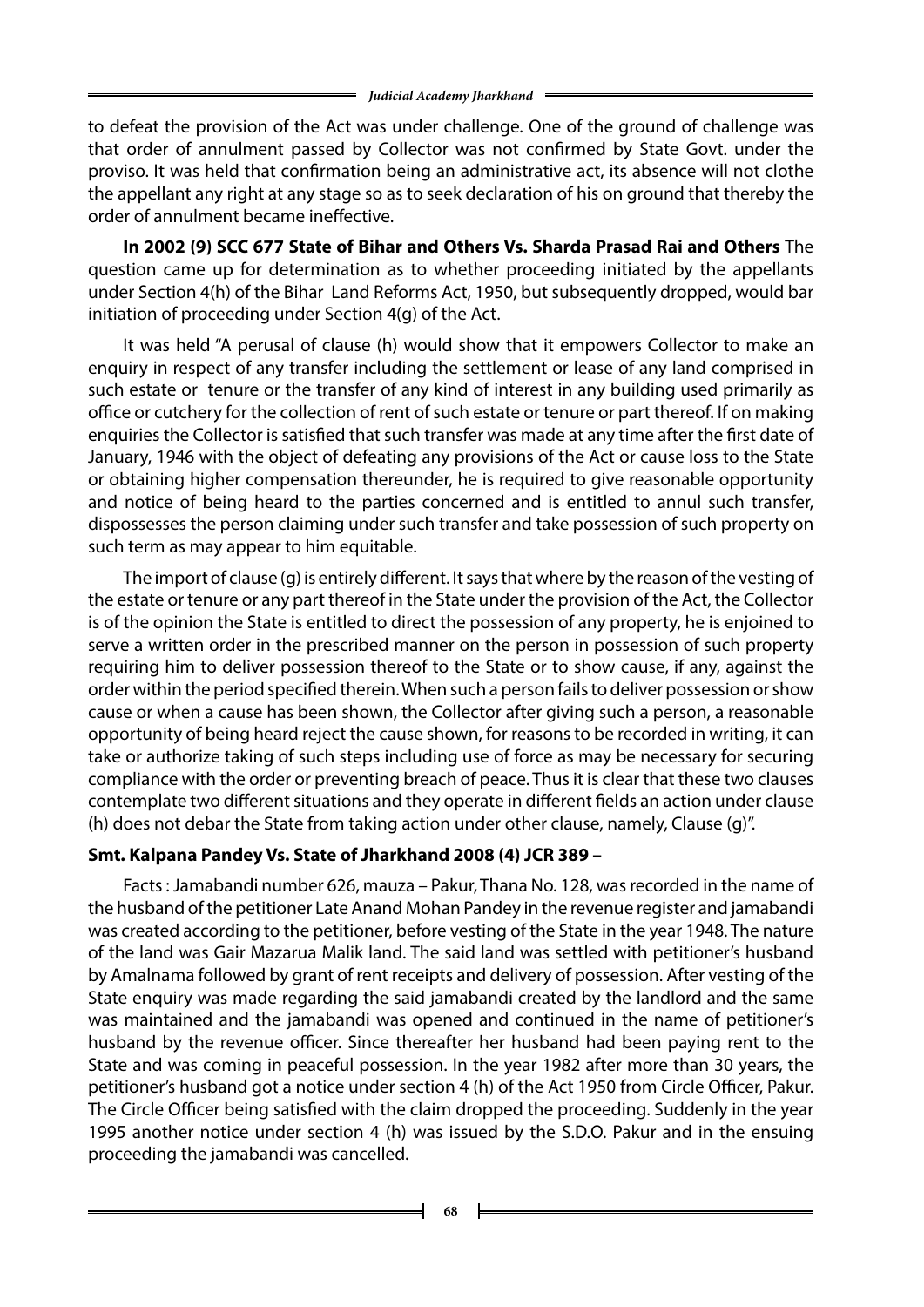It has been held in the case that jamabandi once created cannot be cancelled by the revenue authority unless there is established ground of fraud, misrepresentation or the jamaband is found created by an order passed without jurisdiction and assailed within a reasonable period. Jamabandi as such may not be a document of right, title, interest and possession, but jamabandi once created does establish the relationship of landlord and tenant and creates a valuable tenancy right under the provision of law. Section 13 of the S.P.T. Act , enumerates the right of raiyats in respect of use of land and provides that a raiyats may use the land of his holding in any manner of local usage or custom or irrespective of any local usage or custom in any manner which does not materially impair the value of the land or render it unfit for cultivation. A tenant cannot be ejected on any other ground than as provided under section 39 of the S.P.T. Act.

### **LANDS IN KHAS POSSESSION OF INTERMEDIARIES**

Section 6 is the saving clause which protects the land in khas possession of the proprietor and tenure holder and they will be entitled to retain possession thereof and hold them as raiyat under the State having occupancy right in respect of such lands on payment of rent. The category of lands which have been enumerated in this section are all lands used for agricultural or horticultural purposes, which were in khas possession of an intermediary on the date of such vesting, including –

- (a) (i) **Proprietor's private land let out under a lease** for a term of years or under a lease from year to year, referred to in section 116 of the Bihar Tenancy Act.
	- (ii) **Landlords Privileged land** let out under a **registered lease for a term exceeding one year** or under a lease written or oral for a period of one year or less : referred to in section 43 of CNT Act.
- (b) Lands used for agricultural or horticultural purposes and held in the direct possession of a temporary lessee of an State or tenure and cultivated by himself with his own stock or by his own servant or by hired labour or with hired stock.
- (c) Lands used for agricultural or horticultural purposes forming the subject matter for subsisting mortgage on the redemption of which the intermediary is entitled to recover khas possession thereof.

The above categories of land shall be deemed to be settled by the state with such intermediary and he shall be entitled to retain possessions thereof and hold them as raiyat under the State having occupancy rights.

The proviso further provides that the intermediary shall not be entitled to retain possession of any naukarana land, chowkidari chakran or goraiti jagir or mafi goraiti in the record or right, which has already accrued to the raiyat before the date of vesting.

From the above definition it is evident that the intermediary was entitled to retain land in khas possession. What is Khas Possession has been defined under **Section 1(k) of the BLR** Act, 1950, "Khas possession used with reference to the possession of the proprietor or tenure holder of any land used for agricultural or horticultural purpose means the possession of such proprietor or tenure holder by cultivating such land or carrying on such horticultural operations thereon himself with his own stock or by his own servants or by hired labour or hired stock".

The definition as to what precisely constituted "Khas Possession" was put forward in **Brajnandan Vs J.P.Sahu 1958 BLJR 122**. It was stated that in the definition of khas possession stress has been given on two elements ie Juridical Possession and on the form in which the act of possession is exercised at the time of vesting by the outgoing proprietor. The term khas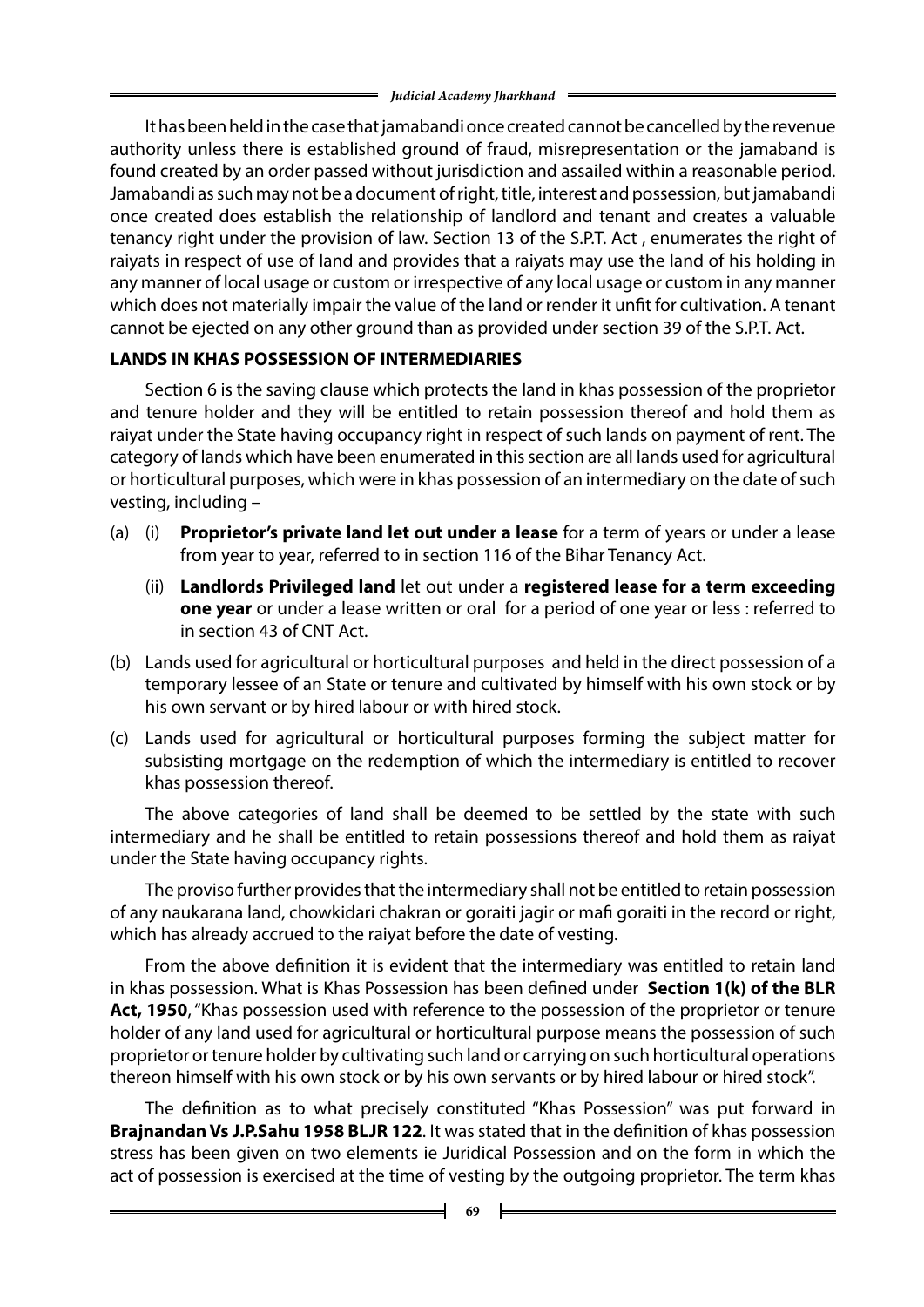signifies the possession of the proprietor sans the interposition of any tenants, **and not physical or actual possession**.

The Apex Court held in **Suraj Ahir Vs Pritam Singh AIR 1963 SC 454** that the above view was not correct and held that the definition as it stands can only relate to actual or cultivating possession by the intermediary or tenure-holder, either personally or by means of hired labours. The intermediary is denied the shelter under Section 6 of the Act by the very fact that any other kind of constructive possession is foreign to the definition.

An interesting question fell for consideration in **Ramesh Bijoy Sharma and ors Vs Pasupati Rai and ors 1979(4) SCC27** that if the tenant-at-will is in actual possession and holds out against landlord and questions his right to be put in possession , can it be regarded as khas possession of the landlord?

This question was answered in the negative and it has been held that a tenant-at-will is some one other than the landlord. If a tenant-at-will is cultivating land used for agriculture, the agricultural operation carried out by him can not be said to be the cultivation of the landlord himself, nor the stock of the tenant-at-will can be regarded as the stock of the landlord, nor the tenant-at-will can be regarded as the servant of the landlord. The word used in Section 6 is not "possession" but it is qualified by the adjective 'Khas Possession' its equivalent being 'actual possession' as the word is used in contradistinction to the word 'constructive possession'. The expression khas possession used in Section 6(1) of the BLR Act does not include the right to take possession. The subsisting title of the Lanlord over certain land on the date of vesting would not make that land under his khas Possession.

The ratio of this case is consistent with the earlier authorities on the point viz1971(1) SCC 556,(1964) 3 Scr 363 and so on. In **Balehwar Tiwari Vs Sheo Jatan Tiwari 1997 AIR 2089** it has been held that *intendment of Khas possession is referable to intermediary who must be in actual possession-- Possession is actual and admits of no dilution except to extent specified u/s 6 of the BLR Act.*

Apart form the land under khas possession, such buildings or structures together with lands on which they stood, other than any building used primarily as offices or kutcheries referred to in clause (a) of Section 4, as were in the possession of an intermediary and used as golas, factories or mills for purpose of trade, manufacture or commerce or used for storing grains or keeping cattle or implements for the purpose of agriculture and constructed and used for the aforesaid purpose before the first day of January, 1946 has been deemed to be settled by the State with such intermediary and he shall be entitled to retain possession as tenant under section 7 of the BLR Act.

In **State of Bihar Vs Sharda Prasad Rai (2002) 9 SCC 677** the question that came up for determination was whether proceeding initiated by the appellant under Section 4(h) of the Bihar Land Reforms Act ,1950 , but subsequently dropped , would bar initiation of proceeding under Section 4(g) of the Act. It was held, "……………"

The determination of the question as to whether an estate vested or not revolves round the crucial date of vesting **i.e. 6/11/1951**. If the intermediary or proprietor was not in khas possession on that date his title to the property would stand extinguished. In **Shashi Bhushan Manki Vs. Sabi Mundaian 1986 BBCJ 716** the ex-ghatwal continued to be in possession of the ghatwali tenure inspite of nomination of new ghatwal on the date of vesting, the land was deemed to have been settled with him following notification under the BLR Act .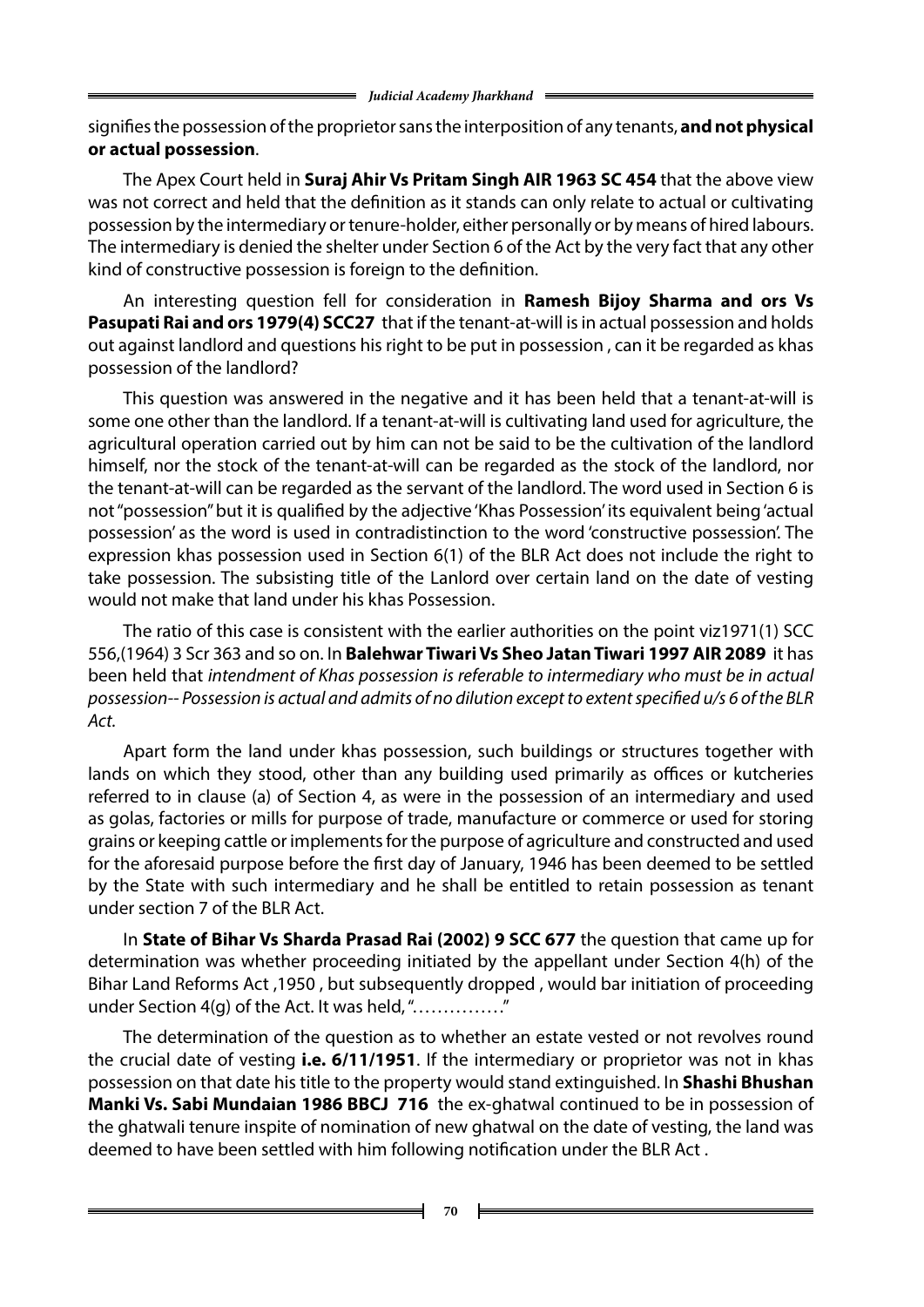In 1**996 AIR SC 1936 Mosammat Bibi Sayeeda Vs State of Bihar** the interpretation of Section 4(a) meaning of 'Bazar' came up for consideration. This is also known as Patna Market case where in the Appellants claimed that the shops are homesteads within the meaning of Section 2(J) of the BLR Act. The substantial question of law as to the meaning of word "Bazar" namely Patna Market and other such markets came within Section 4(a). Hon'ble the Apex Court answered in the affirmative and held that *on and with effect from the date of publication of the notification under Section3, the totality of the right , title and interest held by the intermediary stands abolished. The consequences thereof , as enumerated in Section 4(a) is extinguishment of the pre-existing right, title and interest over the entire estate including the enumerated items in Section 4(a) which includes hats, and bazars in the State and the pre0existing right title and interest held by the intermediary.--- In order to constitute bazar all that is necessary is a place where buyer and sellers congregate to sell and buy. It will be difficult to accept that complexes are not Bazars within the meaning of Section 4(a) of the BLR Act . They being the Bazars of a proprietor or ex-intermediary, must be held to have vested consequent upon notification under Section 3 of the Act.* 

Apart from the lands in khas possession of the intermediaries which have been saved from vesting, Section 7 extends the protective umbrella to the intermediaries with respect to buildings together with lands on which such buildings stand in the possession of the intermediaries and used as golas, factories or mills to be retained by them on payment of rent at the time of commencement of the BLR Act. The ex-proprietor is entitled to retain possession of golas on his bakast land subject to payment of rent.

### **1974 PLJR 138 Jagbandhan Nath TiwaryVs Thuiya Mahli**

Section 6(1)(a)ii,6(2)&35 –Plaintiff appellant, after vesting of his estate, making application under Section6 ----Circle officer holding defendant Respondents as adhbatiadars under plainitff upon year to year oral lease and fixing the rent in the name of the plaintiff.---Plaintiff claiming surreptitious dispossession by the defendant, filing the present suit claiming the recovery of land---Adh batidars, if can be said to be hired labors?---plaintiff, if can be said to be in khas possession within the meaning of Section (1)(a)(ii)-- defendants plea challenging the finding of the circle officer, if barred by section 35 of the BLR Act.---plaintiff's if can recover possession if not found to be a trespassers---held first that adhbatiadars are not hired labours----2nd plaintiff was not in khas possession within the meaning of Section (1)(a) (ii)--3rdly The defendants plea is not barred by section 35 –Lastly the plaintiffs can not recover possession even if defendants are found to be trespassers.----Since the yield is shared between the land lord and the ardhbatiadar he can not be said to be in the possession of the land on the basis of a lease. The provision of S/(6)(1) (b) is applicable when the landof intermediary is in possession of a temporary lessee of the estate or tenure . The defendants were not found to be such temporary lessee therefore section 6(1)(b) is not applicable in such case.----There is nothing in the Act to make the order passed by the collector to be a final order.--Section 35 only bars the jurisdiciton of the court to entertain any suit in respect of an order passed under chapter II to VI of the Act. In this case defendants have challenged the entries in the rent roll which has been prepared in the name of the plaintffs. The defendants have not filed this suit. The position would have been different if the defendants had filed the suit. Assailing the order of collector made under /6(2). Section 35 will not stand as a bar to the objection raised by the defendants specially when it is urged that the order passed by the circle officer is incorrect on the face of it.---The fact that the defendants have failed to prove any semblance of title over the disputed land will not entitle the plaintiff to get a decree for recovery of possession over the land in question. It is one land in khas possession of the proprietor which is saved int he vesting in the state under section 6. The right to recover possession from the trespasser also got vested in the state.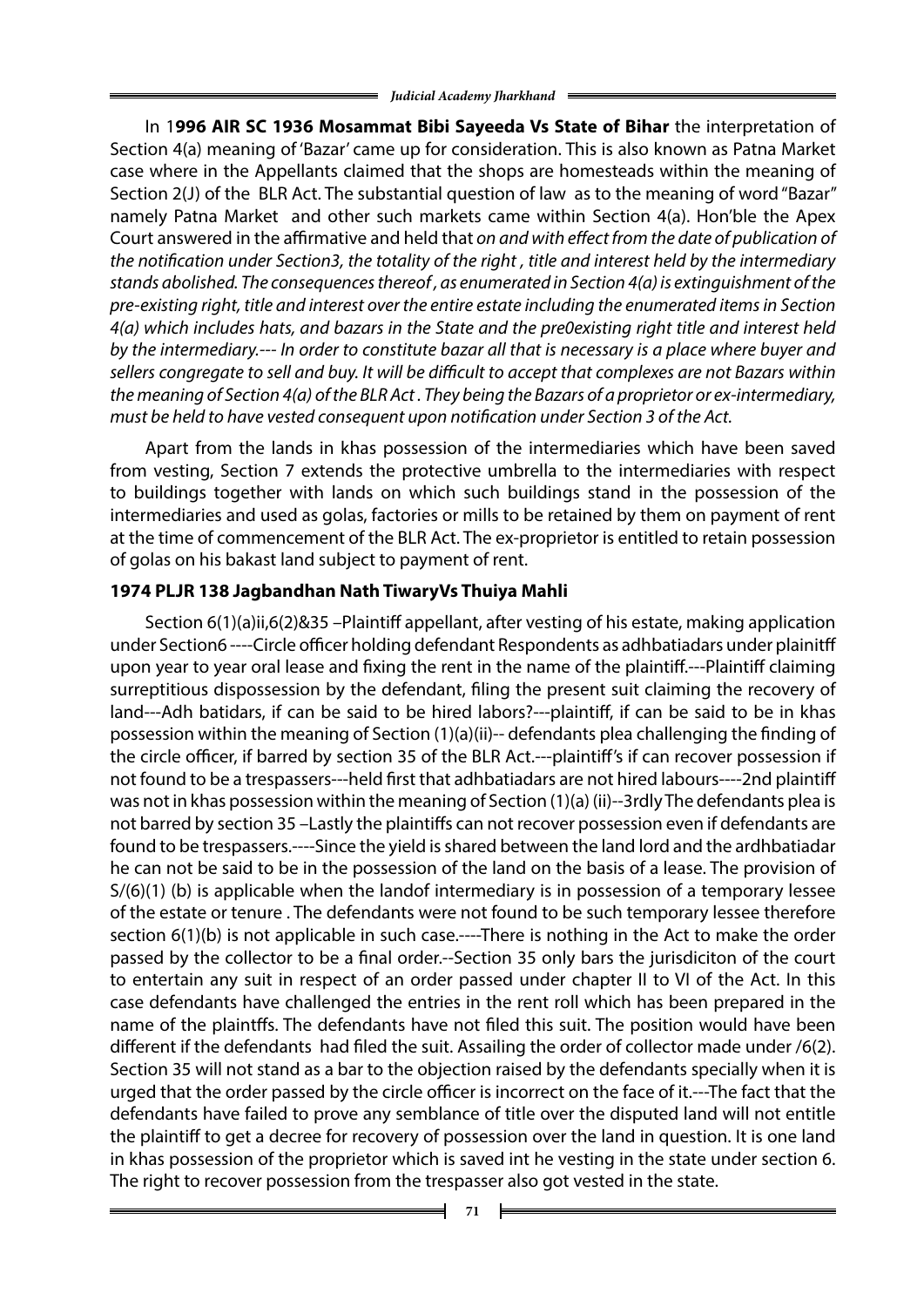**Section 35- Bar to jurisdiction of civil court in certain matters** – No suit shall be brought in any civil court in respect of any entry in or omission from a compensation Assessment roll or in respect of any order passed under chapter – II to VI or concerning any matter which is or has already been subject of any application made or proceeding taken under the said chapters.

- Form K Application by proprietor of tenure Holder for 7B
- Form -L- General notice issued by Collector
- Form –M Preparation of Rent Roll.

The fair rent or ground rent determined under these rules in each proceeding together with the register particulars shall be entered in form -M rent roll under the signature of the Collector, such rent Roll shall form part of the case record to which it relates.

### **UNDER RAIYAT, SIKMIDAR, DAR RAIYAT –**

A Sikmidar is an under raiyat – Under raiyat is a Tenant holding the land under a raiyat – As under raiyat as of right does not acquire any occupancy right in the land held by him under a raiyat in absence of any custom or usage prevalent in the Area.

Sikmidars have neither heritable nor transferable right unless there is a custom or usages contrary to that. The right of under raiyat survives till his life and it extinguishes after death of Sikmidar in possession for more than 12 years no acquisition of heritable right by Adverse possession.

 **Right of an under raiyats or sikmidar** – According to Section 76 C.N.T. Act a custom or usage by which an under raiyats can obtain rights similar to those of an occupancy raiyats is similarly, not in consistent with, and is not expressly or by necessary implication modified or abolished by the provisions of this Act and will not be affected by this Act. The said provision says that by custom occupancy right can be acquired by an under raiyats. There is no provision under the C.N.T. Act regarding heritability of the right of an under raiyats or a sikmidar. It is a settled principle of law that right of an under raiyats or sikmidar is not heritable under the law the same may be heritable by custom and custom is require to be pleaded and proved and onus lies upon the peson who claims such custom to plead and prove the same. It has been held in the decision reported in **AIR 1936 Patna 384 (Jugesh Chandra Bose versus Maqbul Hussain)**  that the interest of an under raiyats with occupancy right is not heritable under the law and the defendant has not proved the custom of heritability of the right of an under raiyats and is liable to be evicted from the suit premises. Their Lordships in the Division Bench decision reported in **AIR 1964 Patna 31 (Johan Oraon (Ekka) and another versus Sitaram Sao (Bhagat) and others** have held that an under raiyats with occupancy status is not heritable under the law though it may be heritable by custom. Where in a suit for declaration the defence was that the defendants acquired permanent occupancy right in the disputed land from their father who had acquired those property by prescription, it was held that the custom of heritability was not established and the defendants were liable to be evicted. In another decision reported in **1988 BLT 258 (Haripada Mahato and another versus State of Bihar and others and Dasrath Mahto versus Commissioner, C.N. Division South, Ranchi and others)** it has been held that the plea regarding custom in a particular village has not been established, Section 76 of the C.N.T. Act cannot be applied. Sikmidar even if remains in possession of land for a period of more than 12 years cannot acquire heritable right by adverse possession. In para 14 of the said judgment it was held that in the village note there is no mention about heritability of the tenancy. Further in the single Bench decision reported in **2002 (3) JCR 554(Waxpol Industries Limited Versus State of Bihar and others)** it has been held that when the custom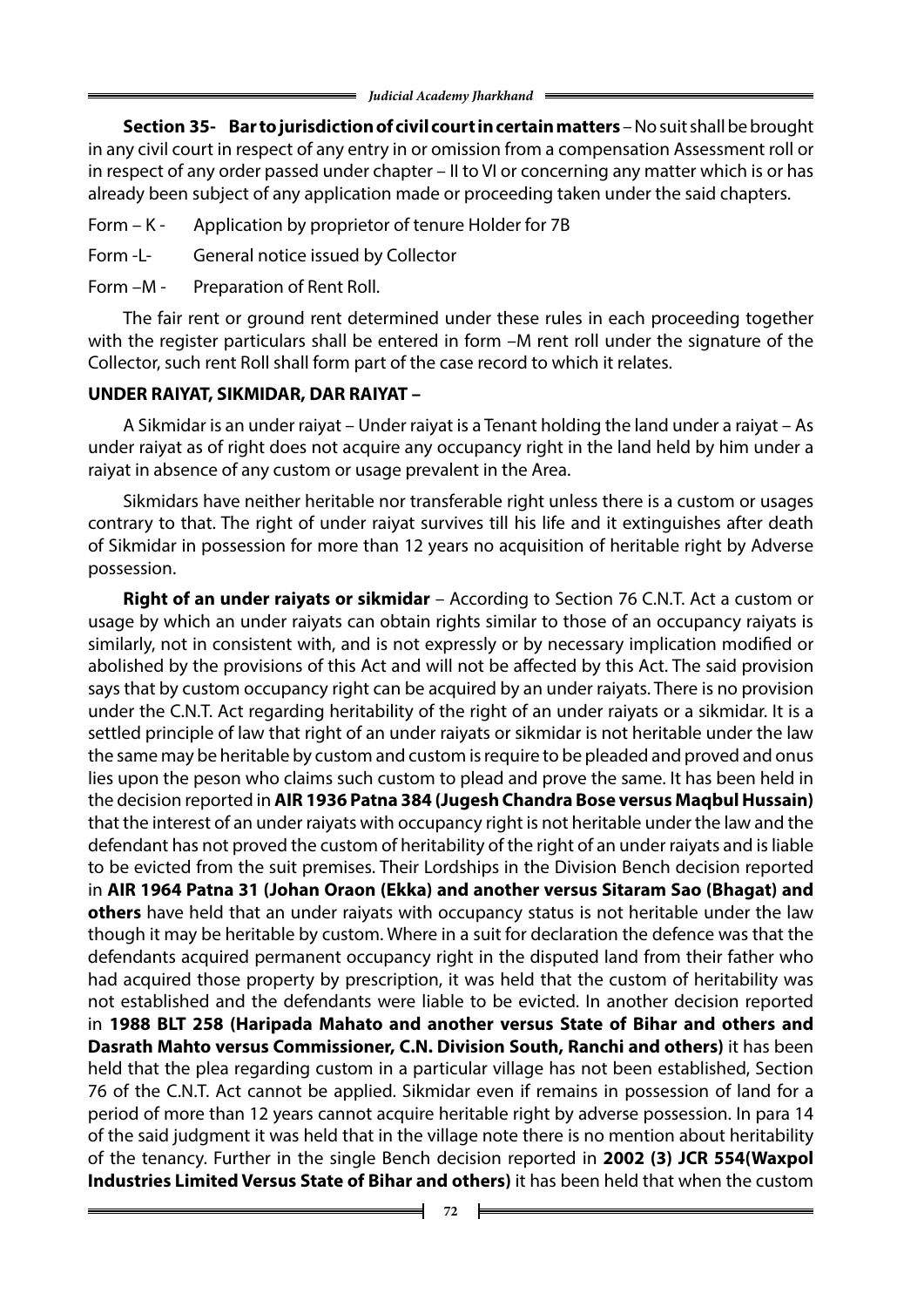of heritability of sikmidar has not been proved by evidence and even if the sikmidar and / or his heirs remained in possession for more than twelve years, no acquisition of heritable right by adverse possession is available. It has further been held that sikmidar has neither heritable not transferable right and without taking resort to Section 46 of the C.N.T. Act any transfer of tribal land by sikmidar is illegal and invalid and confers no right or title on the vendee. Similarly in the decision reported in **2004 (1) JCR 98 (Sandhya Rani Devi and others versus Gour Chandra Panda and others)** it has been held that right of an under raiyats is neither transferable not heritable unless there is custom or usage to the contrary. The right of an under raiyats survives till his life and extinguishes on his death. Their Lordships in the decision reported in **2005 (2) JLJR 95 Division Bench (Waxpol Industries Limited versus State of Bihar and others)** have held that in absence of any evidence regarding heritable right of sikmidar which has not been proved and the plea regarding custom has not been established and as such sikmidar even if remains in possession for more than twelve years cannot acquire heritable right by adverse possession.

### **Gautam Kumar Choudhary**

Director Judicial Academy Jharkhand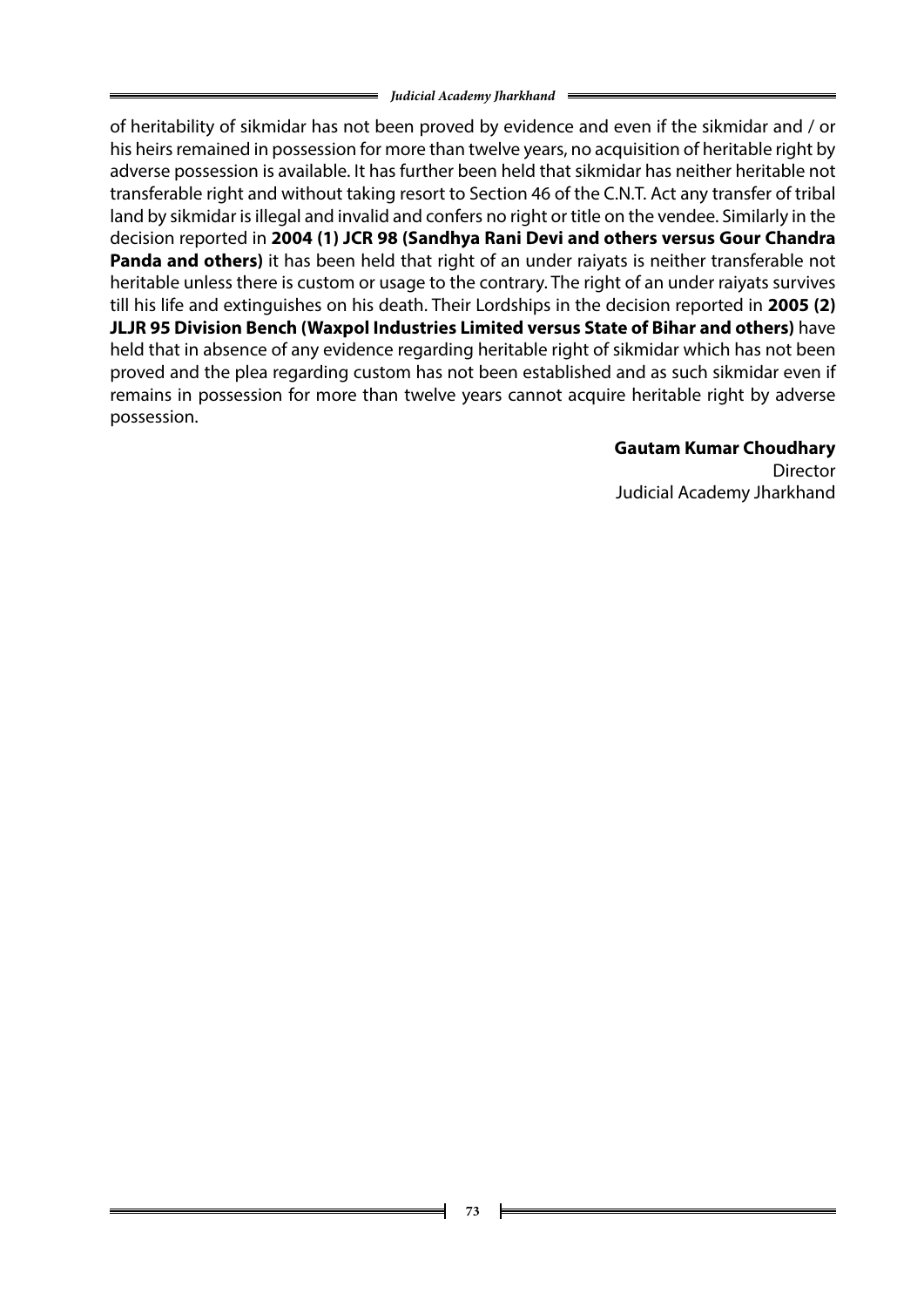### **GLOSSARY**

**Gairahi** – A kind of communal land from the produce of which the expense of Ghost worship is made.

**Gairmzurwa Malik or Gairmazurwa Khas** - Uncultivated land or parti lands ditch or up-land not fit for agricultural purposes of the landlord over which any raiyat can make it fertile by levelling it making Korkar etc, after taking due permission from the land lord and the same can be settled to a raiyat.

**Gairmazuruwa Aam Land** - Un-cultivated communal land of the land Lord like road, temple, mosque burial place, hat, bazar etc which can not be settled to any body.

**Maswar** - A system of procurement in which a raiyat pays as rent to his land lord and amount of produce equivalent to the quantity of the seed sown by him.

**Mokarry** - A Permanent lease,

**Mokarridar** -leaseholder

**Mokarrari**- A permanent heritable and transferable tenunre, rent fixed in a pre-emption

**Naukrana**- Land given by the Land Lord for rendering service.

**Village Note**- Is attached with the record of right.

**Land Lords privileged**- Land(Section 118)

**BIRIT** – A grant or a gift.

**BIRIT PUJAI** – A grant or gift made to a person on the condition that he carries or worship of any particular God, Temple or deity. Also indicates holding in possession of the recognized Pahan of the village.

**BRIT PUJAI** – Appertaining to Brit Puja or Ghost Worship.

**BHUGUT BANDHA MORTAGAGE** – Means a Transfer of the interest of Tenant in his Tenancy for the purpose of securing the payment of money advanced or to be advanced by way of loan upon the condition that the loan with all interest thereon, shall be deemed to be extinguished by the profit arising from the tenancy during the period of mortgage.

**KORKAR** – Means land whatever name locally known such as 'Babhala' Khunwat, Jalsasam' or ariat which has been artificially levelled or embarked primarily for the cultivation of rice and

- a) Which previously was jungle waste or uncultivated or was cultivated up land or which through previously cultivated has became unfit or cultivation of transplanted rice and
- b) Which has been prepared for cultivation by a cultivation (other then the landlord) or by the predeceased in interest other than the landlord.

| ABAD                   |                      | Cultivate                                               |
|------------------------|----------------------|---------------------------------------------------------|
| <b>ANABAD MALIK</b>    | $\ddot{\cdot}$       | Land Lord's Waste Community                             |
| ANABAD SARBSHADHARAN : |                      | Waste Land belonging to village Community               |
| <b>BAKASHT LAND</b>    |                      | Raiyati Land temporarily in possession of the land lord |
| <b>BAKASHT MALIK</b>   |                      | In cultivating possession of the Landlord               |
| <b>BANDOVAST</b>       | $\ddot{\phantom{a}}$ | Settlement                                              |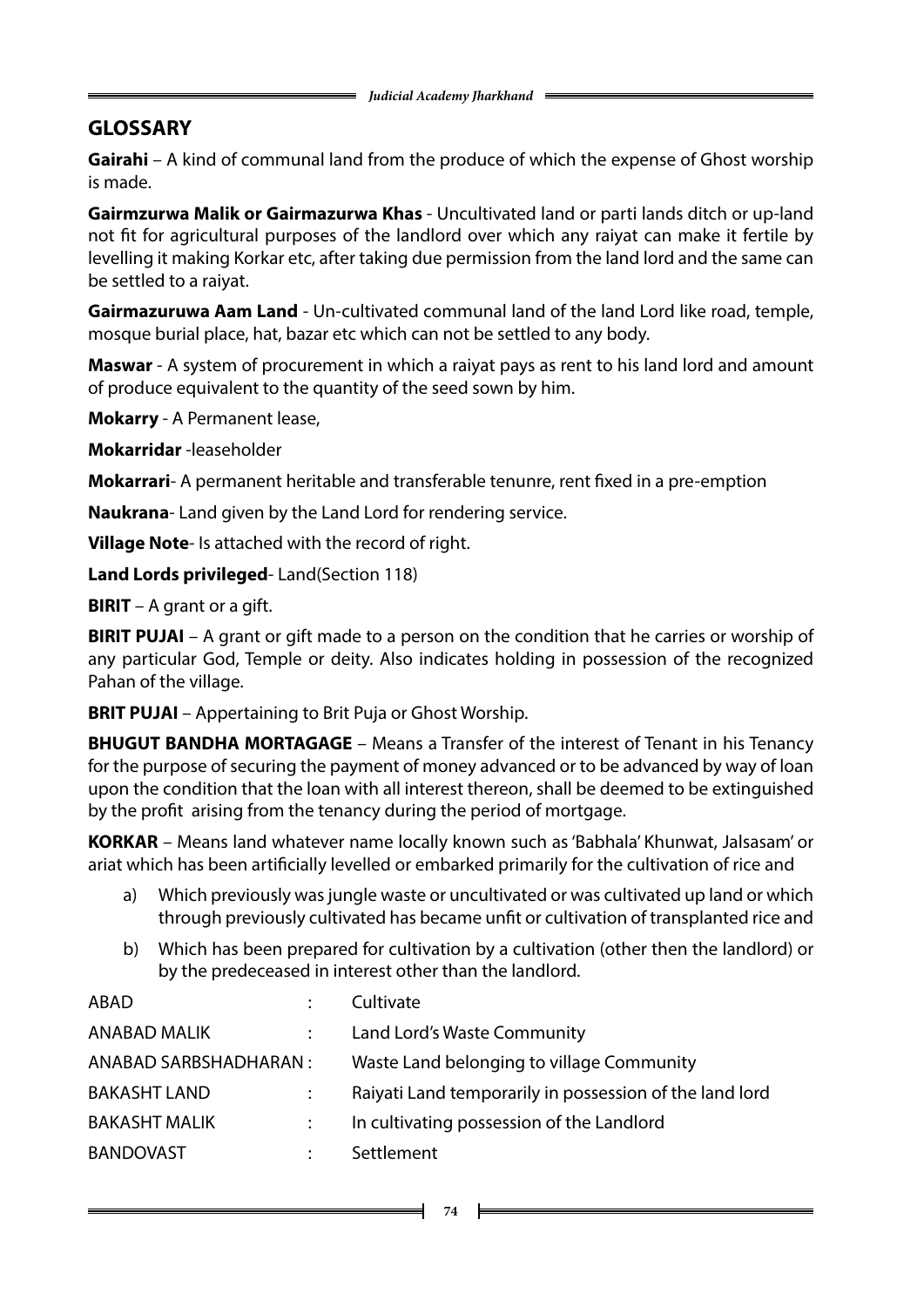|                     |                | Judicial Academy Jharkhand $\equiv$                                                             |
|---------------------|----------------|-------------------------------------------------------------------------------------------------|
| <b>BATALI</b>       | $\ddot{\cdot}$ | Actually divided                                                                                |
| <b>BATAIDARI</b>    |                | System of division of produce                                                                   |
| <b>BAYNAMA</b>      |                | Sale deed                                                                                       |
| <b>BEDAKHAL</b>     |                | Injection, Eviction from land                                                                   |
| <b>BEGAAR</b>       |                | A forced laborer                                                                                |
| <b>BE-LAGAN</b>     |                | Without rent                                                                                    |
| <b>CHAK</b>         |                | <b>Block</b>                                                                                    |
| <b>DHUR, DHURKI</b> |                | Unit of measurement                                                                             |
| <b>ESTATE</b>       |                | Land included under one entry in any of general registers                                       |
| <b>GAIR ABAD</b>    |                | Uncultivated                                                                                    |
| <b>GAIR MAZRUA</b>  |                | Uncultivated, Parti                                                                             |
| <b>INDRAJ</b>       |                | Entry in record                                                                                 |
| <b>JAMABANDI</b>    |                | <b>Rent Roll of the Land Lord</b>                                                               |
| <b>KASTKAR</b>      |                | The person under whose direct cultivation the land is<br><b>Exclusive Land of the Land Lord</b> |
| <b>KHATA</b>        |                | Khatian for one holding                                                                         |
| <b>KHATIAN</b>      |                | detailed record for each separate holding of the plots                                          |
| <b>KISTWAR</b>      |                | Survey of all the fields, wasted Land, house etc. of a village<br>by amin                       |
| LAGAN               |                | Rent                                                                                            |
| <b>MALGUJARI</b>    |                | <b>Land Revenue</b>                                                                             |
| <b>MAUZA</b>        |                | A village as recognized and separately mapped at the time<br>of revenue survey.                 |
| <b>PARCHA</b>       |                | A duplicate of the khatian made over the Land lord and<br>tenant during Khanapuri.              |
| <b>PARTI</b>        |                | Land lying fallow                                                                               |
| <b>PARTI KADIM</b>  |                | Old fallow Land not cropped within three years.                                                 |
| <b>PARWANA</b>      |                | An order by a person in authority                                                               |
| <b>PATTA</b>        |                | A kind of lease                                                                                 |
| RAIYAT              |                | A person who has acquired a right to hold land for the<br>purpose of cultivation                |
| <b>SAHAN</b>        |                | Enclosure or Court yard; the uncultivated land adjoining and<br>forming part of the home stead  |
| <b>SALAMI</b>       |                | A capital payment being paid by tenant to land lord.                                            |
| <b>TASDIQUE</b>     |                | Attestation of the draft record of rights during survey<br>operation.                           |

### $\Box \Box \Box$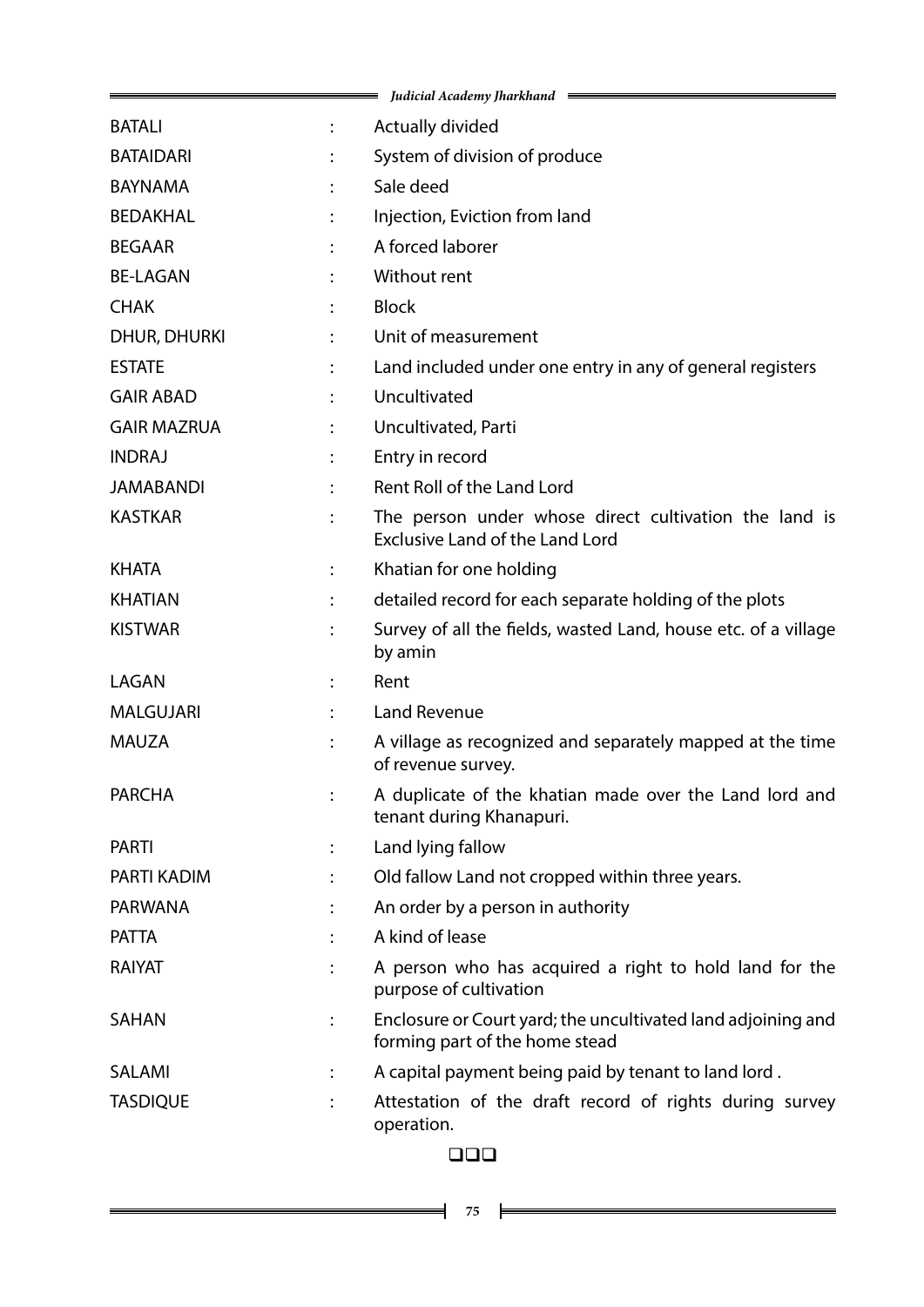Maintenance of records Form of continuous Khatian to be maintained by the Anchal Adhikari under Section 3 (1) (See Rule 4) FORM-I

Continuous Khatian

|  |                                                                          | Possession, nature | of possession   | Shikmi possession | etc. Remarks |  |
|--|--------------------------------------------------------------------------|--------------------|-----------------|-------------------|--------------|--|
|  |                                                                          | Area               |                 | D<br>D<br>D       |              |  |
|  |                                                                          | Nature of land     | Classification) |                   |              |  |
|  | If Shikmi Khatian the name of the actual tenant along with khata number. | Plot               |                 | Plot no. Boundary |              |  |
|  |                                                                          | Name of tenant     | rathers name,   | caste and         | residence    |  |
|  |                                                                          | Serial no. in      | the Khatian     |                   |              |  |

**76**

*Judicial Academy Jharkhand*

=

**Appendix I Register 1B**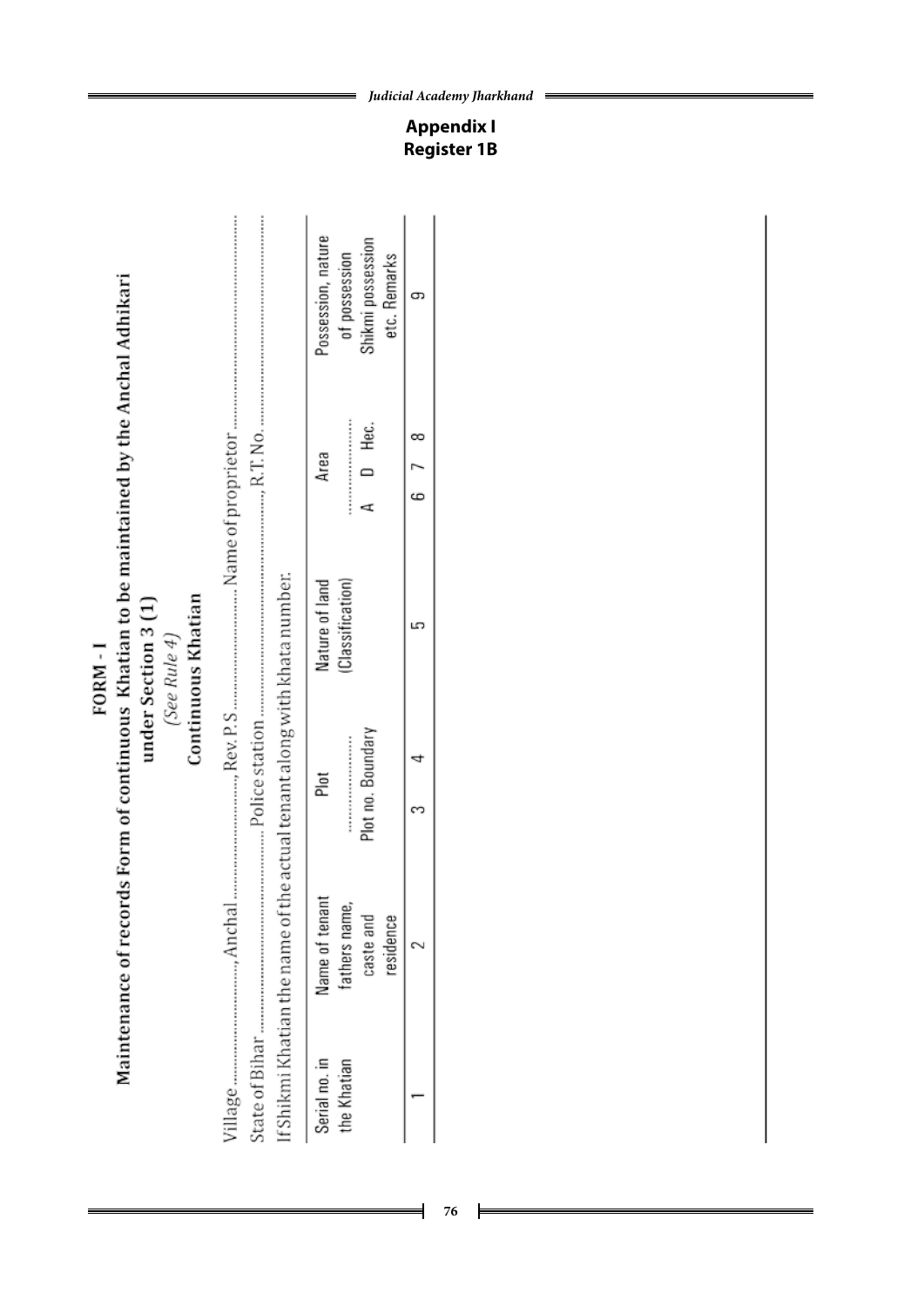| Rent about plots with kind rent, its<br>conditions for possession |                                                                         | The period of possession<br>of the non-occupancy                                                                                        | iubstance of the order<br>for making changes               | Remark |
|-------------------------------------------------------------------|-------------------------------------------------------------------------|-----------------------------------------------------------------------------------------------------------------------------------------|------------------------------------------------------------|--------|
| cess, according<br>to the enquiries<br>of the A. A.               | Rent excluding Assessed reason<br>able rent if any<br>excluding<br>cess | dition of rent if it increa-<br>ses gradually (3) special<br>fixation of rent and con-<br>raiyat (2) procedure for<br>conditions if any | name of the officer<br>etter no. and date,<br>giving order |        |
|                                                                   |                                                                         |                                                                                                                                         |                                                            |        |

# Statement-

- If Khata is possessory the name of the raiyats who have got possession on the plot shall be entered in col. 9.  $\Xi$
- If the possession is through lease, mortgage then the number of registration deed, date of registration and amount consideration will also be mentioned in col. 9.  $\boxed{2}$
- The name of Shikmi raiyat will also be mentioned in this column, If the period of possession is less than twelve years then the period of possession will also be mentioned.  $\begin{bmatrix} 3 \end{bmatrix}$ 
	- If the trees are not in possession of raiyat, the name of the person to whom it belongs, his share and nature of tree and number will be mentioned.  $\bigoplus$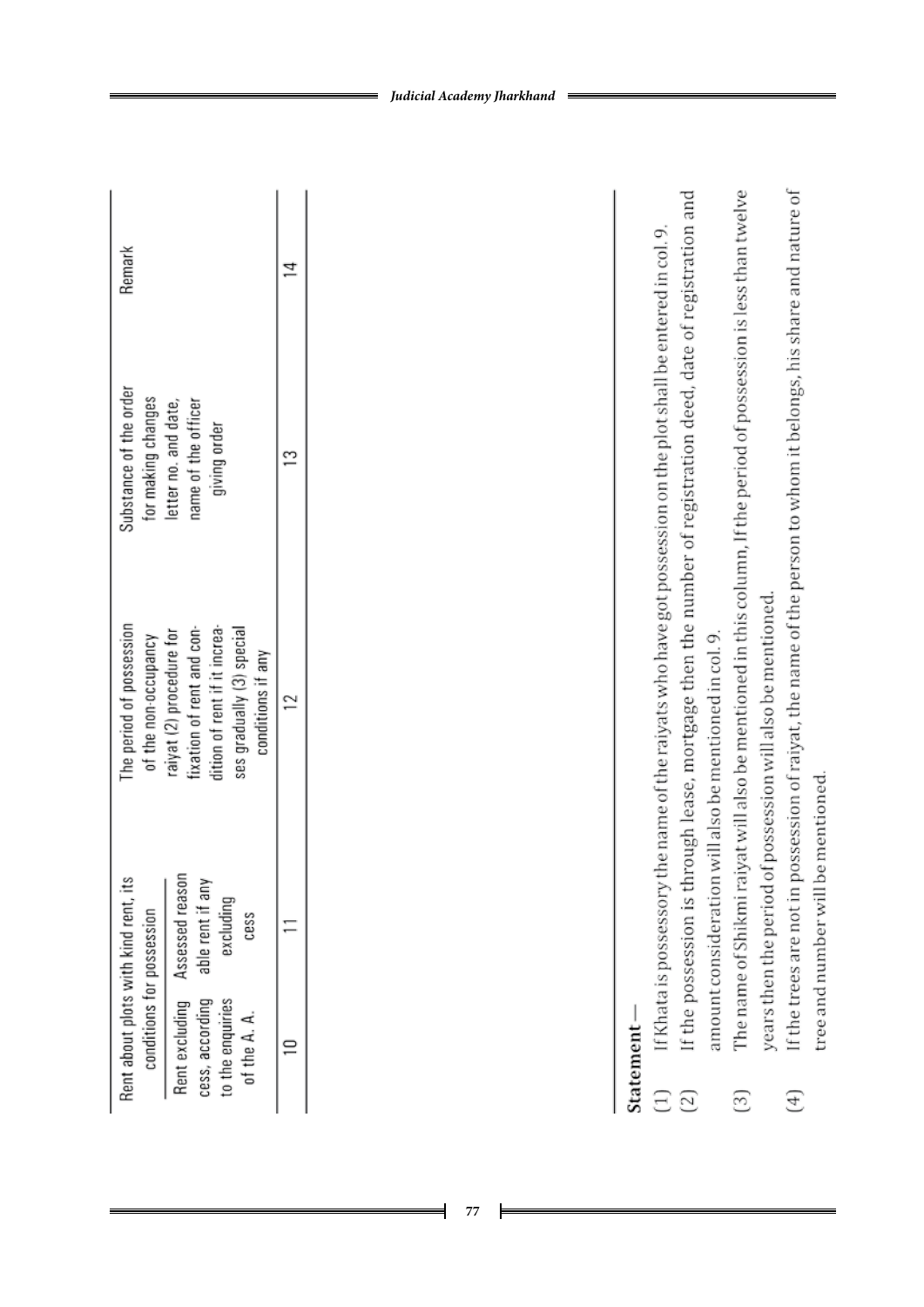|                                                                                                                                                                            | Coins         | Paise                |  |
|----------------------------------------------------------------------------------------------------------------------------------------------------------------------------|---------------|----------------------|--|
|                                                                                                                                                                            |               | Rupees               |  |
|                                                                                                                                                                            |               | Paise                |  |
|                                                                                                                                                                            | Rent          | Rupees               |  |
| Form of tenant Khata Register to be maintained by Anchel Adhikari under Section 3 (i)<br>MAINTENANCE OF RECORDS FORM NO. - 2<br>Register of Tenants Ledger<br>(See Rule 4) | Annual demand | Approval for changes |  |
|                                                                                                                                                                            |               | Year                 |  |
|                                                                                                                                                                            |               | Decimals             |  |
|                                                                                                                                                                            | Area          | Area                 |  |
|                                                                                                                                                                            |               | Year                 |  |

Appendix - II

╡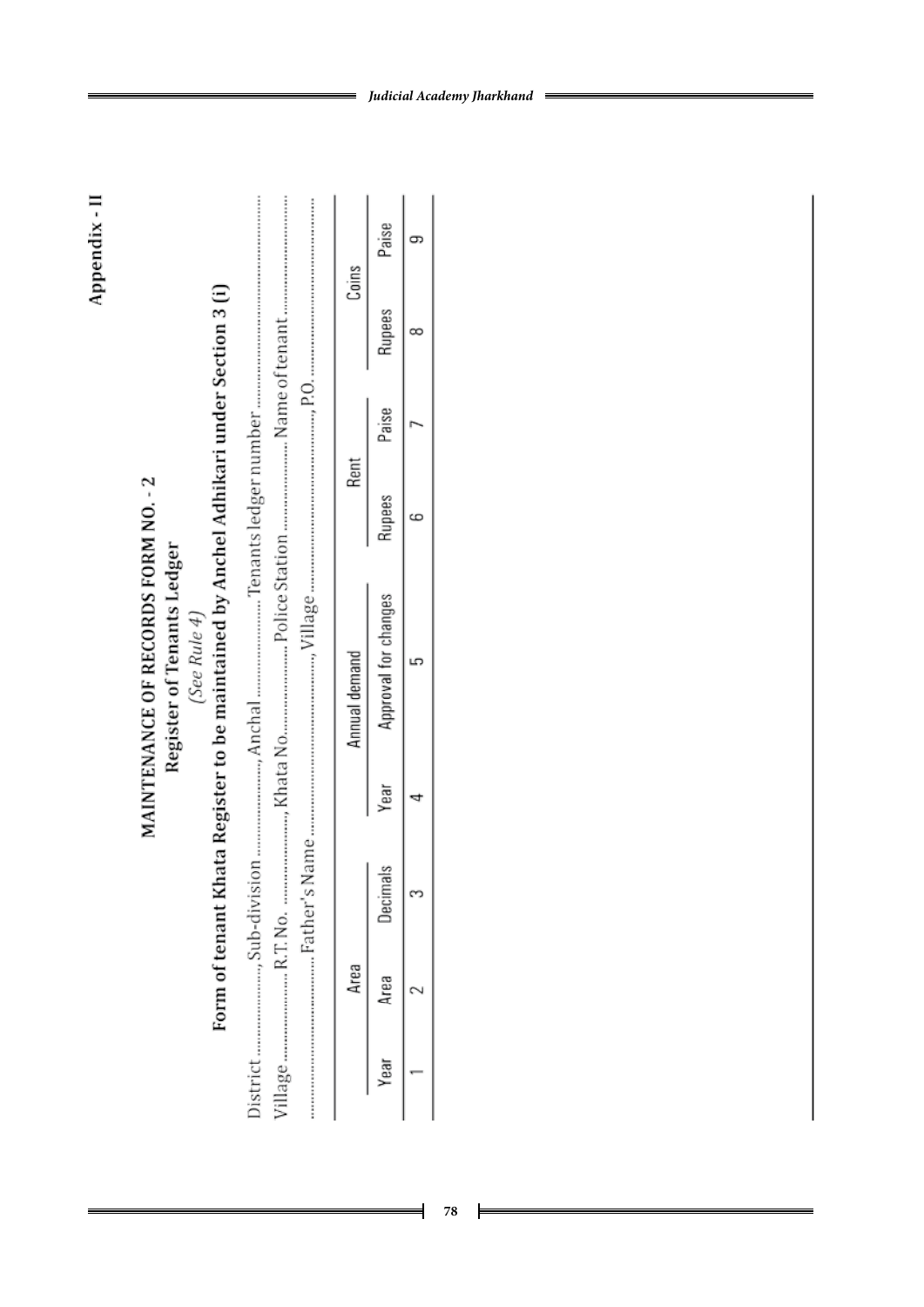|            |                              |                |            | Paise   |  |
|------------|------------------------------|----------------|------------|---------|--|
| Cess       |                              | Current Demand | Collection | Rupees  |  |
|            | Arrear Demand                |                |            | Paise   |  |
|            | Road Cess                    |                | Collection | Rupees  |  |
|            |                              |                | Paise      |         |  |
|            | Current Demand<br>Collection |                | Rupees     |         |  |
|            | Arrear Demand                |                | Paise      |         |  |
|            | Collection                   |                | Rupees     |         |  |
|            | Challan N                    |                | Money      | rder No |  |
| Collection | Demand Collection<br>Total   |                |            |         |  |
|            | Total                        |                |            |         |  |
|            | rear                         |                |            |         |  |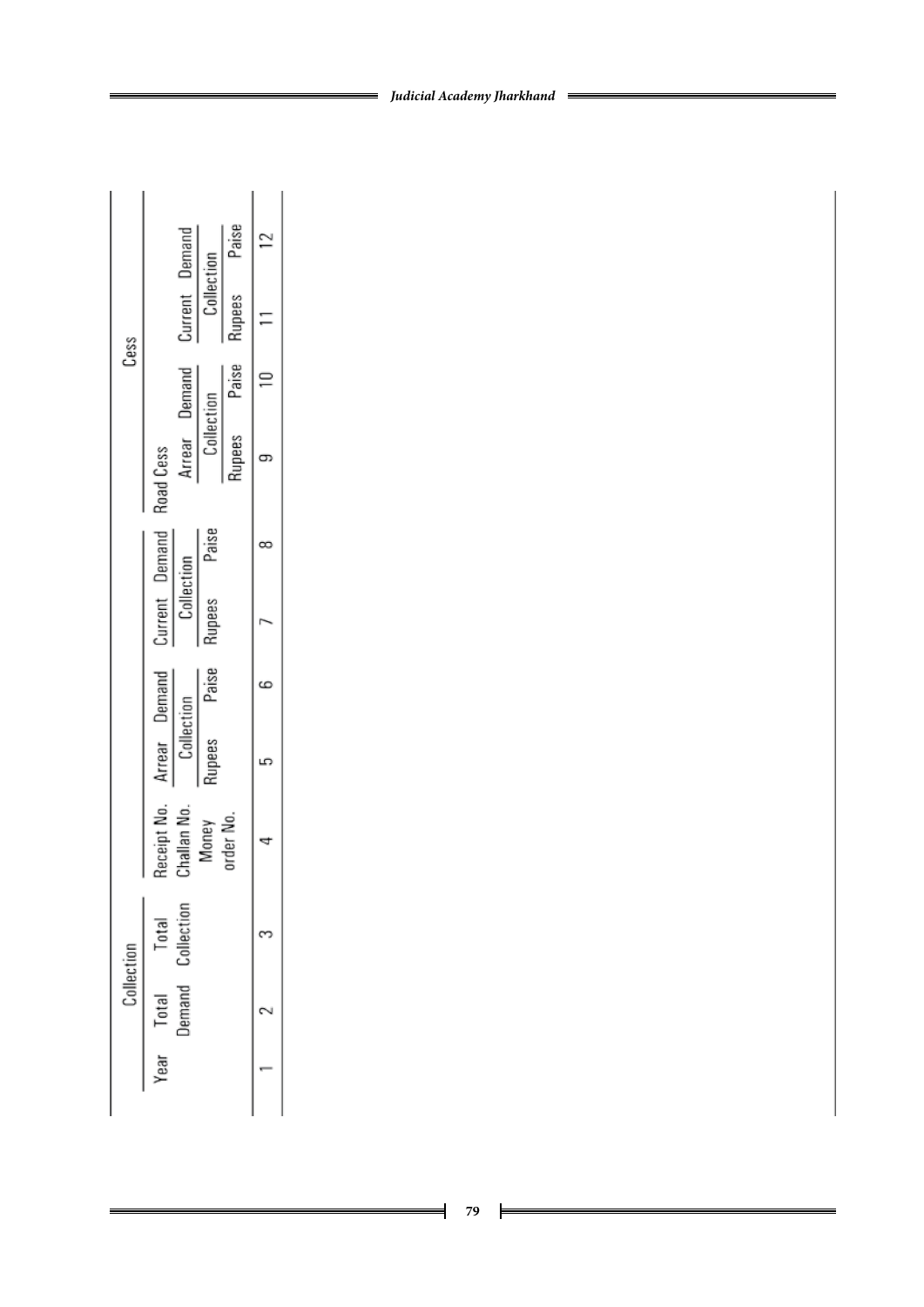|                       | Remarks                                      |        |         |  |
|-----------------------|----------------------------------------------|--------|---------|--|
|                       |                                              |        |         |  |
|                       | Current Demand<br>Collection<br>Rupees Paise |        |         |  |
| <b>Health Cess</b>    |                                              |        |         |  |
|                       | Arrear Demand<br>Collection<br>Rupees Paise  |        |         |  |
|                       |                                              | Paise  |         |  |
| <b>Education Cess</b> | Current Demand<br>Collection                 | Rupees | ما<br>— |  |
|                       |                                              | Paise  |         |  |
|                       | Arrear Demand<br>Collection                  | Rupees |         |  |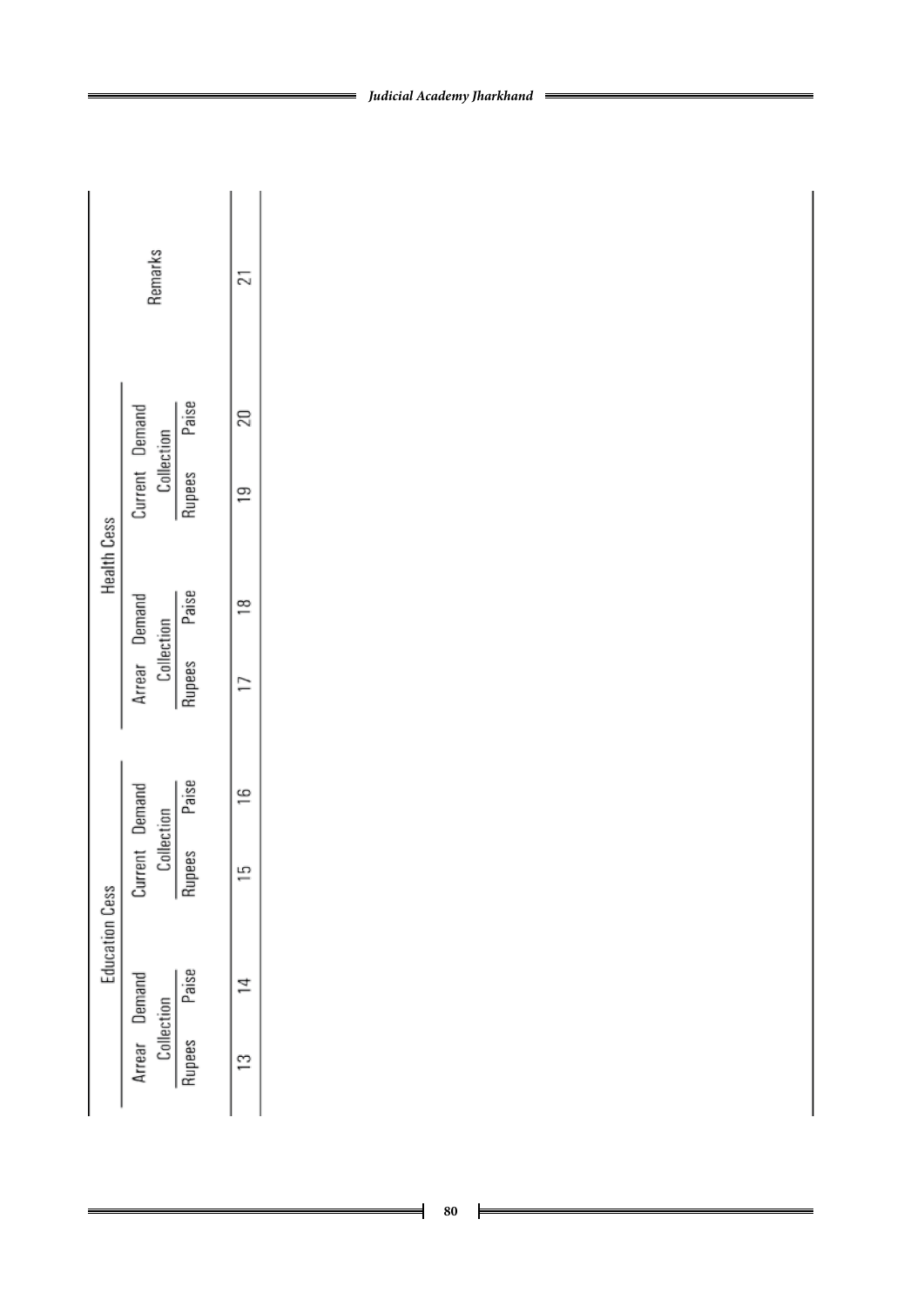# Govind Singh Vs. Shanti Sarup

### **1979 AIR 143**

### **FACTS :**

On a complaint by land lord against the tenant, a baker in the let out premises, that an oven and a chimney emitting dark smokes is a nuisance under Section 133 of Cr.P.C., the magistrate after hearing the parties and local inspection confirmed his earlier conditional order directing the owner of the bakery to remove the Chimney within a period of ten days. He also ordered the party concerned to cease carrying business as baker at the particular site. The Additional Sessions Judge reversed the order but the High Court upheld the order of the magistrate. The Supreme Court in the Special Leave Petition.

### **HELD :**

- The magistrate conclusion that the Chimney was not only an encroachment upon a public place but is virtually playing with the health of the public and a strong wind could carry the flames over a distance and may cause conflagration; is upheld.
- It is however added that the learned magistrate went beyond the scope of his jurisdiction when he ordered the baker to stop carrying on the trade of a baker at the site. Preventing the baker from using the oven is certainly within the terms of conditional order but not so the order requiring him to desist from carrying on the trade of baker at the site.

 $\square\square\square$ 

# Mathura Lal Vs. Bhawarlal & Others.

### **Date of Judgement 13/09/1979**

### **FACTS :**

Apprehending breach of Peace on account of dispute over house the Sub-Divisional Magistrate passed a preliminary order U/S 145 (1) Cr.P.C. and later attach the subject matter of the dispute U/S 146 (1) on the ground that it was the case of emergency. The appellant objection is that once the subject of the dispute has been attached under section 145 and 146 the S.D.O. was not competent to proceed with the enquiry under section 145, but the same was overruled by the magistrate.

The appellant failed in his revision petition before the sessions judge and the High Court and has preferred the appeal before the Supreme Court. The question for consideration is as to whether the magistrate can proceed with the enquiry U/S 145 after passing and the order of attachment under section 146 (1) Cr.P.C. on the ground of emergency.

### **HELD :**

Section 145 and 146 of the Cr.P.C. together constitute a scheme for resolution of a situation where there is a likelihood on breach of peace because of dispute concerning any land or water or their boundries. Section 146 cannot be separated from section 145 at the contaextual construction must prevail over isolationist construction.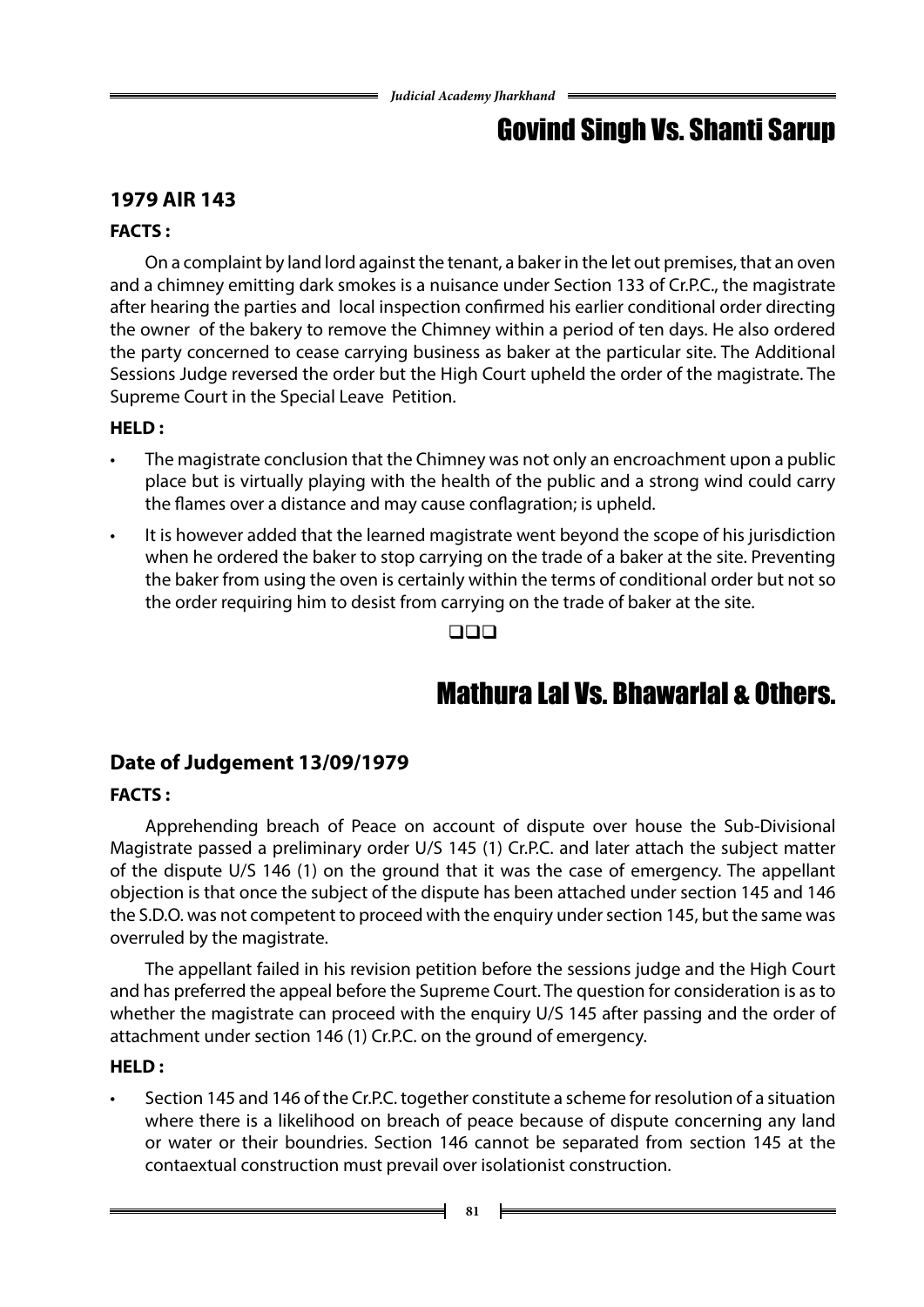- On being satisfied about existence on a dispute and likelihood on breach of peace the magistrate issues a preliminary order stating the ground on satisfaction and calling upon the parties to appear before him and submitting their written statement. On perusal of the written statement he would proceed to record evidence to decide which of the parties was in possession on the date of preliminary order and declares possession of such a party if he comes to such a conclusion. In case he is unable to decide as to who was in possession or he is of the opinion that none of the parties are in possession he attaches the property. Thus a proceeding begun with a preliminary order must be followed up by an enquiry.
- The magistrate however stopes the proceedings at any time if one or the other of the parties satisfies him that there has never been or that there is no longer any dispute likely to cause a breach of peace. He then cancels the preliminary order under section 145(5).
- There is no express stipulation in section 146 that the jurisdiction of the magistrate ends with the attachment, nor is it implied that the obligation to proceed with the enquiry prescribed by section 145 (4) is against any such implication.

The appeal is dismissed.

### $\Box$

# Municipal Council, Ratlam Vs. Sri Vardhichand & Others.

### **1980 AIR 1622**

### **FACTS :**

The residents of a prominent residential locality of the Municipality in their complaint under section 133 Criminal Procedure Code to the Sub Divisional Magistrate averred that the municipality had failed despite several pleas, to meet its basic obligations like provision of sanitary facilities of the roads, public conveniences for slum dwellers who were using the road for that purpose, and prevention of the discharge from the nearby alcohol plant into the public street despite its statutory obligation envisaged in section 123 M.P. Municipalties Act, 1961. The Municipality took the plea that the petitioners had opted for the location on their own fully aware of the insanitary conditions and therefore they could not complain. It also pleaded financial constraints.

The Magistrate upon inquiry finding substance in the complainant's plea ordered the Municipality to provide the amenities and to abate the nuisance by constructing drain pipes with flow of water to wash the filth and stop the stench and that failure would entail prosecution U/S 188 I.P.C.

The Special Leave Petition in the filed by the Municipality that the raised is, as to, "whether a court can by affirmative action compel a statutory body to carry out its duty to the community by constructing sanitary facilities as great cost and on a time bound basis".

### **HELD :**

It is the responsibility of the magistrate under section 133 Cr.P.C. to order removal of such nuisance within a time to be fixed in the order. This is a public duty implicit in the public power to be exercised on behalf of the public pursuant to a public proceeding. Failure to comply with the direction will be visited with a punishment contemplated by section 188 I.P.C.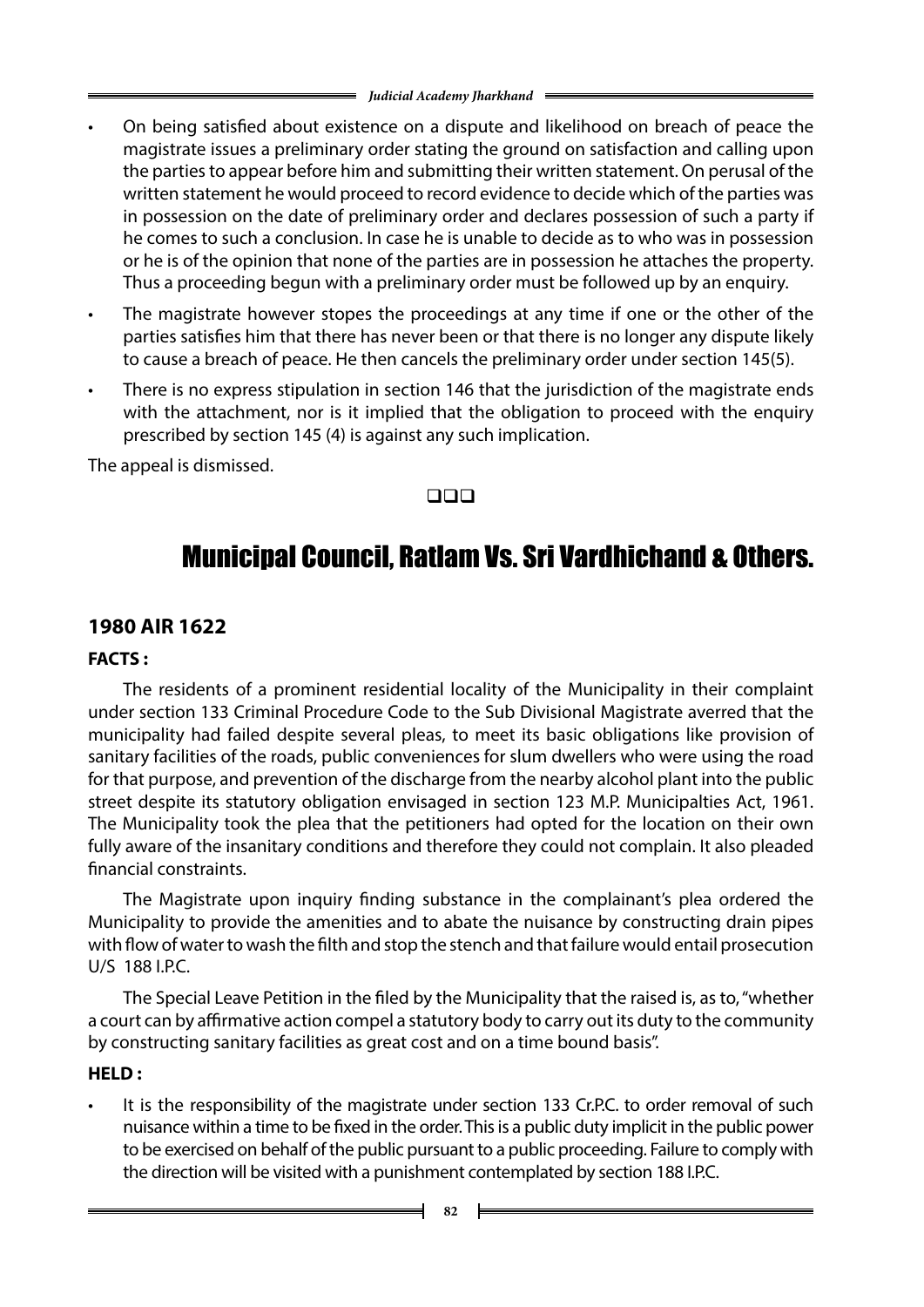- The Municipal Commissioner or other executive authority are bound to obey the order under section 133 Cr.P.C, because disobedience shall be punishable with simple imprisonment or fine as prescribed in the relevant provision.
- Wherever there is a public nuisance section 133 Cr.P.C. may be invoked and it is the public duty of the magistrate to the members of the public who are victim of nuisance and so he shall exercise it when the jurisdictional facts are present.
- In view of absence of any saving Clause in section 123 M.P. Municipalities Act 1961 when the municipal council is penniless, the court, armed with the provisions of the two codes and justified by the obligation under section 123 of the act must venture into positive direction as it has done in the present case.
- The Supreme Court approved scheme of construction work to be under taken by the municipality for the elimination of in sanitary conditions to commence within two months and the magistrate to inspect the progress of the work every three months and see that it is implemented.

#### $\Box \Box \Box$

### Shanti Kumar Panda Vs. Shakuntala Devi

### **DATE OF JUDGMENT : 03-11-2003**

#### **FACTS :**

The S.D.M. finding the case as one of emergency directed the shop to be attached under section 146 (1) while passing a preliminary order under section 145 (1) of the code vide Order dated 16.05.92. The respondent upon being noticed submitted that he is not the owner of the shop which belongs to Shakuntala Devi its lawful owner. The said Shakuntala Devi moved on her own to the court of S.D.M. but without giving her a chance to be heard the proceeding was disposed off declaring the appellant Shanti Kumar Panda to be in possession of the disputed shop and alternative of preliminary order as also in the two months prior thereto. He passed an order released it in favour of Shanti Kumar Panda directing that he would remain in possession till the rights is determined by the Competent court.

The court of Additional Sessions Judge dismissed the revision and the High Court also dismissed the writ application holding that the aggrieved party has already moved before the civil court in a suit and is availing alternative remedy.

Shakuntala Devi filed the Civil suit seeking permanent preventive injunction against Shanti Kumar Panda, in which the learned civil judge passed an ad-interim preventive injunction so as to protect her possession over the shop. He also directed the court officer to go at the site of the shop and upon opening the locks put Shakuntala Devi in its possession.

In miscellaneous appeal the District Judge set aside the order of Civil Judge holding that the trial court was not justified in issuing the order of injunction unless and until the order of S.D.M is set aside by a decree of a civil court and no injunction can be granted when the disputed property is in Custodia Legis. The High Court allowed the writ against the order of the District Judge and restored the order passed by Civil Judge, against which Special Leave Petition was preferred before the Supreme Court.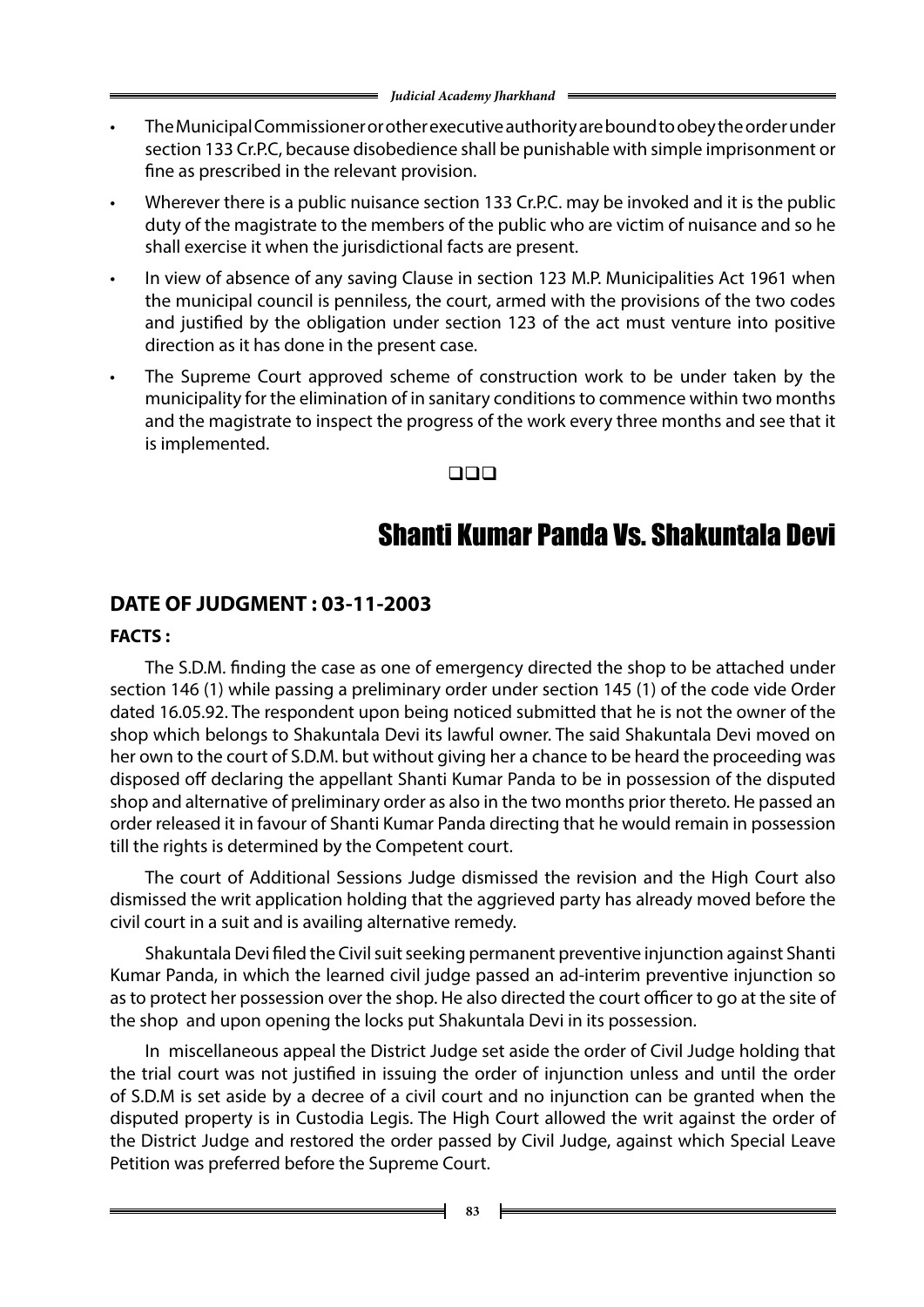### **HELD :**

- Possession being nine points in law the purpose of enforcement of law is to maintain peace and order in the society. The proceeding under section 145/146 of the code being quasicivil, quasi-criminal in nature, the purpose is to provide speedy and summery remedy so as to prevent a breach of peace by submitting the dispute to the executive magistrate. The magistrate would confine himself to ascertain which of the disputing party was in possession on the date of preliminary order or within two months before the said date and maintain the Status-quo as to possession until the entitlement to the possession was determinant by a court, having competence to inter into adjudication of civil rights, which a executive magistrate cannot. In no case the executive magistrate would take cognizance of a dispute and interfere if there is no liklihood of breach of the peace or if the likelihood of breach of peace though existed at a previous point of time, had ceased to exist by the time he was called upon to pronounce the final order.
- It is well settled that a decision by a criminal court does not bound the civil court while a decision by the civil court winds the criminal court. The finding regarded by the Magistrate does not bind the court.The decision given under section 145 the code has relavance and as is admissible in evidence to show-
	- That there was a dispute relating to a particular party
	- That the dispute was between the parties
	- That such dispute lead to the passing of a preliminary order under section 145 (1) or a attachment under section 146 (1), on the given date; and.
	- That the magistrate found one of the parties to be in possession of the disputed property on the date of preliminary order.
	- The effect of section 145-146 order of the executive magistrate order is that burden is thrown on the unsuccessful party to prove its possession or entitlement to possession before the competent court.
- The Civil Court while respecting the order of the executive magistrate will be loath to issue an order of interim injunction or to order an interim arrangements inconsistent with the order by the executive magistrate. However, to say so is merely stating a rule of caution or restrain, on exercise of discretion by court, dictated by prudence and regard for the urgent/emergent executive orders made within jurisdiction by their makers; and certainly not a tap on the court. The court have jurisdiction to make an interim order including an order of ad-interim injunction inconsistent is the order of the executive magistrate. The jurisdiction is there but the same shall be exercised not as a rule but as a exception.

The appeal was dismissed.

### $\square\square\square$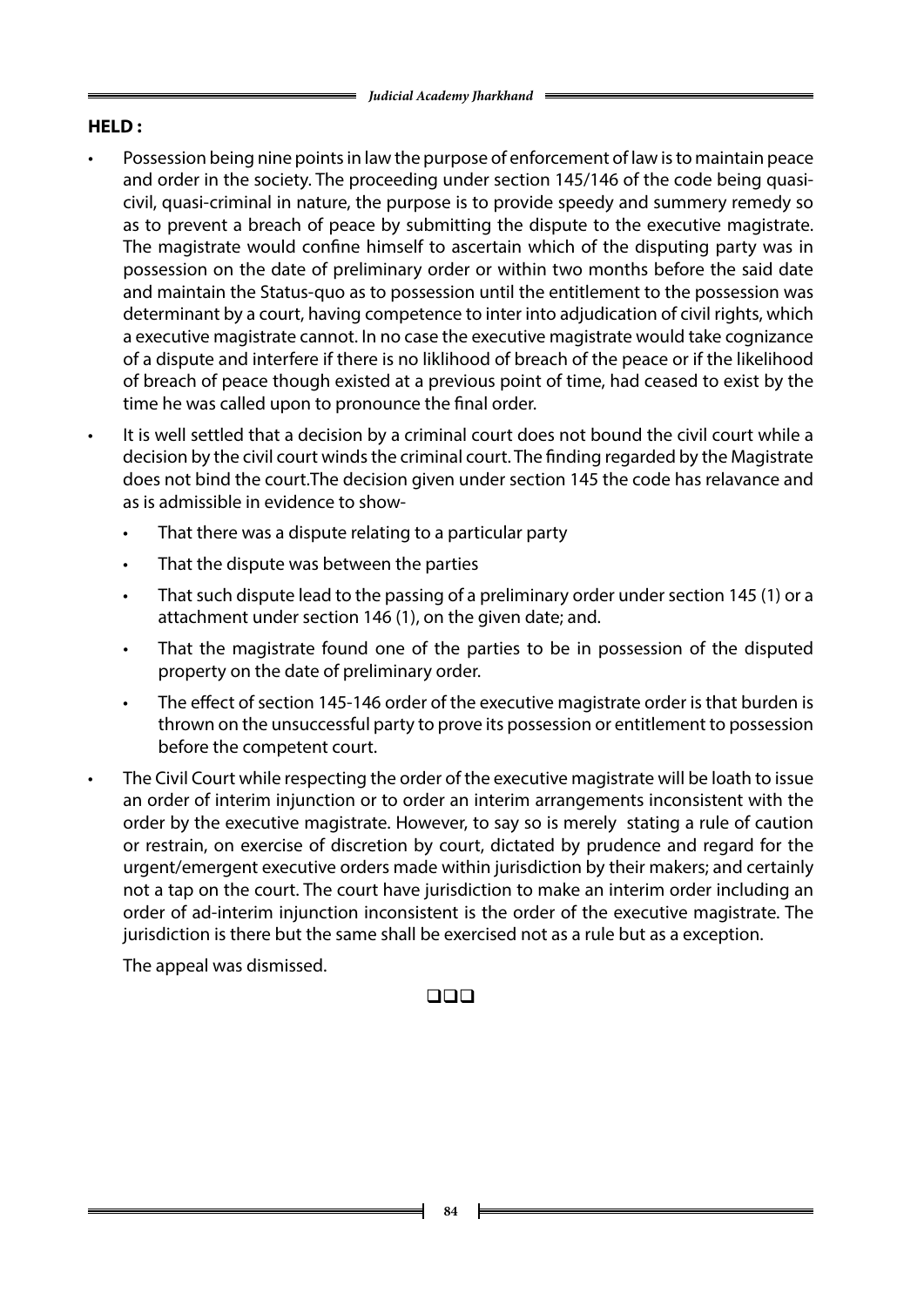# State of M.P. Vs. Kedia leather and liquor limited and others.

### **Date of Judgment. 19-08-2003**

### **FACTS:**

The Sub-Divisional Magistrate ordered in terms of section 133 of the Code of Criminal Procedure directing the respondents owners of industrial units to close their industries on the allegation that serious pollution was created by discharge of effulens from the respective factories and thereby a public nuisance was caused.

Upon being challenged the High Court held that the provisions of water and (Prevention and Control of pollution) Act 1974 and Air (Prevention and Control of Pollution) Act 1981 implidely repealed the provisions of section 133 of the code, so far as allegations of public nuisance by Air and Water pollution by industries or persons covered by the two Acts are concerned and therefore the S.D.M. did not have the jurisdiction to act under section 133 of the code. The Supreme Court however.

### **HELD:**

- The Supreme Court setting aside the judgment of the High Court has observed that, "Nuisance is an which materially interferer with the ordinary physical comfort of human existence. To bring in application of section 133 of the code, there must be eminent danger to the life or property and consequential nuisance to the public. The object and purpose behind section 133 of the code is essential to prevent public nuisance and involves a sense of urgency in the sense that if the magistrate fails to take recourse immediately, irreparable damage would be done to the public.
- The provisions of section 133 of the code can be culled in aid to remove public nuisance cause by effulent of the discharge and Air discharge causing hardship to the general public. The area of the operation of the code and the pollution laws in question are different with wholy different aims and objects; and though the alleviate nuisance, that is not of identical nature. They operate in their respective fields and there is no impediment for their existence side by side.

### $\Box$

# Amresh Tiwari vs. Lalta Prasad Dubey & Others.

### **Date of Judgement 25-04-2000**

### **FACTS :**

The Supreme Court was approached against the order of the High Court passed U/S 482 Cr.P.C. setting aside the order of S.D.M dropping/discontinuing a proceeding under 145 Cr.P.C.

A civil suit was filed regarding a land which was projected to includ the subject matter of dispute for which a proceeding under section 145 Cr.P.C. was also initiated. An order of status-quo as on date of order was passed by the Civil Judge on 10th. Of October 1990 and on the same date the property in question under 145 Cr.P.C. proceeding was transferred for consideration and possession was also handed over simultaneously. While the suit was pending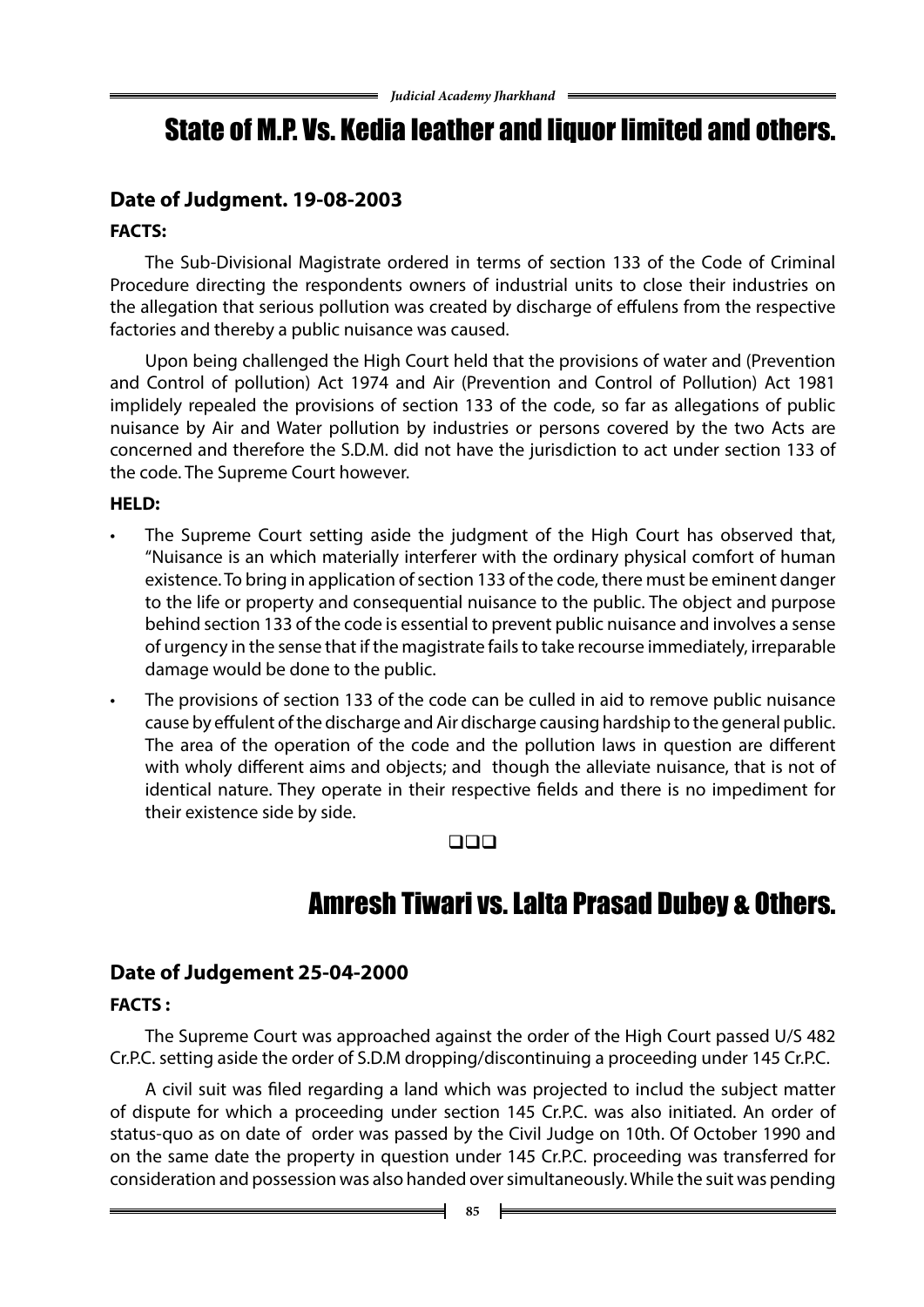an impression was given that the property in question under 145 Cr.P.C. proceeding is not part and parcel of the suit land. Considering this aspect the magistrate dismissed the application for discontinuing the enquiry under 145 Cr.P.C. The said order was challenged before the District Court and the High Court but was affirmed at all levels.

Subsequently it was admitted that the property in question under 145 Cr.P.C. proceeding was part of the suit property suit land and thereafter the learned S.D.M on an application dropped the 145 enquiry in view of pending civil suit in which an order of for maintenance of status-quo has already been passed.

The said order challenged before the High Court in which the High Court set aside the order of S.D.M on the ground that earlier the order of the S.D.M not to drop the proceeding was challenged and upheld up to the High Court level. The said order of the High Court upon being challenged before the Supreme Court is set aside where it has been.

HELD :

- It is settled law that interim orders even though they may have been confirmed by the Higher Courts, do not prevent passing of contrary order at the stage of final hearing.
- Parallel proceedings should not be permitted to continue and in the event of the decree of the Civil Court, the Criminal Court should not be allowed to envoke its jurisdiction particularly when possession being examined by the Civil Court and the parties are in a position to approach the Civil Court for interim order such as injunction or appointment of receiver for adequate protection of the property during pendency of the dispute. Multiplicity of the litigation is not in the interest of the parties nor should public time be allowed to be wasted over meaningless litigation.
- It is clarified that the court does want to suggest that in every case where a civil suit is filed, section 145 proceeding would never lie. It is only in cases where civil suit is for possession or for declaration of title in respect of same property and where relifs regarding protection of the property concerned can be applied for and granted by the Civil Court that proceeding under section 145 should not be allowed to continue. This is because the civil court is competent to decide the question of title as well as possession between the parties and the order of Civil Court would be binding on the magistrate.

### $\square\square\square$

# Felix Tamba Versus The State of Jharkhand and others.

### **W.P. (PIL) No. 2313 of 2008.**

### **FACTS:**

 In the writ petition, it is alleged that the authorities of the Government are acting totally against the interest of the Schedule Tribe community in general by issuing notification/circular, dated 30.07.2007 under the signature of secretary,revenue and land reforms department, Govt. of Jharkhand, restraining all the Banks in the entire State of Jharkhand from sanctioning loan to the members of Schedule Tribe community against the mortgage of their land for the purpose of construction of house and/or for the purpose of education.

Notification/ circular has been issued on the basis of opinion given by Mr. S.B. Gadodia,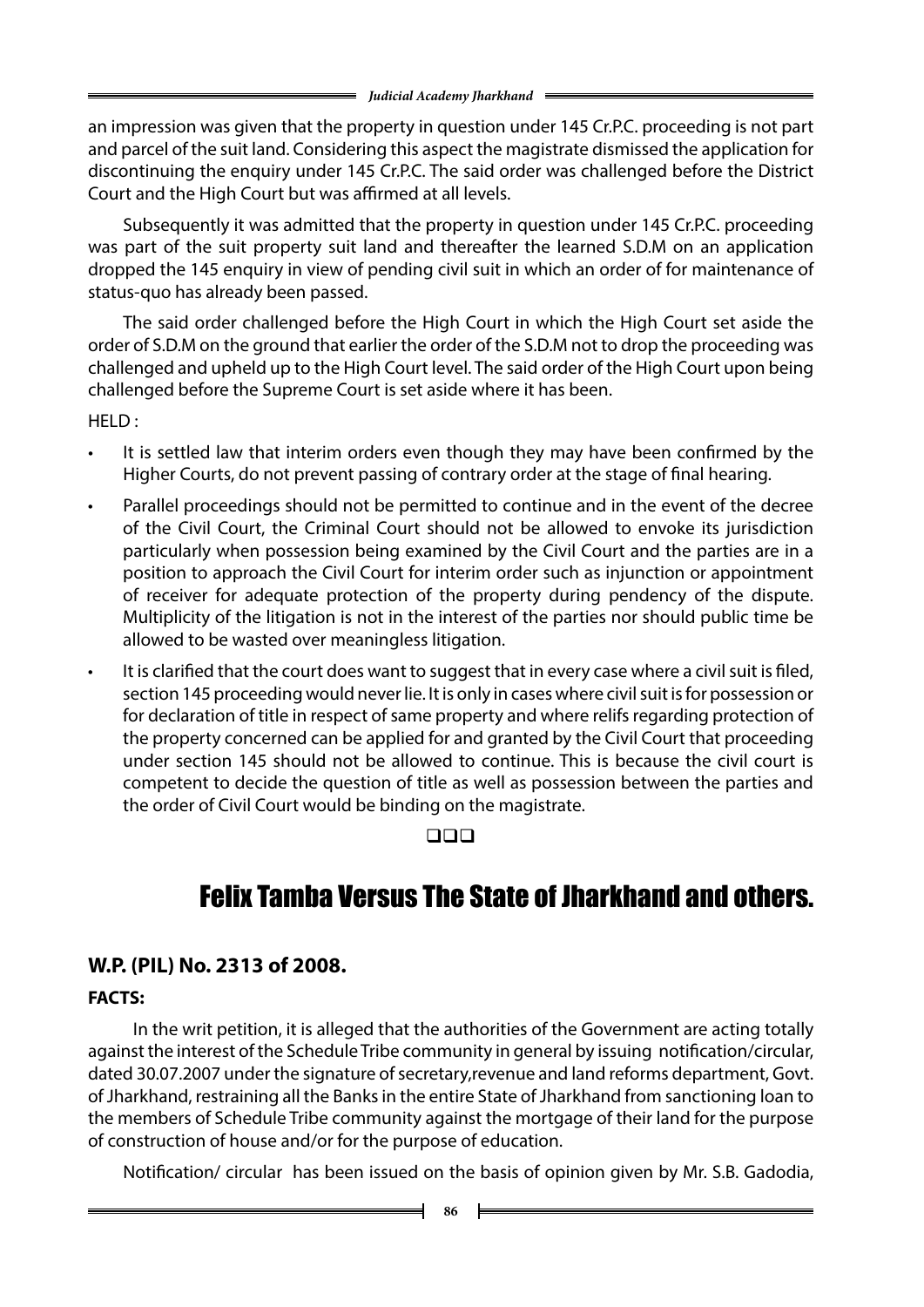learned Advocate General, Jharkhand in the light of the decision of Single Bench of this Court in thecase of "Mandu Prakhand Sahakari Grih Nirman Sahyog Samiti Ltd &Anr.Vs.State of Biharr"(2004)1 JCR-402. as a result of the impugned circular of the Government, no person belonging to Tribal Community is entitled to take loan from any bank for educational purposes or for construction of his house against mortgage of his land. However On reading of the decision of the learned Single Judge vis-à-vis the aforesaid notification, prima facie it appears that learned Single Judge has not held that a raiyat belonging to a member of Scheduled Caste or Scheduled Tribe cannot mortgage their raiyati lands in favour of the banks or financial institutions and secure loan for education purposes or for construction of their houses.

Question arose here whether impugned circular violates the rights of the members of the Scheduled Tribes, the question needs to be decided in the light of section 46 and 47 of the chotanagpur tenancy act,1908.

HELD:

- the provisions of Section 46 of the Act, although sub-section (1) of Section 46 restricts transfer by a raiyat of his holding by way of mortgage, lease, sale and gift, but the proviso to sub-section (1) is an exception which provides that a raiyat may enter into a bhugut bundha of his holding or any portion thereof for any period not exceeding seven years. It further provides that if a mortgagee is a Society, then such period shall be extended to fifteen years. The object behind the restriction put in the Section is that the raiyat may not come under the clutch of private money lenders.
- the raiyat mortgages his raiyati interest in the manner provided under the proviso of subsection (1) of Section 46 i.e. mortgage for a period not exceeding fifteen years, where the mortgagee is a bank, then it will not violate the provisions of Section 46(1)(c) of the Act.
- The provision of section 47 of the chotanagpur tenancy act,1908, transpires that such restriction of sale has been relaxed in cases where a right of a occupancy raiyat in his holding is sold for the recovery of loan granted by the Society or bank, but such sale in execution of the order shall not be made in favour of any person who is not a member of scheduled tribe or scheduled caste as the case may be. it is manifestly clear that this Section put a bar in the sale of a right of raiyat in his holding in execution of any decree or order. This Section is corollary to Section 46 which put a restriction in the transfer of right of a raiyat in his holding subject to certain exception. the raiyat interest of a member of scheduled caste or scheduled tribe in case of a sale in execution of mortgage decree, the holding shall remain in the hands of the members of scheduled caste or scheduled tribe under Section 47(1)(bb).
- the provision of Section 46 does not restrict or prohibits the members of scheduled caste and scheduled tribe from getting financial assistance from the banks for the purpose of construction of their residential houses by creating mortgage of their raiyati holding sought to be used for residential purposes so that they may avail their right to standard, meaningful and effective living.
- persons belonging to the members of scheduled caste or scheduled tribe are also entitled to such financial assistance for higher education. If any restriction is put like the impugned circular restraining the members of scheduled caste and scheduled tribe from availing education loan from the banks, that will amount to depriving them from their legal right and human right to bring them and their children at the level of others who, by reason of higher education, have developed their standard of living. Such restriction, therefore,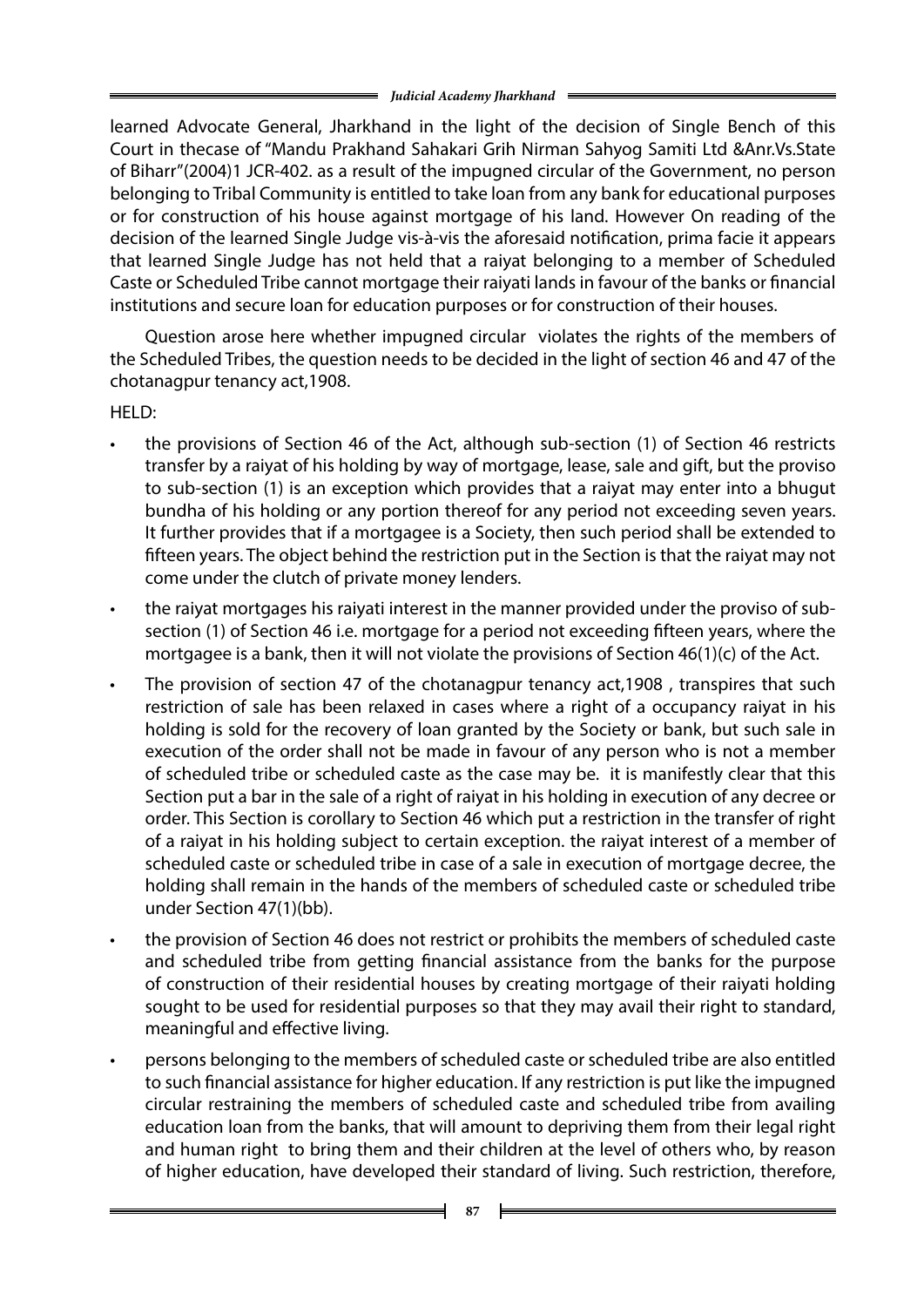shall be wholly unreasonable and unjustified. the impugned circular does contravene the provisions of Section 46 of the Chotanagpur Tenancy Act and the same is wholly unjustified and without jurisdiction. writ application allowed.

 $\Box \Box \Box$ 

# Fulchand Munda vs. State of Bihar & Ors

### **on 24 January, 2008 SC Civil Appeal 3267 of 2001**

### **FACTS:**

- 1. The brief fact of the case are that the land of plot Nos. 1695, 517 and 802 under khata no. 288 within khewat no. 6/1 of village Hochar, P.S. Kanke, Ranchi was recorded in the record of rights as Bakast Bhuinhari land in the name of Chamatu Pahan & others as landlords. In the record of rights in the remark column, these lands were shown in possession of Kolha Kumhar & others, the predecessors-in-interest of the private respondents herein as Beyayani Bakbaje. The recorded bhumidar Chamtu Pahan & others filed a title suit against Kolha Kumar & others for relief of declaration of title and recovery of possession. The said suit was decreed by the trial court and the appeal preferred by the predecessorsin-interest of the respondent herein was dismissed. A second appeal being appeal from appellate Decree no. 1909 of 1948 filed by the defendants in the original suit was allowed by the High Court and the judgment and Decree passed by the trial court and that of the first appellate court was set aside. The court came to the finding that the appellants predecessors neither redeemed the mortgage nor came in the possession of the land and that the suit for recovery of possession was not maintainable. After commencement of the Bihar Scheduled Area Regulation, 1969, successive applications were filed u/s 71 A Of the CNT Act, 1908 by the predecessors-in-interest of Chamtu Pahan but rejected by Special Officer in terms of limitation.
- 2. A fresh application was moved by the appellant u/s 71 A in the Supreme Court claiming himself heir of Chamtu Pahan that is member of Schedule Tribes and the land is question is Bakast Bhuinhari Pahani land recorded in the name of Chamtu Munda/Pahan and others in the record of rights and the said land cannot be transferred to a person other than the members of a Bhuinhari family as provided u/s 48 of the CNT Act. It was further alleged that the ancestors of the respondents by playing fraud on the grandfather of the appeallant, Chamtu Munda, took the same on oral mortgage for rs. 154/- for a period of 20 years, thus the transfer being in contravention of sec. 46 of the CNT Act. Possession of the land be restored.

### **HELD :**

As per section 46 of the CNT Act, 1908, as it stood in 1922, no transfer by a raiyat of his right in his holding or any portion thereof by mortgage or lease for any period expressed or implied would be effected which exceeds or might in any possible event exceed five years. It is further restricted transfer by sale, gift or any other contract or agreement and such transfer not be valid to any extent. The suit of appellant's predecessors for possession on the basis of oral mortgage was culminated into a decision by High Court in second appeal where a clear cut finding was recorded that there could not have been an oral usufructuary mortgage of immovable property for value of more than Rs. 100/ U/S 59 of the Transfer of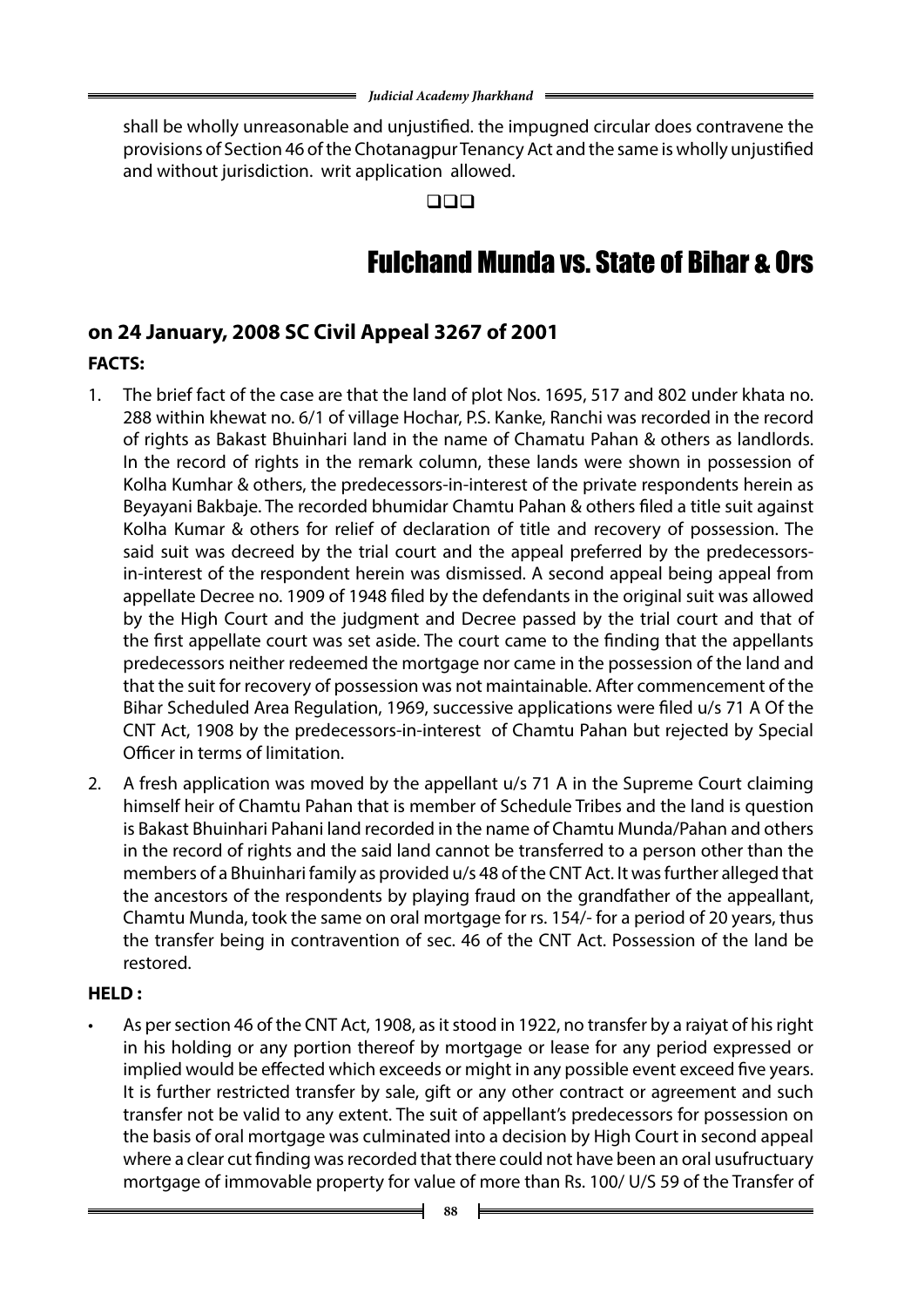Property Act. Thus the predecessors could not be treated to be in the possession under the mortgage.

- Under the CNT Act as it stood in the year 1922, the transfer could have been challenged as it contravenes sec. 46 of the CNT Act, being a contract or agreement of transfer. That plea having not been taken by the appellant's predecessors, now that plea cannot be raise due to the principal of constructive Res Judicata.
- In sec. 71 A, the Deputy Commissioner is authorized to evict transferee from such land and to restore possession to the raiyat if the transfer is being effected in contravention of sec. 46 or any other provision of the CNT Act. The predecessors of the respondent could not treated to be in possession in contravention of sec. 46 as possession of land by them.
- The appellant cannot be permitted to take advantage under section 46 on same having been amended by an Act of 1947.
- For the aforesaid reason, the appeal is without substance and is dismissed.

 $\Box$ 

### State of Bihar and another vs Umesh Jha

### **1962 AIR 50 .**

### **FACTS:**

 Plots NO. 383 and 1033 are tanks in village Lakshmipur alias Tarauni in the District of Darbhanga. The respondent claims to have taken settlement of the said plots in the year 1943 from the landlords of Raghopur Estate of which the said plots formed a part. After the coming into force of the Act, the said Estate vested in the State of Bihar. Thereafter, one Sheonandan Jha and some other villagers of Lakshmipur filed a petition before the Collector alleging that the alleged settlement was not true, and that in fact the settlement was nominally effected only after January 1, 1946. The Additional Collector, Darbhanga, in exercise of the powers conferred on him under s. 4(h) of the Act, held that the said settlement was actually made after January 1, 1946, and that it was only a paper transaction; having annulled the said settlement. Aggrieved by the said order, the respondent filed a petition in the High Court of Judicature at Patna under Art. 226 of the Constitution for a rule in the nature of a writ of mandamus or any other appropriate writ cancelling the order of the Additional Collector dated January 18, 1955, and restraining the appellants from interfering with his possession of the said two plots. That petition came to be decided by a division bench of the High Court; and the learned Judges by their order dated February 21, 1956, held that the Additional Collector had no jurisdiction to entertain and decide the question whether the settlement, which was prima facie shown to have been made before January 1, 1946, was actually made after that date. On the basis of that finding, the order of the Additional Collector was set aside.

The State of Bihar and the Additional Collector of Darbhanga have preferred the appeal against the said order. Learned counsel for the State contends that s. 4(h) of the Act has been amended with retrospective effect, that under the amended section the Collector has power to decide whether a transfer is made before 1946 or thereafter, and that, therefore, the order of the High Court can no longer be sustained. The main question in this appeal was whether s. 4(h) of the Act is such a law as to be hit by Art. 14,19 and 31A of the Constitution, where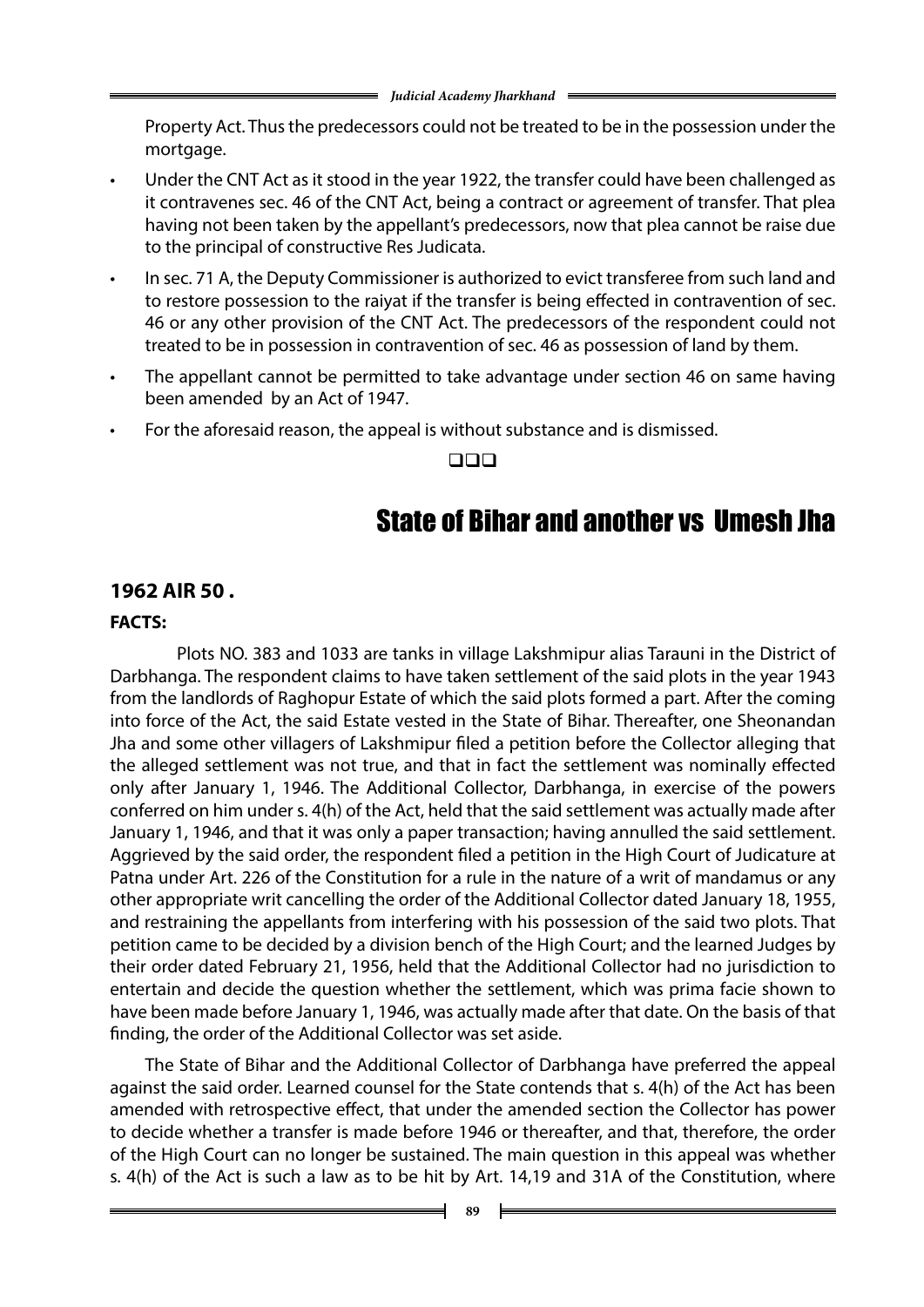Section 4(h) of the Act confers power on a Collector, inter alia, to make inquiries in respect of any transfer of any land comprised in an estate and to cancel the same if he is satisfied that such transfer was made any time after January 1, 1946, with the object of defeating any provisions of the Act or causing loss to the State or obtaining compensation thereunder.

### **HELD :**

- 5. 3 of the Amending Act, the second proviso to S.  $4(h)$  cannot be retrospective in operation and therefore, in respect of an order of annulment made by the Collector before the Amending Act came into force the previous sanction obtained from the State Government would be sufficient, but subsequent confirmation by the State Government would be necessary in the case of an order made after the Amending Act came into force.
- The Bihar Land Reforms (Amendment) Act, 1959, which empowers the Collector to annul anticipatory transfers of land designed to defeat the object of the Act, is protected by Art. 31A of the Constitution although it does not by itself provide for the acquisition by the State of any estate or of any rights therein or for the extinguishment or modification of any such rights and its constitutional validity cannot be questioned under Arts. 14, 19 and 31 of the Constitution since the Act of which it is an integral part, is itself directed to that end and is protected by that Article.

Appeal allowed.

### $\Box$

# Gurucharan Singh vs. Kamla Singh & Ors

### **(1976) 2 SCC 152**

### **FACTS :**

This case is a civil appeal by special leave brought for declaration of right title, possession and mesne profit against the judgement and order of Patna High Court. Case in brief is that there was some property jointly shared by the plaintiff and the second defendant which by virtue of a partition deed dated October 30, 1952 fell in the exclusive domain of the plaintiff (appellant herein this case). The issue arose when it was discovered that the second defendant had already sold the suit property to some other person (first defendant) much before executing the latter partition deed and committed trespass. When pleaded before the magistrate under section 145 Cr.P.C, rightful possession was declared in favour of first defendant. When appealed in the court of first instance, the court decreed against the first defendant relying upon prior oral partition and exclusive hostile possession. However, in the Letters Patent Appeal, the High Court of Patna turned down the decision of court of first instance and ruled in favour of the first defendant and opined that the other party (herein after plaintiff) had lost his title due to operation of Section 3 and 4 of the Act and further could not salvage any interest under section 6 of the Act. Hence, this writ petition is brought before the apex court.

The court to decide the case discussed at length the jurisprudential concepts of possession as set out in the Bihar Land Reforms Act, 1950 with further discourses on operation of sections 3, 4, 5, 6 & 7 of the Act. The court also recounted the public duty embarked upon the Collector under Section 4(g) and Rule 7-H of the Act. Other important issues of law discussed by the court to give a conclusive authoritative dictum are the purview and circumstances under which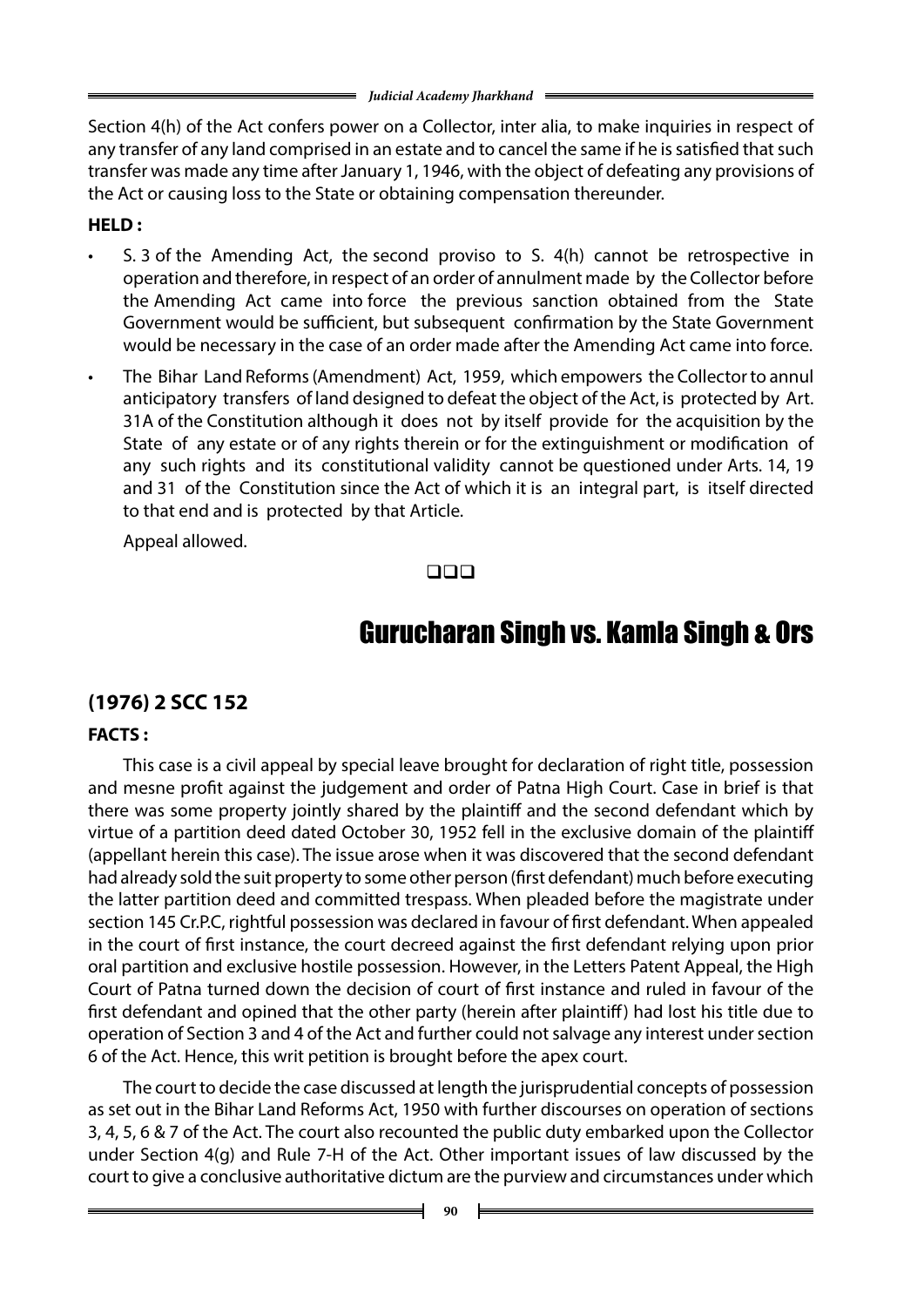section 145 of Crpc works exclusivity of the jurisdiction of civil courts as conferred by land reform statutes, legality of voluntary partitions and whether, new plea of law can be raised at appellate stage amongst others.

### **HELD :**

- The apex court did not agree to the fact that possession of a trespasser can be deemed to be khas possession or even constructive possession of the owner. Apex court disagreed with the observations made by the High Court which had relied upon judgments passed in Brijnandan Singh v. Jamuna Prasad and Sukhdeo Das v. Kashi Prasad. Apex court reiterated its position as pronounced in Surajnath Ahir v. Prithinath Singh and Ram Ran Bijai Singh v. Behari Singh to come to this conclusion. The court said, the possession of plaintiff had ceased totally at least two years before the vesting under Section 4 took place. Consequently, without title to the property, action for recovery of possession cannot be maintained. However, the court on an equitable ground ordered that appellant is entitled to mesne profit from the defendant, first party, until the date of vesting, i.e., January 1, 1956. The appeal in form of writ petition was dismissed and parties were to bear the cost.
- The court further opined that as neither of the defendants is in possession as per the plaint and written statement, the presumption that owner is in possession holds good and he is entitled to that possession being restored to him. This however does not affect the rights of the state, as against the plaintiff.
- On the issue of exclusivity of jurisdiction in land reform cases, apex court opined that jurisdiction of civil court is not excluded where the suit was a title suit and the title was disclaimed by the provisions of the special statute. Court further said that Civil Court can grant consequential relief of possession.
- On the issue whether new plea of law can be raised at the appellate stage, Supreme Court opined that a pure question of law going to the roots of the case and based on undisputed or proven facts could be raised even before the court of last resort, provided the opposite side was not taken by surprise or otherwise unfairly prejudiced.
- Discussing the scope of Section 4(g) and Rule 7-H of the Act, the court opined that Collector has a public duty to take charge of lands vested in the State. Elaborating the matter further in context of this case, court opined that collector is duty bound to take possession of the land and dispossess trespassers, if any.
- On the issue of voluntary partitions and whether any partition affected should be in conformity with Estates Partition Act, 1897, Court is of the opinion that requirements of the Act are meant only for the protection of land revenues and does not affect the title or party's power to partition voluntarily or the courts power to decree partition.

### $\square\square\square$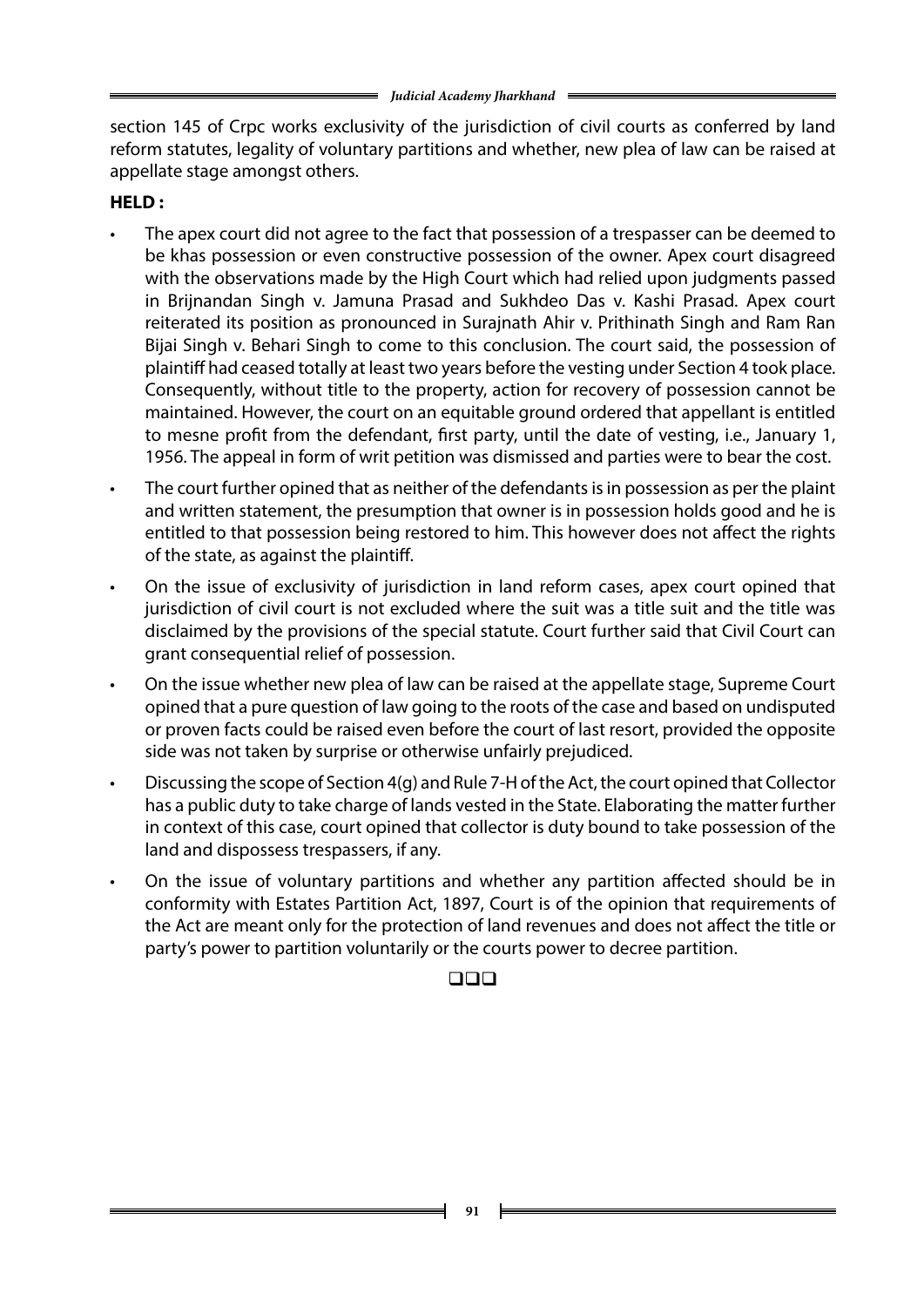# State of Bihar Vs. Sharda Prasad Rai And Ors

### **(2002)9SCC677**

### **FACTS :**

Appeal by the State of Bihar preferred from the judgment of the Patna High Court. In this case, subsequent proceedings were initiated under section 4(h) of the Bihar Land Reforms Act, 1950 but all were dropped on different dates. Simultaneously, proceedings under section 4(g) of the Bihar Land Reform Act were initiated but the same was also dropped by the Dy. Collector, Land Reforms and Development. When appealed, the Dy. Commissioner ordered that earlier barring of proceedings under section 4(h) of the Act does not bar fresh proceedings under section 4(g) of the Act. When appealed in High Court, order of the Dy. Commissioner was quashed. Hence, this appeal was preferred by the State of Bihar against the order of Patna High Court.

The issue in short is:- Whether proceedings initiated under Section 4(h) of the Bihar land Reforms Act, 1950, but subsequently dropped, would bar initiation of proceedings under Section 4(g) of the said Act.

Section 4(g) empowers the Collector to serve a written order claiming direct possession of the property vested under the provisions of the Act if in his opinion state is entitled to have the direct possession of the property. He is further empowered to take adequate steps for its compliance after hearing the parties.

Similarly section 4(h) empowers the collector to make inquiry in respect of any transfer including the settlement or lease of any land or any kind of interest in any building used primarily as office or cutchery for collection of rent of such land or estate or part thereof. It further states that if the collector after inquiry is satisfied that such transfer was made at any time after the 1st day of January, 1946 with the object of defeating the provisions of the Act or causing loss to the state or obtaining higher compensation, he after giving reasonable notice and hearing the parties, annul such transfer, dispossess the person claiming under such transfer and take possession of such property on such terms as may appear to him equitable.

### **HELD :**

- • The apex court opined that the two sections contemplate different situations and operate in different fields and therefore action under clause (h) does not bar a proceeding under clause (g).
- Though, the court opined that two clauses operate in two different situations, it set aside both the orders of the Dy. Commissioner and the Patna High Court and remanded the case back to the original authority, the Dy. Collector, Land Reforms as parties had not placed their case and relevant materials before the authorities in support of their case.
- Appeal was accordingly allowed in the circumstances as mentioned above.

### $\square\square\square$

**92**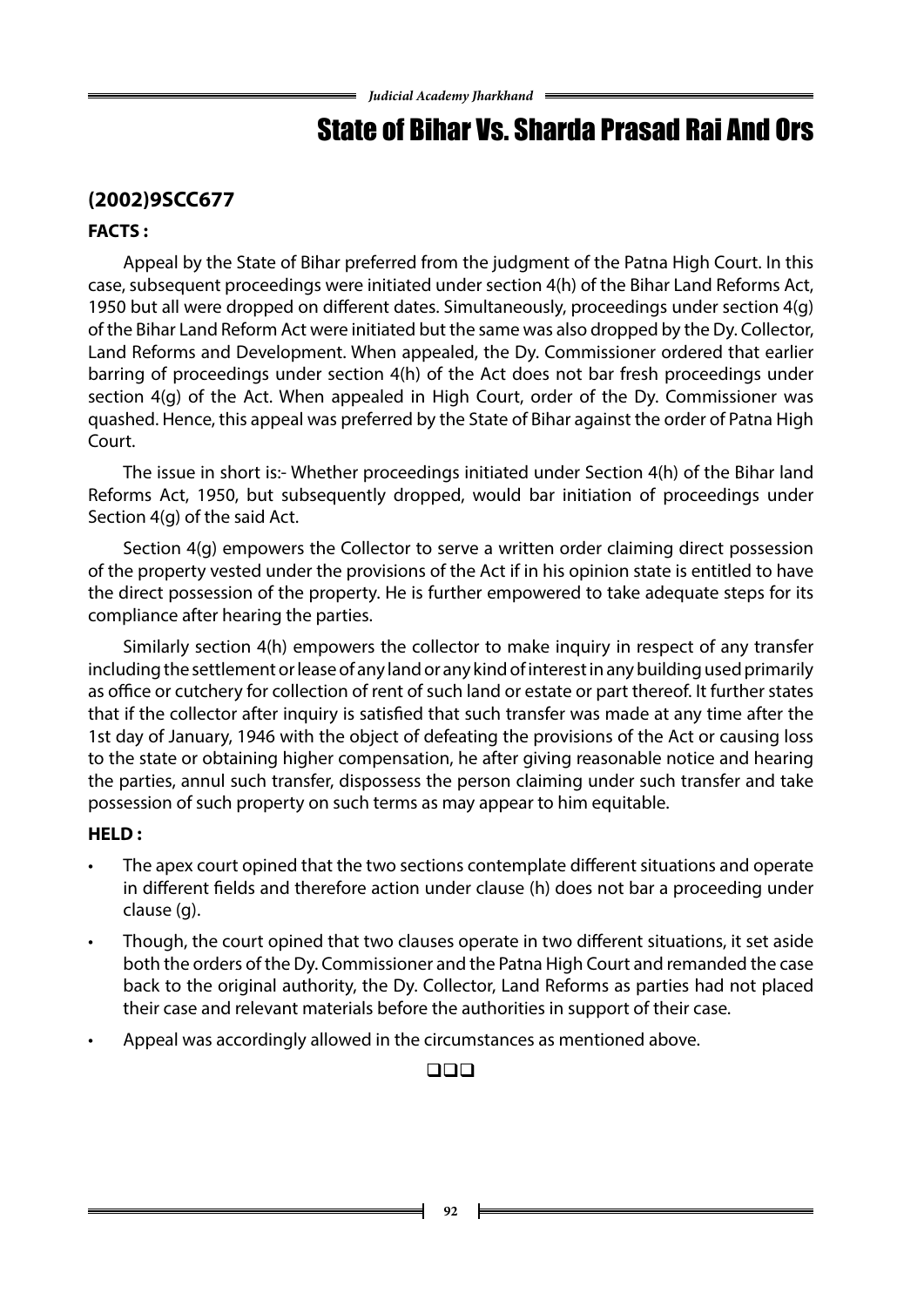### Baleshwar Tiwari vs. Sheo Jatan Tiwari

### **1997(5) SCC 112**

### **FACTS:**

The Respondent-plaintiff laid the suit for the declaration of the title situated in mauza Nainijore Pachhim Diara, Police Station Brahmpore, Bhojpur. The admitted position is that the respondent had purchased the land on May 23, 1957 for a sum of Rs. Annas from the Raja Dumraon Raj. Proceedings u/s 145 of Cr.p.c. were initiated in which it was held that the appellant was found in the possession of the land. Consequent thereto, the above declaratory suit came to be filed by the respondent. It is the case of the appellant-defendant that he has been in possession of the land as a leasee since the year 1925. The trial court accepted his contention and recorded finding as under:

 "These own documents of the Dumraon Raj clearly shows that the defendant has been in possession over the suit land as raiyat sice 1925.Te defendant has also filed the original Khatiswani of the year 1950 fasli prepared by Dumraon Raj which also finds the name of defendant's ancestor over the suit land. The documents of the defendant clearly prove that the suit land was never the proprietor's Zerat land and was never in khas possession of Dumraon Raj." On that basis suit was dismissed.

On appeal, the subordinate judge held that the entries for the year 1952-69 shows that respondent was in the possession of the land, therefore Raja Dumraon Raj had leased out the land to the appellant on year to year basis and thereby in the enquiry under Rule 7-E(iii) OF THE Bihar Land Reforms Act no suit be brought in any civil court in respect of the order passed thereunder. Thereby he recorded thus:

 "Since the suit land was given on lease from year to year being proprietor's private land, it was not necessary to prove that the Dumraon Raj was in khas possession over the suit land. It is important to add here that the plaintiff has been able to show by production of Chitha that Dukhi Tiwai and other persons werw recorded in several years of Chitha in respect of the suit land. This fact also establish that suit land were given on lease from year to year by the Dumraon Raj and the defendant or other person in different years clearly do not confer any right of occupancy of title over the suit land of those persons recorded in Chitha."

Thus, he concluded that respondent had the title of the property. It is also evidenced that in 1979, in execution of the decree, the respondent came into possession of the land .

From these facts, the question that arises for consideration is: whether the respondent's predecessor-in-title, Dumraon Raj was in Khas possession of the land and thereby the respondent acquired title of the property under the sale deed?

Shri Ranjit kumar, learned counsel for the appellants, contends that the finding recorded by the Subordinate Judge is clearly incorrect. Shri B.B. Singh, learned counsel for the respondent, contends that provisions of section 6(1) and the u/r 7 E(iii), the land is the private land of the Dumraon Raj and the appellant had not acquired any raiyat under the Bihar Land Reforms Act. The estate was abolished in 1951. Thereafter, the appellant was not recognized as a raiyat.

### **HELD:**

Though the definition of "intermediary right" as used in Section 6(1) (a) of the Act, is inclusive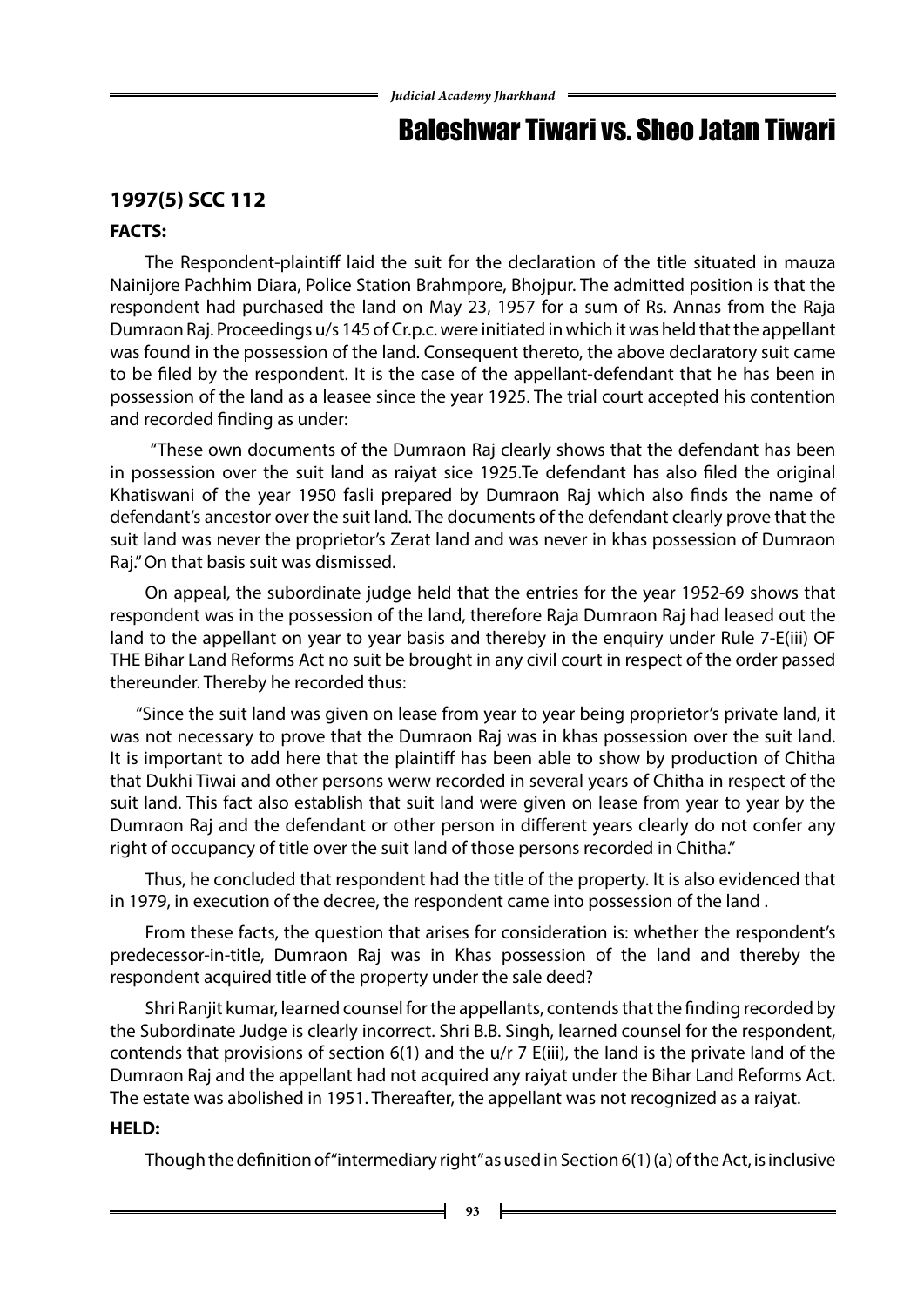of the yearly cultivation and intermediary becomes owner of such land subject to payment of rent determined, the intendment of khas possession is referable to the intermediary who must be in actual possesssion , i.e., one foot on land. And one foot on the plough in the field and hands in the soil; although hired labour is also contemplated. The emphasis is on the point that the possession is the actual possession and admits of no dilution except to the extent specified u/s 6, i.e., itself by an inclusive process, permits and the animation of retention of possession always must be manifested. It must also be read with Bihar Tenancy Act wherein "khas possession" has been dealt with.

Gurucharan Singh V. Kamla Singh, (1976) 2SCC 152; Labanya Bala Devi V. State of Bihar Patna Secretariat, 1994 Supp (3) SCC 725; Brighu Nath Sahay V. Mohd. Khaliur Rahman, 1995 5 SCC 687, relied on

Surajnath Ahir V. Prithinath Singh, (1963) 3 SCC 290 Cited

It is true that the inclusive definition in Section (6) (a) would also include yearly lease but it indicates that the possession should always be retained by the intermediary and the tenant must have no security of his tenancy right. But when in this case the tenant remained continuously in possession of the land well over years, right from 1925 as found by the trial court and the possession was taken in execution of the decree in 1979, the necessary animus possidendi was absent. The tenant remained in possession in his own right as a raiyat though he was payig rent to the intermediary prior to the abolition. His possession in only of a raiyat possession. It is the duty of the respondent to establish by uneqivocal evidence that the intermediary his intermediary right in the land and that the proof has not been established by adducing evidence. It is true that there is finding of a Subordinate Judge that an enquiry u/r 7-E(iii) was held but there is no finding recorded by Subordinate Judge that the enquiry was conducted after issuing notice to the appellant. Unless the appellant is given notice and an opportunity to adduce the evidence to establish his right in the enquiry made, the findin g generally does not bind him. Entries in revenue records is the paradise of the patwari and the tiller of the soil is rarely concerned with the same. So long as his possession and enjoyment is interdicted by due process and course of law, he is least concerned with the entries. It is common knowledge rural India that a raiyat always regard the lands he ploughs as his dominion and generally obeys, with moral fibre the command of the intermediary so long as his possession is not disturbed. Therefore, creation of records is a camouflage to defeat just and legal right or claim and interest or claim and interest of the raiyat, the tiller of the soil on whom the Act confers title to the land he tills.

Appeal allowed

### $\Box$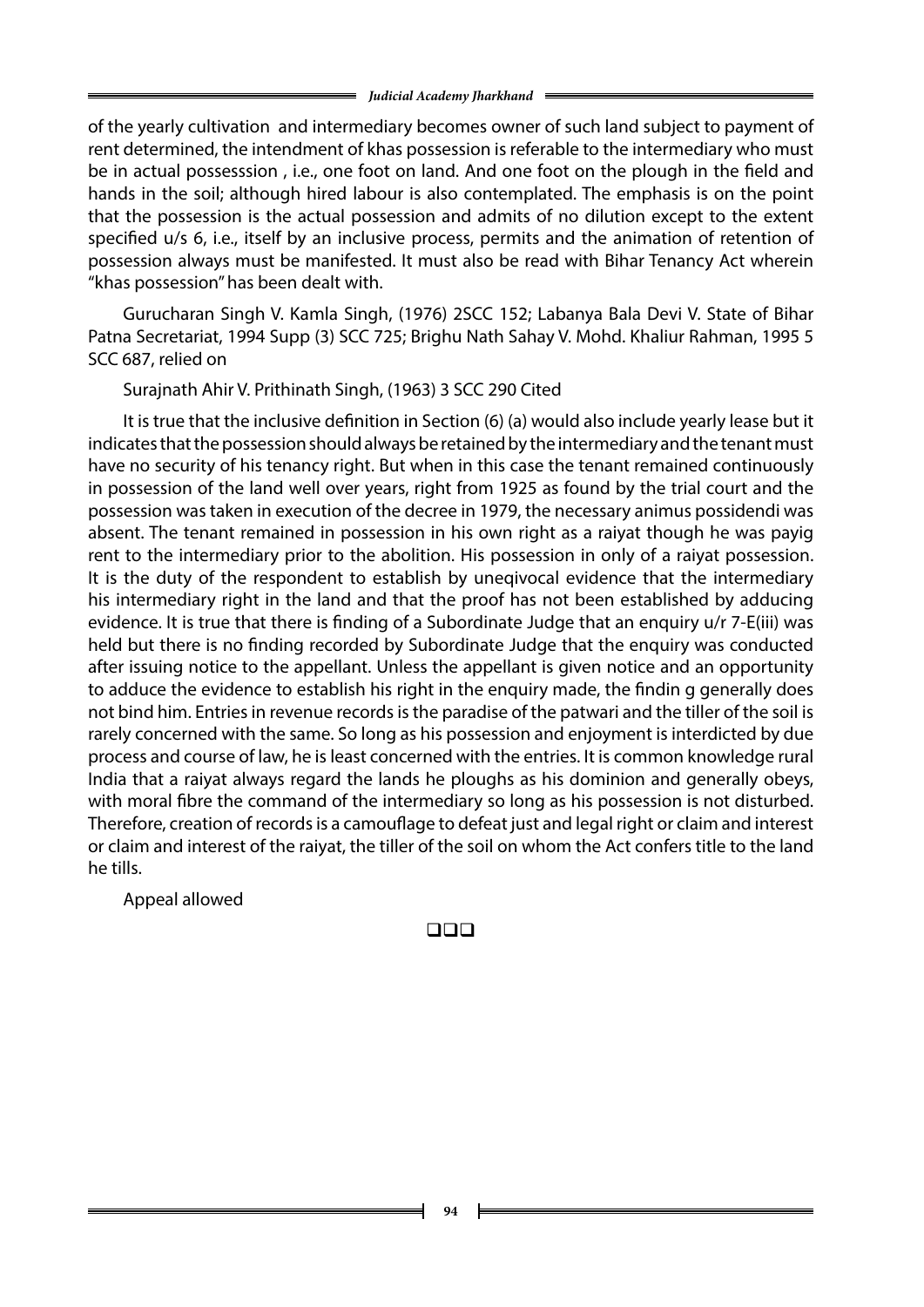### Mahadeo Oraon VS. State of Bihar & Ors

### **[2009]4 JLJR 106]**

### **FACTS :**

Case came in form of a writ petition before the High Court of Jharkhand where the order passed by the Commissioner, South Chotanagpur Division is sought be quashed by which he set aside the order of land restoration exercising his revisional powers under Section 217 of CNT Act. It has been prayed that commissioner erred in calculating the period of limitation as the nature of land is Bakast Bhuihari land for which new limitation period stipulated is 30 years after the Amendment Act No. 1 of 1986 which previously was 12 years, has been overlooked by the Commissioner.

### **HELD :**

- Court opined that it is an admitted fact that land in question was a Bhuinhari land which was transferred on 30.3.1974 and the petition for restoration was filed in the year 1993 and in view of the amendment of the first proviso to section 71A of the Act the limitation period to file the restoration petition under section 71A is 30 years from the date of transfer. Court further stated that limitation period before the amendment was 12 years as per section 48(4) of the Act which stood amended by the Amendment Act No. 1 of 1986 and the same was published in the Bihar Gazette on 1.9.1986 extending the limitation period to 30 years. The language of the first proviso as well as section 48(4) of the Act is that 30 years has to be completed from the date of transfer.
- Similar observations were made by Patna High Court in a case 1992(2) PLJR 986 where it was held that Bhuinhari tenures came within the purview of Section 71A from 1986 alone and period of limitation would be deemed to have been extended to 30 years. Order of the Commissioner being illegal is quashed. Writ allowed.

### $\Box$

### Mahabir Kansi vs. State of Jharkhand

### **2008(4)JCR 429**

### **FACTS:**

Came in form of writ petition where order of the Dy. Commissioner, Ranchi passed in Misc. Appeal No. 254 of 1998 has been challenged who further affirmed the order of the SDO, Ranchi by which jamabandi of the Gairmauzarua Khas land is questioned in the name of the petitioner was annulled. Proceeding initiated pertains to a land recorded as Gair mazarua Malik Parti Kadim in the revisional survey record of rights. Petitioner to prove his right title and interest over the land stated that he bought the land from Chandan Sahu on consideration of Rs.1,50,000/- vide registered deed of sale dated 30.3.1989 who had inherited the land from Samu Sahu in whose name land was initially settled by the Ex. Landlord Maharaja of Ratugraha by way of grant of hukumnama dated 22.3.1942 on receipt of salami of Rs 549 from the settlee Samu Sahu. Petitioner thereafter mutated his name in the anchal office and rents were accordingly paid. It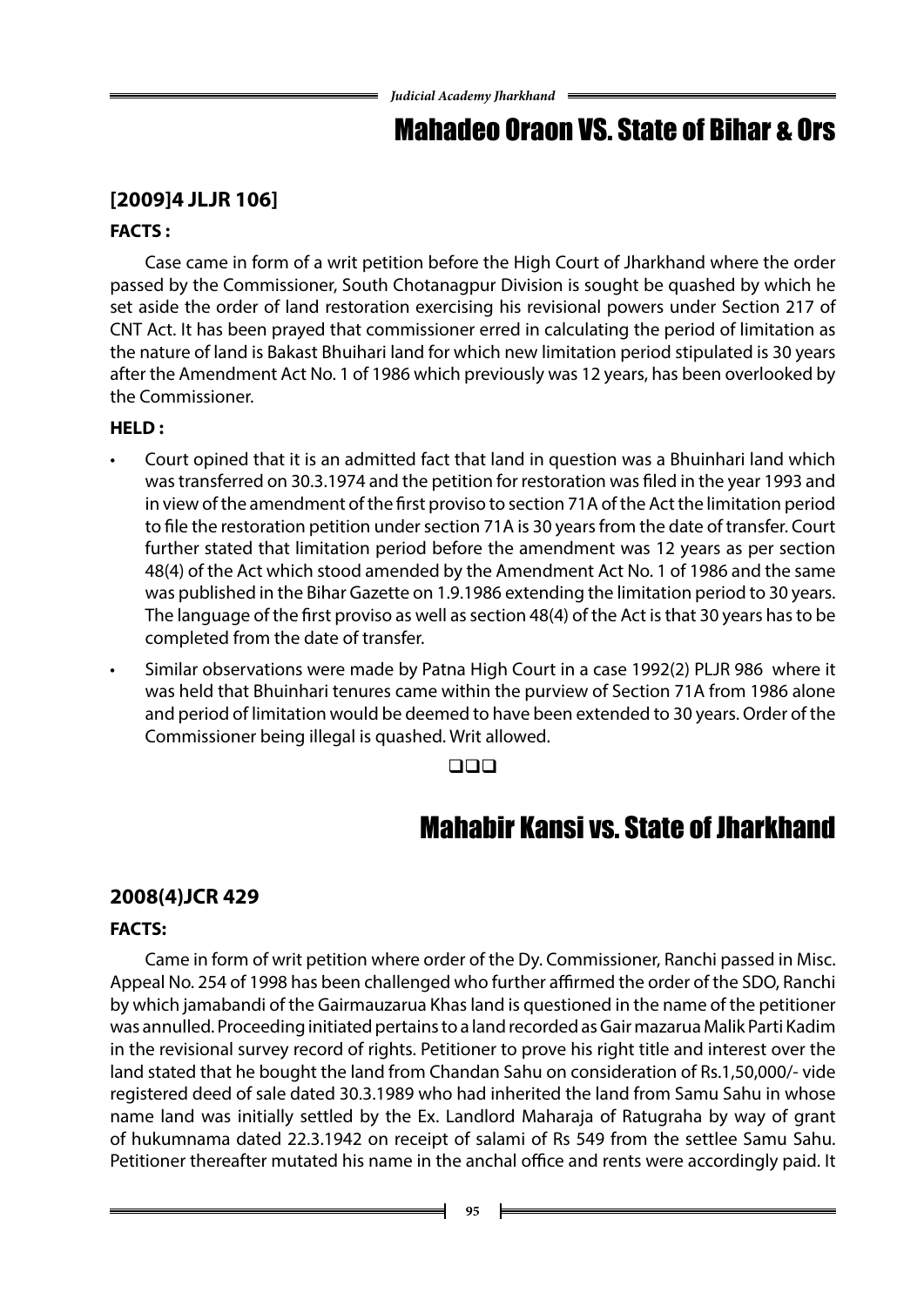has also been contended that no proceeding under section 4 (h) of the Bihar Land Reforms Act, 1950 was ever imitated with respect to the land in question for annulment of the settlement and therefore the order passed by the SDO and further affirmed by the Dy. Commissioner in cancelling the settlement is illegal and wrong in law and for which this writ petition has been preferred.

Respondent on the other hand submitted that land in question is Gairmauzaurua Malik land of the government and after vesting of Zamindari, the entire Gairmauzarua land vested in the government under section 3 and 4 of the Bihar Land Reforms Act, 1950. It further submitted that had the land been settled prior to 1956 then the Ex. Landlord would have submitted the returns of the land to the government, in which the name of the settlee would have been recorded as raiyat and after vesting of zamindari, the state government would have entered the name of the said raiyat in Register –II and granted rent receipts thereof to the said raiyat and the name of the raiyat would have been recorded in the tenants Khatiyan and Tenants Ledger Register prepared according to section 3 of the Bihar Tenants Holding (Maintenance of Rent) Act, which is not the case here and therefore cancellation was right in law. It has been further submitted that land in question is enlisted in the land scam of Ranchi District and criminal cases have been filed against the revenue officials and the petitioner. The jamabandi produced by the petitioner was also alleged to be fake and forged.

### **HELD :**

- Sada Hukumnama and jamindari receipts produced cannot be relied upon as the same can be manufactured any point of time and as in this case the original was not filed except the Xerox copies.
- Petitioner contention that ex landlord submitted its return to the government at the time of vesting of zamindari and state government further accepting the vendors of the petitioner as raiyats is false and erroneous as no rent receipts were produced from 1956 to 1983.
- Photocopy of Jamabandi as produced by the petitioner was found to be false and forged.
- On perusal of Register-II, it was apparent that Jamabandi of the disputed land was created in Register-II based on forged sada Hukumnama and without any order from the competent authority and against the statutory laws and circulars of the government.
- Petitioner contention that no action was taken under section  $4(h)$  of the Bihar Land Reforms Act is unsustainable as transfer itself is illegal and performed by way of collusion with delinquent revenue officials.
- Accordingly, the writ petition is dismissed.

### $\square\square\square$

# JAGDEO MAHTO VS. COMMISSIONER, NORTH CHOTANAGPUR

### **FACTS**

- Appellant filed Writ petition W.P(C) No. 881/2002 challenging 3 orders.
	- (I) Order dated 08.07.2001 passed by Land Reforms Deputy Commissioner, Ramghar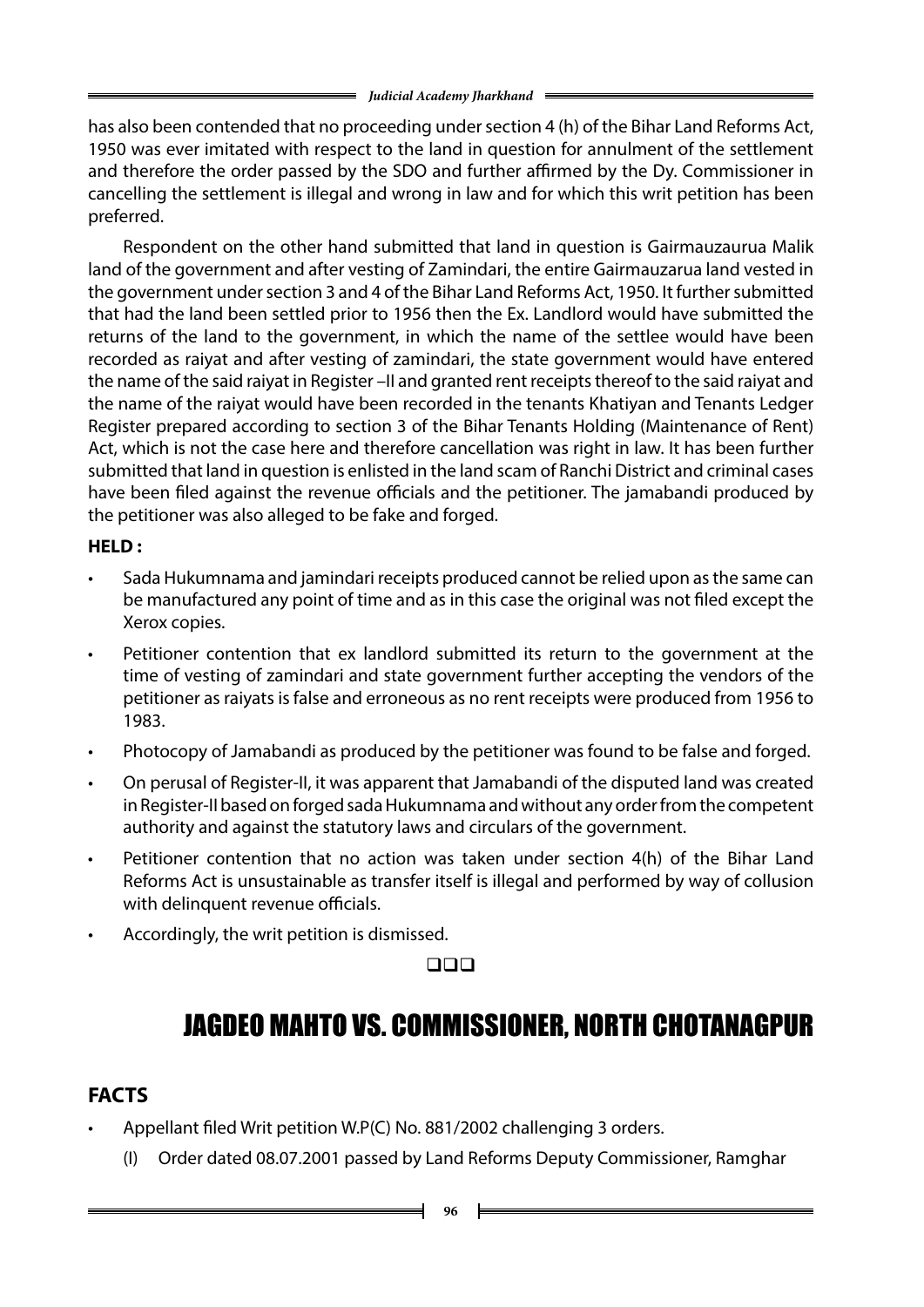- (ii) Order dated 24.04.2001 passed by Additional Collector, Hazaribagh.
- (iii) Order dated 18.12.2001 passed by the Commissioner, North Chotanagpur Division, Hazaribagh.
- Whereby Jamabandi in the name of the petitioner of Plot no. 122 under Khata No. 69 at Murramkalan village measuring 1.04 Acres was cancelled and same Jamabandi be opend in the name of Babulal Mahato original Respondent No. 5.
- Lands of Khata no. 69 and 52 of Mouza Murramkalan were auctioned in execution of rent decree against recorded tenants Sadhu Mahto and Bhairo Mahto and purchased by exlandlords Umraon Singh and others.
- On 13.11.1919 grandfather's of the appellants namely Guna Ram Koiri were granted settlement of various lands under Khata No. 69 and 52 in Mouza Murramkalan by the Exlandlord Umraon Singh and Others.
- Grandfather of the appellant became the raivat and land settled in his favor. Subsequently Chhotanagpur Banking association by virtue of an auction sale had purchased the proprietory interests of the ex- landlord and became the landlord and executed rent receipts in favor of Guna Ram Koiri.
- After coming of the Bihar Land Reforms Act, Chhotanagpur Banking association filed a return under Bihar Land Reforms act showing Guana Ram Koiri as its raiyat and Jamabandi was created in favor of Gunan Ram and entered in Register No.II.
- • In 1956-57 plots were acquired for construction of Ramghar block. Heirs of Guna Ram had sold their plots no. 182 and 183 of Khata no. 69 to one Inder Singh and Others and their names were mutated in the Register no. II.
- In 1990 on the basis of circle report of the Circle Amin a Misc. Case no. 2/1990-91 was initiated in respect of Khata no. 69 and 52 which included the land in dispute. Notices were issued to original respondent Babulal Mahato.
- Thereafter the circle officer by order dated 06.10.1990 that Jamabandi in the name of the appellant needs no reconsideration and the matter be placed before the Land Reforms Deputy Collector who vide its order dated 12.03.1990 dropped proceedings of Misc. Case No. 2/1990-91.
- After 10 year of lapse original respondent Babulal Mahato filed application before Circle officer Ramghar praying for assessment of rent in respect of disputed property registered in Rent Assessment Case No. 3/2000-01.
- The circle Officer vide Order dated 26.06.2000 recommended cancellation of Jamabandi running in the name of the appellant and same be opened in the name of original respondent Babulal Mahato, rent be realised from him. The Land Reforms Deputy Collector, Hazaribagh upon receiving the report of the circle officer ordered cancellation of Jamabandi in the name of the appellant and entering the name of original respondent Babulal Mahato in register No. II.
- Appeal Mis. Case No. 12 of 2000 was preferred against the above order before the Additional Collector, Hazaribagh which was dismissed.
- Thereafter Revision was filed before Commissioner North Chhotanagapur, Division, Hazaribagh which was dismissed by Order dated 24.04.2001.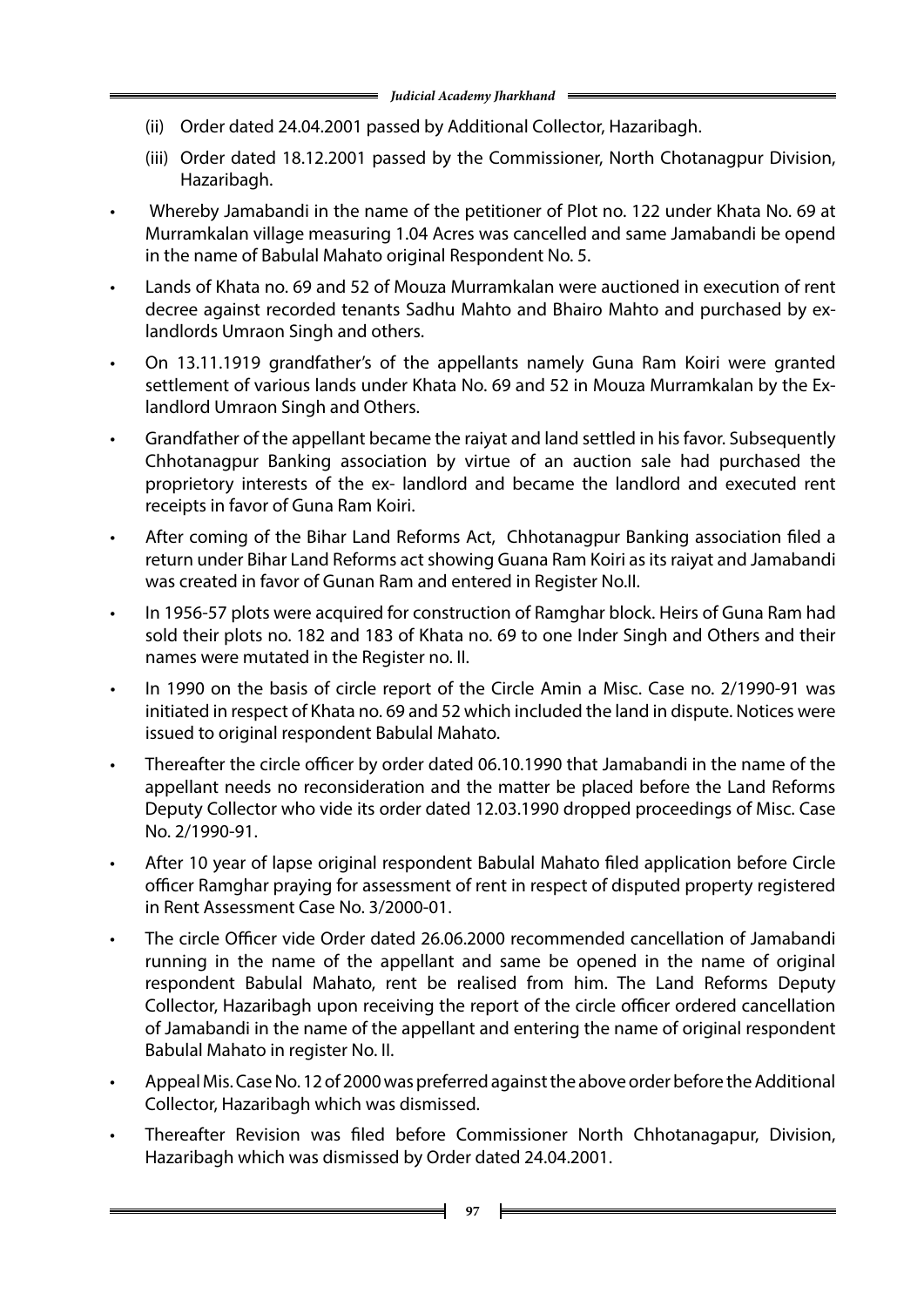- Writ petition W.P.(C) No. 881/2002 was filed for challenging the above order which was disposed by Order dated 09.08.2006 stating aggrieved person may move before court of competent jurisdiction for appropriate relief.
- Hence the present Letters of Patents Appeal against the Order Dated 09.08.2006.

Contentions raised by Appellant

- Rent Assessment Case No. 3/2000-01 was barred by principle of Res judicata and hence not maintainable. Since issue of Jamabandi be allowed to continue was earlier decided in Misc. Case No. 2/1990-91 same could not be allowed to be litigated in a subsequent proceeding.
- Long standing Jamabandi cannot be canceled by the authorities.

Contentions raised by Respondent

- Misc Case No. 2 /1990-91 was not initiated on basis of application made by any person. The proceeding was not for cancellation of existing Jamabandi nor it has for creation of Jamabandi rather it was proceeding initiated at the instance of Karamchari itself and not appellable.
- Further while adjudicating Jamabandi, the authorities do not exercise judicial or quashi judicial function. They cannot be termed as court. Nor the proceedings be termed as judicial proceedings. Section 11 applies to court proceedings only.
- Once Jamabandi is opened in favour of a person and that continued for a number of years it can be cancelled only by initiating a proceedings by the Collector under section 4(h) of the Bihar Land Reforms Act. Relied on case reported in 2003 (3) JLJR 793.

Court's Observation

- In order to apply section 11 CPC in a particular case following conditions are to be fulfilled
	- (i) Identity of the matter
	- (ii) Identity of parties
	- (iii) Parties in subsequent suit must have litigated under same title in former suit.
	- (iv) Court deciding former suit must be competent to try subsequent suit.
	- (v) Matter must be directly and substantially be in issue.
- Apart from the above matter in issue must be decided by competent court.
- • Order of mutation is passed in a mutation proceedings decided by Revenue Authority.
- In Mahila Bajrangi vs. Badri Bai (2003) 2 SCC 464 was held revenue proceedings are not judicial proceedings in a court of law.
- In Shanti Devi vs. State of Bihar upon relying on earlier decision held that mutation proceedings are administrative proceedings and judicial proceedings and officers acting under the provision of Mutation Manual are not courts.
- Since Revenue authorities while deciding a mutation proceeding have been held to be not court of law and mutation proceeding not judicial proceedings therefore section 11 of the C.P.C are not applicable.
- Jamabandi was earlier opened by a Karamchari that too without the order of competent authority. And the following order passed by Revenue authority for cancellation of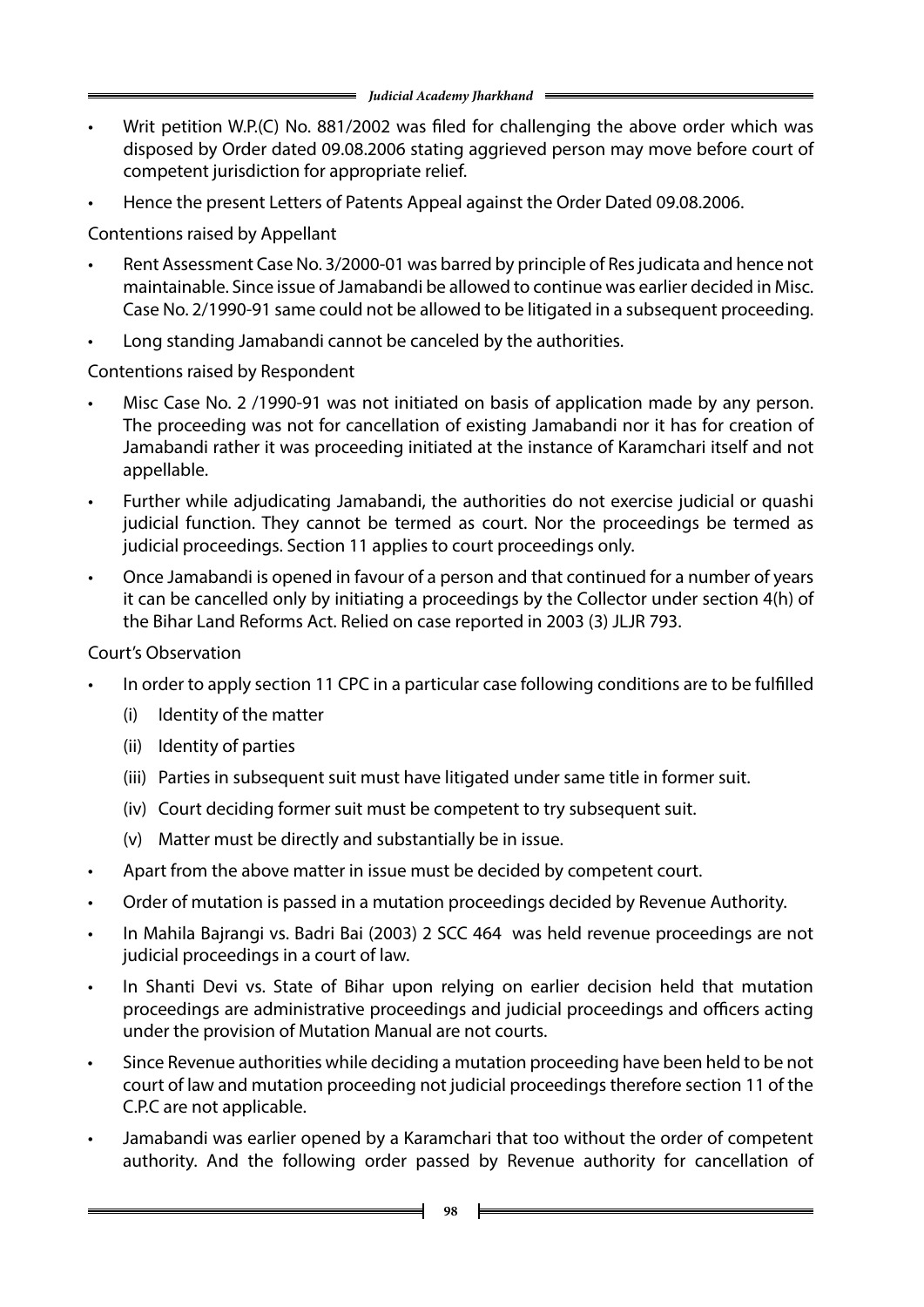Jamabandi after they found out that it was opened by Karamchari not authorized under the law and thus was without jurisdiction.

In Hasham Abbas Sayyad vs. Usman Abbas Sayyad & Ors (2007) 2 SCC 355 held principle of estoppel, waiver and acquiescence or even Res Jusicata has no applictaion in the case when the order passed by the tribunal/court without jurisdiction would be coram non judice , being nullity.

### **HELD :**

- Jamabandi standing in the name of any particular person can be cancelled when brought to the notice of the revenue authority that the order for creating Jamabandi has been passed by an authority who has no jurisdiction or authority but only after giving prior notice and an opportunity of hearing to the concerned person, whoes interest would be adversly affected.
- In Sitaram Choubey & Ors vs. State of Bihar & Ors reported in 1993 (2) PLJR 255 and also in Suraj Bhan & Ors vs. Financial Commissioner & Ors reported in (2007) 6SCC 186 it was held that entries in the revenue record do not confer any right or title on a person who's name appears in the record of rights. Such entries are for fiscal purpose and not of ownership. The title of the property can be decided only by a competent Civil Court.
- Single judge rightly refused to interfere with the impugned order passed by the Revenue authorities and observed that aggrieved person must move before court of competent jurisdiction for appropriate relief.
- Letters of Patents Appeal Dismissed.

 $\Box$ 

# SHARMISTHA SINHA Vs. STATE OF JHARKHAND

### **2010 (2) JLJR 392**

### **FACTS:**

A proceeding u/s 71 A Of the CNT Act was initiated on an application made by Bandhan Oraon, s/o Sanicharwa Oraon (Respondent No. 5 herein) against Smt Pratima Bakshi (Respondent No. 6) for restoration of the land. It was claimed on the ground that the applicant Bandhan Oraon was illegally dispossessed from the said land though he is the descendant of the recorded tenant, a member of Scheduled Tribes. The Special Officer, SAR, dismissed the application for restoration, mainly on the ground that on 22.11.1957 by a registered Kabuliat, the nature of the disputed land had been changed and it was made "Ghhaparband" with the permission of the landlord and therefore, sec. 71 A of the CNT Act has no application in a case of 'Ghhaparbandi' lands.

In appeal before the Deputy Commissioner, Ranchi, The Deputy Commissioner dismissed the appeal and confirmed the order passed by the Special Officer, SAR holding that sec. 71 A of The CNT Act does not apply in the case of Ghhaparbandi land and that the application filed by the applicant for restoration of the land was barred by limitation since it was filed after a lapse of 40 years.

In a revision application before the commissioner, south Chhotanagpur Division, Ranchi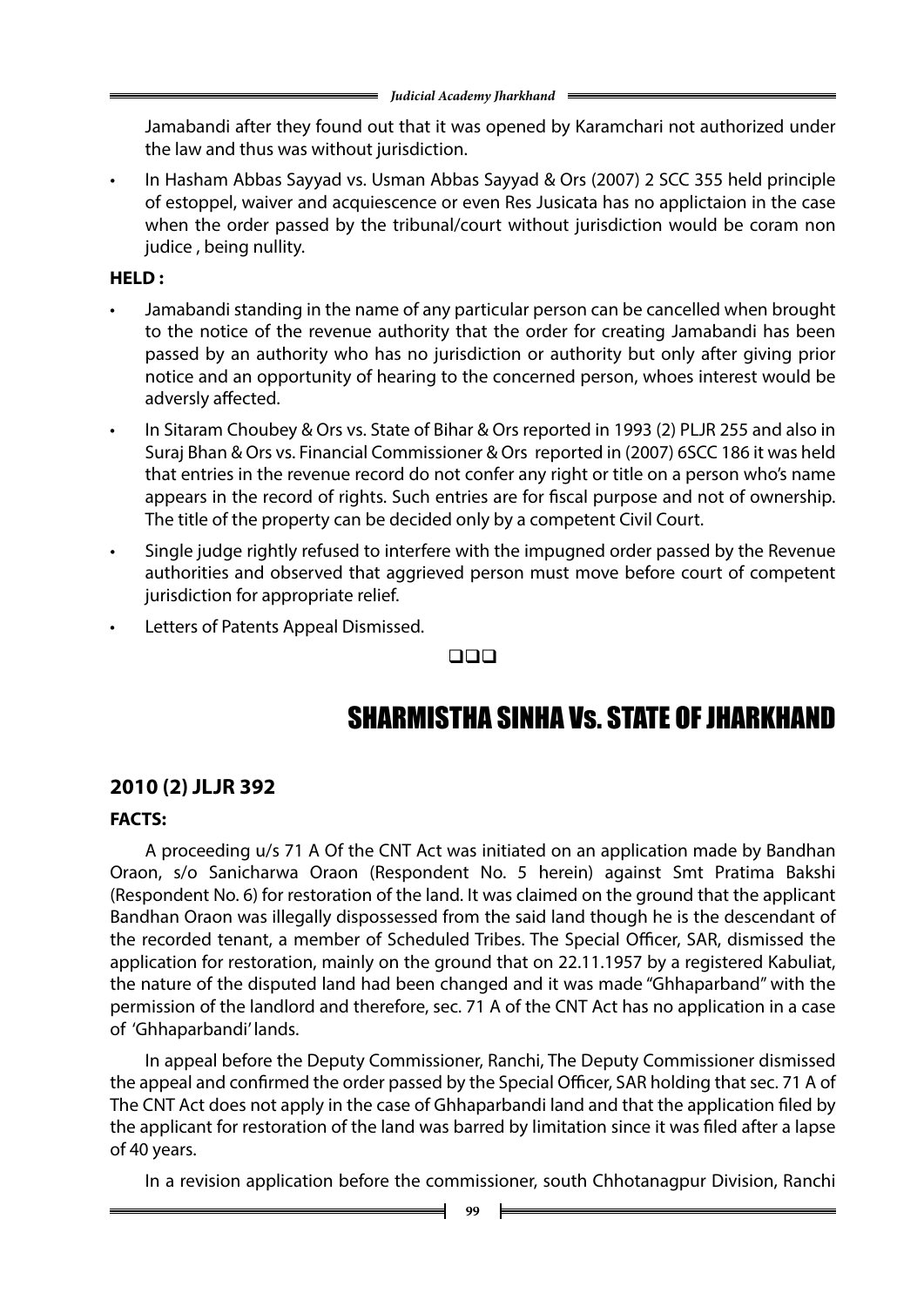by respondent no. 5 the Deputy Commissioner has allowed the revision application and set aside the orders passed by the special officer as well as the the Deputy Commissioner, Ranchi and directed for restoration of the land in question in favour of respondent no. 5 Bandhan Oraon. In this order, which has been challenged by the writ petitioners.

### **HELD :**

- In the present case, it is found that the land in question was allowed to be converted into 'Chapparbandi' by registered deed in the year 1951 itself and after conversion of the land into 'Chapparbandi', the same was sold by the father of the respondent no. 5 to Smt. Pratima Bakshi by a registered sale deed dated 22.11.1951 and she also paid holding tax and 'Chapparbandi' rent etc. therefore it appears that land in question was validly converted into 'Chapparbandi' land by the recorded tenant with permission of the landlord by a registered deed and subsequently, the said land was sold by registered deed of sale in favour of Smt. Pratima Bakshi on 22.11.1951 by a registered document.
- In the case of Ashwini Kumar Roy vs. State of Bihar 1978 BLT Page 332 (Pat)(RB) The division bench of Patna High Court, has clearly held that no proceeding u/s 71 A Of the CNT Act can be initiated for restoration of 'Chapparbandi' land. If the land is 'Chapparbandi' then it will be governed by the Transfer of Property Act and not by CNT Act.
- In the view of the matter, I hold that the application u/s 71 A Of the CNT Act filed by the respondent no. 5 for the restoration of the land in question, was not maintainable in the view of the reasons stated hereinabove.
- On the question of limitation, it is held that in the case of Jai Mangal Oraon vs. Smt. Mira Nayak and others 2000 15 SCC 141, the Supreme Court held as follows:- "Merely because sec. 71 A Commences with the word "at any time it cannot be taken to mean that those powers can be exercised without any point of time limit as in this case, after nearly about 40 years, right of the parties acquired in the meantime under ordinary law and the the law of limitation."
- In the case of Situ Sahu and others vs. State of Jharkhand and others 2004(4) JLJR 109, the Supreme Court held that the test is not whether the period of limitation prescribed in 1963 Act has expired but whether the power u/s 71 A Of the CNT Act was sought to be exercised after reasonable delay and the lapse of 40 years is certainly not a reasonable time for exercise of power.
- The High Court also observe that, the application for restoration has been rejected and it has become final then subsequent application for restoration for the same would be hit by the principles of Res judicata.

### $\Box$